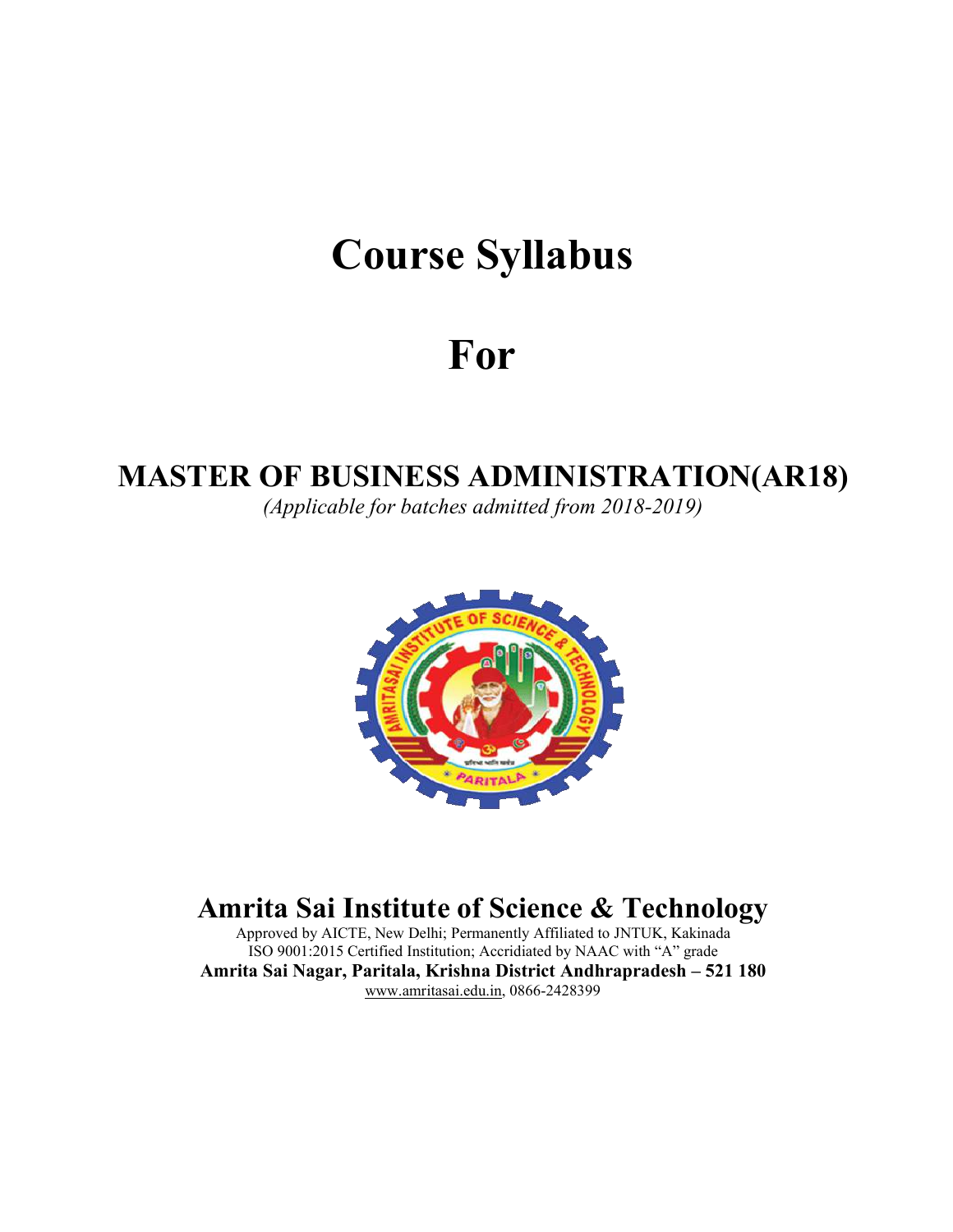

## **MBA I SEMESTER SYLLABUS**

## **Principles of Management**

| Lecture        | $: 4 \text{ hrs} / \text{week}$ | <b>Internal Marks</b> | $\cdot$ 40 |
|----------------|---------------------------------|-----------------------|------------|
| Year/Semester  | : I Year/ I Sem                 | <b>External Marks</b> | .60        |
| <b>Credits</b> | $\pm 3$                         | <b>Subject Code</b>   | : 18MB1T1  |

#### **Course Objective:**

To understand the Fundamentals of Management and Behavioral aspects of individual and groups in an organization.

#### **Course outcomes:**

Students will be able to understand

- $\checkmark$  Evolution of Management and contribution of Management thinkers
- $\checkmark$  the relevance of e[nvironmental](http://amritasai.org/1.html) scanning, planning and to take decisions,
- $\checkmark$  Organizing and controlling
- $\checkmark$  Individual and group Behavior
- $\checkmark$  Leadership and Motivation.

## **UNIT 1:**

**Introduction of Management**: Management: Definition – Importance – Managerial Roles – Functions of management – Classical theory – Scientific management - Administrative theory – Behavioral Theory – Management science – Integrative perspective – System theory – Socio – technical theory – Contingency theory – Comparing theories.

## **UNIT 2**

**Planning and Organizing:** Nature and Definition of Planning – Principles of Planning – Objectives of planning – Planning process – Types of plans – Benefits and pitfalls of planning.

Principles of organizing – Organization levels – Organizational designs and structure – Line and staff organizations – Approaches – Delegation of authority – Factors affecting delegation of authority – Span of management – Centralization and decentralization of Authority.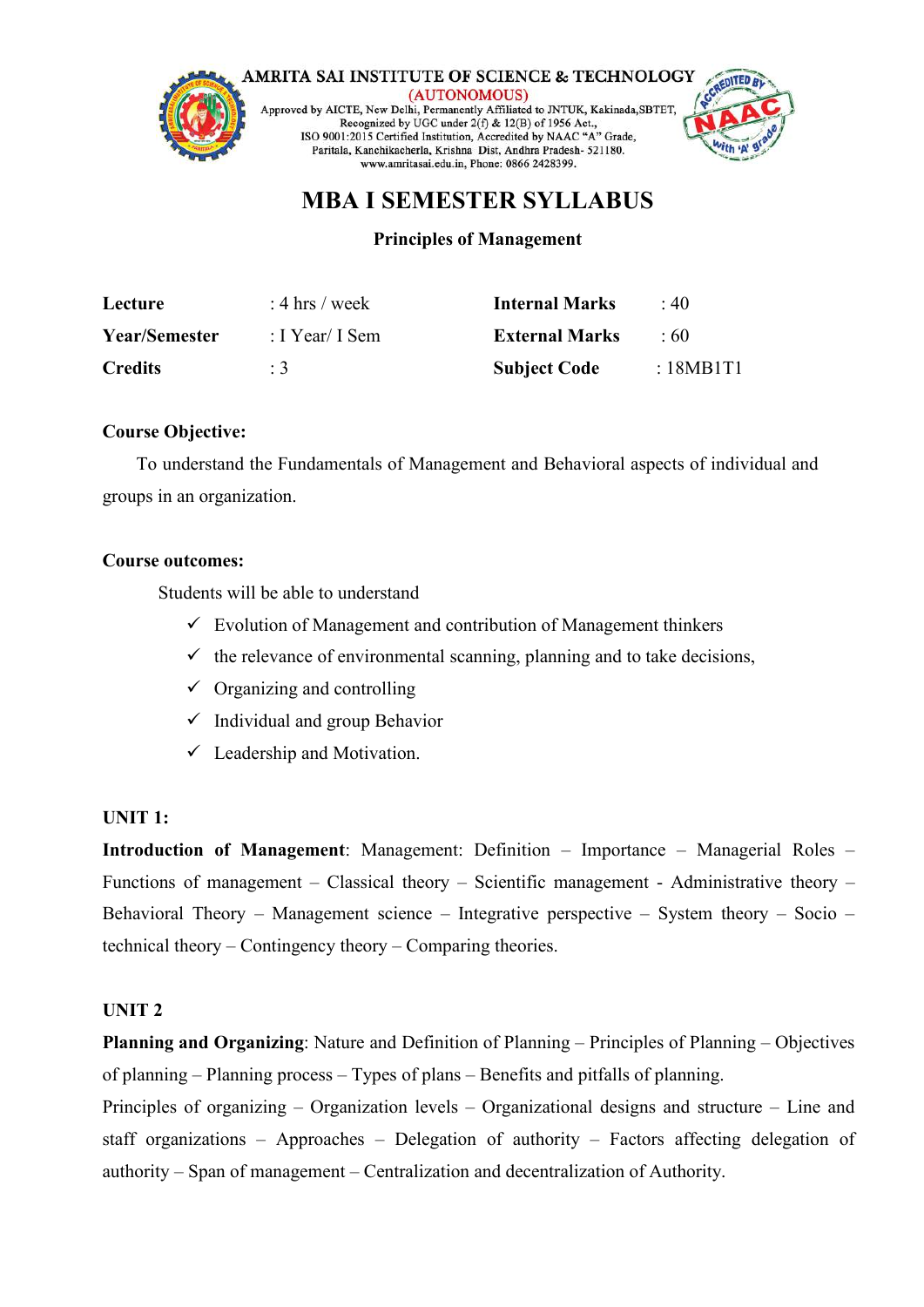#### **UNIT 3**

**Directing and controlling**: Definition of Co-ordination – Significance and principles of Co ordination– Leadership behavior and styles – Leadership in cross cultural environment. Nature and importance of controlling – Controlling process – Requirements of effective control – Establishing controlling system – Controlling techniques.

#### **UNIT 4**

**Decision making:** Meaning of decision – types of decisions – Rationale decision making process – Models of decision making – Problem solving and decision making – increasing participation in decision making – Vroom's Participative decision making model – challenges and problems in decision making

#### **UNIT 5**

**Contemporary issues in Management**: MBO - Management By Walking Around – Out of the Box Thinking – Balanced Score Card –Time Management –BPOs – Stress Management causes and remedies – JIT – TQM – Six Sigma – CMM levels

**Relevant cases have to be discussed in each unit and in examination case iscompulsory from any unit.**

#### **REFERENCES:**

- 1. Kumar ,Rao, Chhalill: Introduction to Management Science . Cengage Publications, New Delhi
- 2. Dilip Kumar Battacharya, Principles of Management, Pearson, 2012.
- 3. Harold Koontz, Heinz Weihrich, A.R.Aryasri, Principles of Management, TMH, 2010.
- 4. V.S.P.Rao, Management Text and Cases, Excel, Second Edition, 2012.
- 5. K.Anbuvelan, Principles of Management, University Science Press, 2013.
- 6. Neeta Baporikar, Case Method Cases in Management, Himalaya Publishing House (HPH) 2009.
- 7. Deepak Kumar Bhattacharyya, Principles ofManagement-text and cases, Pearson, 2012.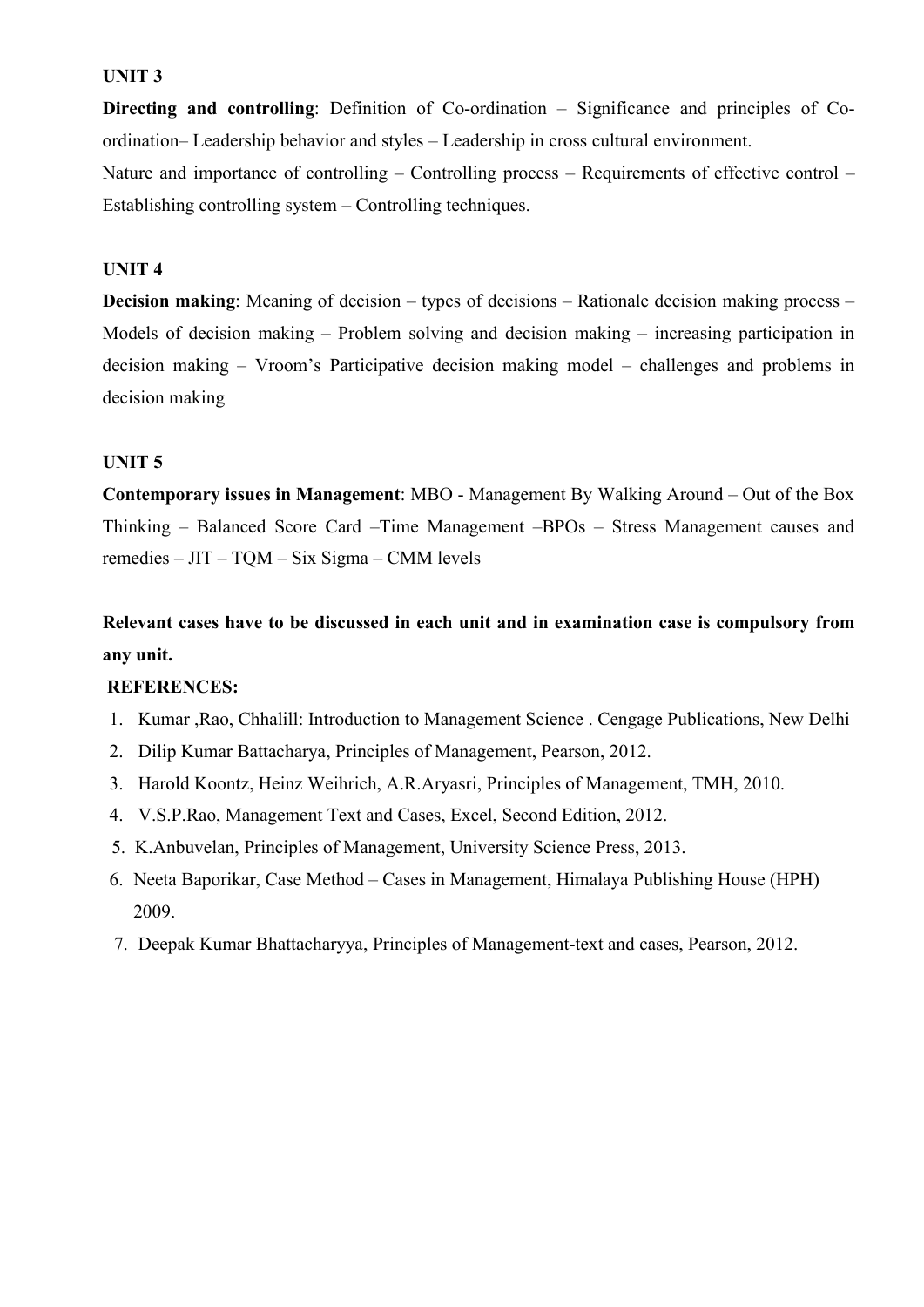

## AMRITA SAI INSTITUTE OF SCIENCE & TECHNOLOGY

Approved by AICTE, New Delhi, Permanently Affiliated to JNTUK, Kakinada, SBTET,<br>Recognized by UGC under 2(f) & 12(B) of 1956 Act.,<br>ISO 9001:2015 Certified Institution, Accredited by NAAC "A" Grade, Paritala, Kanchikacherla, Krishna Dist, Andhra Pradesh- 521180. www.amritasai.edu.in, Phone: 0866 2428399.



## **Managerial Economics**

| Lecture              | : 4 hrs / week  | <b>Internal Marks</b> | $\cdot$ 40 |
|----------------------|-----------------|-----------------------|------------|
| <b>Year/Semester</b> | : I Year/ I Sem | <b>External Marks</b> | $\cdot$ 60 |
| <b>Credits</b>       | $\cdot$ 3       | <b>Subject Code</b>   | :18MB1T2   |

## **Course Objectives:**

- $\checkmark$  The purpose of this course is to provide students with a basic understanding of the economic theory and analytical tools that can be used in decision making problems.
- $\checkmark$  To illustrate the application of economic theory and methodology as an alternative in managerial decisions.
- $\checkmark$  The course will sharpen their analytical skills through integrating their knowledge of the economic theory with decision making techniques.
- $\checkmark$  Students will learn to use economic models to isolate the relevant elements of a managerial problem, identify their relationships, and formulate them into a managerial model to which decision making tools can be applied.
- $\checkmark$  The purpose of this course is to provide students a basic foundation of economic concepts and tools that have direct managerial [applications.](http://amritasai.org/1.html)

## **Course outcomes:**

Upon successful completion of this course students will be able to:

- $\checkmark$  Understand the roles of managers in firms
- $\checkmark$  Understand the internal and external decisions to be made by managers
- $\checkmark$  Analyze the demand and supply conditions and assess the position of a company
- $\checkmark$  Design competition strategies, including costing, pricing, product differentiation, and market environment according to the natures of products and the structures of the markets.
- $\checkmark$  Analyze real-world business problems with a systematic theoretical framework.
- $\checkmark$  Make optimal business decisions by integrating the concepts of economics, mathematics and statistics.

## **UNIT 1**:

**Introduction to Managerial Economics**: Definition, Nature and Scope, Relationship with other areas in Economics, The role of managerial economist. Concept of opportunity cost, Incremental concept, time Perfective, Discounting Principle, Risk & uncertainty.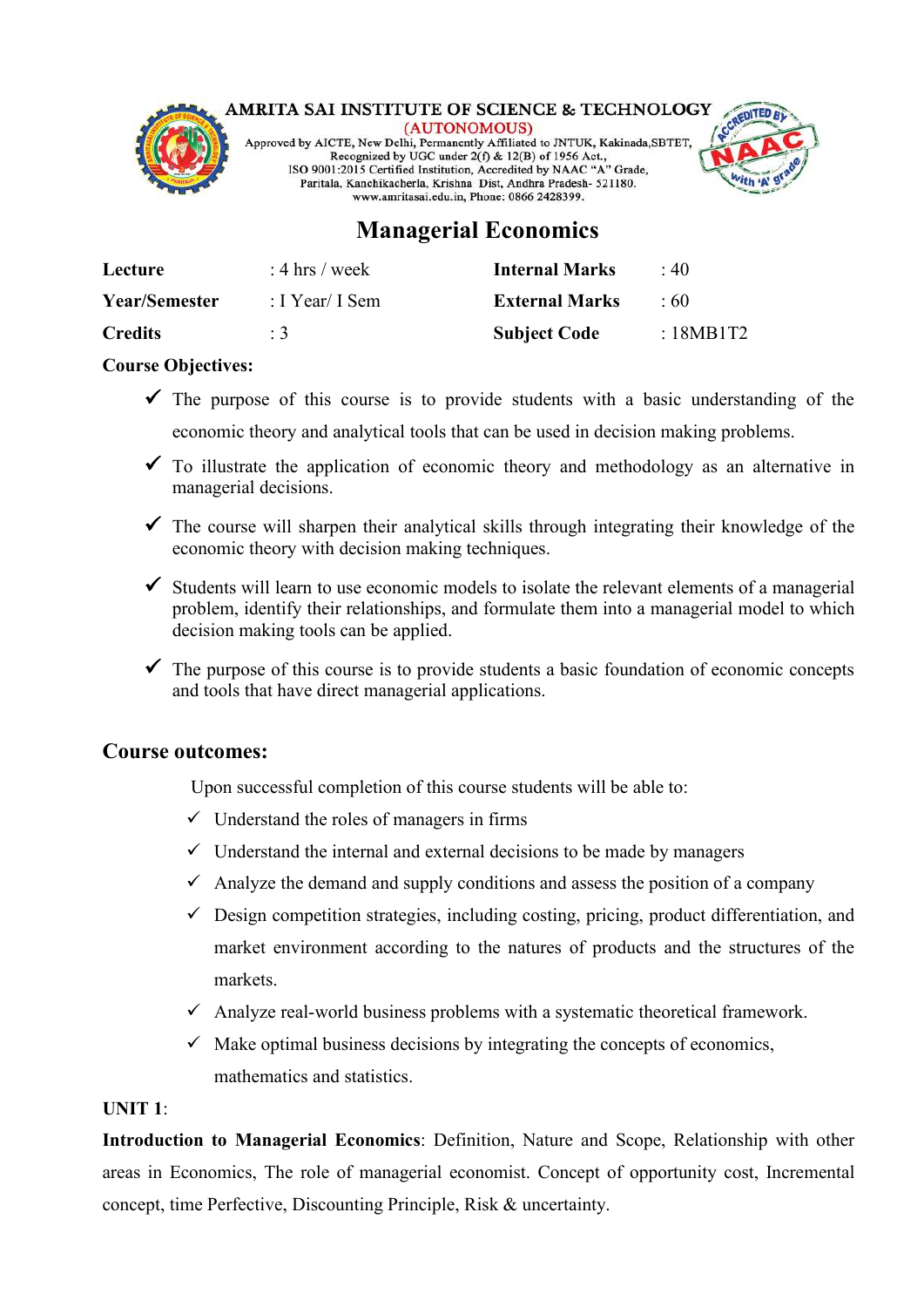#### **UNIT 2**:

**Demand Analysis:** Elasticity of demand, types and significance of Elasticity of Demand - Measurement of price Elasticity of Demand – Need for Demand forecasting, forecasting techniques, law of Supply, Elasticity of Supply.

#### **UNIT 3:**

**Supply and Production Analysis:** Production function, Marginal Rate of Technical Substitution, Production function with one/two variables, Cobb-Douglas Production Function, Returns to Scale and Laws of returns.

#### **UNIT 4:**

**Cost theory and estimation:** Cost concepts, determinants of cost, cost – output relationship in the short run and long run – Modern development in cost theory – Saucer shaped short – run Average cost curves – Average total cost curve – Cost - Volume – Profit analysis.

#### **UNIT 5:**

**Market Structure and Pricing practices:** Features and Types of different Markets – Price- Output determination in Perfect competition, Monopoly, [Monopolistic](http://amritasai.org/1.html) competition and Oligopoly both in the long run and short run. Pricing methods in practice – Bain's limit pricing theory - Managerial Theories of a firm – Marris  $&$  Williamsons Models

## **Relevant cases have to be discussed in each unit and in examination case iscompulsory from any unit.**

#### *References*

- 1. Paul, Koushil: "**Managerial Economics**", Cengage Learning, New Delhi,
- 2. Siddiqui S A,Siddiqui A S: "**Managerial Economics**", and Financial Analysis", New Age International Publishers, New Delhi, 2008.
- 3. Vanita Agarwal: "**Managerial Economics**", Pearson, New Delhi, 2013.
- 4. Dominick Salvatore: "**Managerial Economics**", Oxford University Press, New Delhi,2010.
- 5. D.L. Ahuja: "**Managerial Economics**", S. Chand & Company ltd,New Delhi-55.
- 6. O'Sullivan, Sheffrin, Perez "Micro Economics: Principles, Applications and Tools", Pearson Education.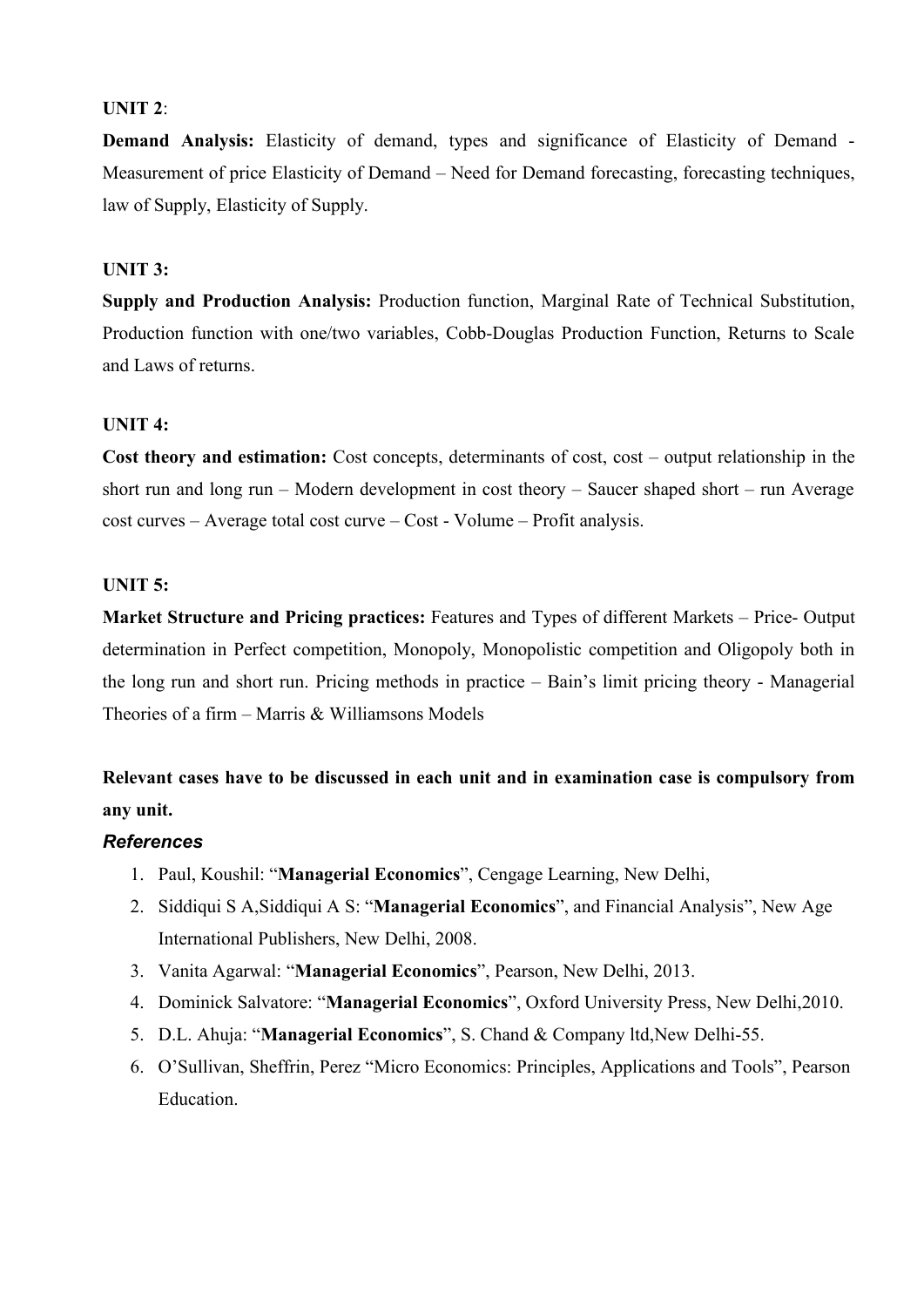

## **Accounting for Managers**

| Lecture              | : 4 hrs / week  | <b>Internal Marks</b> | $\cdot$ 40 |
|----------------------|-----------------|-----------------------|------------|
| <b>Year/Semester</b> | : I Year/ I Sem | <b>External Marks</b> | $\cdot$ 60 |
| <b>Credits</b>       | $\therefore$ 3  | <b>Subject Code</b>   | : 18MB1T3  |

## **Course Objectives:**

- $\checkmark$  The objective to firm's past performance to provide information that is useful for estimating its future performance.
- $\checkmark$  The course integrates key concepts from accounting, finance, economics, and business strategy and applies them to financial decision-making.
- $\checkmark$  The class is case-oriented. You are responsible for preparing cases in advance of the class session, including familiarizing yourself with the relevant accounting issue.
- $\checkmark$  The course is practical and focuses on enabling you to apply many of the theories that you have learned in other courses in the setting of [understandin](http://amritasai.org/1.html)g a business.

#### **Course Outcomes:**

Upon successful completion of this course students will be able to:

- $\checkmark$  Understand the accounting process in business.
- $\checkmark$  To gain a knowledge on application of concepts and principles in preparing.
- $\checkmark$  To evaluate the tactical decisions of middle level managers relating to cost and management accounting.
- $\checkmark$  To analyze the financial statements and evaluate the decisions for better investment.

#### **UNIT 1**

Accounting process: Definition of accounting - Accounting Concepts and conventions -<br>Accounting Cycle - Classification of accounts - Accounting equations – Static and dynamic nature of accounting - Users of accounting information - Books of original entry, ledger - Preparation of Trial balance.

## **UNIT-2**

**Final Accounts**: Preparation and Presentation of income statement - Balance Sheet with Adjustments

- Accounting standards - Preparation and Presentation of Company Final Accounts – Limitations of Financial Statements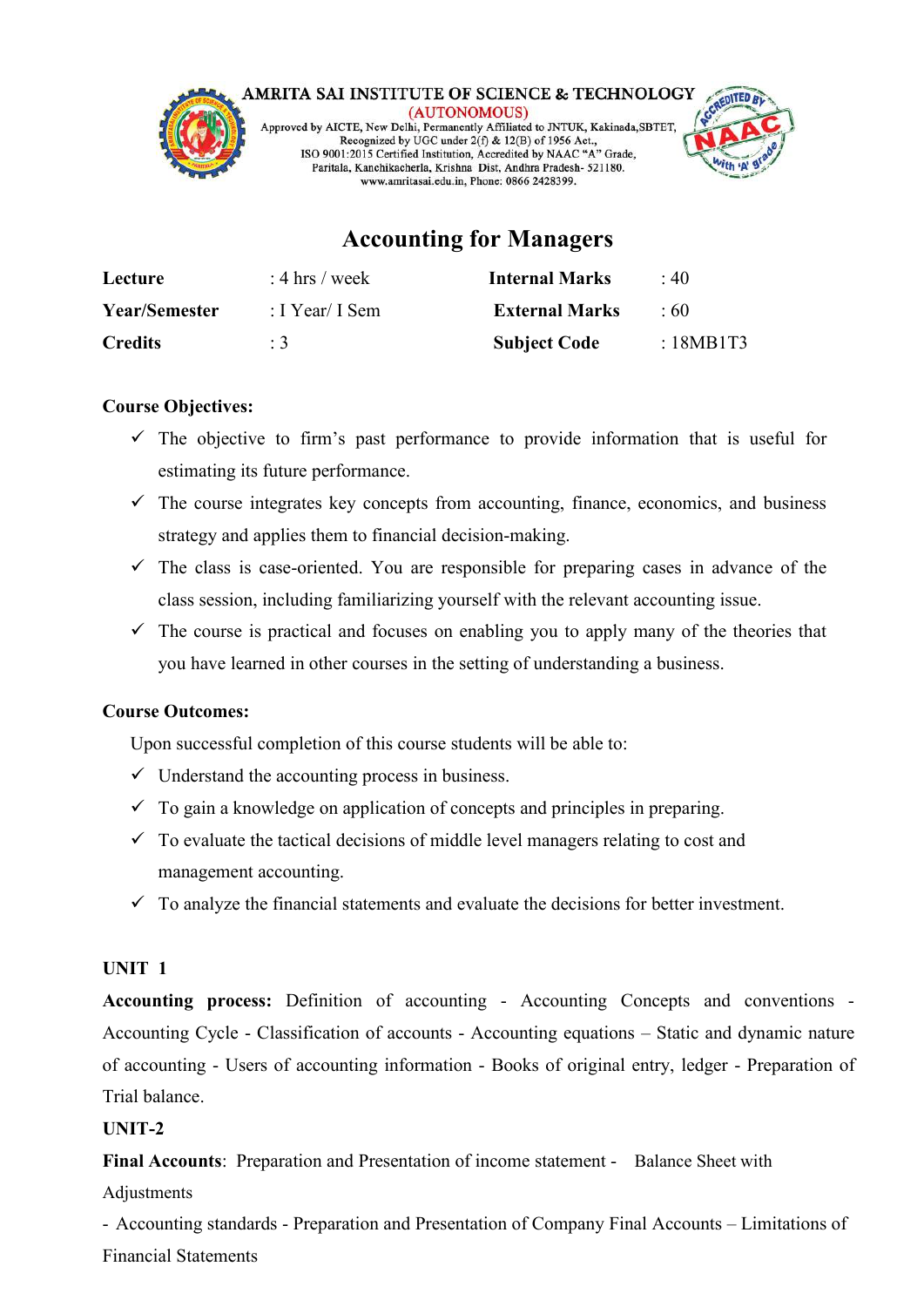#### **UNIT-3**

**Financial Analysis**: The scope and purpose of financial analysis - financial statement analysis - Ratio analysis – liquidity, activity, structural, coverage and profitability ratios - Funds flow analysis - concepts of funds; ascertaining funds from operations ; Sources of funds - Uses of funds - Preparation and analysis of funds flow statement and cash flow statement.

#### **UNIT-4**

**Cost accounting concepts:** Methods of Costing, Techniques of Costing - Role of Cost accounting

Elements of cost-Financial accounting Vs Management Accounting - Basic Cost concepts - Determination of product cost - Preparation of cost sheet under different cost heads-

#### **UNIT-5**

Cost behavior and Decision making: Behavioral classification of costs and methods for calculation of fixed, variable and semi variable costs - CVP analysis and decision making - Break Even analysis-Key factor distribution & analysis - [Optimization](http://amritasai.org/1.html) of Product mix - Make or Buy decisions - Capacity utilization - Plant shutdown or continue decision CVP under conditions of uncertainty - sensitivity analysis.

**Relevant cases have to be discussed in each unit and in examination case iscompulsory from any unit.**

#### *References:*

- 1. Vijaya Kumar.P, Ravindra P.S., Kiran Kumar V: "**Accounting for Managers**", Himalaya Publishing House, New Delhi, 2013
- 2. Shankarnarayana, Ramanath: "**Finanacial Accounting for Management**", Cengage Learning, New Delhi.
- 3. Ramachandran N, RamKumar Kakani: **Financial Accounting for Management**",  $McGraw Hill - 2013.$
- 4. Maheshwari, Maheashwari and Maheshwari, "**Financial Accounting**", Vikas publishing House, New Delhi,2013
- 5. Amberish Gupta:"**Financial Accounting for Management**", Pearson Education, 2012.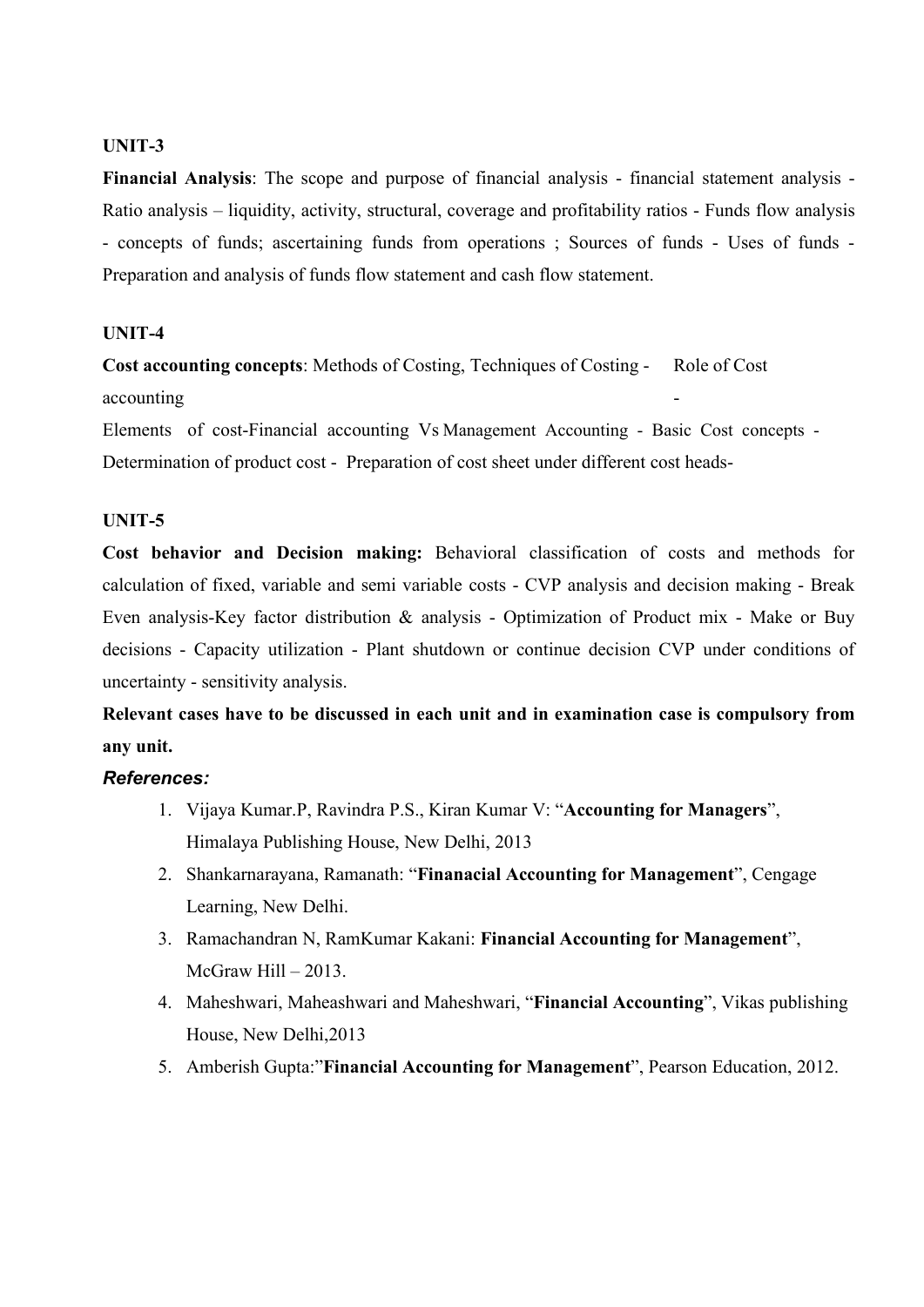

## **Managerial Communication & Soft Skills**

| Lecture              | $: 3 \text{ hrs} / \text{week}$ | <b>Internal Marks</b> | $\cdot$ 40 |
|----------------------|---------------------------------|-----------------------|------------|
| <b>Year/Semester</b> | : I Year/ I Sem                 | <b>External Marks</b> | $\pm 60$   |
| <b>Credits</b>       |                                 | <b>Subject Code</b>   | :18MB1T4   |

## **Course objective:**

The course objectives are as follows

- $\checkmark$  To analyze the importance of communication in business life
- $\checkmark$  To know about the importance of listening skills in business and personal life.
- $\checkmark$  To know the importance of cross cultural communication
- $\checkmark$  To analyze the different styles of communication
- $\checkmark$  To know the business writing skills
- $\checkmark$  To aware about interviews and presentation skills.

## **Course Outcome:**

Upon completion of the course the student is able to

- $\checkmark$  Understand communication process
- $\checkmark$  Analyze synthesis and apply conceptual frameworks to business issues.
- $\checkmark$  Knowledge about Cross cultural [communication.](http://amritasai.org/1.html)
- $\checkmark$  They can apply in real business.

## **UNIT 1**

**Role of Communication in Business:** Objective of Communication – The Process of Human Communication – Media of Communication - Written Communication - Oral Communication - Visual Communication - Audio Visual Communication – Silence - Developing Listening Skills – Improving Non verbal communication skills – Cross Cultural Communication – problems and challenges.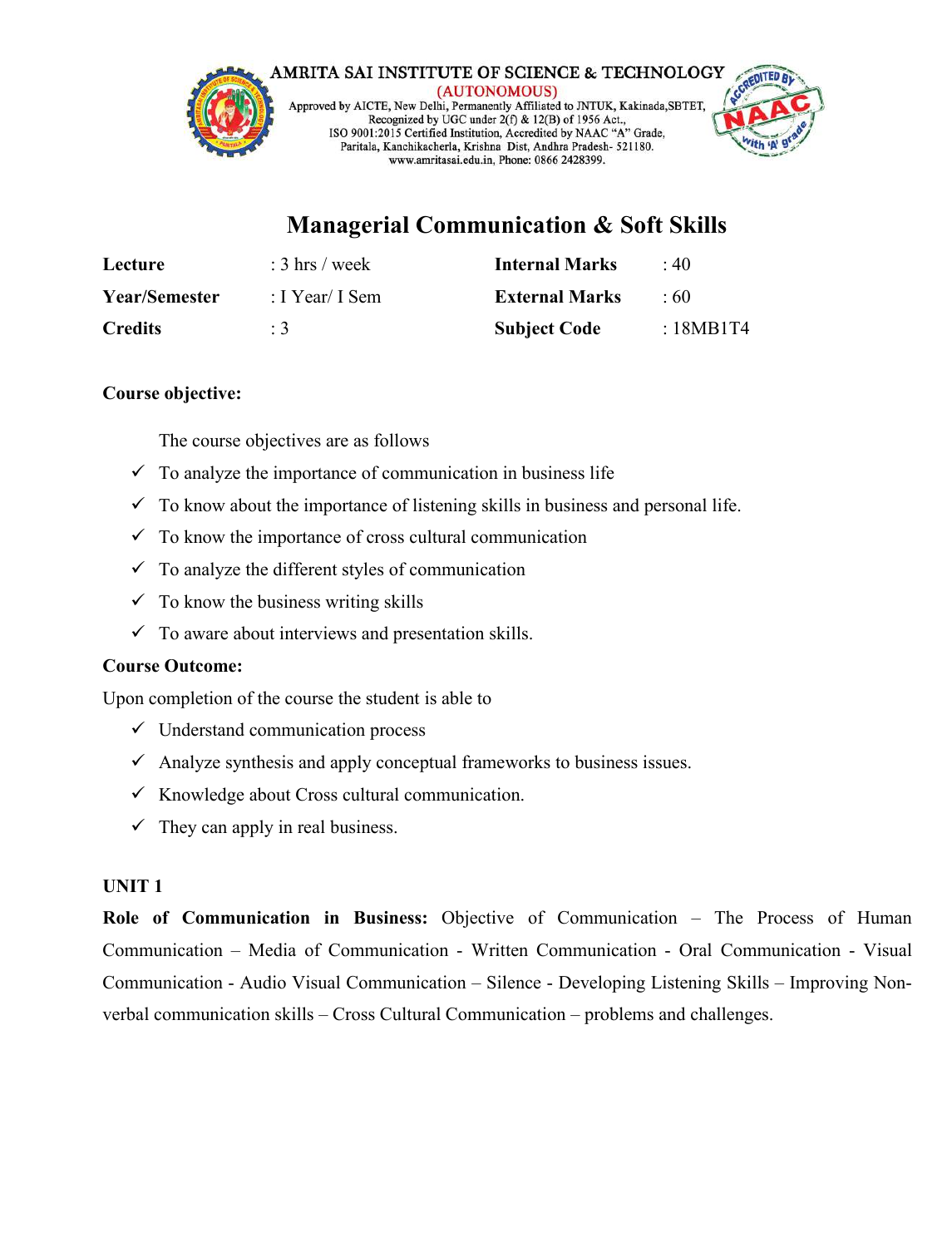#### **UNIT 2**

**Managing Organization Communication**: Formal and Informal Communication - Intrapersonal Communication – Models for Inter Personal Communication - Exchange Theory.

#### **UNIT 3**

**Managing Interpersonal Communication:** Inter-Personal communication – Role of Emotion in Inter Personal Communication – Communication Styles – Barriers to Communication – Gateways to Effective Interpersonal Communication.

#### **UNIT 4**

**Business Writing Skills**: Significance of Business Correspondence - Essentials of Effective Business Correspondence - Business Letter and Forms - Meeting - Telephone Communication – Use of Technology in Business Communication. Report Writing – Meaning and Significance: Structure of Reports - Negative, Persuasive and Special Reporting: Informal Report – Proposals. Formal Reports.

#### **UNIT 5**

**Presentation skills** – Techniques of Presentation – Types of Presentation – Video Conferencing and formats – Interview – formal and informal – Interview techniques –Communication etiquettes.

## **Relevant cases have to be discussed in each unitand in examination case is compulsory from any unit.** *References:*

- 1. Mallika Nawal:"Business Communication", Cengage Learning, New Delhi, 2012.
- 2. Kuberudu B and Srinivasa Krishna K: "*Business Communication and Soft Skills*", Excel Books, 2008.
- 3. Meenakshi Rama: "*Business [Communication](http://amritasai.org/1.html)*", Oxford University Press, New Delhi
- 4. C.S.G. Krishnamacharyulu and Dr. Lalitha Ramakrishnan, Business Communication, Himalaya Publishing House, Mumbai
- 5. Paul Turner: "*Organisational Communication*", JAICO Publishing House, New Delhi.
- 6. SathyaSwaroopDebasish, Bhagaban Das" "*Business Communication*", PHI Private Limited, New Delhi, 2009.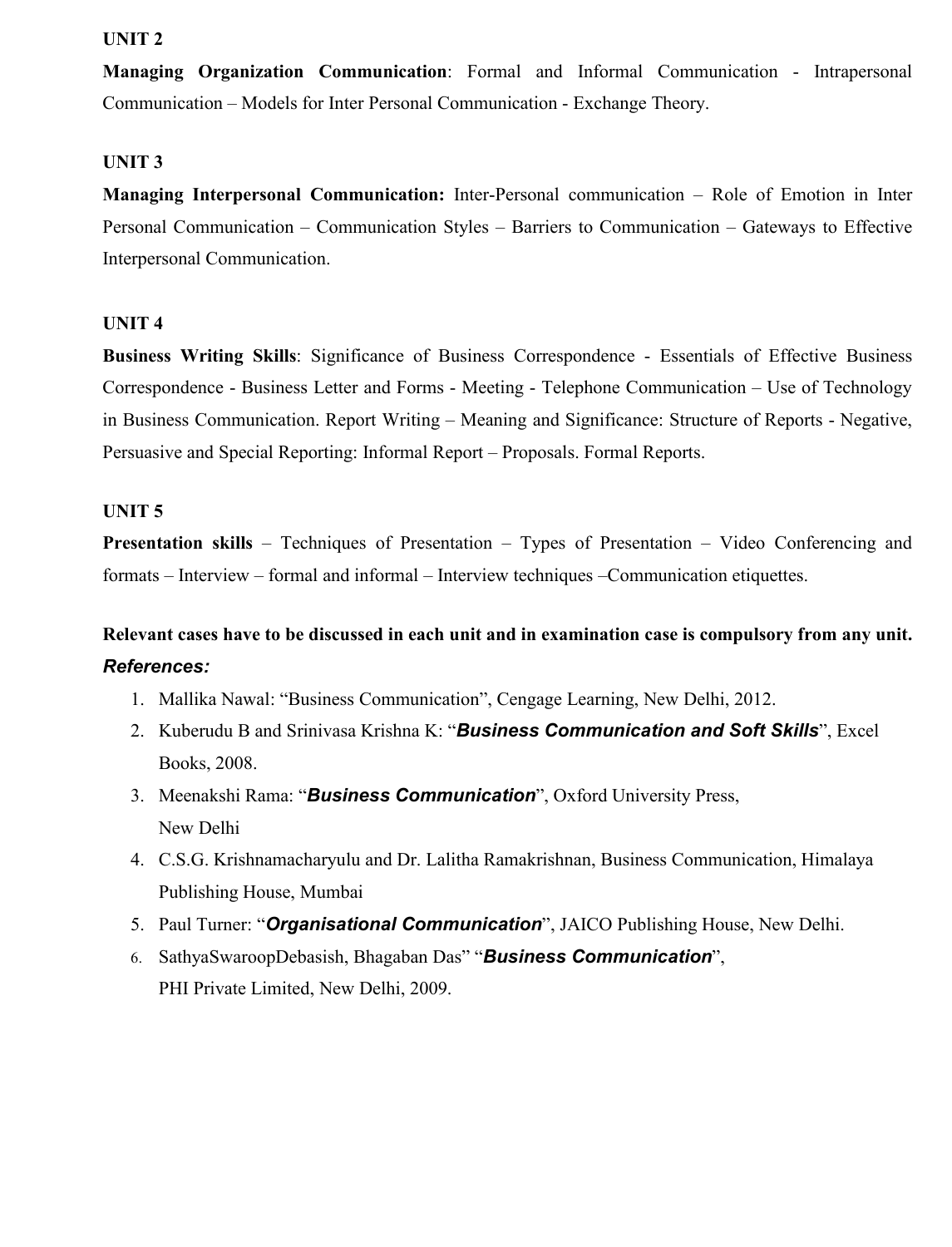

## **Business Environment**

| Lecture              | $: 3 \text{ hrs} / \text{week}$ | <b>Internal Marks</b> | $\cdot$ 40  |
|----------------------|---------------------------------|-----------------------|-------------|
| <b>Year/Semester</b> | : I Year/ I Sem                 | <b>External Marks</b> | .60         |
| <b>Credits</b>       | $\therefore$ 3                  | <b>Subject Code</b>   | : $18MB1T5$ |

#### **Course objective:**

The course objectives are as follows

- $\checkmark$  To analyze the business environment of the organization on the basis of economic theory
- $\checkmark$  To analyze the industrial policies of the industry in India
- $\checkmark$  To know about the existed economic systems India
- $\checkmark$  To build the better allocation of funds by under standing the fiscal policies
- $\checkmark$  To analyze the nature of the revenues and expenditures of India

#### **Course Outcome:**

Upon completion of the subject, students will be able to

- To Implement Analytical Tools [&Analyze](http://amritasai.org/1.html) Business Goals
- $\checkmark$  To Make New Business Decisions
- $\checkmark$  To identify economic research questions that result in relevant, feasible, and original projects
- $\checkmark$  To Demonstrate how world trade organization help ful for the business
- $\checkmark$  Demonstrate an appreciation of the economic perspective on the present organizations

#### **UNIT 1**

**Business Environment:** Importance at national and international level – problems and challenges

– factors both internal and external influencing business environment. Industrial policies since independence and their significance – regulatory and promotional framework- five year plans and their importance .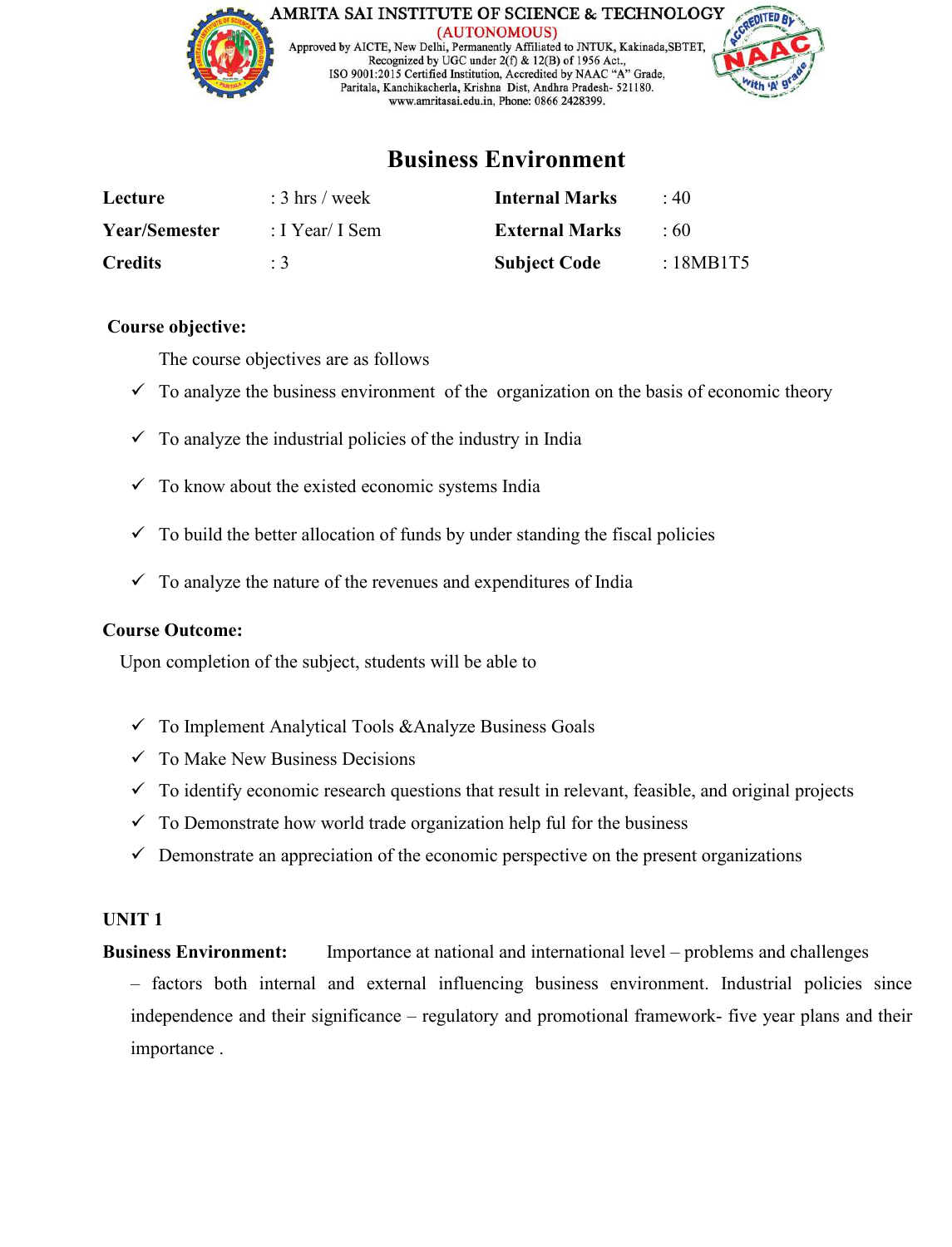#### **UNIT 2**

**Structure of Indian economy:** Nature and significance – Economic systems – structure of Indian industry – Economic reforms in various sectors – nature – challenges – social justice – Disinvestment mechanism – problems and procedures – Sickness in Indian industry, competition Act 2002.

#### **UNIT 3**

**Fiscal Policy**: Nature and significance – public revenues – expenditure- debt, development activities allocation of funds – Critical analysis of the recent fiscal policy of Government of India - Balance of Payments - Nature – Structure – major components – Causes for disequilibrium in Balance of Payments – Correction measures.

#### **UNIT 4**

**India's Trade Policy**: Nature – Magnitude and direction of Indian international trade – problems – bilateral and multilateral trade agreements. International business environment: Nature – significance– challenges and mechanisms. WTO: Agreements in the Uruguay round including TRIPS, TRIMS and GATS – disputes settlement mechanism – dumping and antidumping measures.

#### **UNIT 5**

**Legal Frame**: special features of the SICA (special provisions) 1985, BIFR, Consumer protection act 1986, Environmental laws (pertaining to the [controland](http://amritasai.org/1.html) prevention of Air and Water pollution) and the Essential Commodities Act 1955.

## **Relevant cases have to be discussed in each unit and in examination case is compulsory from any unit.**

#### *References:*

- 1. Shaikh Saleem: "**Business Environment**", Pearsons, New Delhi,
- 2. Veena Keshav Pailwar: "**Economic Environment of Business**", PHI Learning, New Delhi, 2012
- 3. Rosy Joshi, Sangam Kapoor: "**Business Environment**", Kalyani Publishers, New Delhi, 2011.
- 4. Aswathappa K: "Essentials of Business Environment", Himalaya Publishing House, New Delhi, 2011.
- 5. Vivek Mittal: "**Business Environment Text and Cases**", Excel Books New Delhi, 2011.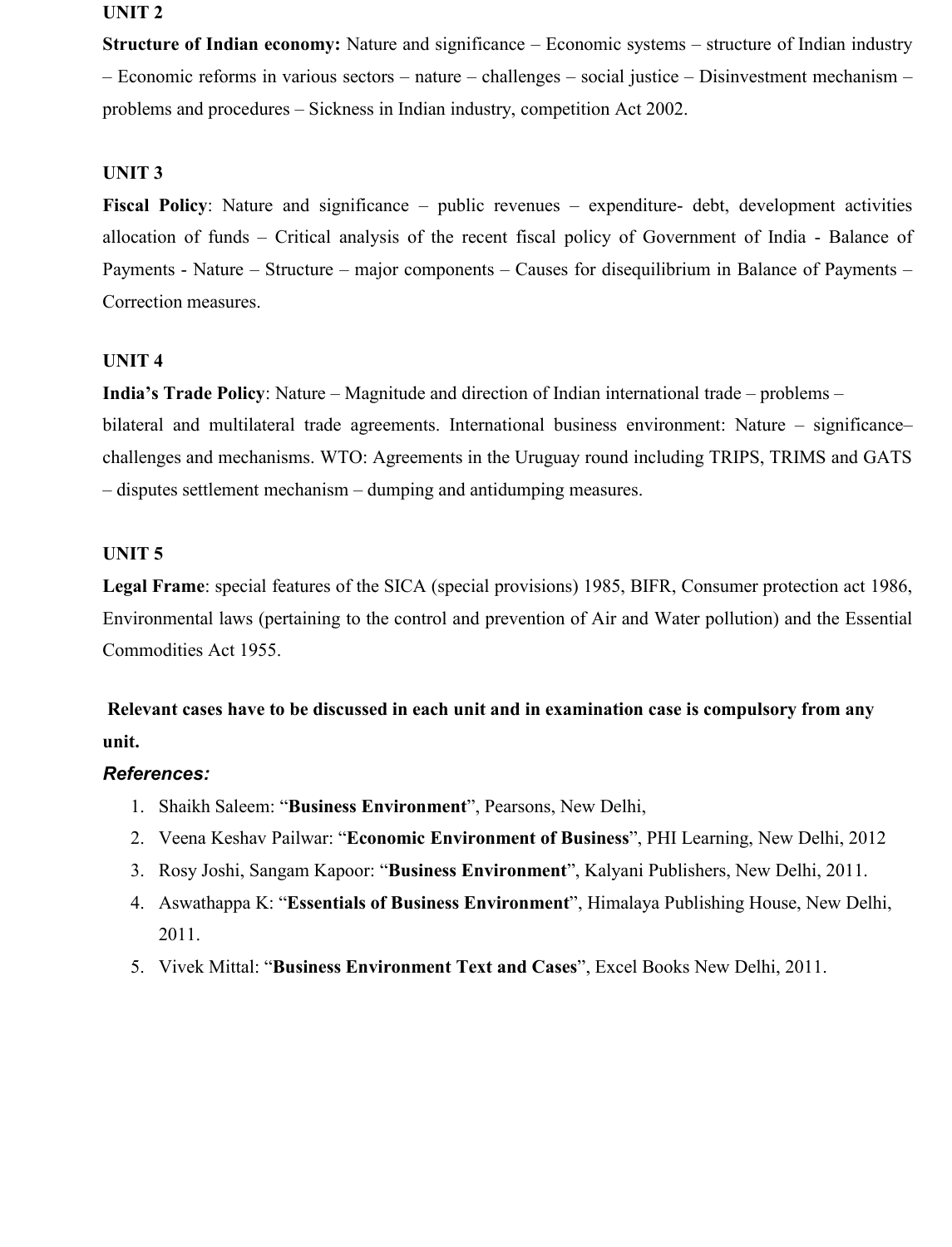

## **Quantitative Analysis for Business Decisions**

| Lecture              | : 4 hrs / week  | <b>Internal Marks</b> | $\cdot$ 40  |
|----------------------|-----------------|-----------------------|-------------|
| <b>Year/Semester</b> | : I Year/ I Sem | <b>External Marks</b> | .60         |
| <b>Credits</b>       |                 | <b>Subject Code</b>   | : $18MB1T6$ |

#### **Course Objectives:**

- $\checkmark$  Understand why statistics are important for making business decisions
- $\checkmark$  Demonstrate a sound knowledge of statistical terms
- $\checkmark$  Be able to explain the merits and limitations of various statistical techniques
- $\checkmark$  Be able to read and interpret statistical information and be able recognize when meaningful statistics are (and are not) being used
- $\checkmark$  Be able to performance statistical analysis on paper as well as using Excel and SPSS where appropriate
- $\checkmark$  Be able to apply quantitative techniques to solve a variety of business problems

#### **Course outcomes:**

- $\checkmark$  On successful completion of this course students will be able to:
- $\checkmark$  Explain and discuss the researcher's work (model)
- $\checkmark$  Elucidate basic statistical concepts and tests used in educational research
- $\checkmark$  Use statistics programs
- $\checkmark$  Demonstrate their competence and [confidence](http://amritasai.org/1.html) in using descriptive statistics
- $\checkmark$  Understand and master the handling of data and employ proper analyses

## **UNIT 1**

**Basic Mathematical & Statistical Techniques:** Linear, Quadratic, Logarithmic and Exponential Functions- Permutations and Combinations – Matrices - Elementary operations of matrices. Measures of Central Tendency – Measures of Dispersion –Simple Correlation and Regression Analysis. Concept of Probability- Probability Rules – Joint and Marginal Probability – Baye's Theorem- Probability Distributions- Binomial, Poisson, Normal and Exponential Probability Distributions.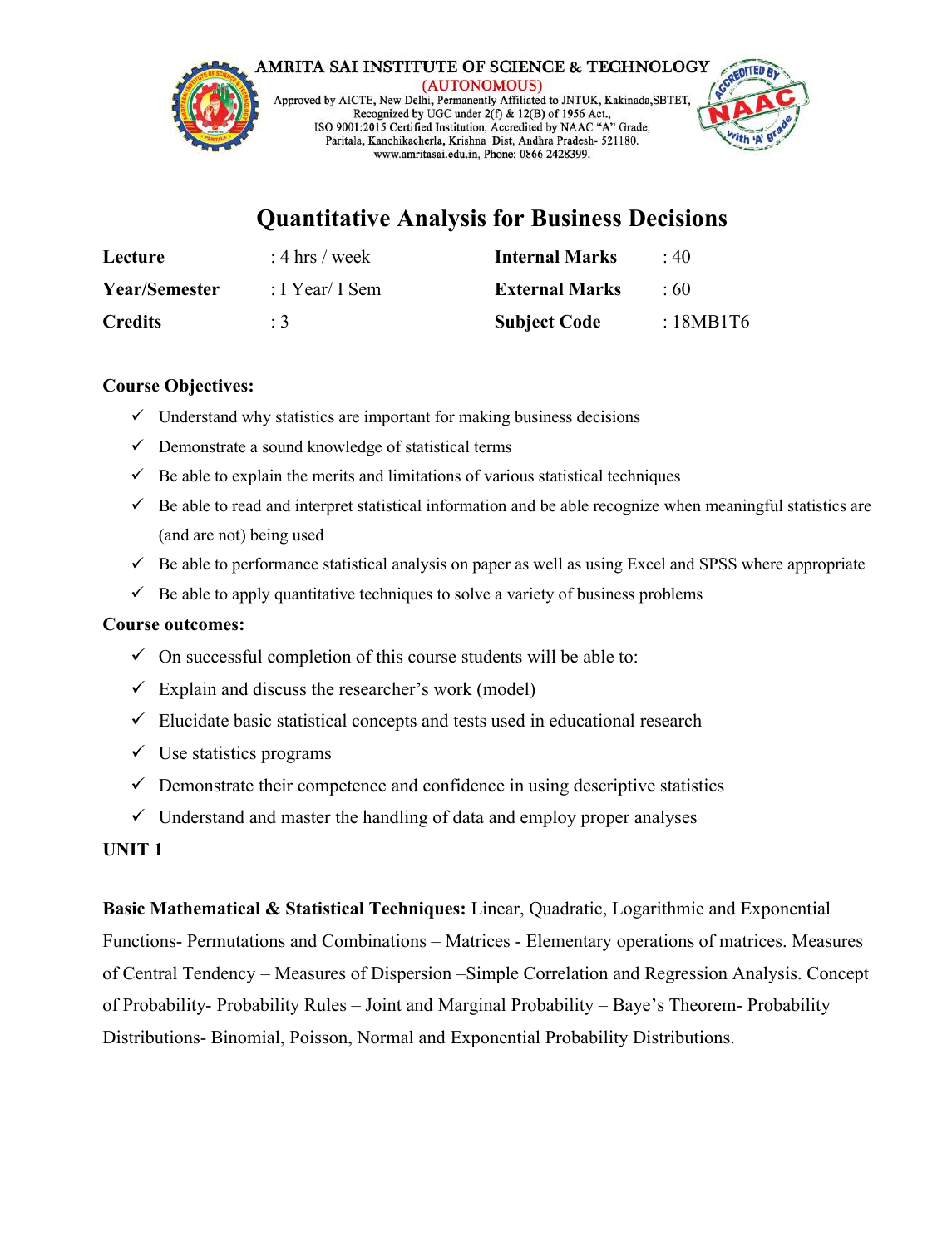#### **UNIT 2**

**Introduction to Decision Theory:** Steps involved in Decision Making, different environments in which decisions are made, Criteria for Decision Making, Decision making under uncertainty, Decision making under conditions of Risk-Utility as a decision criterion, Decision trees, Graphic displays of the decision making process, Decision making with an active opponent.

#### **UNIT 3**

**Linear Programming:** Formation of mathematical modeling, Graphical method, the Simplex Method; Justification, interpretation of Significance of All Elements In the Simplex Tableau, Artificial variable techniques: Big M method, Two phase method.

#### **UNIT 4**

**Transportation, Assignment Models & Game theory:** Definition and application of the transportation model, solution of the transportation problem, the Assignment Model, Traveling Salesman Problem. Game Theory: Introduction – Two Person Zero-Sum Games, Pure Strategies, Games with Saddle Point, Mixed strategies, Rules of Dominance, Solution Methods of Games without Saddle point – Algebraic, matrix and arithmetic methods.

#### **UNIT 5**

**P.E.R.T. & C.P.M. and Replacement Model:** Drawing networks – identifying critical path – probability of completing the project within given time- project crashing – optimum cost and optimum duration. Replacement models comprising single [replacement](http://amritasai.org/1.html) and group replacement

**Relevant cases have to be discussed in each unit and in examination caseis compulsory from any unit.**

#### *References*

- 1. N.D.Vohra: "*Quantitative Techniques in Management*", Tata-McGraw Hill Private Limited, New Delhi, 2011.
- 2. J. K. Sharma, "*Operations Research: Theory and Applications*", Macmillan Gupta S.P: "*Statistical Methods*", S. Chand and Sons, New Delhi,
- 3. Anand Sharma: "**Quantitative Techniques for Business decision Making**", Himalaya Publishers, New Delhi,2012;
- 4. D P Apte: "*Operation Research and Quantitative Techniques*", Excel Publication, New Delhi, 2013
- 5. Hamdy, A.Taha: "*Operations Research: An Introduction*", Prentice-Hall of India, New Delhi 2003.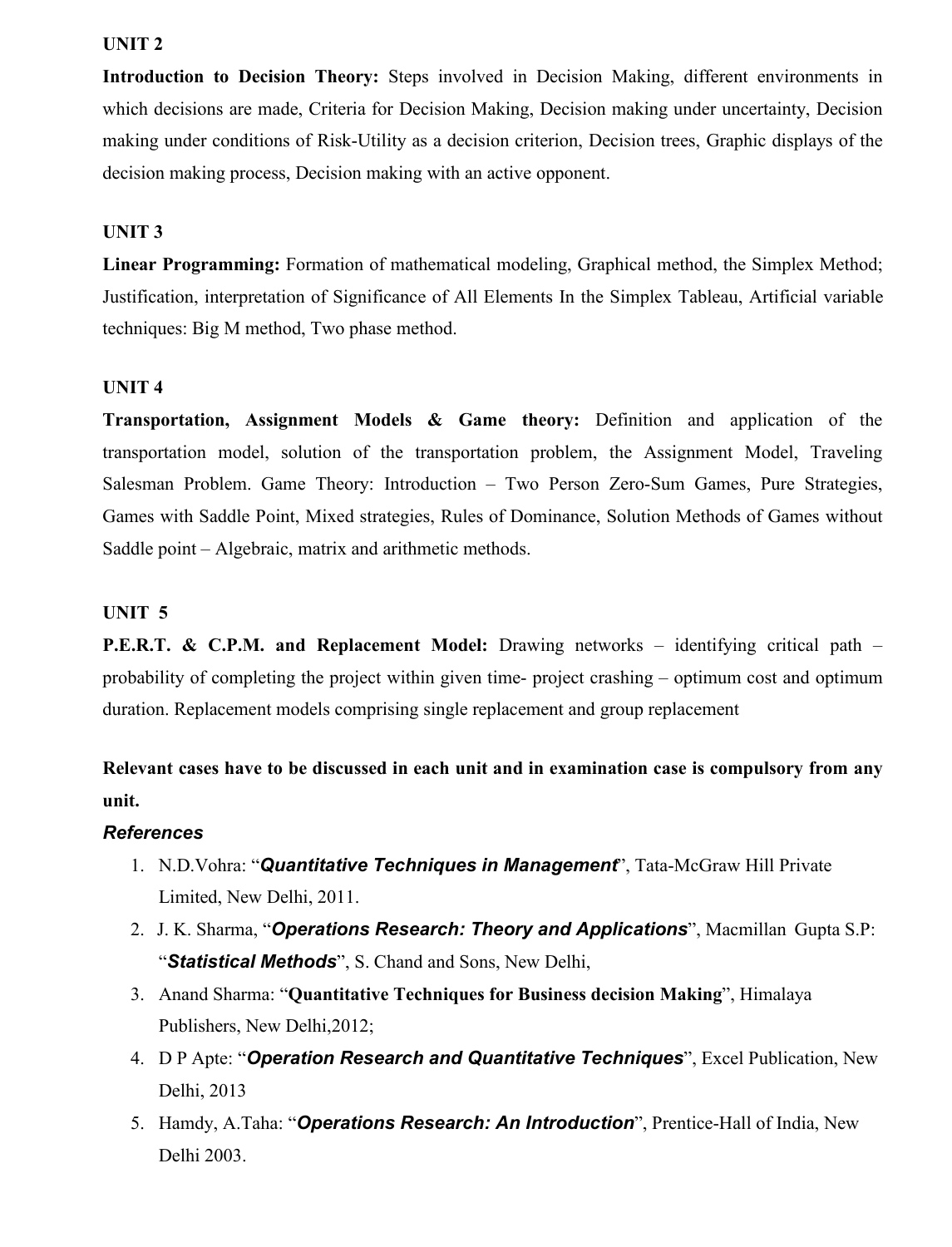

## **Information Technology Lab (100% Lab)**

| Lecture        | : 4 hrs / week  | <b>Internal Marks</b> | : 40      |
|----------------|-----------------|-----------------------|-----------|
| Year/Semester  | : I Year/ I Sem | <b>External Marks</b> | :60       |
| <b>Credits</b> | :3              | <b>Subject Code</b>   | : 18MB1L1 |

## **Course Objectives:**

- To make students familiar with MS-Office.
- To make the students understand the financial raios of a computer system.
- To make the students familiar in SQL.

## **Course Outcomes:**

- It is expected the students are able to design professional presentations.
- It is expected the students are able to work in research side.
- It is expected that the students are able to work in excel.

## **UNIT 1**

**Introduction of various software used for business**: [Significance](http://amritasai.org/1.html) in the current business environments - Introduction of software MS Office, SQL.

## **UNIT 2**

**Financial modeling:** Present value of cash flows, Valuations, Financial ratio analysis,

Forecasting, Trend analysis of data, Random input generations

## **UNIT 3**

**Statistics for Management** - correlation and regression analysis data presentation techniques.

Spread sheet showing the monthly payments with changing interest rate over a period of loan. (Using excel)

## **UNIT 4**

**Data Collection and analyzing techniques:** Chats, Flow diagrams TQM methodologies **UNIT5**

Preparation and presentations of Mini projects assigned for course work of first semester. References:

1. Shelly, Cashman: "Microsoft copies 2007", Cengage Learning, New Delhi. 2012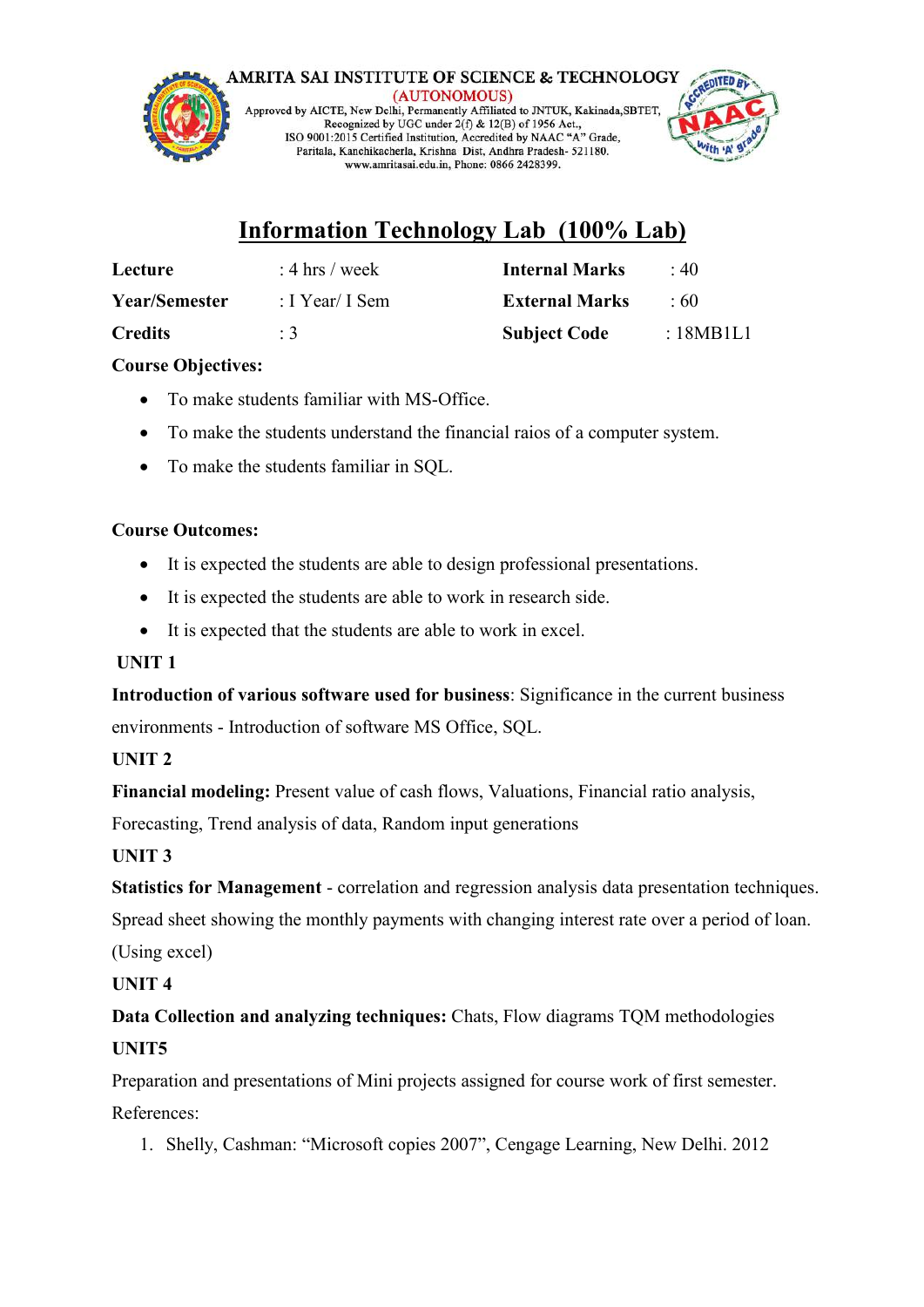



## **MBA II SEMESTER SYLLABUS**

## **FINANCIAL MANAGEMENT**

| Lecture        | : 4 hrs / week  | <b>Internal Marks</b> | $\cdot$ 40 |
|----------------|-----------------|-----------------------|------------|
| Year/Semester  | : I Year/ I Sem | <b>External Marks</b> | $\div 60$  |
| <b>Credits</b> |                 | <b>Subject Code</b>   | :18MB2T1   |

## **Course objectives:**

- $\checkmark$  To provide a complete overview of financial management, including relevant theory and practical application and understand the basic concepts pertaining to Financial Management
- $\checkmark$  To develop critical thinking and problem solving competencies, at both the individual and group levels, of financial planning, principles of valuation, capital budgeting, capital structure, and to apply financial theory to analyze real life situations in an uncertain environment with incomplete data set.
- $\checkmark$  To provide a foundation for the assessment of EBIT & EPS analysis weighted average cost of capital, Working Capital and Cash Budgeting etc.

## **Course outcomes:**

Upon successful completion of this course students will be able to:

- $\checkmark$  Identify the financing process of the [entrepreneurial](http://amritasai.org/1.html) business.
- $\checkmark$  Perform financial analysis and plan as applied to startups and forecast free cash flow.
- $\checkmark$  Measure risk and return and explain the trade-off between risk and return.
- $\checkmark$  Estimate project cash flows to distinguish between value-creating and value destroying investments.
- $\checkmark$  Estimate cash flows from a project, including operating, net working capital, and capital spending.
- $\checkmark$  Estimate the required return on projects of differing risk and how to use the required return in evaluating investment decisions.

## **UNIT 1**

**Financial Management**: Concept - Nature and Scope - Evolution of financial Management - Goals and objectives offinancial Management -Firm's mission and objectives - Profit maximization Vs. Wealth maximization – Maximization Vs Satisfying - Major decisions of financial manager.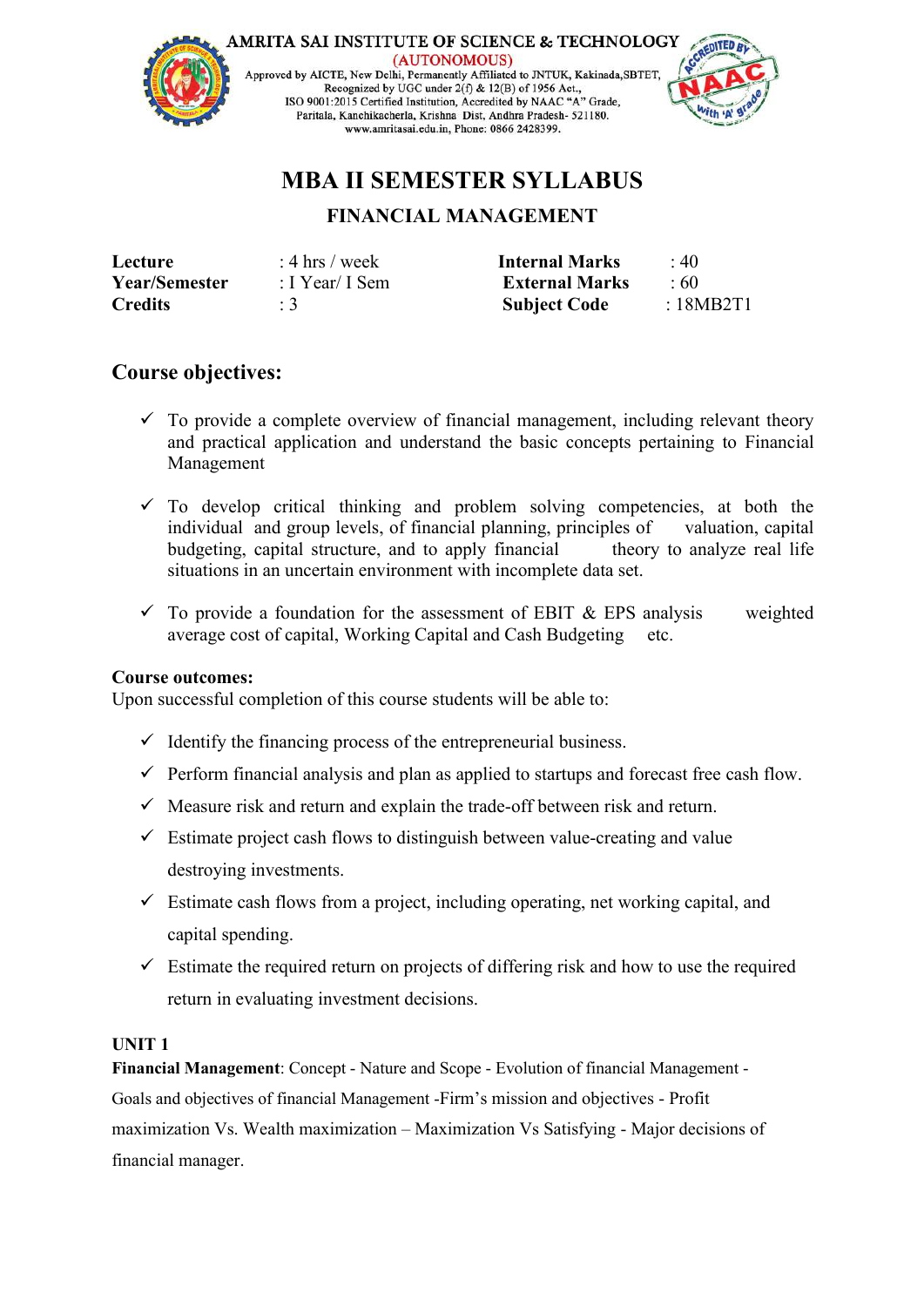#### **UNIT 2**

**Financing Decision:** Sources of finance - Concept and financial effects of leverage – EBIT – EPS analysis-Cost of Capital: Weighted Average Cost of Capital– Theories of Capital Structure.

#### **UNIT 3**

**Investment Decision**: Concept of Time Value of money – Techniques of Time Value of Money – Nature and Significance of Investment Decision – Estimation of Cash flows – Capital Budgeting Process – Techniques of Investment Appraisal – Pay back period, Accounting Rate of Return, Time Value of Money – DCF Techniques- Net Present Value, Profitability Index and Internal Rate of Return.

#### **UNIT 4**

**Dividend Decision:** Meaning and Significance – Major forms of dividends - Theories of Dividends – Determinants of Dividend – Dividends Policy and Dividend valuation – Bones Shares – Dividend policies of Indian Corporate.

#### **UNIT 5**

**Liquidity Decision:** Meaning - [Classification](http://amritasai.org/1.html) and Significance of Working Capital – Components of Working Capital – Factors determining the Working Capital – Estimating Working Capital requirement –Cash Management Models – Cash Budgeting – Inventory Management.

**Relevant cases have to be discussed in each unitand in examination case is compulsory from any unit.**

#### **TEXTBOOKS:**

**1.**P. Vijaya Kumar, P.S. Ravindra, Kiran Kumar, "Financial Management", Himalaya Publishing House PVT.Ltd, 2014 2.Rajiv Srivastava, Anil Misra: "**Financial Management**", Oxford University Press, New Delhi,2012 3.Brigham,E.F: "**Financial Management Theory and Practice**", Cengae Learning, New delhi, 2013

#### **References:**

1. Prasanna Chandra: "**Financial Management Theory and Practice**", Tata McGrawHill 2011.

2. M. Pandey: "**Financial Management",** Vikas Publishers, New Delhi, 2013.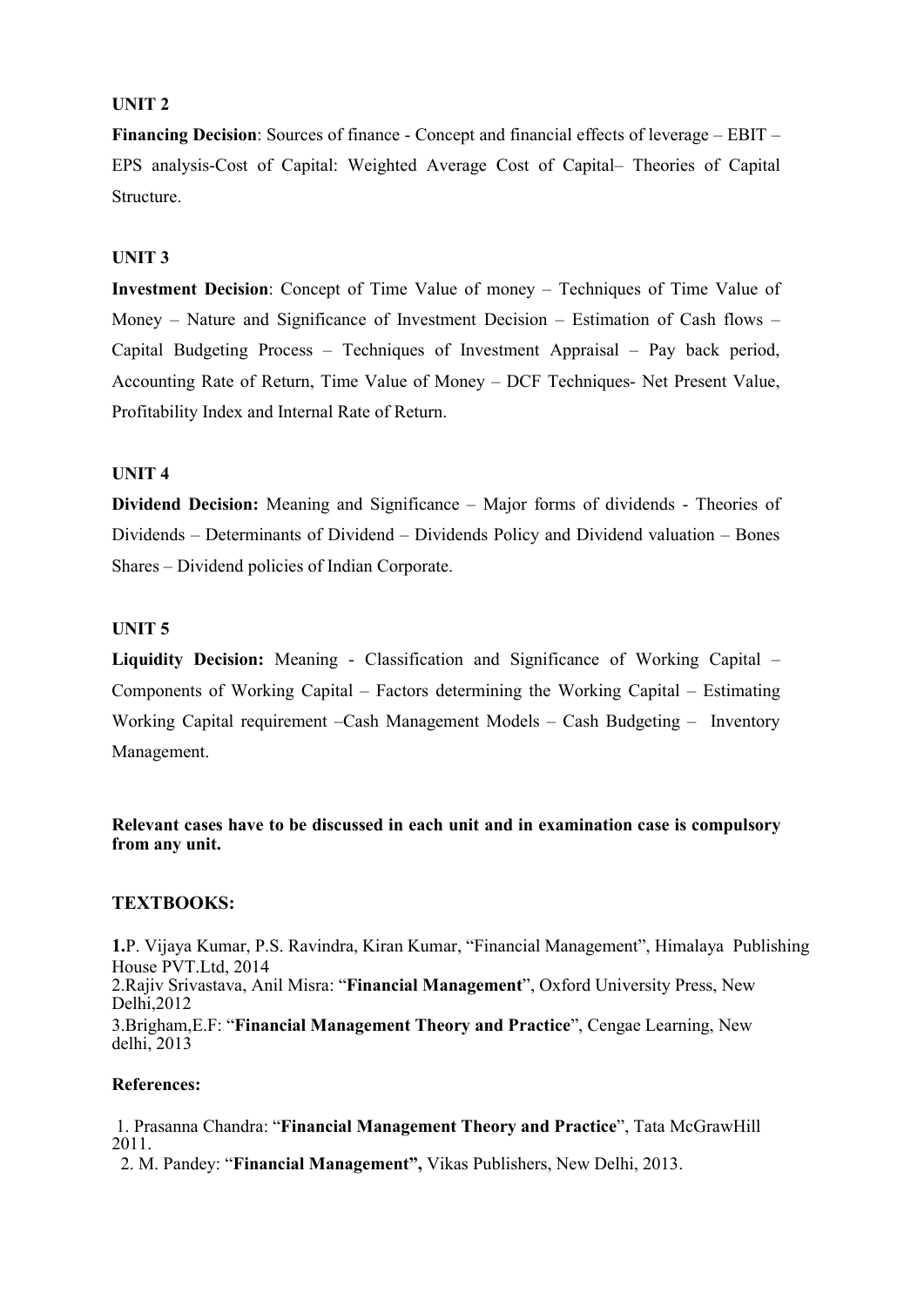

## **HUMAN RESOURCE MANAGEMENT**

| Lecture              | : 4 hrs / week  | <b>Internal Marks</b> $\qquad$ : 40 |  |
|----------------------|-----------------|-------------------------------------|--|
| <b>Year/Semester</b> | : I Year/ I Sem | <b>External Marks</b> : 60          |  |
| <b>Credits</b>       | $\therefore$ 3  | <b>Subject Code</b> : 18MB2T2       |  |

#### **Course Objectives:**

The course objectives are as follows

- $\checkmark$  Develop the knowledge, skills and concepts needed to resolve actual human resource management problems or issues.
- $\checkmark$  Manage the employment relationship, which is a shared responsibility between employers, management, human resources specialists, and employees. Investigate how HRM is responding to current business trends, opportunities, and challenges.
- $\checkmark$  Identify the human resources needs of an organization or department.
- $\checkmark$  Conduct a job analysis and produce a job description from the job analysis.

#### **COURSE OUTCOMES**

Students who undertake this programme will:

- $\checkmark$  Demonstrate an understanding of key terms, [theories/concepts](http://amritasai.org/1.html) and practices within the field of HRM;
- $\checkmark$  Demonstrate competence in development and problem-solving in the area of HR Management;
- $\checkmark$  Provide innovative solutions to problems in the fields of HRM;
- $\checkmark$  Be able to identify and appreciate the significance of the ethical issues in HR.

#### **UNIT 1**

**HRM**: **Introduction**, Significance and Objectives - Functions – evolution of HRM- Principles - Ethical Aspects of HRM- - HR policies, Strategies to increase firm performance - Role and position of HR department –aligning HR strategy with organizational strategy – HRM at global perspective- challenges – cross-cultural problems – emerging trends in HRM.

#### **UNIT 2**

**Investment perspectives of HRM**: HR Planning – Demand and Supply forecasting -Recruitment and Selection -Sources of recruitment - Tests and Interview Techniques - Training and Development –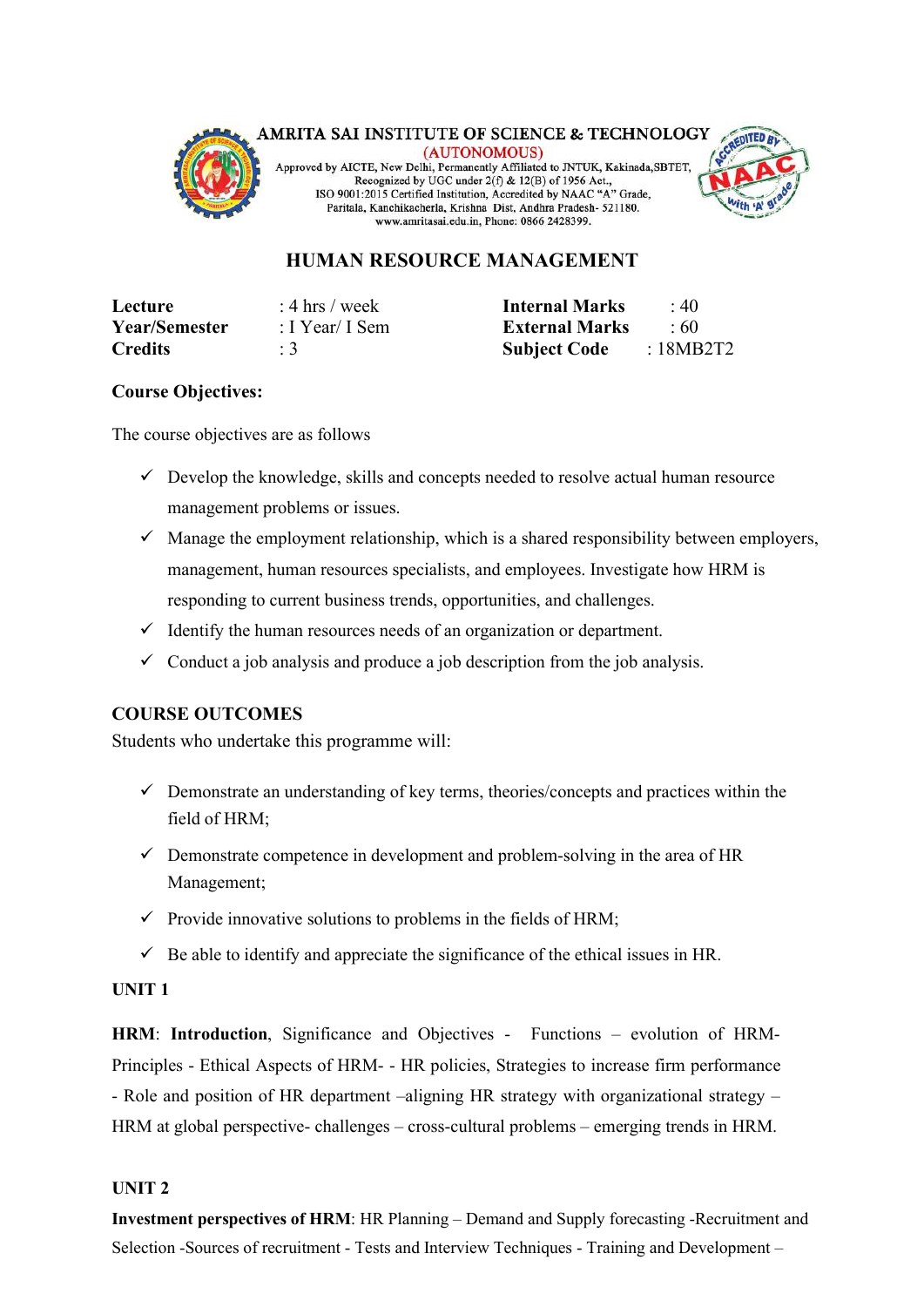Methods and techniques –Training evaluation - retention - Job Analysis – job description and specifications - Management development - HRD concepts.

#### **UNIT 3**

**Performance Appraisal**: Importance – Methods – Traditional and Modern methods – Latest trends in performance appraisal –Career Development and Counseling- Compensation, Concepts and Principles- Influencing Factors- Current Trends in Compensation- Methods of Payments –compensation mechanisms at international level.

#### **UNIT 4**

**Wage and Salary Administration**: Concept- Wage Structure- Wage and Salary Policies- - Legal Frame Work- Determinants of Payment of Wages- Wage Differentials - Job design - Job evolution - Incentive Payment Systems. Welfare management: Nature and concepts statutory and non-statutory welfare measures – incentive mechanisms-.

#### **UNIT 5**

**Managing Industrial Relations:** Trade Unions – Employee Participation Schemes- - Collective Bargaining–-Grievances and disputes resolution mechanisms **-** Safety at work – nature and importance – work hazards – safety mechanisms - Managing work place stress.

#### TEXT BOOKS:

- 1. K Aswathappa: "*Human Resource and Personnel [Managemen](http://amritasai.org/1.html)t*", Tata McGraw Hill, New Delhi, 2013
- 2. N.Sambasiva Rao and Dr. Nirmal Kumar: "**Human Resource Management and Industrial Relations**", Himalaya Publishing House, Mumbai
- 3. Mathis, Jackson,Tripathy:"**Human Resource Management:Asouth- AsinPerspective**", Cengage Learning, New Delhi, 2013

#### **References**

- 1. N.Sambasiva Rao and Dr. Nirmal Kumar: "**Human Resource Management and Industrial Relations**", Himalaya Publishing House, Mumbai
- 2. Subba Rao P: "**Personnel and Human Resource Management-Text and Cases**",Himalaya Publications, Mumbai, 2013.
- 3. Madhurima Lall, Sakina Qasim Zasidi: "**Human Resource Management**", Excel Books,New Delhi, 2010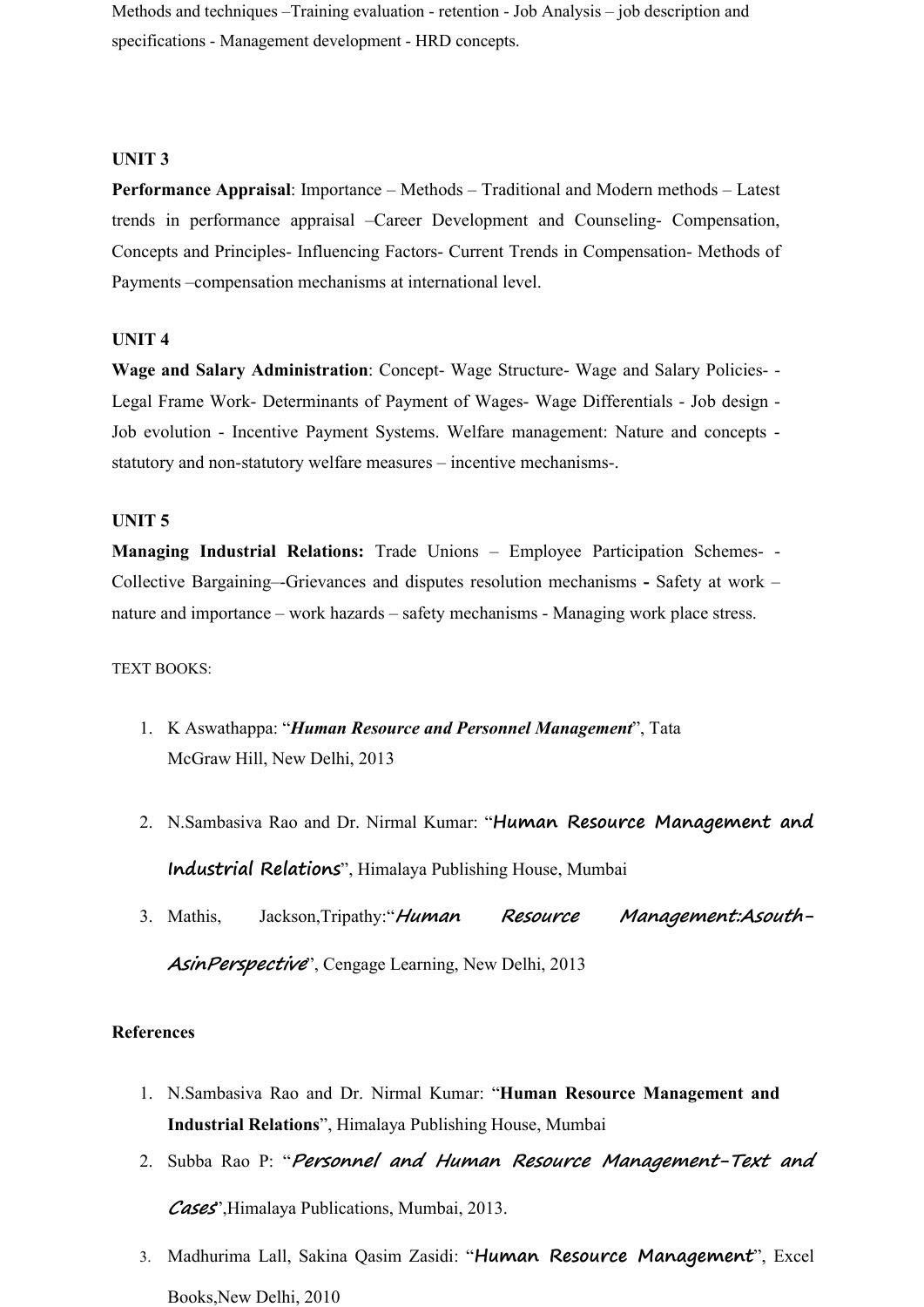

AMRITA SAI INSTITUTE OF SCIENCE & TECHNOLOGY

(AUTONOMOUS)<br>Approved by AICTE, New Delhi, Permanently Affiliated to JNTUK, Kakinada, SBTET, Recognized by UGC under 2(f) & 12(B) of 1956 Act., ISO 9001:2015 Certified Institution, Accredited by NAAC "A" Grade, Paritala, Kanchikacherla, Krishna Dist, Andhra Pradesh- 521180. www.amritasai.edu.in, Phone: 0866 2428399.



## **MARKETING MANAGEMENT**

| Lecture              | : 4 hrs / week  | <b>Internal Marks</b> | $\cdot$ 40 |
|----------------------|-----------------|-----------------------|------------|
| <b>Year/Semester</b> | : I Year/ I Sem | <b>External Marks</b> | $\cdot$ 60 |
| <b>Credits</b>       |                 | <b>Subject Code</b>   | :18MB2T3   |

Course Objectives:

- $\checkmark$  The objective of this course is to train participants to apply concepts and techniques in marketing.
- $\checkmark$  They will become acquainted with the duties of a marketing manager.
- $\checkmark$  They will be exposed to the development, evaluation, and implementation of marketing management in a variety of business environments.
- $\checkmark$  At the end of this course, participants should have acquired analytical skills in solving marketing related problems.

## **Course Outcomes:**

- $\checkmark$  Identify core concepts of marketing and the role of marketing in business and society.
- $\checkmark$  Knowledge of social, legal, ethical and technological forces on marketing decisionmaking.
- $\checkmark$  Appreciation for the global nature of marketing and appropriate measures to operate effectively in international settings.
- $\checkmark$  Ability to develop marketing strategies based on product, price, place and promotion objectives.
- $\checkmark$  Ability to create an integrated marketing communications plan which includes promotional strategies and measures of effectiveness.

## **UNIT 1**

**Introduction to Marketing:** Needs - Wants – Demands - Products - Exchange -

Transactions - Concept of Market and Marketing - Product and Production Concept - Sales and Marketing Concept - Societal Marketing Concept - Indian Marketing Environment .

## **UNIT 2**

**Market Segmentation and Targeting**: Identification of Market Segments - Consumer and Institutional/corporate Clientele - Segmenting Consumer Markets - Segmentation Basis - Selecting Target Markets – Role of Segmentation and Targeting in Strategy Formulation - Developing and Communicating a Positioning Strategy.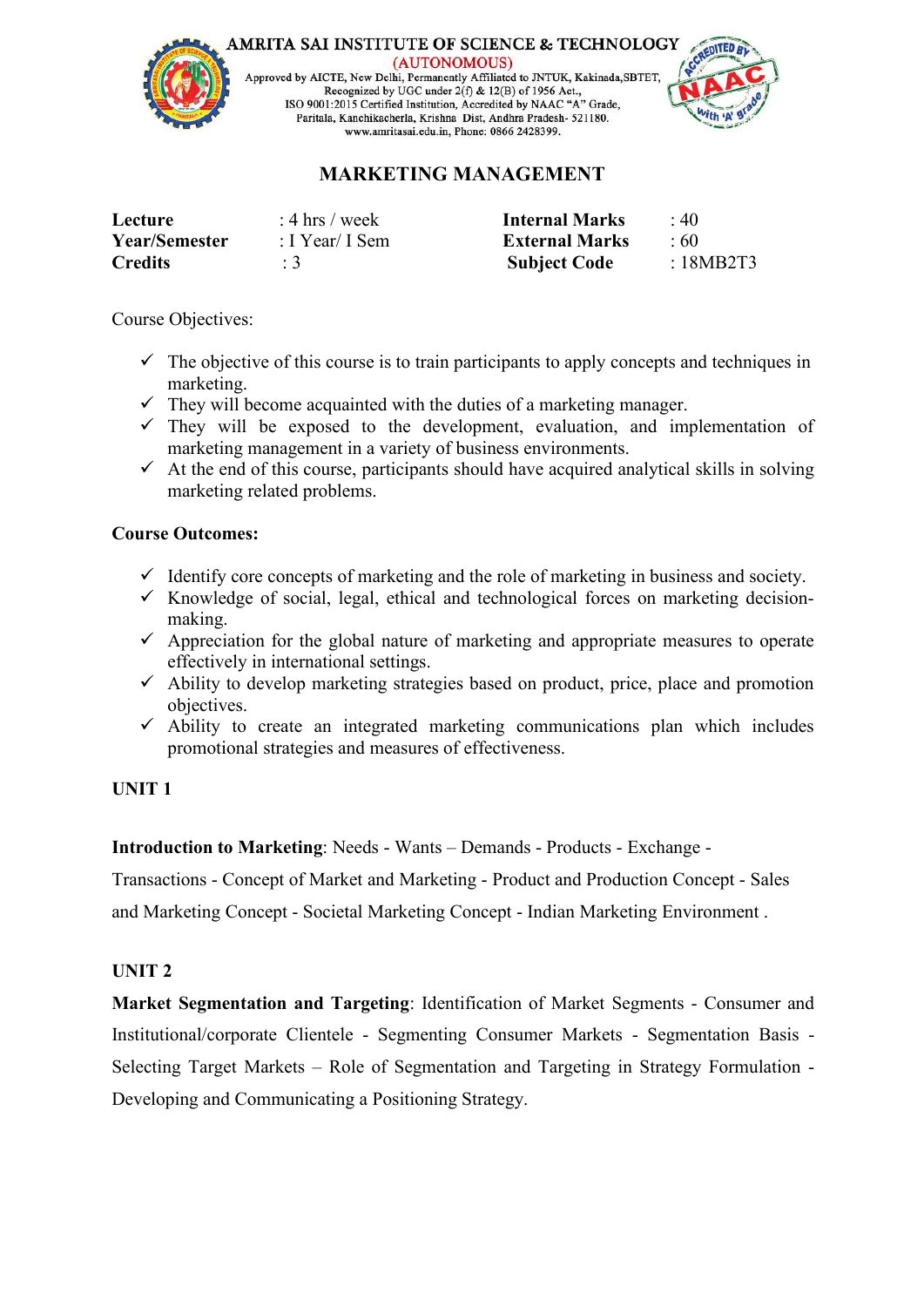#### **UNIT 3**

**Pricing Strategy:** Objectives of Pricing - Methods of Pricing - Selecting the Final price -Adopting price - Initiating the price cuts - Imitating price increases - Responding to Competitor's price changes.

### **UNIT 4**

**Marketing Communication**: Communication Process – Communication Mix - Managing Advertising Sales Promotion - Public relations and Direct Marketing - Sales force - Objectives of Sales force - Structure and Size - Sales force Compensation

#### **UNIT 5**

**Marketing Organization and Control**: Evolution of Marketing Department - Organizing the Marketing Department - , Marketing Implementation - Control of Marketing Performance - Annual Plan Control - Profitability Control - Efficiency Control - Strategic Control.

**Relevant cases have to be discussed in each unit and in examination case iscompulsory from any unit.**

#### **References**

- **1.** Lamb, Hair, Sharma: "**MKTG**" Cengage Learning , New Delhi, 2013
- **2.** Phillip Kotler: "**Marketing [Management](http://amritasai.org/1.html)** ", Pearson Publishers, New Delhi, 2013.
- **3.** Rajan Sexena: "**Marketing Management**", Tata McGraw Hill, New Delhi, 2012.
- **4.** R.Srinivasan: "**Case Studies in Marketing**", PHI Learning, New Delhi, 2012
- **5.** Tapan K Pand: "**Marketing Management**", Excel Books, New Delhi, 2012
- **6.** Paul Baines, Chris Fill, Kelly Page Adapted by Sinha K: "**Marketing**", Oxford University Press, Chenni, 2013.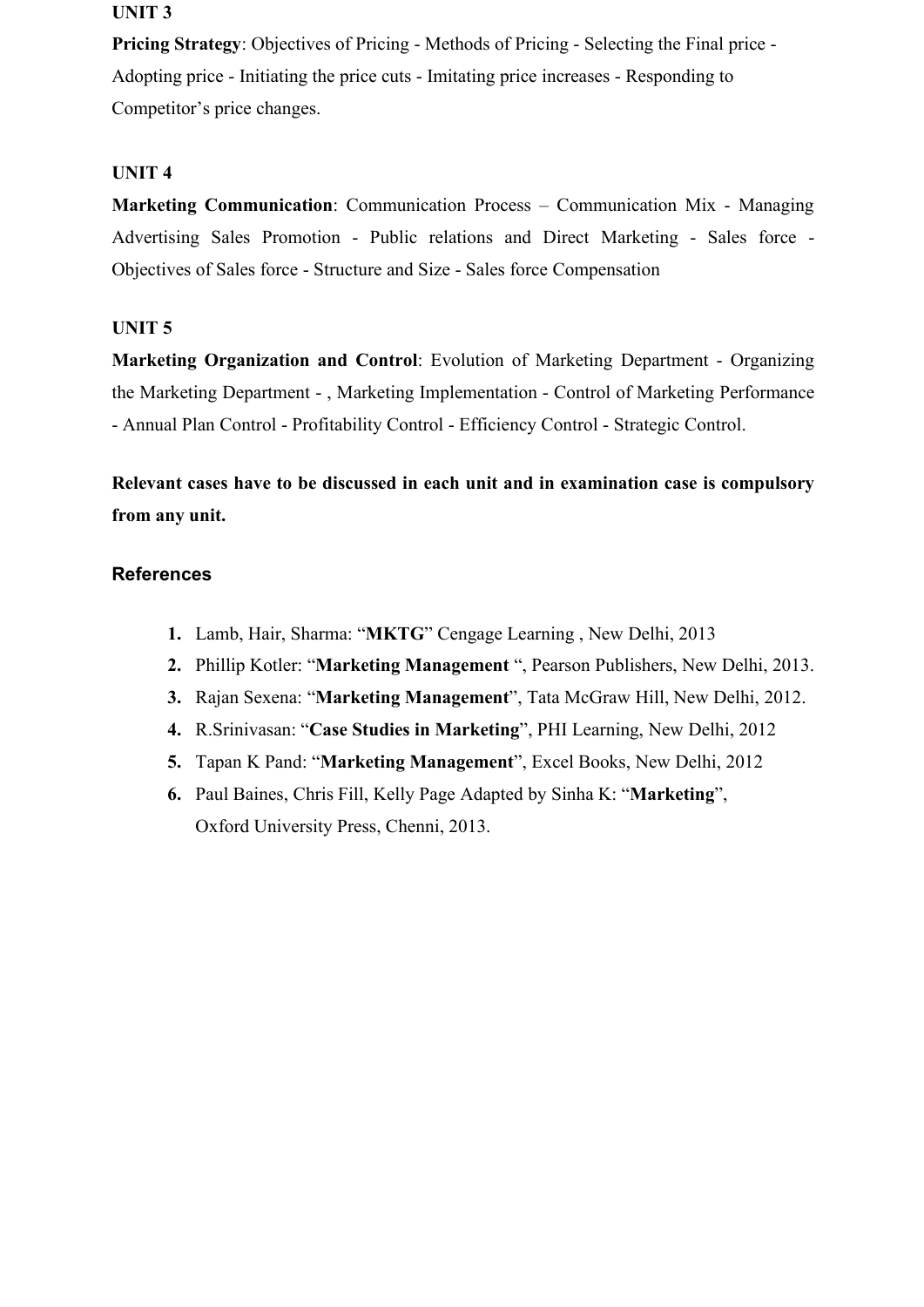



### **PRODUCTION AND OPERATIONS MANAGEMENT**

| Lecture                      | : 4 hrs/ week | <b>Internal Marks</b> | $\cdot$ 40 |
|------------------------------|---------------|-----------------------|------------|
| Year/Semester: I Year/ I Sem |               | <b>External Marks</b> | $\cdot$ 60 |
| <b>Credits</b>               |               | <b>Subject Code</b>   | :18MB2T4   |

## **COURSE OBJECTIVES:**

- $\checkmark$  One of the most critical areas for success in any business enterprise is how Production and Operations are managed. In the 'Productions and Operations Management' course an attempt will be made to integrate the courses
- $\checkmark$  Students like statistics, economics, finance, organizational behavior and strategy into a consolidated production and operation related decisions

#### **COURSE OUTCOMES**:

After completing the course the participants shall develop an understanding on how to create a production entity with focus on

- $\checkmark$  Production Base
- $\checkmark$  Financial (Cost) Performance
- $\checkmark$  Technical and Operational capabilities
- $\checkmark$  Human Capabilities

### **UNIT 1**

**Introduction:** Overview & Definition of Production and Operations Management- Nature and Scope of Production and Operations [Management-Historica](http://amritasai.org/1.html)l Evolution –Role & responsibilities of the production manager - Types of Manufacturing Processes and Product Design.

### **UNIT 2**

**Production Planning and Control**: Stages in PPC – Gantt – PPC in Mass, Batch, and Job Order Manufacturing- Aggregate planning and Master Scheduling, Maintenance management & Industrial Safety. Plant Location & Layout Planning- Factors influencing location - types of layouts. Capacity Planning – Optimal Production Strategies: Scheduling and Sequencing of Operations. Work Design: Method Study and Work Measurement - Work Sampling.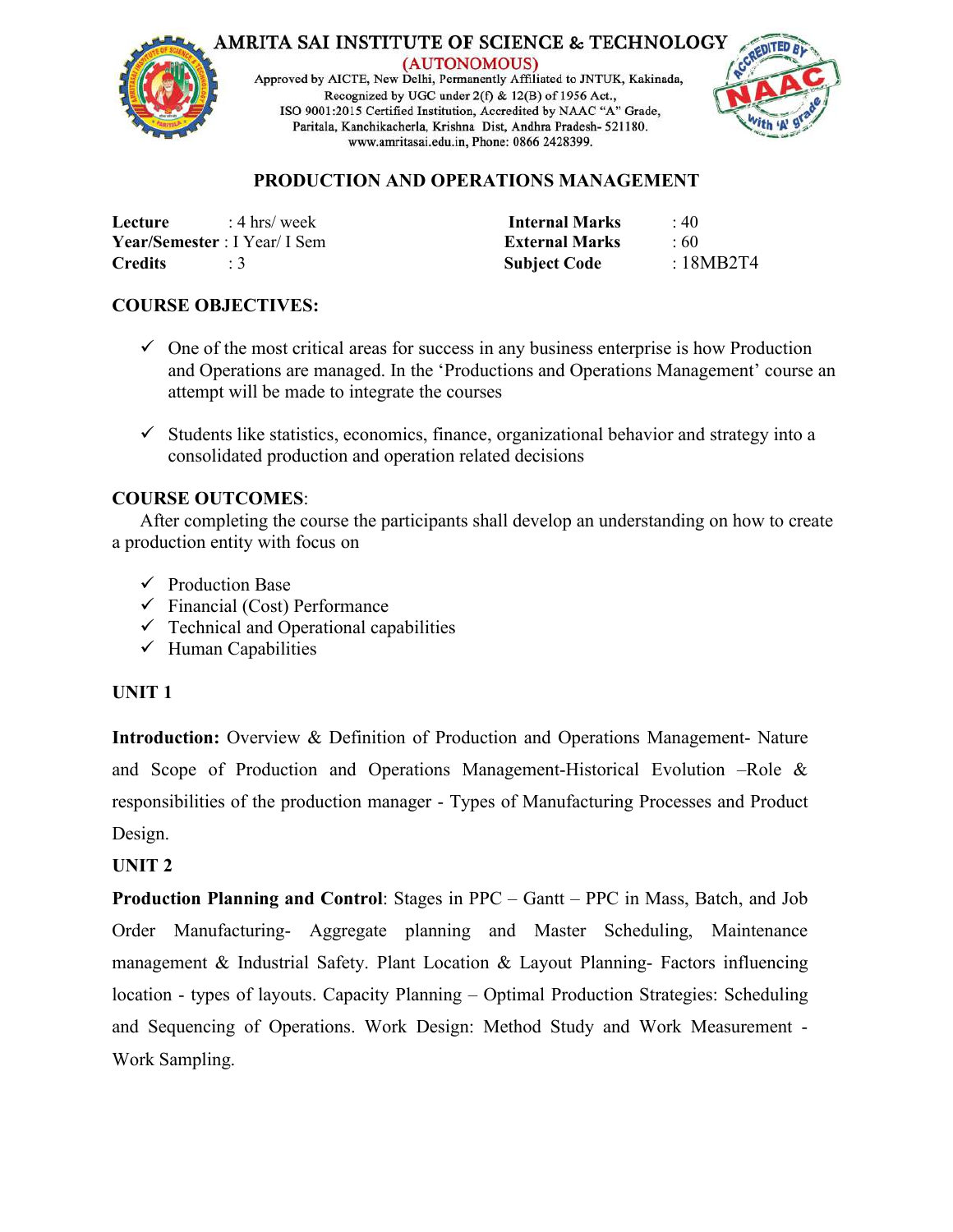



#### **UNIT 3**

**Managing of Work Environment:**– Automation -Technology Management -Waste Management. Quality Assurance and Quality Circles – Statistical Quality Control –Control Charts for Variables- Average, Range and Control charts for Attributes. Acceptance Sampling Plans. Purchase functions and Procedure - Inventory control – Types of Inventory– Safety stock – Inventory Control Systems –JIT, VMI.

#### **UNIT 4**

**Quality Improvement**: Basic concepts of quality, dimensions of quality, Juran's quality trilogy, Deming's 14 principles, Quality improvement and cost reduction, ISO 9000-2000 clauses & coverage. Six Sigma, Productivity –factors affecting productivity, measurement & improvements in productivity - new product development and design - stages & techniques. Total Productive Maintenance (TPM).

#### **UNIT 5**

**Stores Management**: Objectives of Stores [Management](http://amritasai.org/1.html) – Requirements for efficient. Management of Stores – safety stock Inventory Control - Different Systems of Inventory Control, Costs & Types of Inventory. – ABC, VED,FNSD analysis. Value Analysis– importance in cost reduction – concepts and procedures.

### **TEXT BOOKS:.**

- 1. Panner Selvem: "**Production and Operation Management**", Prentice Hall of india, NewDelhi, 2012.
- 2. K.Aswathappa, K. Shridhara: "**Production & Operation Management**", Himalaya Publishing House, New Delhi, 2012
- 3. Ajay K Garg: "**Production and Operation Management**", TMH, New Delhi,2012

#### *REFERENCES:*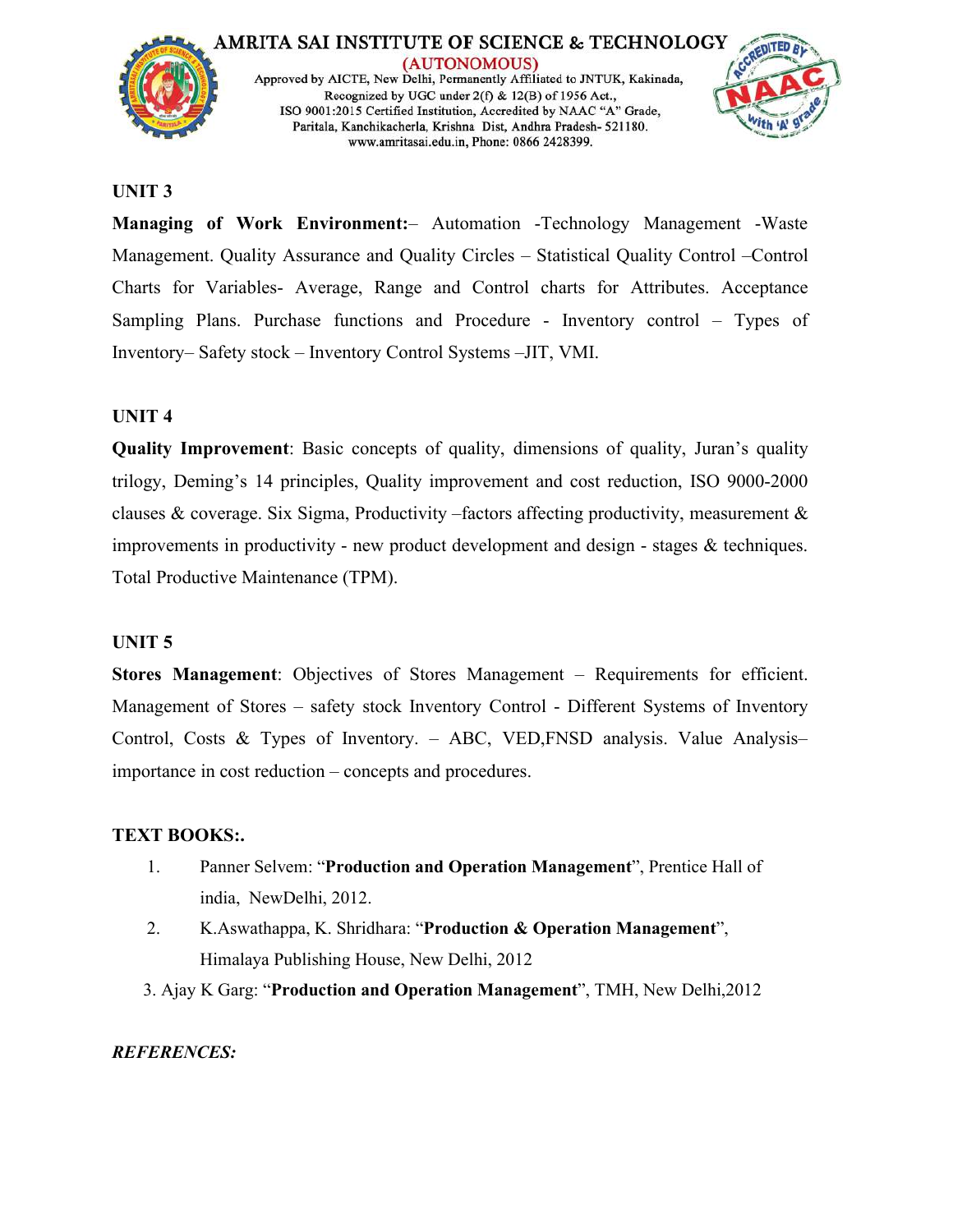



- **1.** Deepak Kumar Battacharya: "**Production & Operation Management**", UniversityPress, New Delhi, 2012
- **2.** AlanMuhlemann, JohnOakland,jasti Katyayani: "**Production and Operation Management**", Pearson, New Delhi,2013.

## **BUSINESS RESEARCH METHODS**

| Lecture        | : 4 hrs / week  | <b>Internal Marks</b> | $\cdot$ 40 |
|----------------|-----------------|-----------------------|------------|
| Year/Semester  | : I Year/ I Sem | <b>External Marks</b> | .60        |
| <b>Credits</b> |                 | <b>Subject Code</b>   | :18MB2T5   |

## **Course Objectives**

Understand the problems in business, explore an analyze problems.

- $\checkmark$  Understand research terminology.
- $\checkmark$  Be aware of the ethical principles of research, ethical challenges and approval processes.
- $\checkmark$  Describe quantitative, qualitative and mixed methods approaches to research.
- $\checkmark$  Identify the components of a literature review process.
- $\checkmark$  Critically analyze published research.

## **Course Outcomes:**

On successful completion of the course students will be able to:

- $\checkmark$  Write a literature review that [synthesizes](http://amritasai.org/1.html) and evaluates literature in a specific topic area to justify a research questions
- $\checkmark$  Apply appropriate research design and methods to address a specific research question and acknowledge the ethical implications of the research
- $\checkmark$  Develop a research proposal as the basis for a thesis
- $\checkmark$  Present and defend a research proposal

## **UNIT 1**

**Introduction :** Nature and Importance of research, The role of business research, aims of social research, research process, pure research vs. applied research, qualitative research vs quantitative research, exploratory research, descriptive research and experimental research, ethical issues in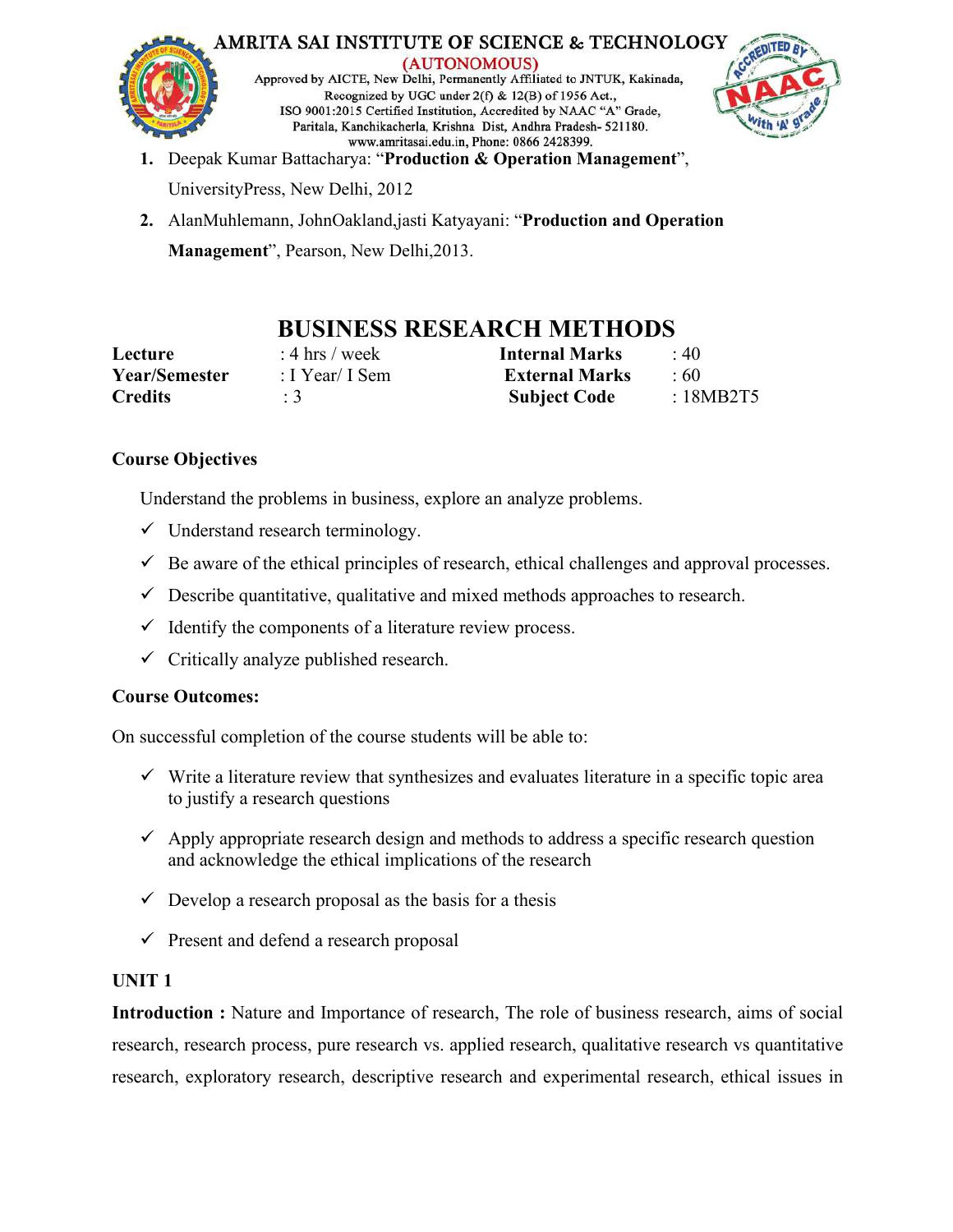



business research. Research Process – Types of Research –Defining Research Problem – Formulation of Hypothesis – Testing of Hypothesis.

## **UNIT 2**

**Data Base:** Discussion on primary data and secondary data, tools and techniques of collecting data. Methods of collecting data. Sampling design and sampling procedures. Random Vs. Nonrandom sampling techniques, determination of sample size and an appropriate sampling design. Designing of Questionnaire –Measurement and Scaling – Nominal Scale – Ordinal Scale – Interval Scale – Ratio Scale – Guttman Scale – Likert Scale – Schematic Differential Scale.

## **UNIT 3**

**Survey Research and data analysis:** media used to communicate with respondents, personal interviews, telephone interviews, self-administered questionnaires, selection of an appropriate survey research design, the nature of field work, principles of good interviews and field work management. Editing – Coding – Classification of Data – Tables and Graphic Presentation – Preparation and Presentation of Research Report.

## **UNIT 4**

**Statistical Inference & quality control:** Tests of Hypothesis, Introduction to Null hypothesis vs alternative hypothesis, parametric vs. [non-parametric](http://amritasai.org/1.html) tests, procedure for testing of hypothesis, tests of significance for small samples, application, t-test, Chi Square test. Statistical Quality Control Upper quality charts p charts LCL UCL, BAR CHARTS. Attribute charts and industrial applications.

## **UNIT 5**

**Multivariate Analysis:** Nature of multivariate analysis, classifying multivariate techniques, analysis of dependence, analysis of interdependence. Bivariate analysis-tests of differences-t test for comparing two means and z-test for comparing two proportions and ANOVA for complex experimental designs.

**Relevant cases have to be discussed in each unit and in examination case iscompulsory from any unit.**

## **References**

1. UWE FLICK: "**Introducing** *Research Methodology*", SAGE, New Delhi,2012.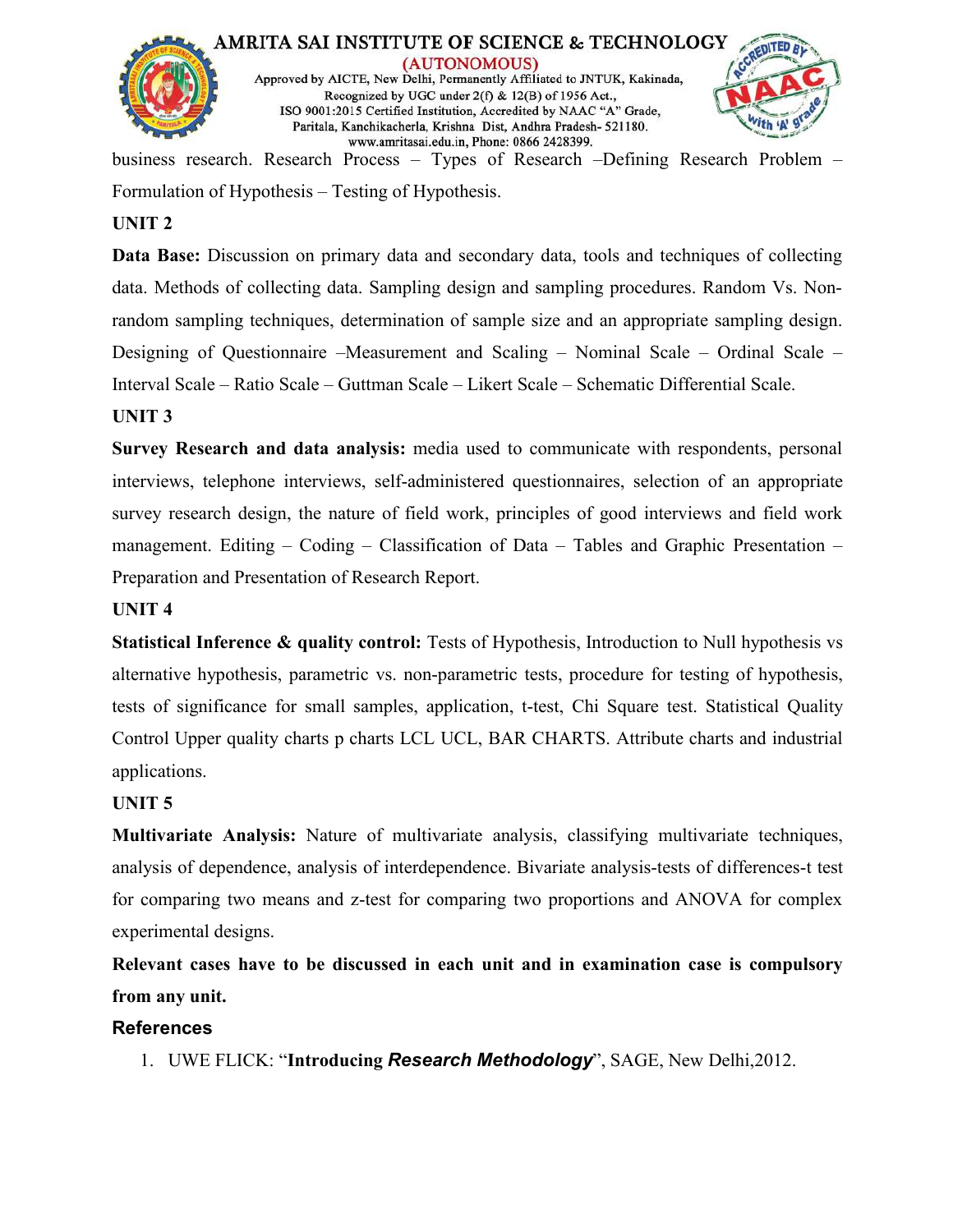



- 2. Cooper R.Donald and Schindler S. Pamela: "**Business** *Research Methods*", 9/e,<br>Tata MCGraw Hill, New Delhi.
- 3. M.V.Kulkarni: "**Research Methodology**" , Everest Publishing House, New Delhi, 2010.
- 4. Sachdeva: "*Business Research Methods*", Himalaya Publishing House, Mumbai, 2011
- 5. Ranjit Kumar: "**Research Methodology",** Pearson,New Delhi,2012

## **ORGANIZATIONAL BEHAVIOR**

| Lecture              | : 4 hrs / week  | <b>Internal Marks</b> | $\cdot$ 40 |
|----------------------|-----------------|-----------------------|------------|
| <b>Year/Semester</b> | : I Year/ I Sem | <b>External Marks</b> | $\div 60$  |
| <b>Credits</b>       | $\therefore$ 3  | <b>Subject Code</b>   | :18MB2T6   |

Course Objectives

- $\checkmark$  Apply concepts of OB to practice
- $\checkmark$  Analyze and assess individual characteristics and its impact on the organization
- $\checkmark$  Acquire the ability to understand diversity.
- $\checkmark$  Evaluate the importance of managing and motivating people towards the achievement of organizational goals.
- $\checkmark$  Analyze real life business situations involving people related issues.
- $\checkmark$  Analyze the impact of work environment variables on behaviour in organizations.
- $\checkmark$  Identify, assess and apply change [management](http://amritasai.org/1.html) process

Course Outcomes:

- $\checkmark$  Analyse the behaviour of individuals and groups in organisations in terms of the key factors that influence organisationalbehaviour.
- $\checkmark$  Assess the potential effects of organisational-level factors on organisationalbehaviour.
- $\checkmark$  Critically evaluate the potential effects of important developments in the external environment on organisationalbehaviour.
- $\checkmark$  Analyseorganisationalbehavioural issues in the context of organisationalbehaviour theories, models and concepts.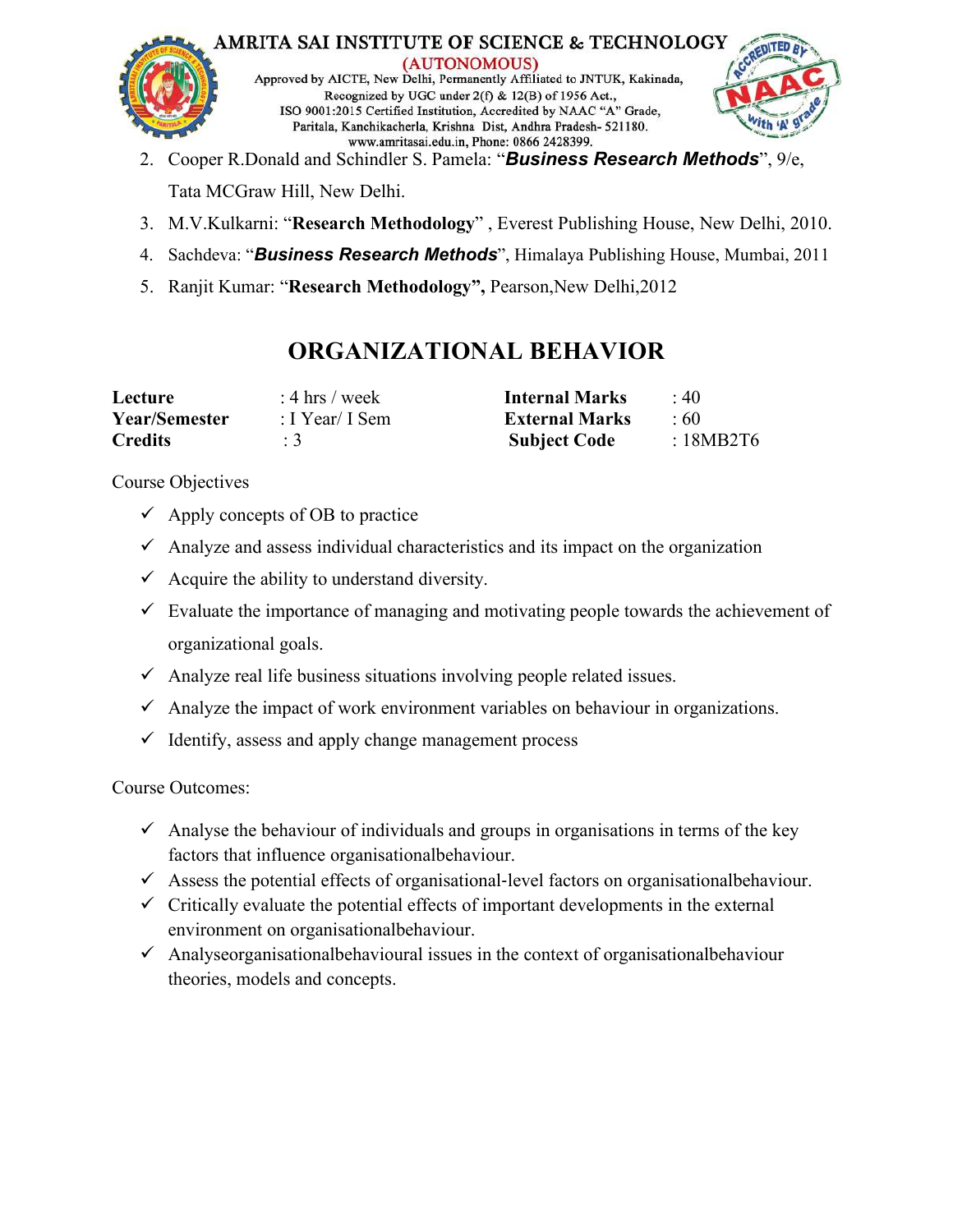



#### **UNIT 1**

**Introduction** - Nature and scope – linkages with other social sciences - Individual Roles and Organizational Goals - Perspectives of Human Behavior, Approach to Organizational behavior models of organizational behavior.

## **UNIT 2**

**Perceptual Management:** Nature - Process – selection, organization and interpretation – Influencing factors **–** Motivation – Concepts - Needs and Motives and theories. Leadership and Motivating people - Leadership Theories. Attitudes and Values: formation - Types – Changes and Behavior Modification Techniques.

## **UNIT 3**

**Personality Development**: Nature - Stages, Determinants of Personality, - Johari Window - Transactional Analysis, Learning Processes - Theories, Creativity and Creative - Thinking..Leadership nature and skills. - Decision Making Process**:** Behavioral Dimensions, Groups and their formation -Group Dynamics, Informal Organizations, Group versus Individual Interaction.

### **UNIT 4**

**Inter-Personal Communication**: Listening, Feedback, Collaborative Processes in Work Groups, Team Building, Team Decision Making, Conflict Resolution in Groups and Problem Solving Techniques**.**

### **UNIT 5**

**Organizations:** Taxonomy, Elements of Structure, [Determinants](http://amritasai.org/1.html) of Structure, Functional Aspects of Structure, Role Impingement, Stress in Organization. Principles and Design of Organizations, Organizational Culture, Power and Authority. . Organizational Development processes, Change – Resistance to Change.- Interventions, OD techniques and applications.

**Relevant cases have to be discussed in each unit and in examination case iscompulsory from any unit.**

### **TEXTBOOKS:**

- 1. K.Aswathappa: "**Organizational Behavior-Text, Cases and Games**", Himalaya Publishing House, New Delhi, 2008,
- 2. Steven L McShane, Mary Ann Von Glinow, Radha R Sharma: "*Organizational Behavior*", Tata McGraw Hill Education, New Delhi, 2008.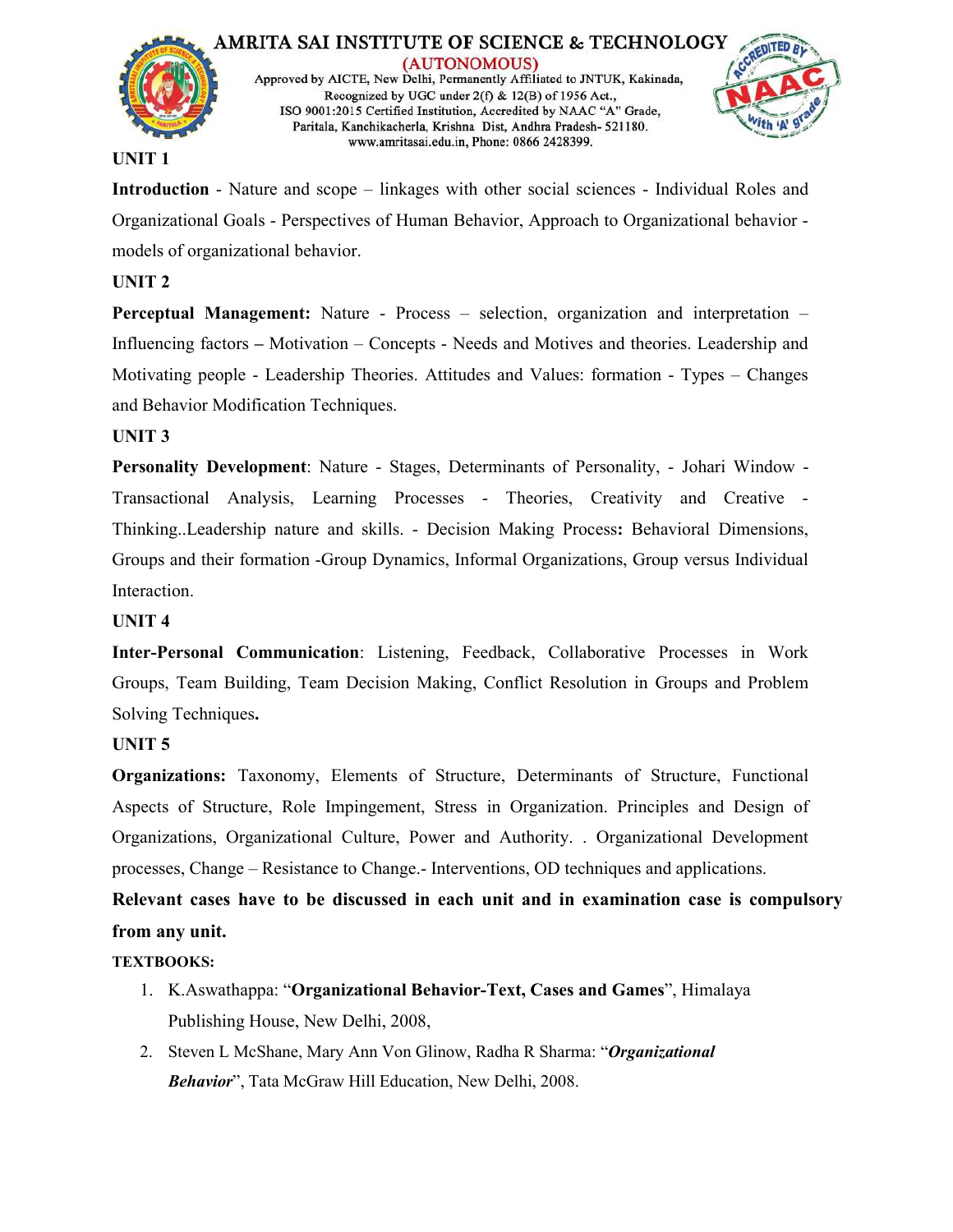



3. Jerald Greenberg and Robert A Baron: "*Behavior in Organizations*", PHI Learning

Private Limited, New Delhi, 2009

## **REFERENCES**

- 1. Pareek Udai: "*Understanding Organizational Behavior*", Oxford University Press, New Delhi, 2007.
- 2. Jai B.P.Sinha: "*Culture and Organizational Behavior*", Sage Publication India Private Limited,

## **MBA III SEMESTER SYLLABUS**

## **STRATEGIC MANAGEMENT**

| Lecture              | : 4 hrs / week   | <b>Internal Marks</b> | $\div 40$ |
|----------------------|------------------|-----------------------|-----------|
| <b>Year/Semester</b> | : II Year/ I Sem | <b>External Marks</b> | :60       |
| <b>Credits</b>       | $\therefore$ 3   | <b>Subject Code</b>   | :18MB3T1  |

## **Course Objectives:**

- $\checkmark$  The purpose of this course is to provide an [understanding](http://amritasai.org/1.html) of how strategic decisions are to be taken and implemented in the changing environment scenario.
- $\checkmark$  To explain core concepts in strategic management and provide examples of their relevance and use by actual companies
- $\checkmark$  To focus on what every student needs to know about formulating, implementing and executing business strategies in today's market environments
- $\checkmark$  To teach the subject using value-adding cases that features interesting products and companies, illustrate the important kinds of strategic challenges managers face, embrace valuable teaching points and spark student's interest.

## **Course Outcomes:**

Students will be able to understand

- $\checkmark$  Strategic management concepts
- $\checkmark$  Tools and Techniques for Strategic analysis
- $\checkmark$  Strategies for competing in globalised markets
- $\checkmark$  Strategy Evaluation and Control.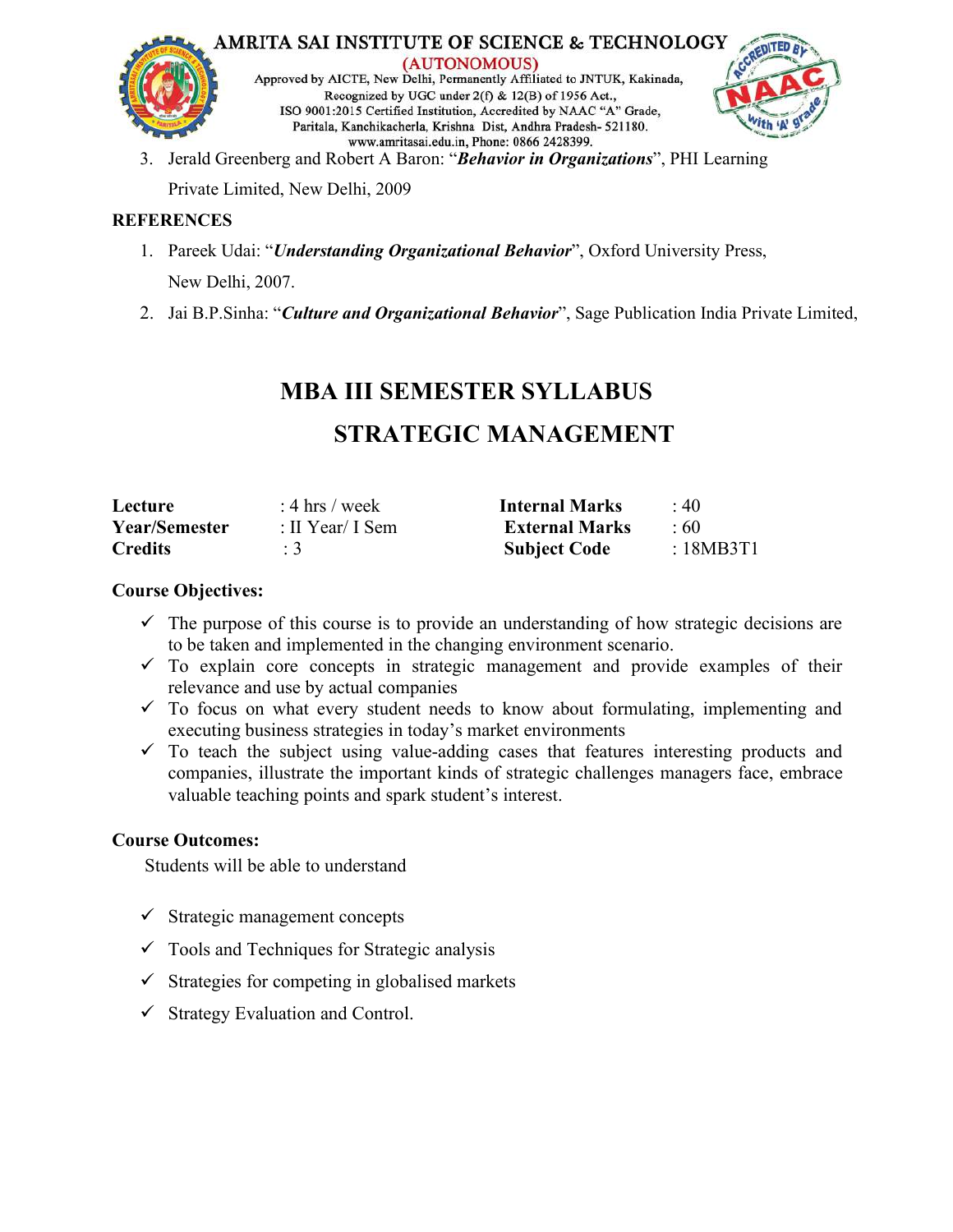



#### **UNIT 1**

**Introduction:** Concepts in Strategic Management, Strategic Management as a process – Developing a strategic vision, Mission, Objectives, Policies – Factors that shape a company's strategy – Drafting a strategy - Industry and Competitive Analysis.

## **UNIT 2**

**Environmental Scanning and leadership:** Methods. SWOT Analysis –Strategies and competitive advantages in diversified companies and its evaluation. Strategic Analysis and Choice: Tools and techniques- Strategic Leadership: Leadership and Style – Key Strategic Leadership Actions - Developing Human Capital and Social Capital – Balanced Scorecard.

## **UNIT 3**

**Strategy Formulation :** Strategy Framework For Analyzing Competition, Porter's Value Chain Analysis, Competitive Advantage of a Firm, Exit and Entry Barriers - Formulation of strategy at corporate, business and functional levels. Types of Strategies – Tailoring strategy to fit specific industry – restructuring and diversification strategies – different methods Turnaround strategy and diversification strategies.

### **UNIT 4**

Strategy Implementation : Strategy and Structure, [Leadership,](http://amritasai.org/1.html) culture connection - Strategies for competing in Globalizing markets and internet economy – Organizational Values and Their Impact on Strategy – Resource Allocation – Planning systems for implementation.

### **UNIT 5**

Strategy Evaluation and control – Establishing strategic controls - Measuring performance – appropriate measures- Role of the strategist – using qualitative and quantitative benchmarking to evaluate performance - strategic information systems – problems in measuring performance – Strategic surveillance -strategic audit

**Relevant cases have to be discussed in each unit and in examination caseiscompulsory from any unit.**

### **References**

- 1. Vijaya Kumar P,. Hitt A: Strategic Management, Cengage learning, New Delhi,2010
- 2. John A PearceII, Amita Mital: "Strategic Management", TMH, New Delhi, 2012.Sanjay Mohapatra: "Cases Studies in Strategic Management", Pearson, New Delhi,2012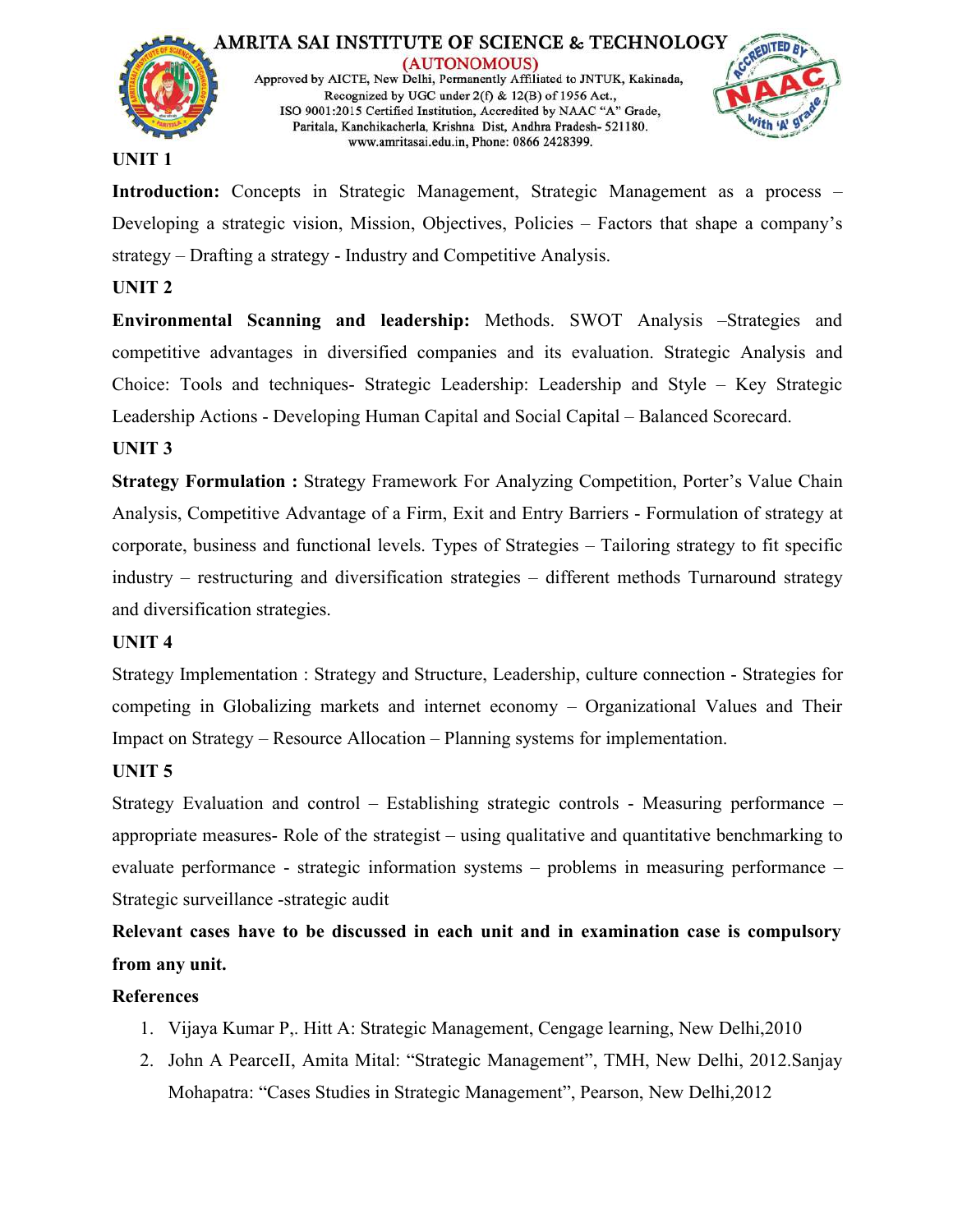



- 3. Adrian Haberberg&Alison: Strategic Management, Oxford University Press, New Delhi,
- 4. 2010
- 5. P.Subba Rao: "Business Policy and Strategic Management" Text and Cases, Himalaya Publishing House, New Delhi, 2011
- 6. Appa Rao, Parvatheshwar Rao, Shiva Rama Krishna: "Strategic Management and Business Policy", Excel Books, New Delhi, 2012

## **LEGAL ASPECTS OF BUSINESS**

| Lecture              | : 4 hrs / week   | <b>Internal Marks</b> | $\cdot$ 40 |
|----------------------|------------------|-----------------------|------------|
| <b>Year/Semester</b> | : II Year/ I Sem | <b>External Marks</b> | :60        |
| <b>Credits</b>       |                  | <b>Subject Code</b>   | :18MB3T2   |

## **Course Objectives:**

- $\checkmark$  The Business Law in India is mainly based upon the English Mercantile Law, precedents, local customs and usages and the Indian Statute Law.
- $\checkmark$  This course is aimed to meet the Legal aspects of business is primarily study of that branch of law which governs and regulates the trade and commerce, with the help of leading cases.

## **Course Outcome:**

Students will be able to understand

- $\checkmark$  Business Laws related to [incorporating](http://amritasai.org/1.html) a company
- $\checkmark$  Importance of Ethics in Business
- $\checkmark$  Cyber Crime and Legal Aspects.

## **UNIT 1**

**Importance of Commercial Law:** The Indian Contracts Act, 1872 – Nature of the Act and Classification of Contracts – Essentials of a Valid Contract – Offer and Acceptance – Capacity – Consideration –Free Consent –Legality of Object–Performance of a Contract – Discharge of a Contract – Breach of a Contract and Remedies.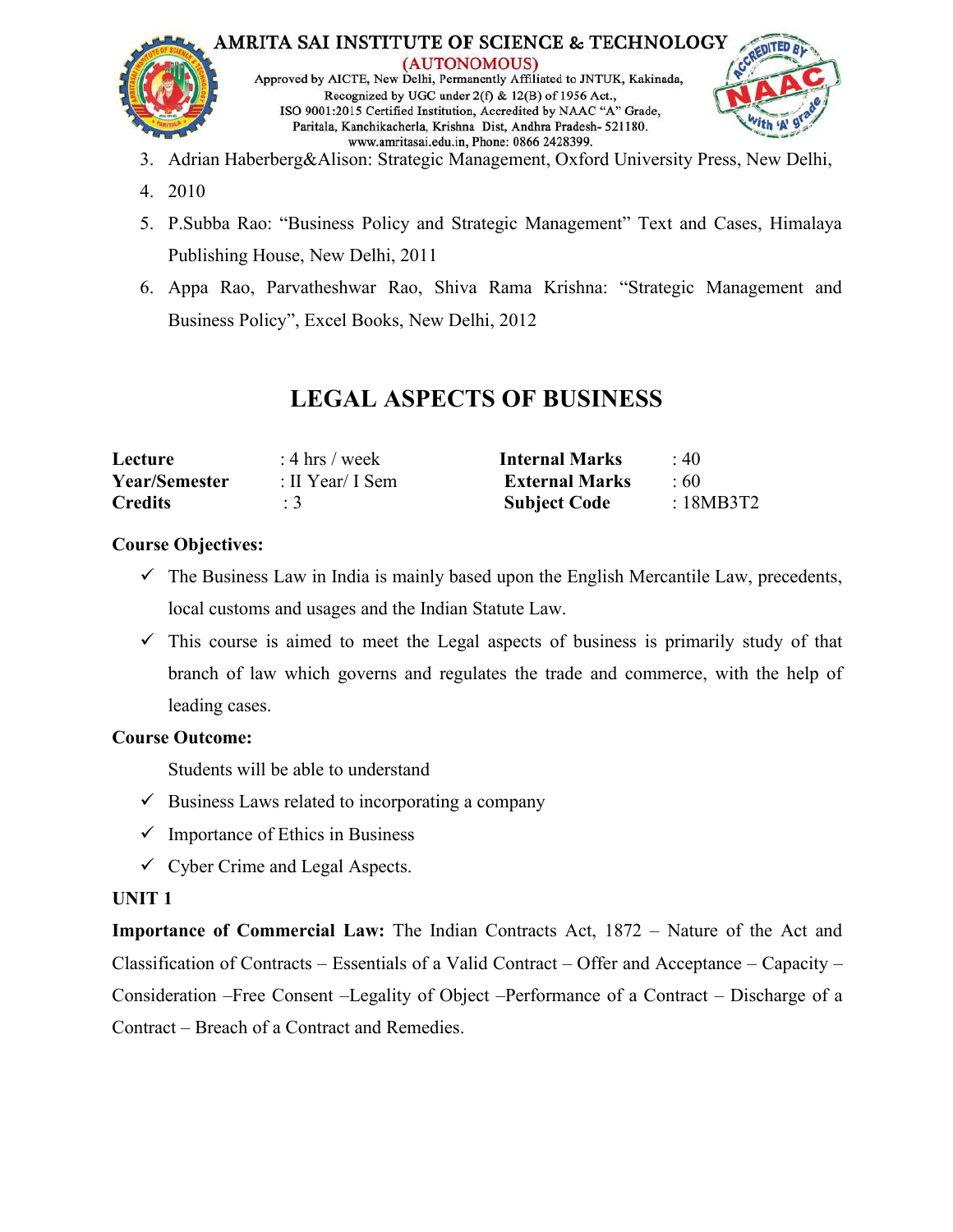



#### **UNIT 2**

**Sales of Goods Act:** Distinction between Sales and Agreement to Sell – Conditions and Warranties – Performance of Contract of Sale –Transfer of Ownership – Rights of an Unpaid Seller. Consumer Protection Act, 1986: Consumer Right –Machinery for Redressal of Consumer Grievances.- Information Technology Act 2000,

## **UNIT 3**

**Contract of Agency:** Kinds of Agents –Creation of Agency- Duties and Rights of Principal and Agents- Principal's Liability for the Acts of the Agent-Liability of Agent –Termination of Agency. Negotiable Instruments Act, 1881- Kinds of a Negotiable Instruments and endorsement-Presentation and discharge of Negotiable Instrument.

## **UNIT 4**

**Indian Partnership Act, 1932**: Meaning and Essentials of Partnership- Registration – Tests of Partnership-Duties and Rights of Partners – Dissolution of Partnership.

## **UNIT 5**

**Company Act 1956:** Nature and Types of Companies – Formation – Memorandum of Association-Articles of Association –Kinds of Shares –Duties of Directors-Winding up,

**Relevant cases have to be discussed in each unit and in examination caseiscompulsory from any unit.**

## **References**

- 1. Ravindra Kumar: "Legal Aspects of Business", Cengage Learning, New Delhi, 2011
- 2. Kuchhal M C, Deepa Prakash: "Business Legislation for Management", Vikas Publishing House, New Delhi, 2012
- 3. Pathak: "Legal Aspects of Business", Tata McGraw Hill, New Delhi, 2010
- 4. S.N.Maheshwari, S.K.Maheshwari: "A Manual of Business Laws", Himalaya Publishing House, 2013.
- 5 P.K.Padhi: "Legal Aspects of Business", PHI Learnings, New Delhi, 2013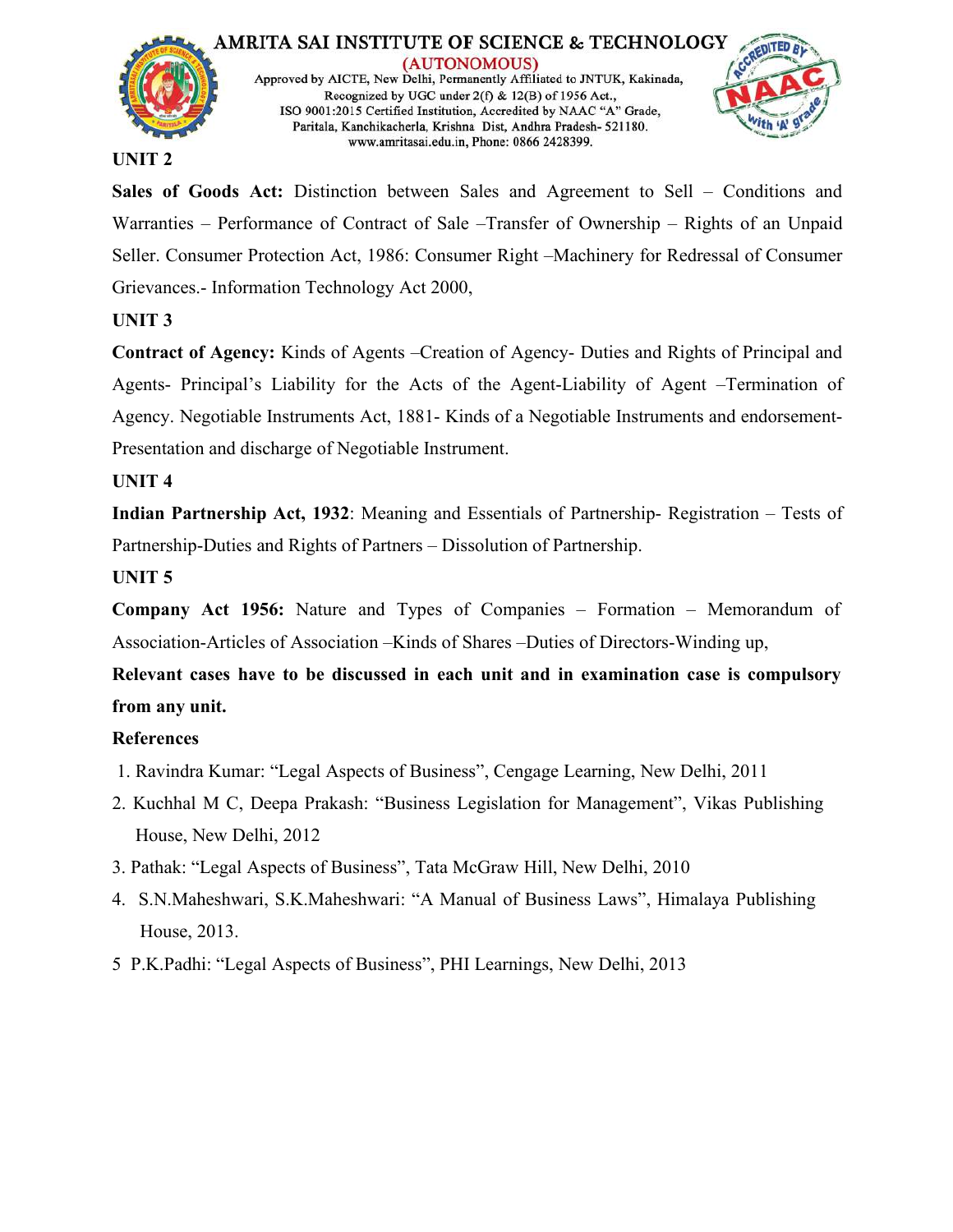

## **BUSINESS ETHICS AND CORPORATE GOVERNANCE**

| Lecture        |  |
|----------------|--|
| Year/Semester  |  |
| <b>Credits</b> |  |

**Lecture** : 4 hrs / week **Internal Marks** : 40 **Year/Semester** : II Year/ I Sem **ExternalMarks** : 60 **Credits** : 3 **Subject Code** : 18MB3T3

#### **Course Objectives:**

By the end of the course, students will be able to:

- $\checkmark$  Understand the challenges and complexities faced by businesses and their leaders as they endeavor to maximize returns while responsibly managing their duties to all stakeholders of business.
- $\checkmark$  Understand the rationale for government interventions in market systems.
- $\checkmark$  Understand and appreciate the social aspects of business.
- $\checkmark$  Develop Social Responsibility and make their own judgments as to the proper balance of attention to multiple bottom lines.
- $\checkmark$  Develop the skills needed to work through ethical dilemmas in a globalised economic era.

### **Course Outcome:**

Students will be able to [understand](http://amritasai.org/1.html)

- $\checkmark$  Need for Corporate Governance in India
- $\checkmark$  Codes and Committees in Corporate Governance
- $\checkmark$  Role of Board in Corporate Governance
- $\checkmark$  Stakeholder perspective of Corporate Governance.

#### **UNIT 1**

**Importance of Business Ethics:** Values and Ethics- Business Ethics and Law – Ethics in Work Place – Ethical Decision Making- Theories of Business Ethics – Management and Ethics- Indian Ethical Traditions,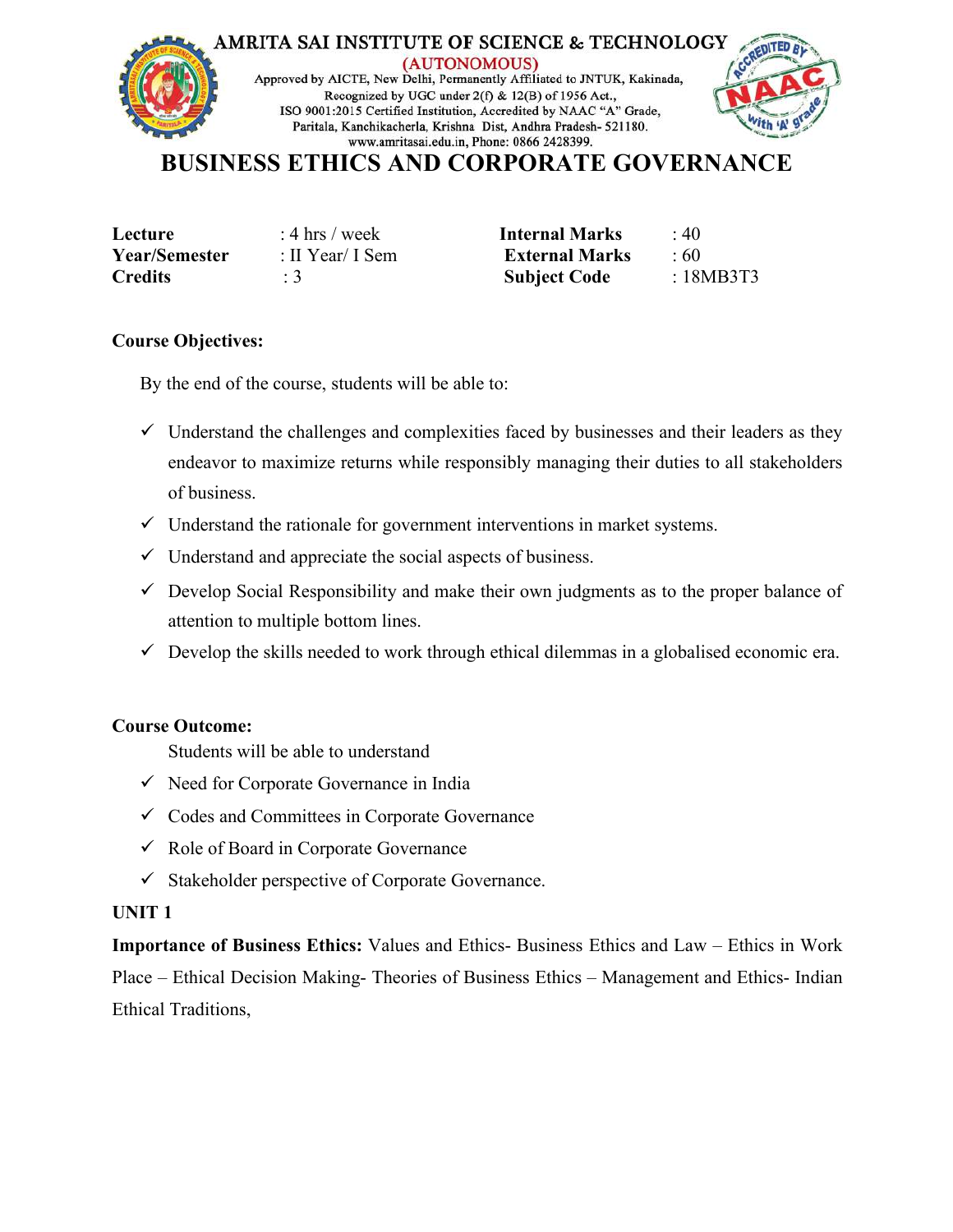



#### **UNIT 2**

**Impact of Globalization on Indian Business Ethics:** Reasons for Unethical Practices among Indian companies – Development of Indian Capital Markets – Various studies on Ethical Attitudes of Managers Major Indian Scams,

## **UNIT 3**

**Ethics in Marketing, HRM and Finance:** Product safety and Pricing-Ethical responsibility in Product- Advertising and Target Marketing Ethics of sales, advertising and product placement and Consumer Autonomy. Ethics in HRM & Finance – HR related ethical issues - Institutional Culture – Frauds in Banks - Measures against Bank Frauds – Frauds in Insurance sector.

### **UNIT 4**

**Corporate Governance:** An overview – Theory and Practice of Governance- Indian model of Governance - Good Corporate Governance – Land marks in emergence of Governance OECB Principles – Sarbanes-Oxley Act 2002- SEBI Initiatives,

### **UNIT 5**

**Corporate Governance Indian Scenario:** Role of Government in Ensuring Corporate Governance – Governance issues relating to Board of Directors – Duties and responsibilities of Auditors – Governance under limited [competition](http://amritasai.org/1.html) – Role of Media – Corporate Governance in Developing and Transiting Economies.

**Relevant cases have to be discussed in each unit and in examination caseis compulsory from any unit.**

### **References:**

- 1. S.K.Mandal: "Ethics in Business and Corporate Governance", TMH, New Delhi, 2012.
- 2. Marianne M Jennings: "Cases in Business Ethics", Cengage Learning, New Delhi, 2012.
- 3. S.Prabhakaran: "Business Ethics and Corporate Governance", Excel Books, New Delhi, 2011.
- 4. N.Balasubramanyam: "A Case Book on Corporate Governance and Stewardship", TMH., New Delhi, 2011.
- 5. A.C.Fernando: "Business Ethics and Corporate Governance", Pearson Publishers, New Delhi, 2013.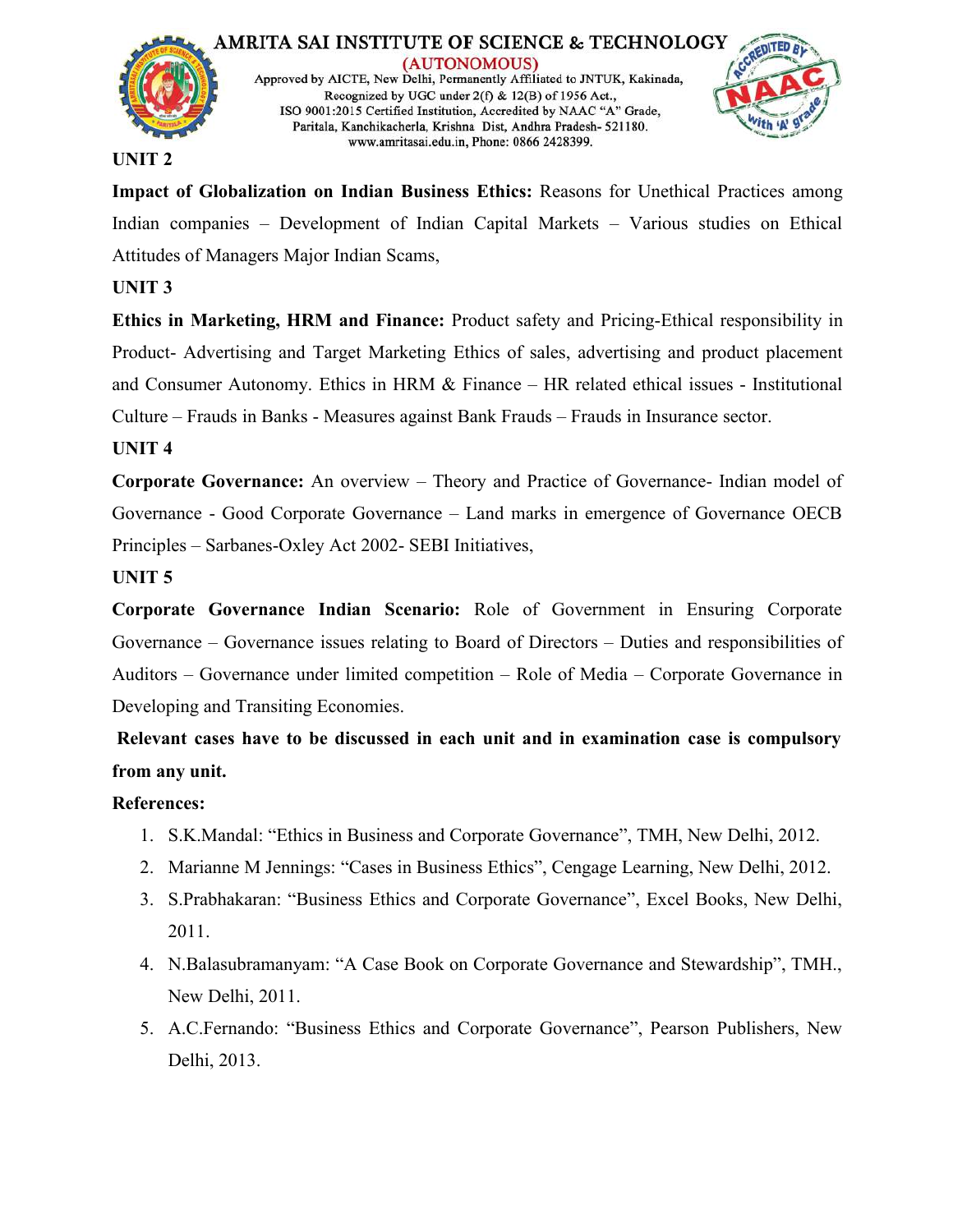### **AMRITA SAI INSTITUTE OF SCIENCE & TECHNOLOGY**



(AUTONOMOUS)

Approved by AICTE, New Delhi, Permanently Affiliated to JNTUK, Kakinada, Recognized by UGC under 2(f) & 12(B) of 1956 Act., ISO 9001:2015 Certified Institution, Accredited by NAAC "A" Grade, Paritala, Kanchikacherla, Krishna Dist, Andhra Pradesh- 521180. www.amritasai.edu.in. Phone: 0866 2428399.



## **LEADERSHIP MANAGEMENT**

| Lecture              | : 4 hrs / week   | <b>Internal Marks</b> | 40        |
|----------------------|------------------|-----------------------|-----------|
| <b>Year/Semester</b> | : II Year/ I Sem | <b>External Marks</b> | -60       |
| <b>Credits</b>       |                  | <b>Subject Code</b>   | :18MB3T4H |

### **Course objectives:**

- $\checkmark$  Understanding good leadership behaviors
- $\checkmark$  Learning the difference between leadership and management
- $\checkmark$  Gaining insight into your patterns, beliefs and rules
- $\checkmark$  Defining qualities and strengths
- $\checkmark$  Determining how well you perceive what's going on around you
- $\checkmark$  Learning about commitment and how to move things forward

### **Learning outcomes:**

- $\checkmark$  Students able to understand their leadership journeys and their crucibles by reflecting upon and framing their life stories and [experiences](http://amritasai.org/1.html) to date.
- $\checkmark$  Student able to understand why leaders lose their way and the self-awareness needed to avoid derailment.
- $\checkmark$  Students can gain clarity about their leadership principles, values, and ethical boundaries, and how they will respond under pressure when challenged.
- $\checkmark$  Students can understand what is motivating them, both extrinsically and intrinsically, and to find leadership paths that will enable them to utilize their motivated capabilities.
- $\checkmark$  Students can explore how to build support teams and lead an integrated life.

### **Unit 1:**

**Organisational Leadership:** Definition,Components and evaluation of leadership,factors of leadership,Situational Leadership Behaviour: Meaning, Fiedler Contingency Model, Path Goal and Normative Models - Emerging Leadership Behaviour: Transformational, Transactional and Visionary Leadership - Leadership for the new Millennium Organisations - Leadership in Indian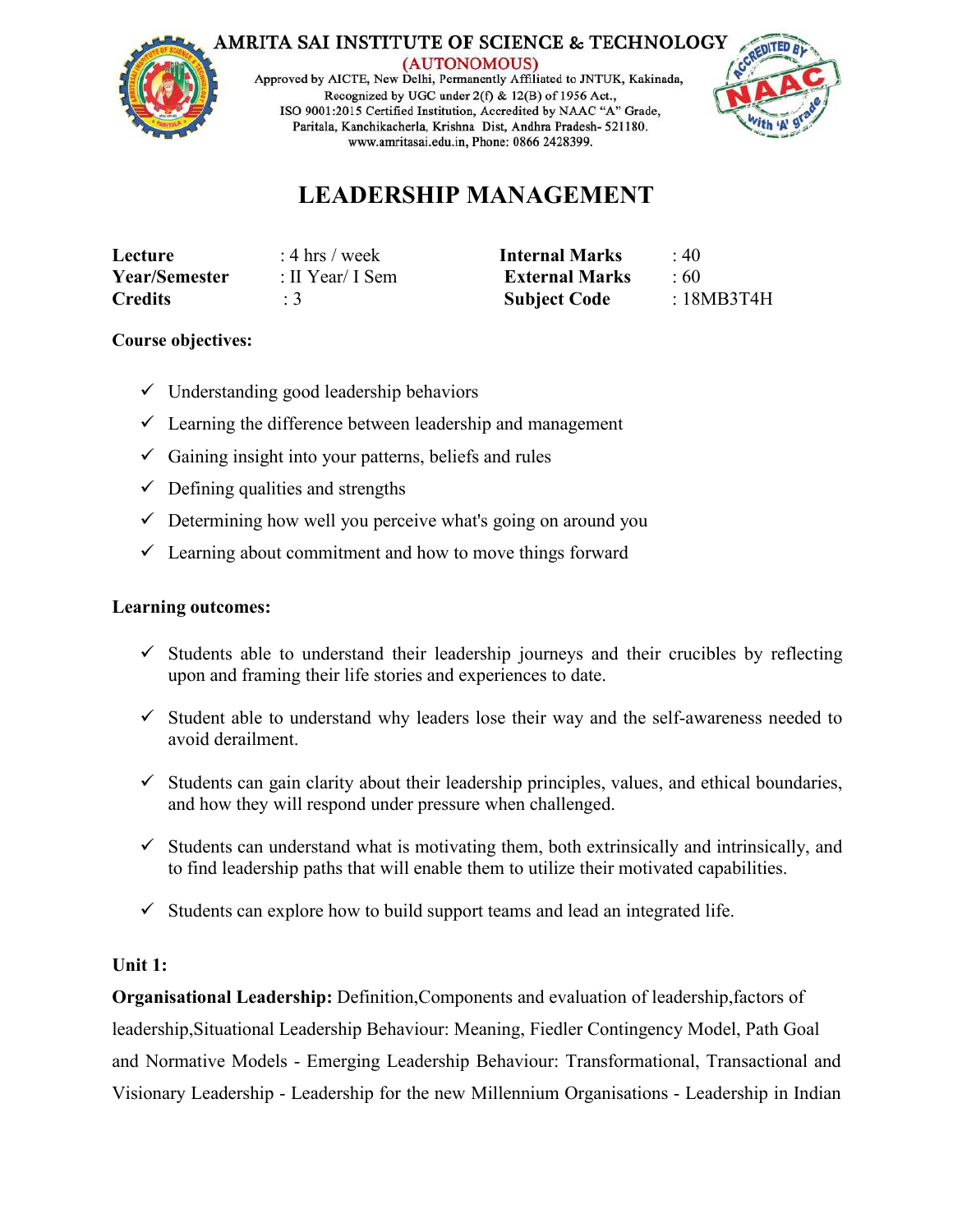



Organisations. Leadership Effectiveness: Meaning, Reddins' 3-D Model, Hersey and Blanchard Situational Model, Driving Leadership Effectiveness, Leadership for Organisational Building. **Unit 2:**

**Leadership Motivation, Culture:** Motivation Theories for Leadership: Maslow's, Herzberg, X, Y and Z theories of Motivation - Similarities and Distinctions of Need Hierarchy and Two Factors theories. ERG – McClelland - Expectancy - Porter and Lawler Theories. - Emerging Challenges in Motivating Employees. Motivation,Satisfaction,Performance.Organisational Culture: Meaning, Definitions, Significance, Dimensions, Managing Organisational Culture, Changing organisational Cultural.

## **Unit 3:**

**Leadership Development:** Leadership development: Significance – Continuous Learning: Principles of learning to develop effective leadership – Vision and Goals for organisation: significance of goals for leaders – Charting vision and goals of Indian leaders and abroad - Tools for developing dreams for effective leadership dreams – Leaders vision in organisation building – Leadership Attitude: significance – Developing and Maintaining positive attitude for effective leading.

## **Unit 4:**

**Strategic Leadership:** Leader Self management: significance - Developing self esteem and balancing emotions – Interpersonal Leadership Skills: Praise – Criticise – Communicate – Leadership Assertiveness: Circle of influence and circle of concern – Leadership with Edification: Tools of edification – Leadership and creativity: Developing creative thinking – Leadership and Team Building: Principles of team building, individual versus Group versus Teams – Leadership and Integrity: Developing character and values. **Unit 5:**

# **Leadership in the cross cultural context:** Leadership across Globe: Characteristics -Significance – Functions – GLOBE research program of Wharton School – challenges of leadership in varying culture and values – Global perspectives of leadership – Leadership in USA – Leadership in Japan – European leadership – Leadership in Arab countries – Implications of global leadership – Leadership and Corporate Social Responsibility across globe.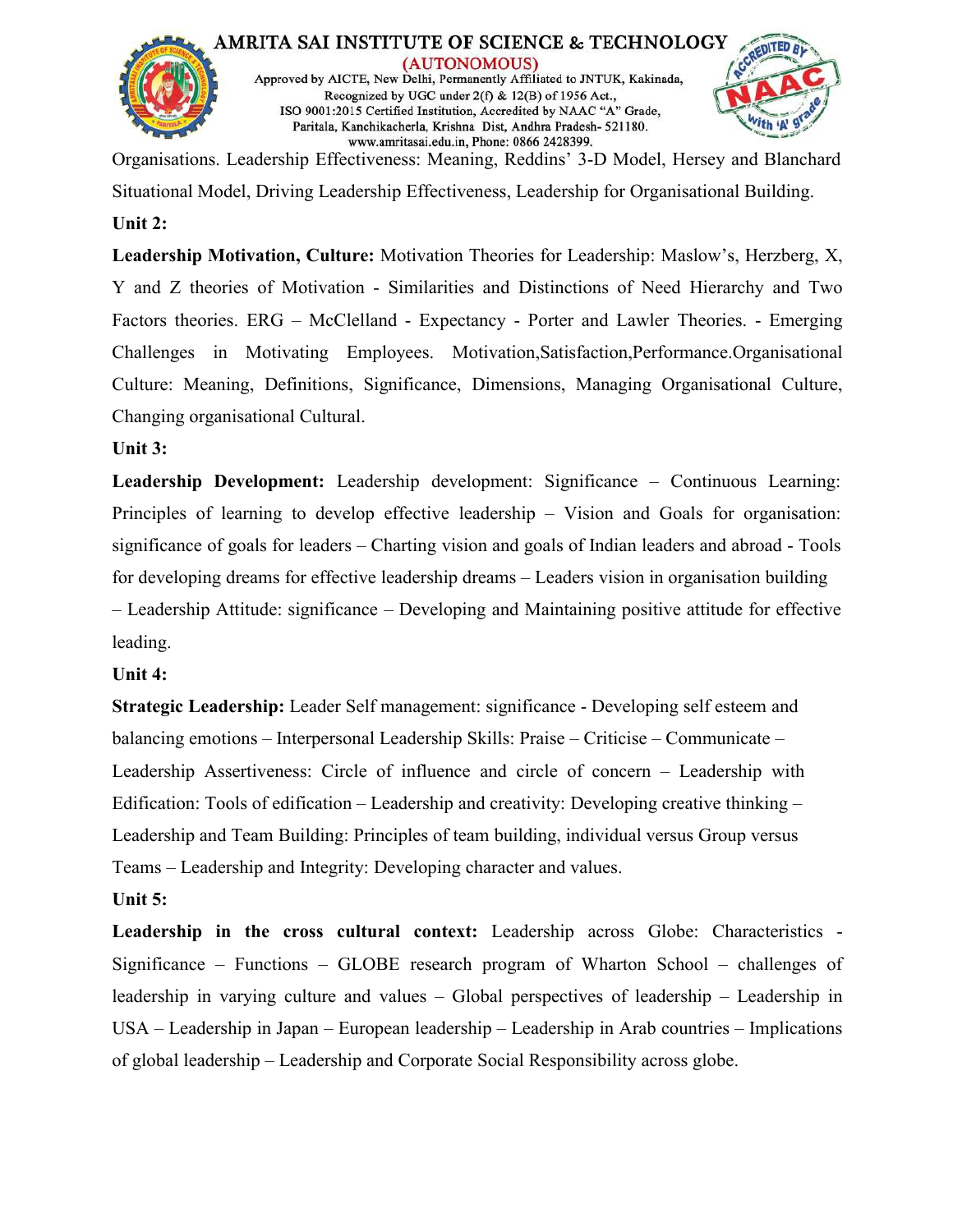



**Relevant cases have to be discussed in each unit and in examination caseiscompulsory from any unit.**

#### **Reference Books:**

- 1. Peter G. Northouse, Leadership, 2010, Sage. Publication.
- 2. Richard L. Daft "Leadership" Cengage Learning 2005.

## **COMPENSATION AND REWARD MANAGEMENT**

| Lecture              | : 4 hrs / week   | <b>Internal Marks</b> | 40       |  |
|----------------------|------------------|-----------------------|----------|--|
| <b>Year/Semester</b> | : II Year/ I Sem | <b>External Marks</b> | : 60     |  |
| <b>Credits</b>       |                  | <b>Subject Code</b>   | 18MB3T5H |  |

#### **Course objectives:**

- $\checkmark$  The course aims at motivating the learner to the concept and understands about the effective process of performance appraisal in quality oriented organizations through the pedagogy of case studies and practical experiences.
- $\checkmark$  The objectives are to provide a methodology for measuring the efficiency of the employees and to discuss about the components of a good reward system.
- $\checkmark$  To create an idea about the various reward methods while rewarding the employee for his great efforts towards to the [organizational](http://amritasai.org/1.html) objectives.

### **Course Outcomes:**

At the end of the course the students will be able to:

- $\checkmark$  To learn basic compensation concepts and the context of compensation practice
- $\checkmark$  To illustrate different ways to strengthen the pay-for-performance link.
- $\checkmark$  To learn the concepts of Payment and employee benefits issues for contingent workers.
- $\checkmark$  To understand the Legally required employee benefits.
- $\checkmark$  To learn some of the implications for strategic compensation and possible employer approaches to managing legally required benefits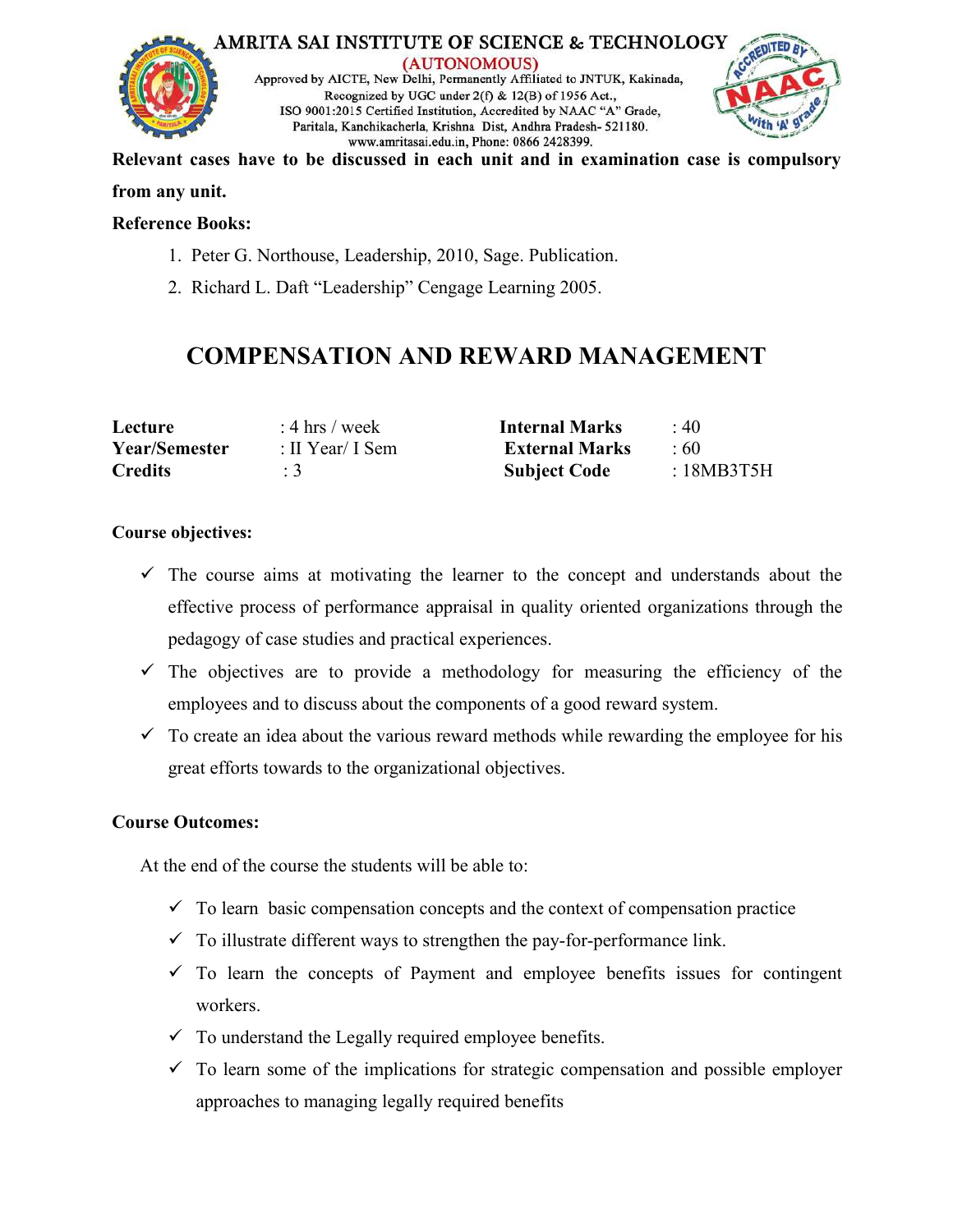



## **UNIT 1**

**Compensation:** concept and definition – objectives and dimensions of compensation program – factors influencing compensation –Role of compensation and Reward in Modern organizations- Compensation as a Retention strategy- aligning compensation strategy with business strategy – concept of reward - non-financial compensation system-Reward management process - Managing Compensation: Designing a compensation system – internal and external equity– pay determinants - frame work of compensation policy - influence of pay on employee attitude and behavior - the new trends in compensation management at national and international level

## **UNIT 2**

**Job evaluation and Compensation Structure:** Introduction to Principles and Procedures of job evaluation programs-Introduction to basic job evaluation methods-Compensation Structure- History and past practices, elements of ,management compensation –Types of compensation system, Role of compensation and Reward in modern organizations-compensation surveys-Incentive payments and its objectives.

## **UNIT 3**

**Wage and Salary administration :** Nature and Purpose, Wage surveys-Administration of wage and salary-Principles-Components of wages-Theory of wages-Wage differentials-Importance- Wage differentials in India-Executive compensation plans-Legal frame work for wage and salary administration.

### **UNIT 4**

**Control systems for labour costs:** [Introduction-Direct](http://amritasai.org/1.html) and Indirect labour , Role of various departments-The personnel department- Industrial engineering department-Types of worker- Payroll department -Process and steps for preparation of payroll-Wage analysis-Cost accounting treatment of wages components-Compensation surveys-Profit sharing.

### **UNIT 5**

**Pay Structure and Tax Planning:** Introduction- Compensation Structures-Performance based and Pay based structures-Designing pay structures-comparison in evaluation of different types of pay structures-Significance of factors affecting-Tax Planning –Concept of Tax planning-Role of tax planning in compensation benefits-Tax efficient compensation package-Fixation of tax liability salary restructuring.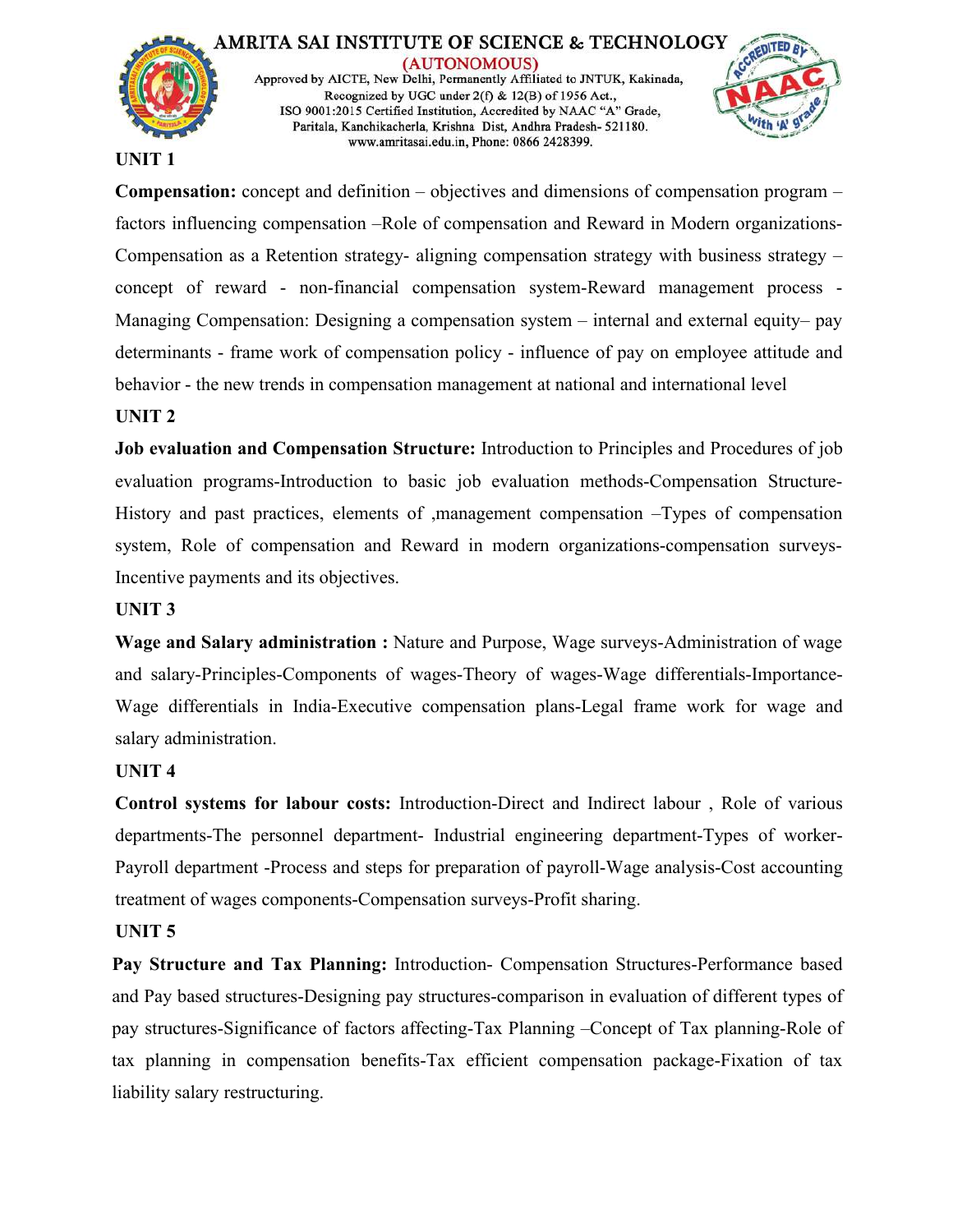



**Relevant cases have to be discussed in each unit and in examination caseiscompulsory from any unit.**

## **References**

1. Dr. Kanchan Bhatia "Compensation Management", Himalaya Publishing House, New Delhi 2012.

2. A.M.Sarma, N.Sambasiva Rao: "Compensation and Performance management", Himalaya Publishing House, Mumbai

- 3. Dewakar Goel:"Performance Appraisal and Compensation Management", PHI Learning, New Delhi, 2012
- 4. ER Soni Shyan Singh 'Compensation Management' Excel Books, New Delhi 2008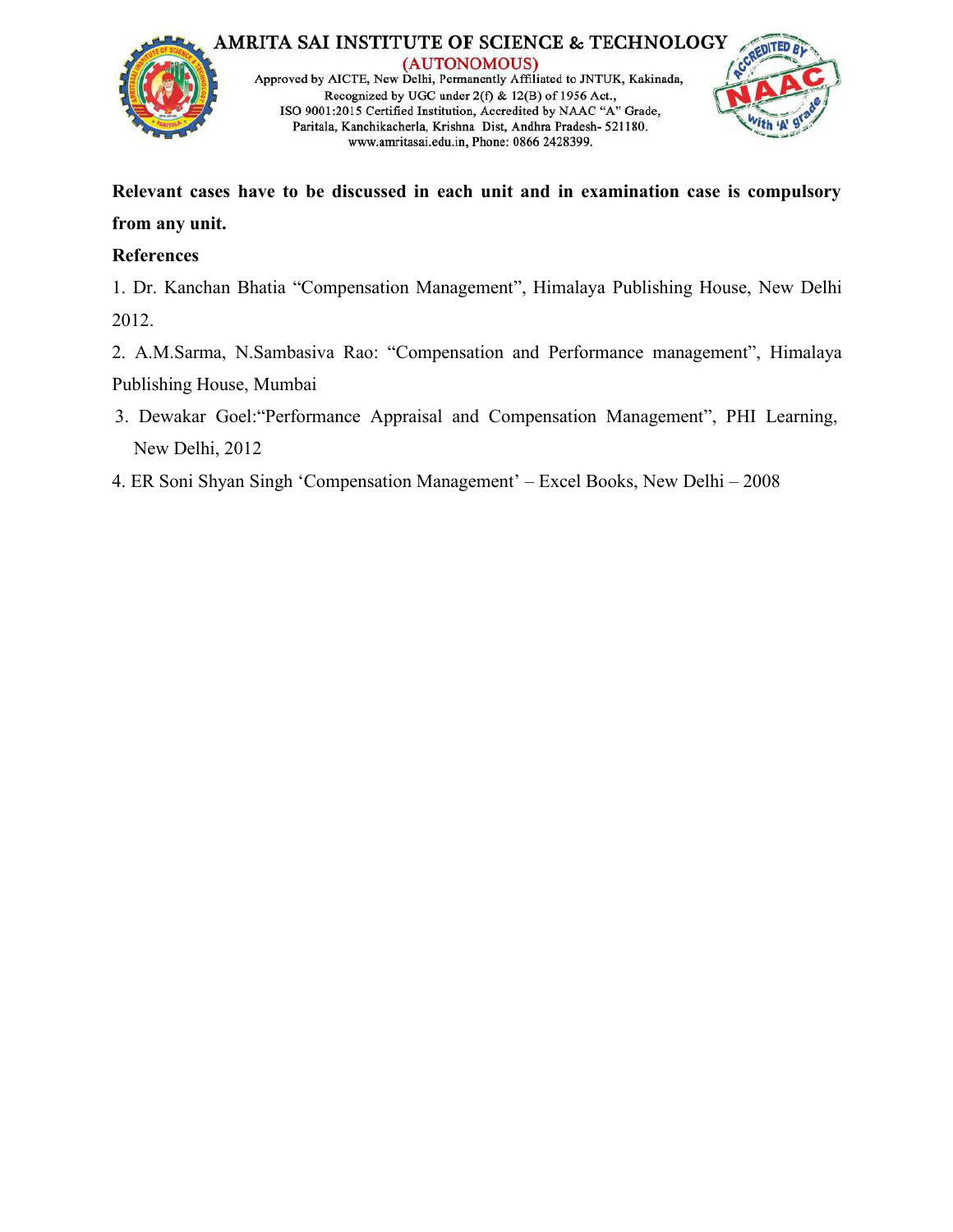



## **PERFORMANCE MANAGEMENT**

| Lecture              | : 4 hrs / week   | <b>Internal Marks</b> | 40        |
|----------------------|------------------|-----------------------|-----------|
| <b>Year/Semester</b> | : II Year/ I Sem | <b>External Marks</b> | -60       |
| <b>Credits</b>       |                  | <b>Subject Code</b>   | :18MB3T6H |

#### **Course Objective:**

To understand about performance management and reward system and communicating to enhance employee performance.

## **Course Outcome:**

Students will be able to understand

- $\checkmark$  Significance of Performance Management
- $\checkmark$  Communication of Performance Management
- $\checkmark$  Performance Management and Development of Employees
- $\checkmark$  Reward System
- $\checkmark$  Other performance related concepts.

## **Unit 1**

**Introduction:** –Definition –co[ncerns-scope-Historical](http://amritasai.org/1.html) developments in management-Over view of performance management-Process for managing Importance –Linkage of PM to other HR processes-Performance audit.

## **Unit-2**

**Performance Management Planning:** Introduction-Need-Importance-Approaches-The Planning Process—Planning Individual Performance- Strategic Planning –Linkages to strategic planning-Barriers to performance planning-Competency Mapping-steps-Methods.

## **Unit-3**

**Management System:** objectives – Functions- Phases of Performance Management System- Competency based Performance Management Systems- Reward based Performance Management Systems- Electronic Performance Management Systems- HR Challenges-Appraisal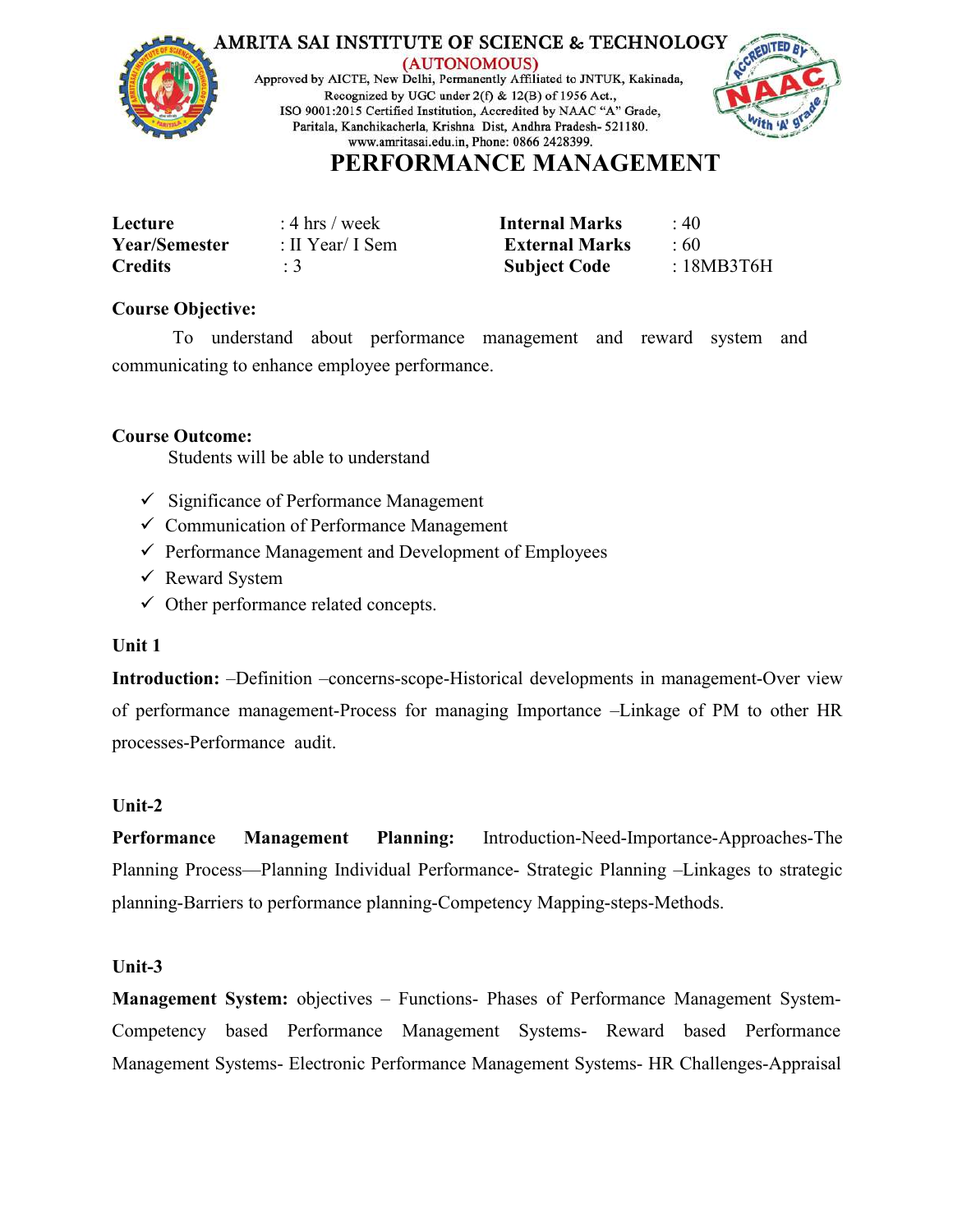



for recognistion and reward-Purpose of Appraising –Methods of Appraising-Appraisal system design-Implementing the Appraisal System-Appraisal and HR decisions.

## **Unit-4**

**Performance Monitoring and Counseling:** Supervision- Objectives and Principles of Monitoring- Monitoring Process- Periodic reviews- Problem solving- engendering trust-Role efficiency- Coaching- Counseling and Monitoring- Concepts and Skills

## **Unit-5**

**Performance management skills:** Operational change through performance management. High Performing Teams: Building and leading High performing teams – team oriented organizations – developing and leading high performing teams- Role of Leadership

**Relevant cases have to be discussed in each unit and in examination caseiscompulsory from any unit.**

## **References**

1.Prem Chadha: "Performance [Management",](http://amritasai.org/1.html) Macmillan India, New Delhi, 2008.

- 2.Michael Armstrong & Angela Baron, "Performance Management": The New Realities, Jaico Publishing House, New Delhi, 2010.
- 3. T.V.Rao, "Appraising and Developing Managerial Performance", Excel Books, 2003.
- 4. David Wade and Ronad Recardo, "Corporate Performance Management", Butter Heinemann, New Delhi, 2002.
- 5. Dewakar Goel: "Performance Appraisal and Compensation Management", PHI Leaarning, New Delhi, 2009
- 6. A.M. Sarma "Performance Management Systems" Himalaya Publishing House, New Delhi, 2010.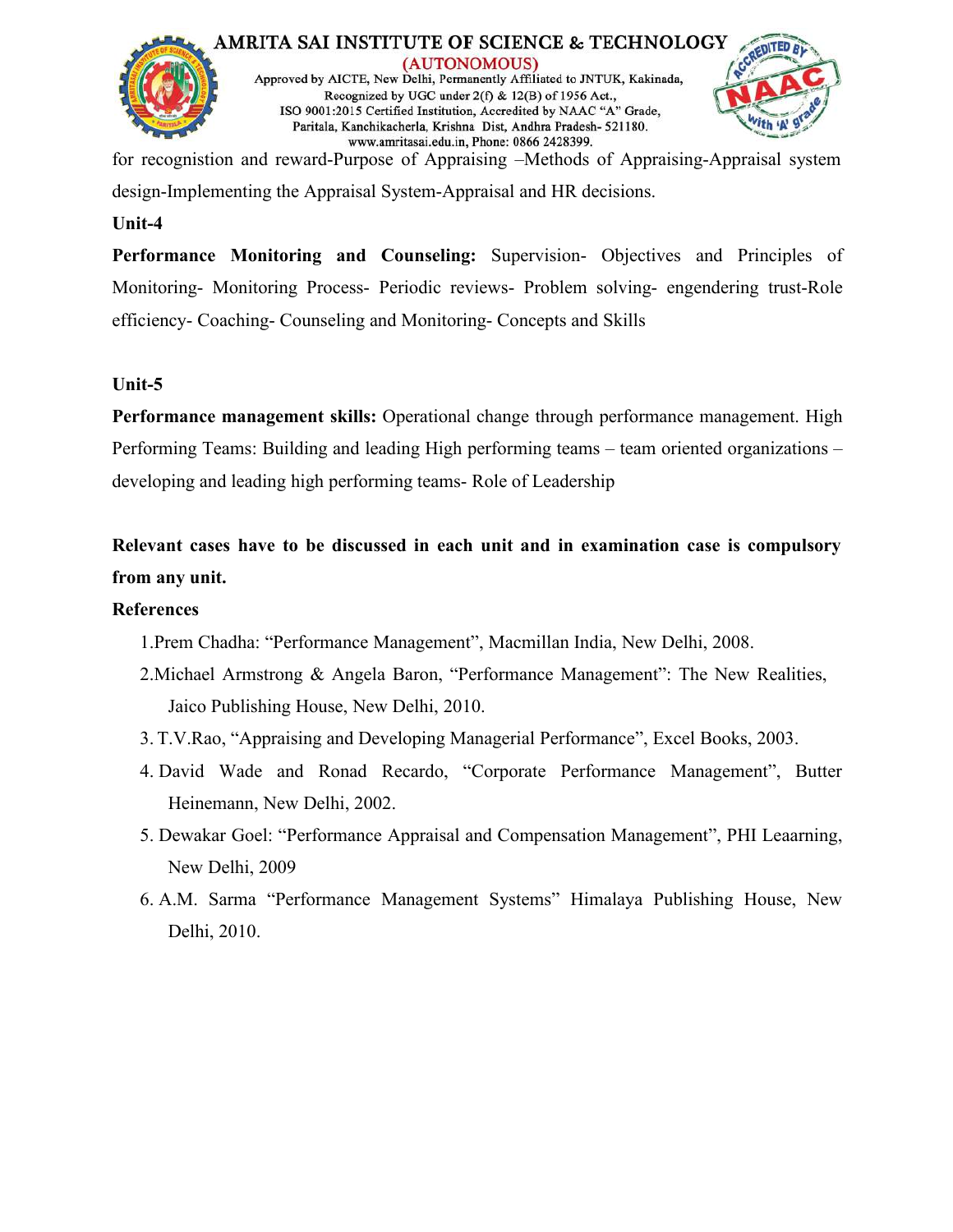## **STRATEGIC HUMAN RESOURCE MANAGEMENT**

| Lecture              | : 4 hrs / week   | Internal Marks        | 40       |  |
|----------------------|------------------|-----------------------|----------|--|
| <b>Year/Semester</b> | : II Year/ I Sem | <b>External Marks</b> | : 60     |  |
| <b>Credits</b>       |                  | <b>Subject Code</b>   | 18MB3T7H |  |

## **Course Objectives:**

- $\checkmark$  Take a strategic approach to human resource management.
- $\checkmark$  Assess the global human resources environment in which your organization operates.
- $\checkmark$  Forecast the human resource needs of your organization or department.
- $\checkmark$  Do a job analysis and competency audit of your organization and/or department.
- $\checkmark$  Identify competency gaps in your organization or department.
- $\checkmark$  Provide feedback to employees to help them reach personal and organizational goals.

## **Course Outcome**

- $\checkmark$  The External Environment and Your Organization
- Understanding Your Human Resources Customers
- $\checkmark$  Understanding the Flow of People
- $\checkmark$  Performance Management
- $\checkmark$  Building Human Resources Strategy

#### **UNIT-1**

**Human Resource Strategy:** [Introduction](http://amritasai.org/1.html) to Strategic Human Resource Management - Evaluation objectives and Importance of Human Resources Strategy- Strategic fit – A conceptual framework -Human Resources contribution to strategy - Strategy driven role behaviors and practices – Theoretical Perspectives on SHRM approaches - Linking business strategies to HR strategies.

#### **UNIT-2**

**Strategic Human Resource Planning:** Objectives, benefits, levels of strategic planning- Activities related to strategic HR Planning-Basic overview of various strategic planning models- Strategic HR Planning model-Components of the strategic plan.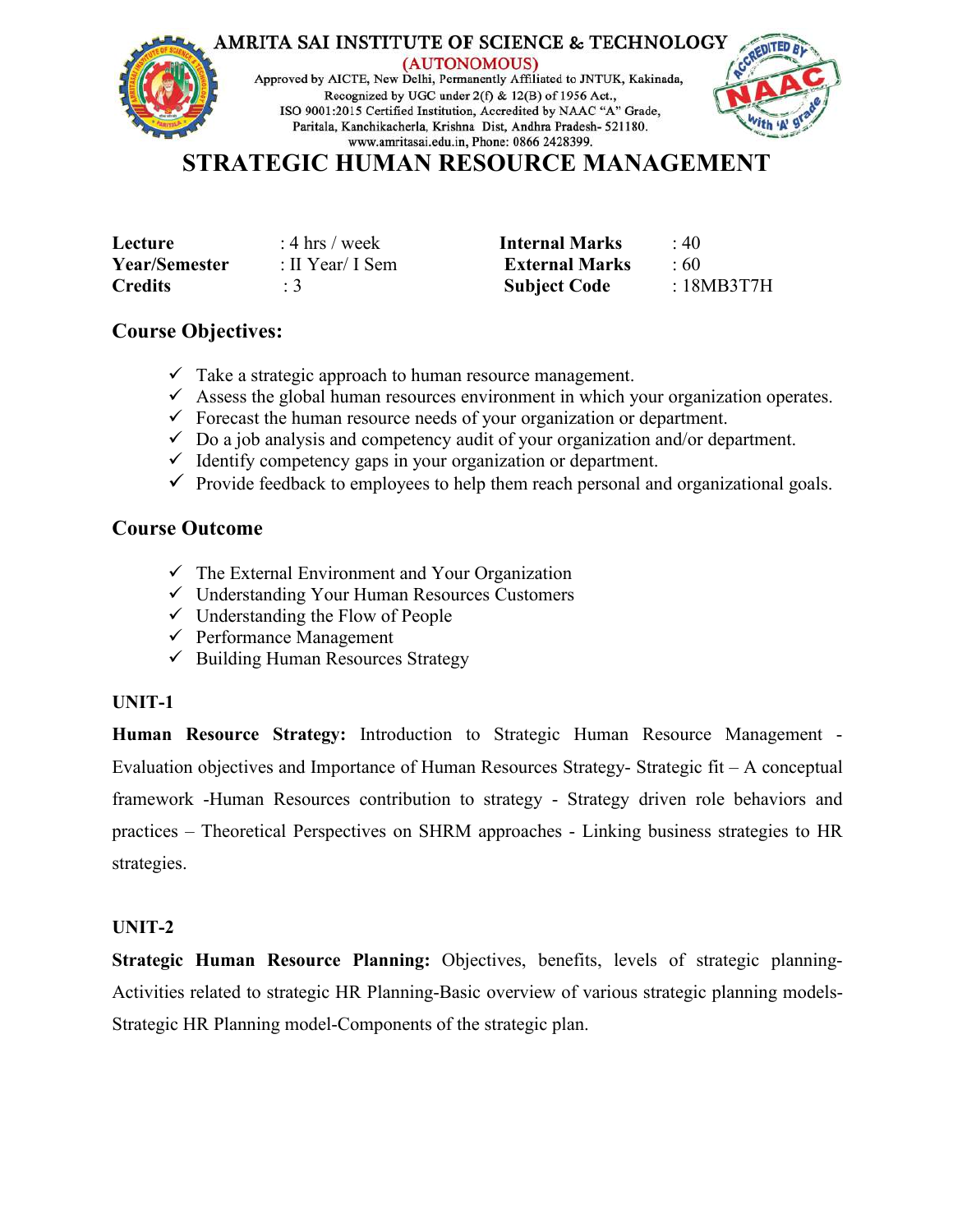



#### **UNIT-3**

**Strategy Implementation:** Strategy implementation as a social issue-The role of Human Resource-Work force utilization and employment practices-Resourcing and Retention strategies- Reward and Performance management strategies.

## **UNIT-4**

**Strategic Human Resource Development :** Concept of Strategic Planning for HRD-Levels in Strategic HRD planning-Training and Development Strategies-HRD effectiveness.

## **UNIT-5**

**Human Resource Evaluation:** Overview of evaluation - Approaches to evaluation, Evaluation Strategic contributions of Traditional Areas - Evaluating Strategic Contribution of Emerging Areas-HR as a Profit centre and HR outsourcing strategy.

**Relevant cases have to be discussed in each unit and in examination caseiscompulsory from any unit.**

## **References:**

- 1. Charles R. Greer: "Strategic Human Resource [Manageme](http://amritasai.org/1.html)nt" A General Manager Approach - Pearson Education, Asia
- 2. Fombrum Charles & Tichy: "Strategic Human Resource Management" John Wiley Sons, 1984
- 3. Dr. Anjali Ghanekar "Strategic Human Resource Management" Everest Publishing House, Pune 2009
- 4. Tanuja Agarwala "Strategic Human Resource Management" Oxford University Press, New Delhi 2014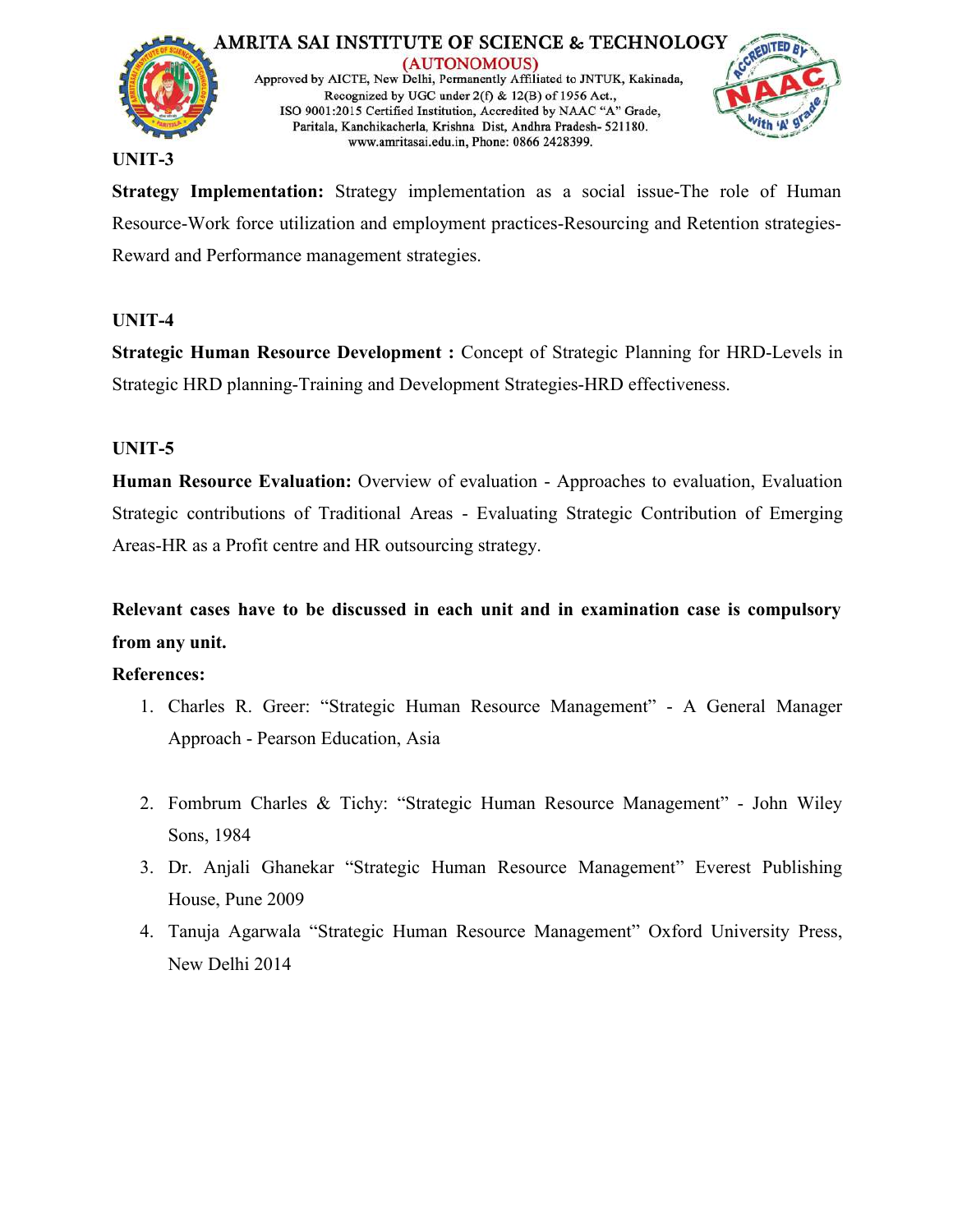

## **SECURITY ANALYSIS AND PORTFOLIO MANAGEMENT**

| Lecture       | : 4 hrs / week   |
|---------------|------------------|
| Year/Semester | : II Year/ I Sem |
| Credits       | : 3              |

**Letter Internal Marks** : 40 **External Marks** : 60 **Credits** : 3 **Subject Code** : 18MB3T4F

## **Course objectives:**

- $\checkmark$  To provide a theoretical and practical background in the field of investments;
- $\checkmark$  Designing and managing the bond as well as equity portfolios in the real word
- $\checkmark$  Valuing equity and debt instruments
- $\checkmark$  Managing the mutual funds
- $\checkmark$  Measuring the portfolio performances

#### **Course Outcomes:**

Students will be able to understand

- $\checkmark$  Indian Investment Environment
- $\checkmark$  Portfolio Analysis
- $\checkmark$  Bond valuation and management
- $\checkmark$  Equity valuation of Cash market and [derivatives](http://amritasai.org/1.html)
- $\checkmark$  Performance evaluation of Portfolios.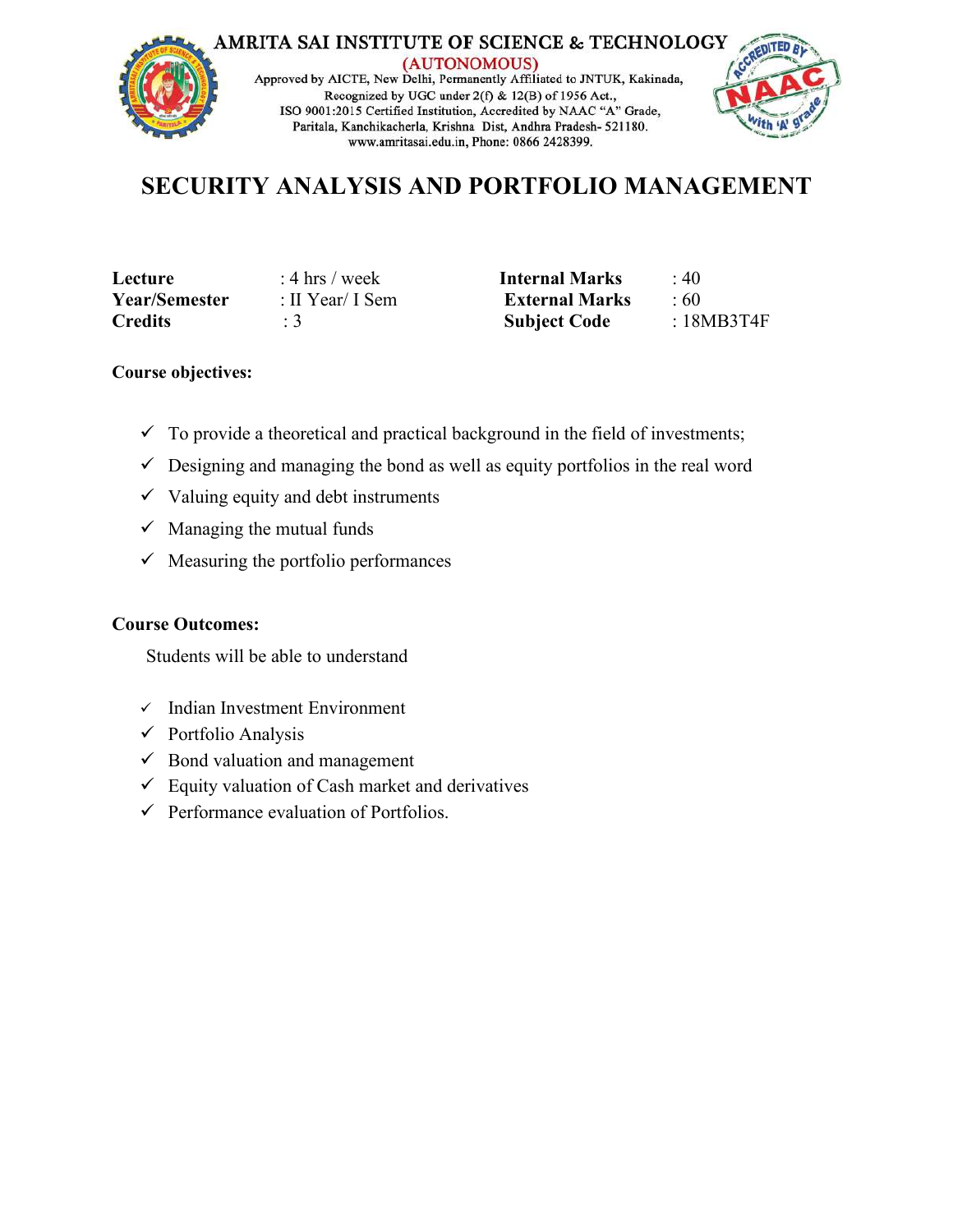



#### **Unit-I:**

**Concept of Investment Education:** Investment Vs Speculation, Investment alternatives - Investment Process - Sources of Investment Information – Trading System in Stock Exchanges – Market Indices. Calculation of SENSEX and NIFTY - Return and Risk – Meaning and Measurement of Security Returns. Meaning and Types of Security Risks: Systematic Vs Non systematic Risk - Measurement of Risk. (Problems)

## **Unit-II:**

**Equity and Bond Valuation Models** : Preference Shares and Equity Shares Earning valuation- Cash flow valuation-Asset Valuation-Dividend-discount model; Valuation of Bonds – Bond Returns and Risks -Bond Pricing Theorems convexity, duration, bond immunization. (Problems)

## **Unit-III:**

**Investment Analysis:** Fundamental Analysis – Economy, Industry and Company Analysis, Technical Analysis – Dow Theory – Elliot Wave Theory – Trends and Trend Reversals - Efficient Market Theory –Hypothesis- Forms of Market [Efficiency.](http://amritasai.org/1.html)

## **Unit-IV:**

**Portfolio Analysis and Selection:** Elements of Portfolio Management, Portfolio Models – Markowitz Model, Efficient Frontier and Selection of Optimal Portfolio. Sharpe Single Index Model and Capital Asset Pricing Model, Arbitrage Pricing Theory. (Problems)

## **Unit-V:**

**Portfolio Evaluation and Revision:** Performance Evaluation of Portfolios; Sharpe Model – Jensen's Model for PF Evaluation, Evaluation of Mutual Fund – Portfolio Revision. (Problems).

**Relevant cases have to be discussed in each unit and in examination caseiscompulsory from any unit.**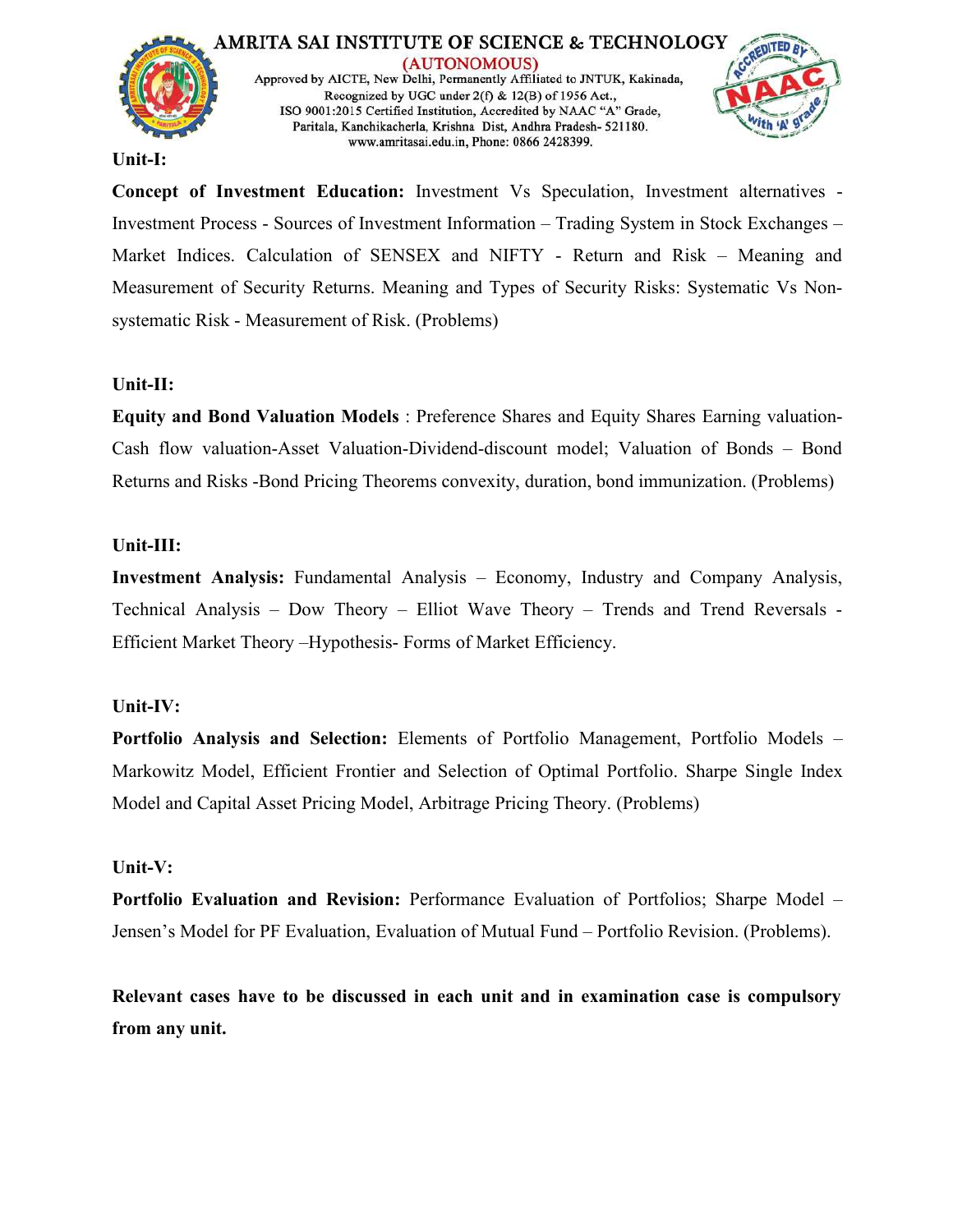



## **References**

- 1. S.Kevin: "Security Analysis and Portfolio Management", PHI Learning, New Delhi, 2009
- 2. Punithavathy Pandian: "Security Analysis and Portfolio Management", Vikas Publishing House, New Delhi, 2009
- 3. Sudhendra Bhat: "Security Analysis and Portfolio Management", Excel Books, New Delhi, 2009.
- 4. Shashi K Gupta: "Security Analysis and Portfolio Management", Kalyani Publishers, New Delhi,2010
- 5. Prasanna Chandra, "Investment Analysis and Portfolio Management", 3/e Tata McGraw-Hill Publishing Co. Ltd. New Delhi, 2003.
- 6. Ranganatham : "Investment Analysis and Portfolio Management" Pearson Education.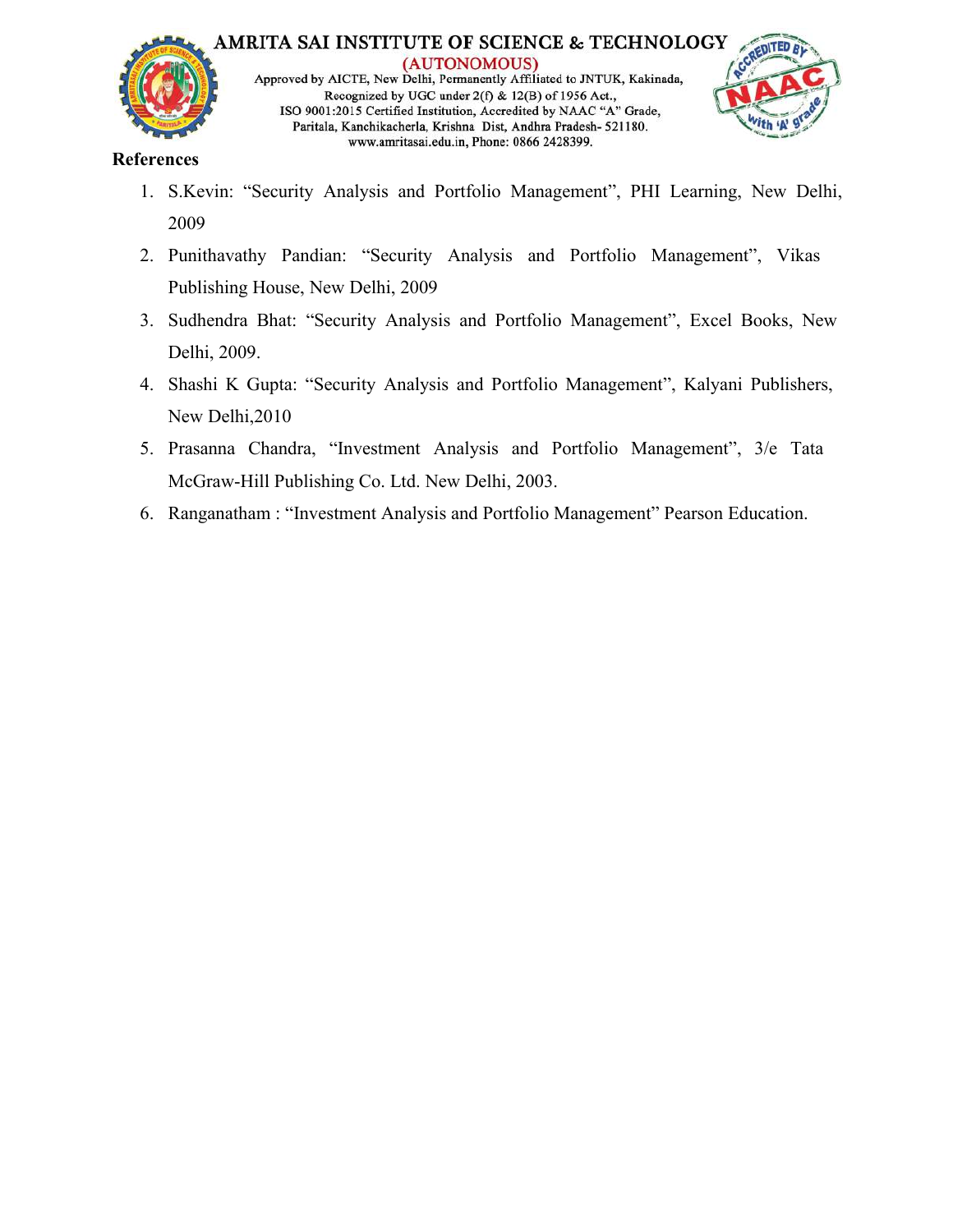

## **BANKING AND INSURANCE MANAGEMENT**

| Lecture              | : 4 hrs / week   | <b>Internal Marks</b> | $\div$ 40 |
|----------------------|------------------|-----------------------|-----------|
| <b>Year/Semester</b> | : II Year/ I Sem | <b>External Marks</b> | :60       |
| <b>Credits</b>       |                  | <b>Subject Code</b>   | :18MB3T5F |

#### **Course Objectives:**

- $\checkmark$  The objectives of this course are to develop a thorough understanding of process of investments, familiarize the students with the stock markets in India and abroad, provide conceptual insights into the valuation of securities,
- $\checkmark$  To provide insight about the relationship of the risk and return and how risk should be measured to bring about a return according to the expectations of the investors
- $\checkmark$  To familiarize the students with the fundamental and technical analysis of the diverse investment avenues

#### **Learning outcomes:**

On completing the course, students are expected to be able to:

- $\checkmark$  Identify and describe terms and concepts associated with investments
- $\checkmark$  Describe and discuss various investment [opportunities](http://amritasai.org/1.html)
- $\checkmark$  Differentiate between short-term and long-term investments
- $\checkmark$  Demonstrate knowledge of corporate rational for the issuance of corporate stocks and bonds
- $\checkmark$  Describe and discuss the basic concepts of the stock, bond, and mutual fund markets

## **UNIT 1**

**Introduction to Banking:** Introduction to Indian Financial System - Meaning of a Bank and Customer- Bank and customer Relationship- Role of commercial banks in Economic Development - Evolution of Banking in India – origin, nationalization, reforms and Financial Inclusion in India - Financial statements of banks with special focus on Indian banks - Financial statement analysis of banks: CAMEL Approach, Key Performance indicators-Sources of Bank Funds.

## **UNIT 2**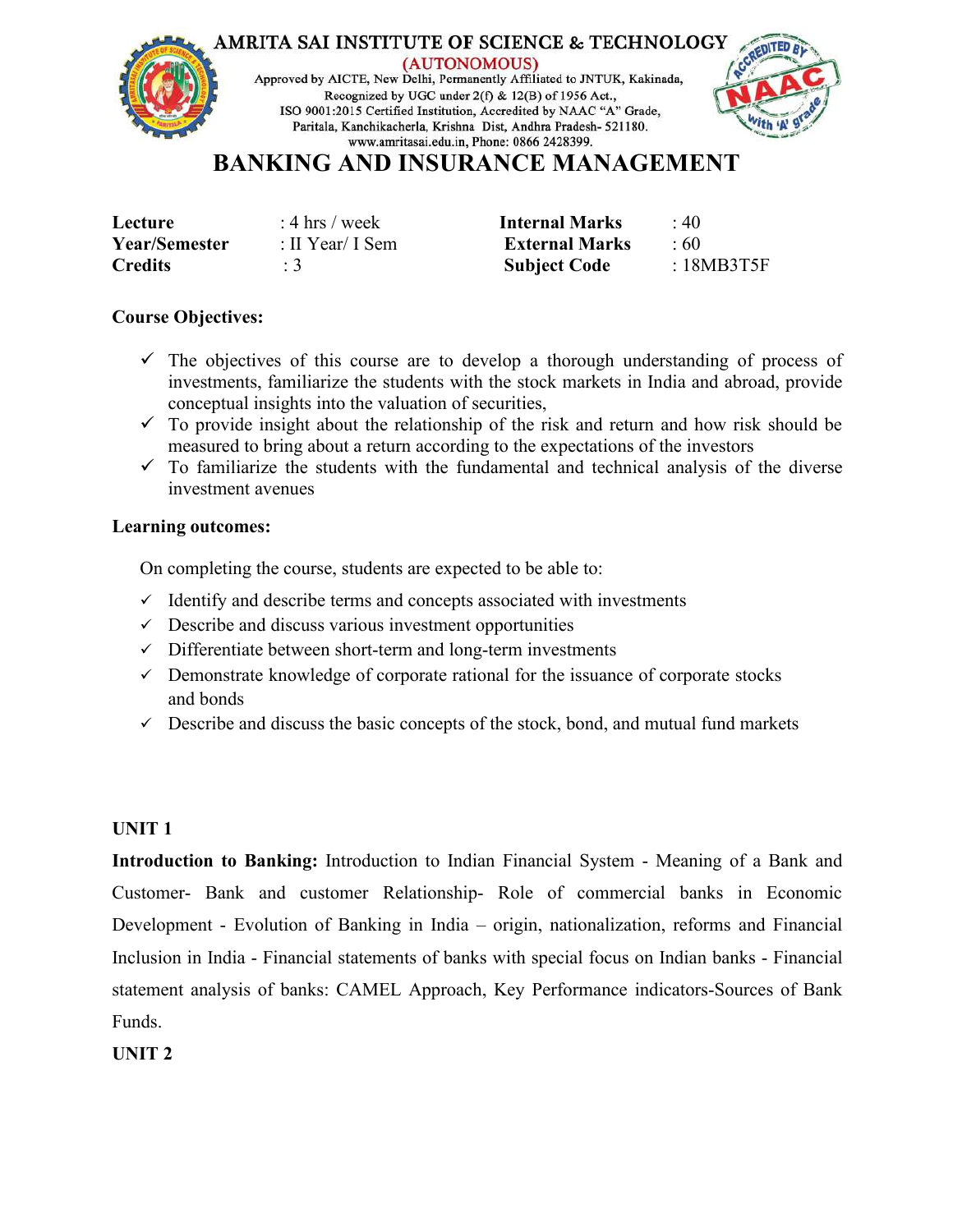



**Uses of Bank Funds:** Features of Bank Credit –types of lending - assessment of credit worthiness of a prospective borrower - management of credit process - different types of loans and their features - Loan Pricing: The basic model, pricing fixed & floating rate loans, cost benefit loan pricing, Customer Profitability Analysis - Non Performing Assets: - gross and net concept of NPAs, causes, implications & recovery of NPAs.

#### **UNIT 3**

**Regulation and Innovations in Banking System:** Regulation of Bank Capital: The need to regulate Bank Capital - Concept of Economic Model - Concept of Regulatory Capital, Basel Accords I,II and III. - Banking Innovations - Core Banking Solution - Retail Banking - Products & Services: Nature, Scope, Future and Strategies - Plastic Money - National Electronic Funds Transfer - ATM - Mobile Phone Banking - Net Banking- Banc- assurance. Changing role of Banks as Financial Intermediaries. Customer service quality in Indian banking industry.

#### **UNIT 4**

**Introduction to Insurance:** Insurance as a Risk [Management](http://amritasai.org/1.html) Tool- Principles of Insurance -

Characteristics of Insurance contract - Functions of Insurers: Production, Underwriting, Rate Making, Managing Claims and Losses, Investment & Financing, Accounting & Record Keeping and other miscellaneous functions - Types of Insurers- Concept of Reinsurance, uses and advantages - Marketing channels: Agents & brokers –professionalism, remuneration, responsibilities, classification, criteria for appointment and capital adequacy norms for broker an overview of IRDA.

#### **UNIT 5**

**Life Insurance and General Insurance:** The concept of Life Insurance - types of Life Insurance contracts - Tax treatment of Life Insurance- Life Insurance Products-Classification of Life Insurance - The Actuarial Science- Provisions of Life Insurance contracts - Special Life Insurance forms - Health and General insurance–Overview, Types, Third Party Administrators- Micro Insurance in India.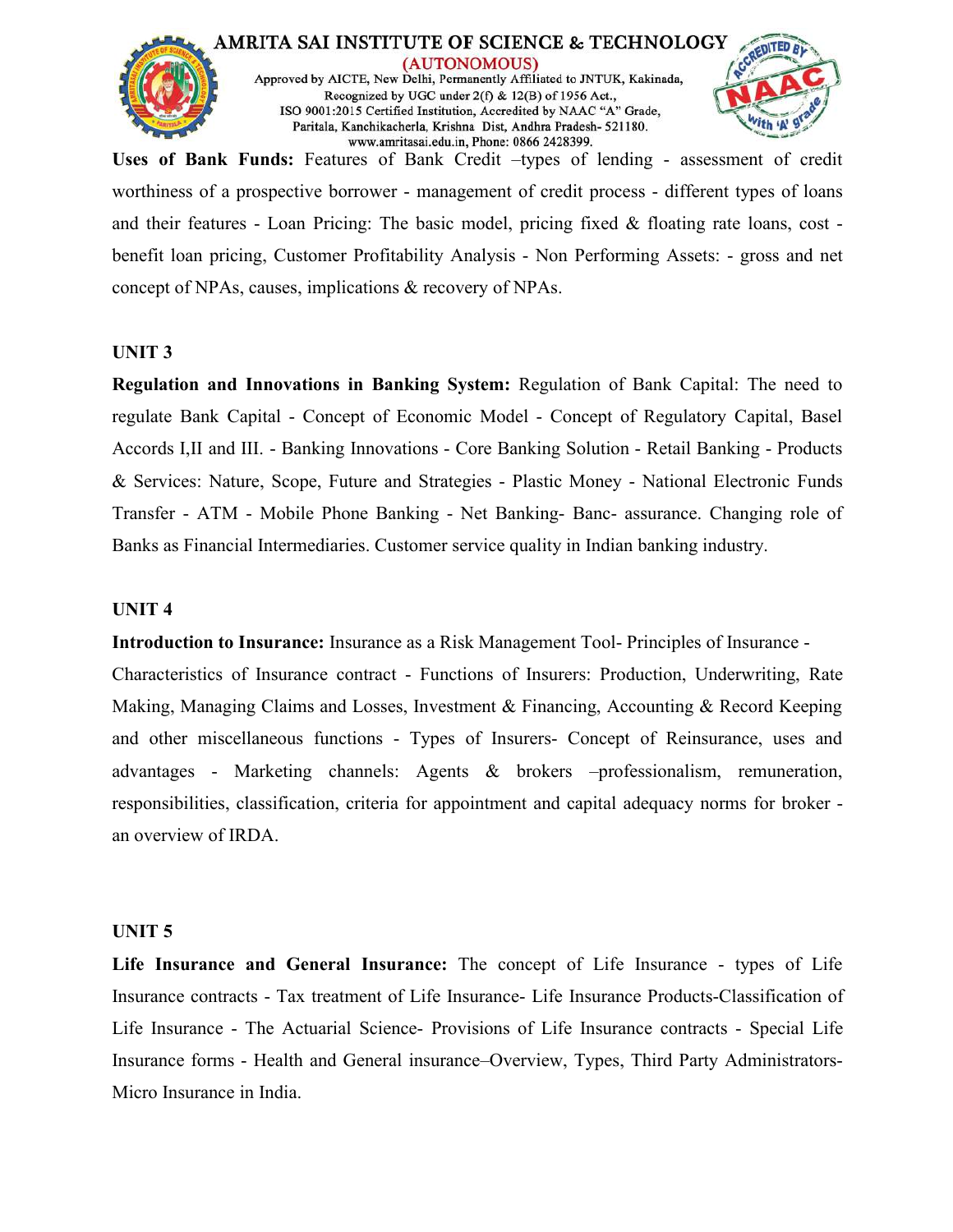



**Relevant cases have to be discussed in each unit and in examination caseiscompulsory from any unit.**

## **References**

- 1. Peter.S.Rose & Sylvia. C. Hudgins: "Bank Management & Financial Services", Tata McGraw Hill New Delhi, 2010,
- 2. James S. Trieschmann, Robert E. Hoyt & David. W. Sommer B:"Risk Management & Insurance", Cengage Learning, New Delhi
- 3. Reddy K S and Rao R N: "Banking & Insurance", Paramount Publishing House
- 4. Vasant Desai: "Banks & Institutional Management", Himalaya Publishing House2010.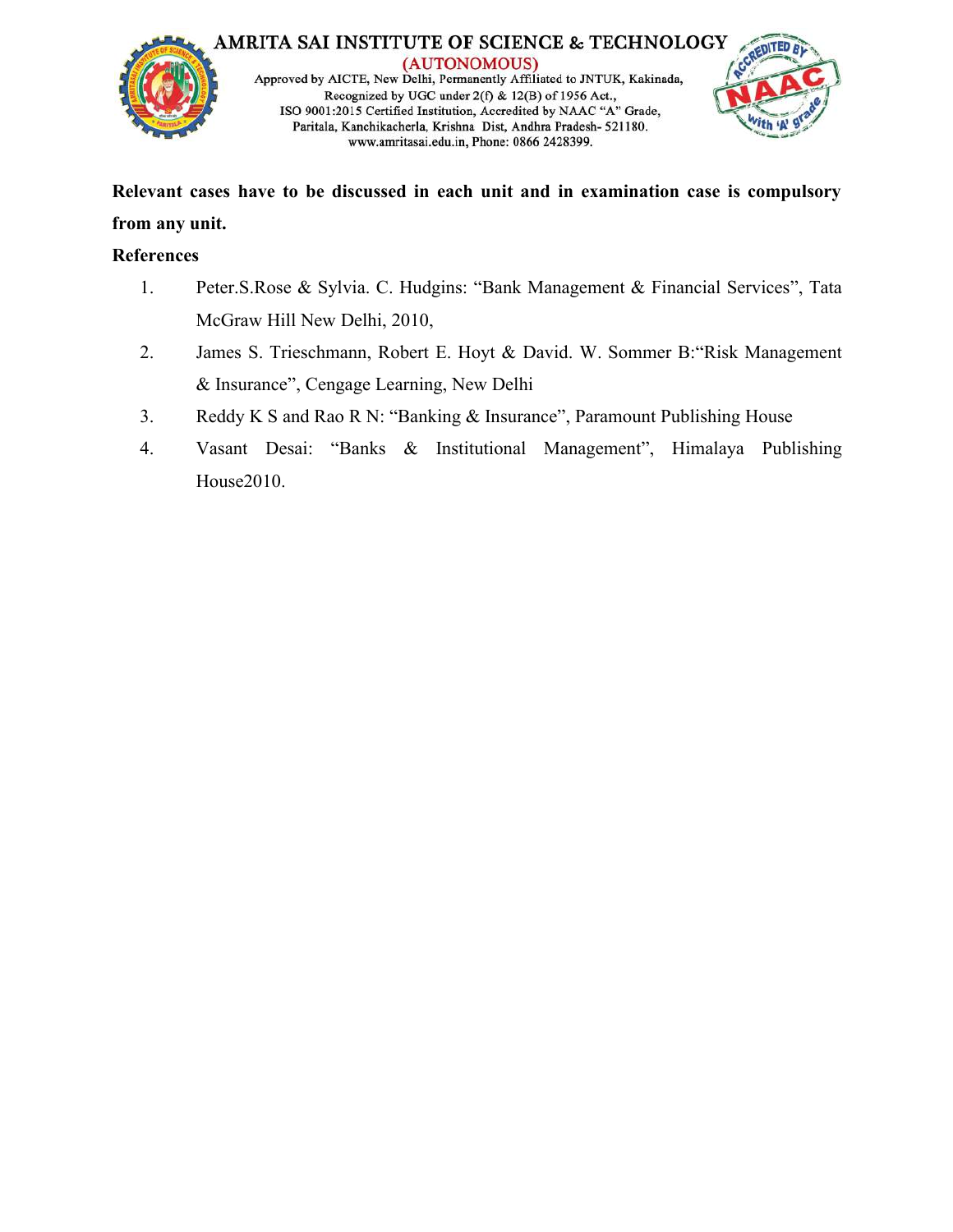



## **ADVANCED MANAGEMENT ACCOUNTING**

| Lecture              | : 4 hrs / week   | <b>Internal Marks</b> | $\cdot$ 40 |
|----------------------|------------------|-----------------------|------------|
| <b>Year/Semester</b> | : II Year/ I Sem | <b>External Marks</b> | .60        |
| <b>Credits</b>       |                  | <b>Subject Code</b>   | :18MB3T6F  |

## **Course Objective:**

To understand the components of product cost, their calculation methods, and their control.

## **Course Outcome:**

Students will be able to understand

- $\checkmark$  Fundamentals of Management accounting and Cost accounting
- $\checkmark$  Cost analysis
- $\checkmark$  Marginal costing
- $\checkmark$  Budget and Budgetary controls.

## **Unit – 1:**

**Introduction:** Nature and scope of advanced management accounting, Employment of Management Accounting – Human Resource Accounting – Need for Harmonization of International Accounting Standards – Role of Management Accountant for controller functions – Financial Accounting Control ([FACO\)-Management](http://amritasai.org/1.html) information System.

## **Unit - 2:**

**Financial Analysis:** Comparative analysis – Common Size Analysis - Funds Flow Analysis – Cash Flow Analysis.-Ratio Analysis – Trend analysis – Deprecation Models.

## **Unit- 3:**

**Budget – Budgetary Control:** – Types of Budgets – Financial Vs Operation Budgets – Short Term Vs Long Term Budgets – Preparation of Sales Budgets – Purchase Budgets- Expenditure Budgets for Material, Labour and Overheads – Construction of Cash Budget- Flexible Budget –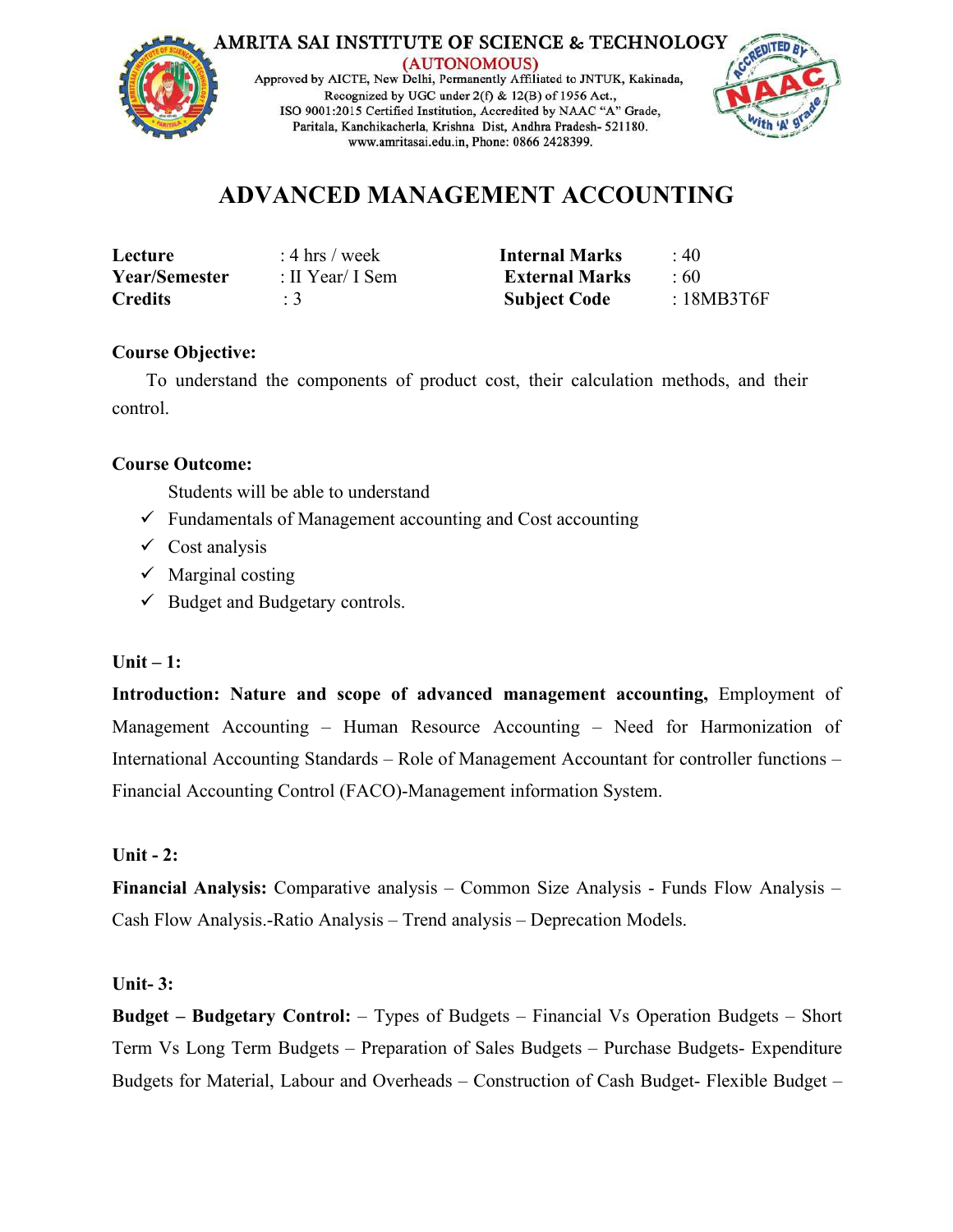



Master Budget – Management Control and Budgeting – Performance Budgeting and Zero Based Budgeting.

## **Unit-4**

**Marginal Costing:** Cost Concepts for Decision making – Decision Making Process – Decision Situations -Sales Volume Decisions – Pricing and Special Order Pricing – Make / Buy Decisions – Product Decisions- Addition, Deletion and Alteration of Mix – Plant Shutdown Decision - Profit Planning- introduction of new product – planning of level of activity – Key factor – Foreign market offer .

## **Unit – 5**

**Standard Costing:** Standard Costing and historical costing – Establishment of cost standards – steps involved in standard costing - Variance analysis: Material Variance - Labour Variance – Overhead Variance - Sales Variance

**Relevant cases have to be discussed in each unit and in examination case is compulsory from any unit.**

## **References:**

- **1.** Charles T. Horn Gaxy L. Sundem.: ["Introduction](http://amritasai.org/1.html) to Management Accounting" Konrk Publishers PVT Ltd, New Delhi.
- 2. S.P. Gupta: "Management Accounting" Sahitya Bhawan Publications, Agra 2002
- 3. Manmohan and Goyal: "Management Accounting" Pearson Education.
- 4. V. Krishna Kumar: "Management Accounting" Mittal Publications, New Delhi.
- 5. Dr. Kulsreshtha and Gupta: "Practical Problem in Management Accounting" Tata Mc Graw Hill, New Delhi.
- 6. S.P. Jain and K.L. Narang: "Advanced Cost and Management Accounting" Kalyani Publishers, New Delhi.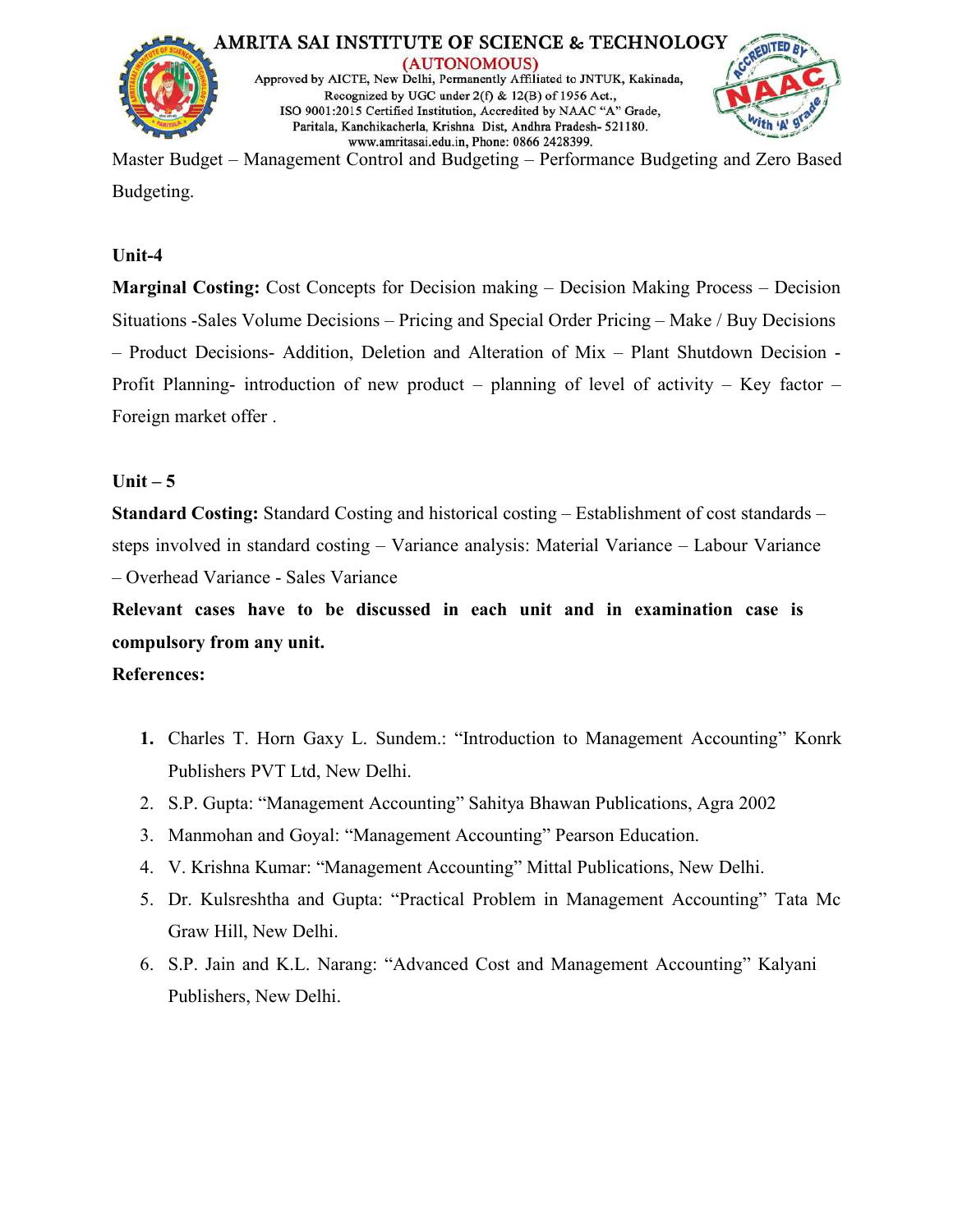



# **STRATEGIC FINANCIAL MANAGEMENT**

| Lecture              | : 4 hrs / week   | <b>Internal Marks</b> | $\cdot$ 40 |
|----------------------|------------------|-----------------------|------------|
| <b>Year/Semester</b> | : II Year/ I Sem | <b>External Marks</b> | :60        |
| <b>Credits</b>       |                  | <b>Subject Code</b>   | :18MB3T7F  |

## **Course Objectives:**

- $\checkmark$  Understand the contexts in which the financial management function operates within an organization and its link to the external environment
- $\checkmark$  Apply the technical language and practices of Financial Management
- $\checkmark$  Select the correct tools to aid management decision making and present the information in an appropriate format
- $\checkmark$  Evaluate the contemporary theories and empirical evidence concerning financial management

## **Course Outcomes :**

- $\checkmark$  Understand how to formulate a financial strategy taking account of a range of stakeholders and their interests and differing financing options
- $\checkmark$  Identify and critique a range of investment appraisal techniques, select as appropriate and apply within the investment appraisal process, and make a justifiable recommendation
- $\checkmark$  Explain the nature and [significance](http://amritasai.org/1.html) of financial risk and uncertainty, and apply techniques to take account of these, including diversification, Capital Asset Pricing Model (CAPM) and the Black-Schools Option Pricing model

## **Unit-I:**

**Corporate Policy:** Strategic Financial Planning- changing complexion of regulatory framework - Shareholder Value Creation (SCV): Market Value Added (MVA) – Market-to-Book Value (M/BV) – Economic Value Added (EVA) – Managerial Implications of Shareholder Value Creation- Corporate Risk Management – Understanding the firms Strategic Exposure.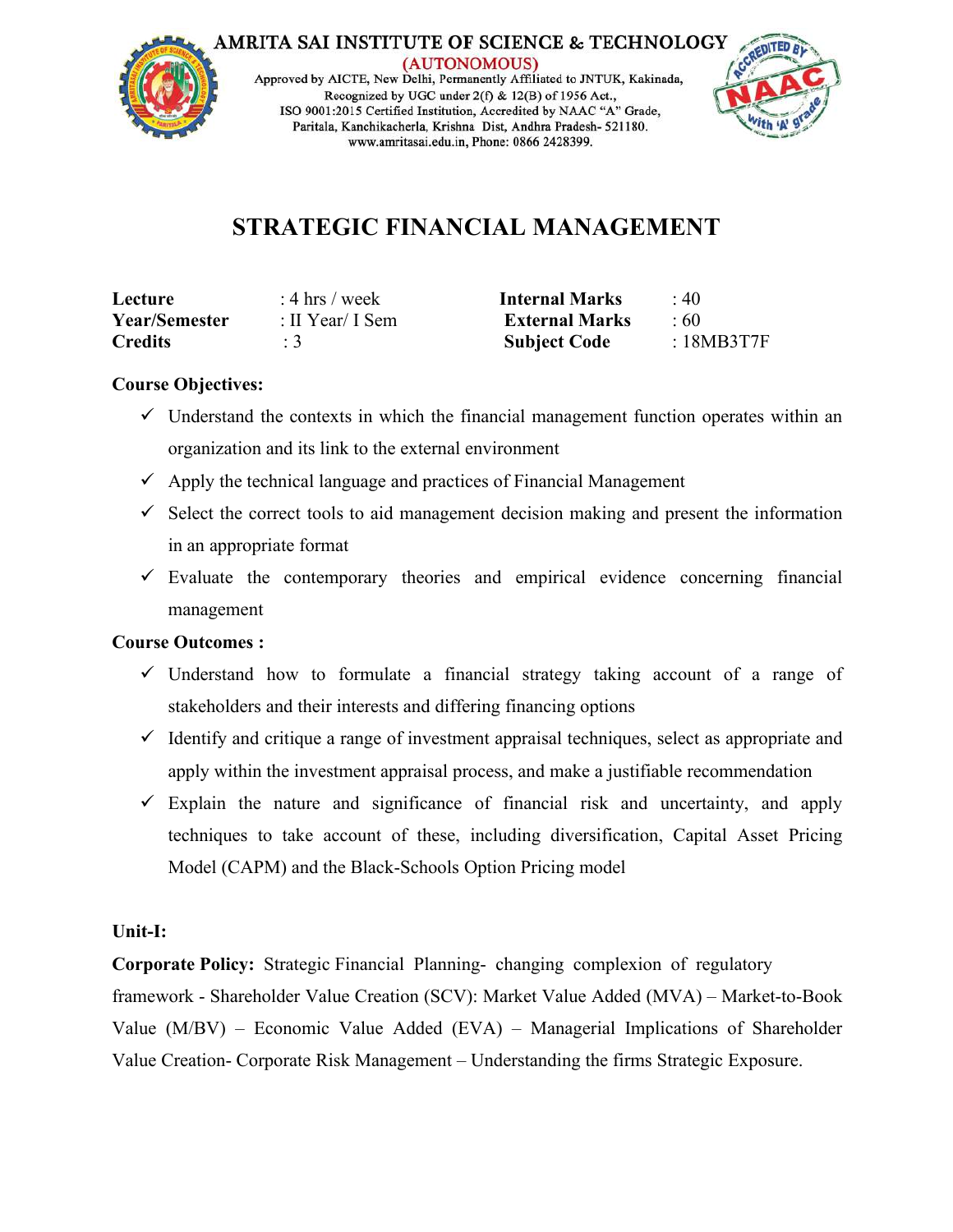

#### **Unit-II:**

**Corporate Financial Strategies:** Capital Structure Planning- EBIT,EPS,ROE analysis- Shareholders' Risk –– Financial Options and Value of the Firm – Dividend Policy and Value of the Firm – Growth and External Financing Requirement. (Problems),

#### **Unit-III:**

**Corporate Investment Strategy:** Techniques of Investment Appraisal Under Risk and Uncertainty – Risk Adjusted Net Present Value – Risk Adjusted Internal Rate of Return – Capital Rationing – Decision Tree Approach for Investment Decisions – Evaluation of Lease Vs Borrowing Decision- Long term investment plans analysis with risk and return. (Problems),

#### **Unit-IV:**

**Corporate Financial Engineering:** Merger Strategy – Theories of Mergers – Horizontal and Conglomerate Mergers – Merger [Procedure](http://amritasai.org/1.html) – Valuation of Firm – Financial Impact of Merger – Merge and Dilution Effect on Earnings Per Share – Merger and Dilution Effect on Business Control. (Problems)

## **Unit-V:**

**Corporate Restructuring:** Takeover Strategy – Types of Takeovers – Negotiated and Hostile Bids – Takeover Procedure – Takeover Defenses – Takeover Regulations of SEBI – Distress Restructuring Strategy – Sell offs – Spin Offs – Leveraged Buyouts- Buy back shares – Alignment of Interest – Corporate Governance . (Problems)

**Relevant cases have to be discussed in each unit and in examination caseiscompulsory from any unit.**

#### **References:**

- 1. Coper and Weston: "Financial Theory and Corporate Policy"
- 2. Braley and Myers: "The Principles of Corporate Finance". Mc.Graw Hill, N.Y.1993.
- 3. Prasanna Chandra : "Financial Management" Theory and Practice.
- 4. I.M. Pandey "Financial Management" Vikas Publishers, New Delhi.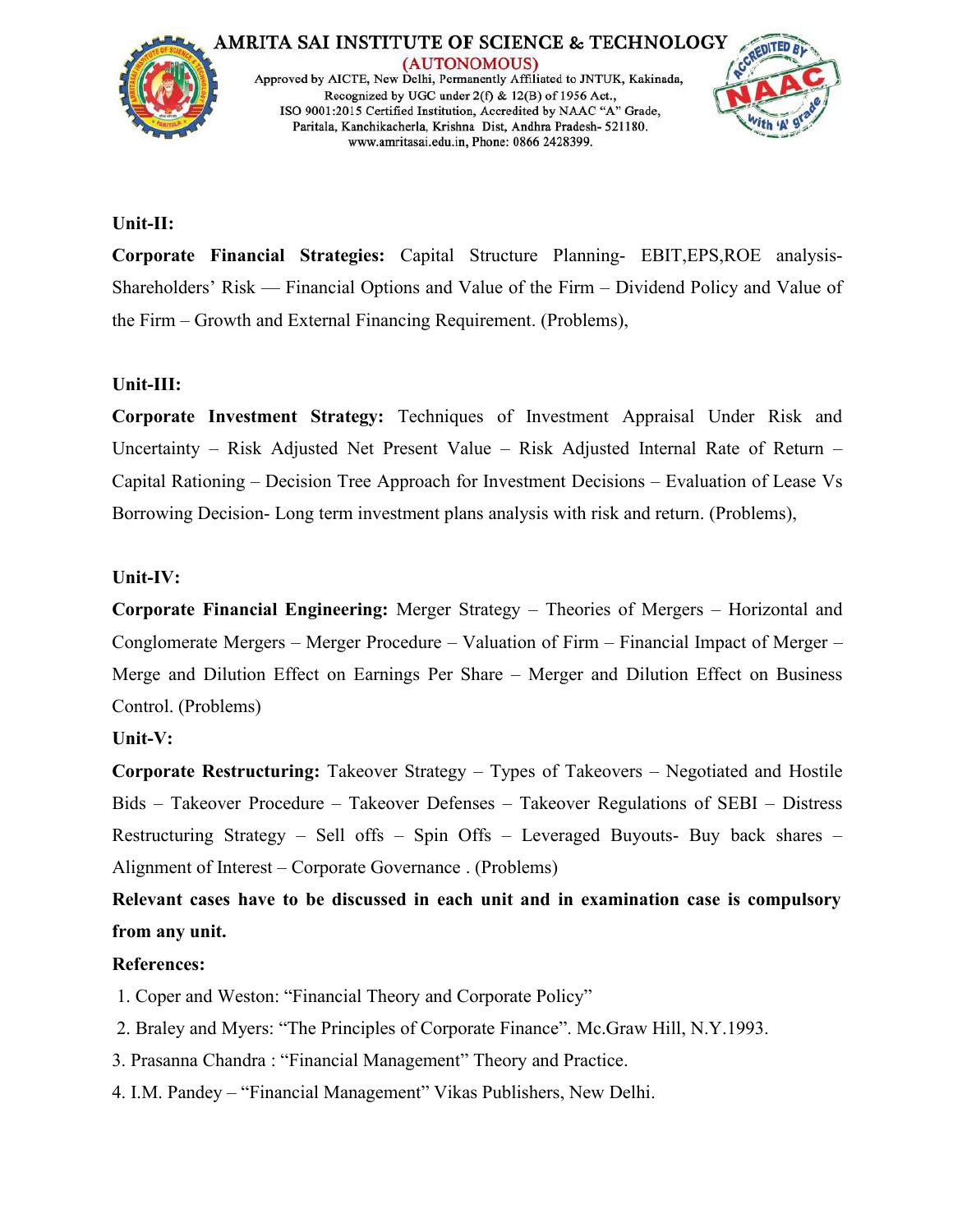



## **CONSUMER BEHAVIOR**

| Lecture              | : 4 hrs / week   | <b>Internal Marks</b> | : 40         |
|----------------------|------------------|-----------------------|--------------|
| <b>Year/Semester</b> | : II Year/ I Sem | <b>External Marks</b> | $60^{\circ}$ |
| <b>Credits</b>       |                  | <b>Subject Code</b>   | 18MB3T4M     |

## **Course Objectives:**

- $\checkmark$  To understand the concept of consumer behavior, decision making by consumers, behavior variables and influences on consumer behavior.
- $\checkmark$  To comprehend the social and cultural dimensions of consumer behavior, factors impacting attitudes and behavior.
- $\checkmark$  To arm the budding marketers with an insight of the psychological and behavioral concepts of consumers thus enabling them to achieve their objectives and excel.
- $\checkmark$  To provide an understanding of the basics of marketing research and to build a research vocabulary, key terms and ideas.

## **Course outcomes:**

- Student should be able to
- Understand Consumer Behaviour
- $\checkmark$  Environmental Influences On Consumer Behaviour,
- $\checkmark$  Perception And Attitude Of [Consumers,](http://amritasai.org/1.html)
- $\checkmark$  Consumer Decision Making
- $\checkmark$  Marketing Ethics Towards Consumers.

## **UNIT- 1**

**Introduction to Consumer Behavior:** Understanding consumers and market segments. Evolution of consumer behavior, consumer analysis and business strategy. Models of Buyer Behavior, Howard Model, Howard- Sheth Model, EKB Model, Webster and Wind Model and Sheth Industrial Buyer Behavior Model.

## **UNIT- 2**

**Psychological Foundations of Consumer Behavior:** Consumer Motivation, Perception, Personality and Behavior, Learning and Behavior Modification, Information Processing, Memory Organization and Function, Attitude Formation and Attitude Change. Social and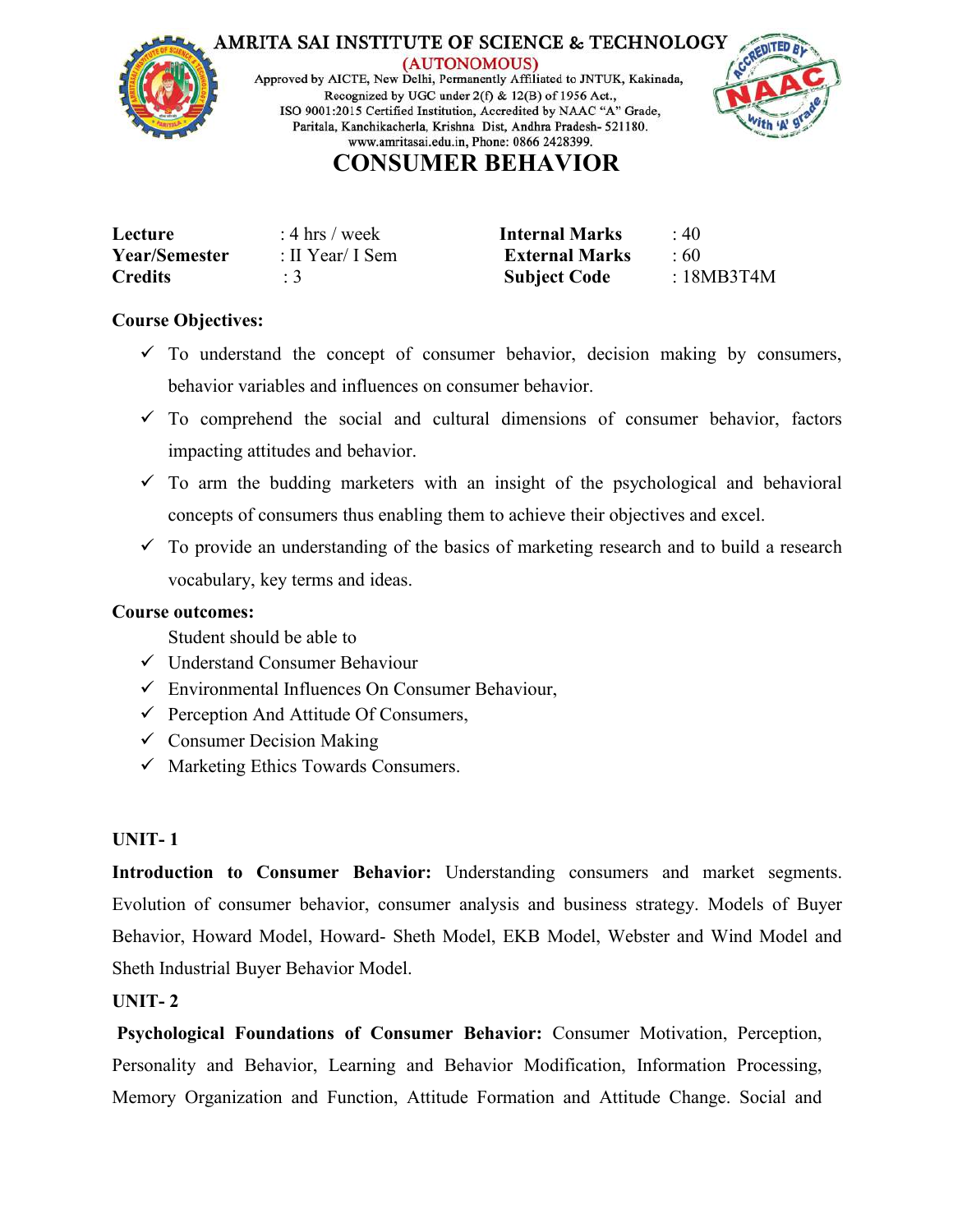



Cultural Environment Economic, Demographic, Cross Cultural and Socio–Cultural Influences, Social Stratification, Reference Groups and Family, Personal influence.

## **UNIT- 3**

**Communication and Consumer Behavior :** Components of communications process, designing persuasive communication and Diffusion of Innovations. Consumer Decision Processes High and Low Involvement, Pre -purchase Processes, Post Purchase processes, Consumption and evaluation, Brand Loyalty and Repeat Purchase Behavior.

## **UNIT -4**

**Consumerism:** The roots of consumerism, consumer safety, consumer information, environmental concerns, consumer privacy, legislative responses to consumerism and marketer responses to consumer issues.

#### **UNIT- 5**

**Consumer Protection:** Consumer Protection Act 1986, Central consumer protection council, state consumer protection councils, consumer disputes redressal agencies, consumer disputes redressal forum, National Consumer Disputes Redressal [Commission](http://amritasai.org/1.html).

Relevant cases have to be discussed in each unit and in examination case iscompulsory from any unit.

## **Reference**

- 1. Ramneek Kapoor, Nnamdi O Madichie: "Consumer Behavior" Text and Cases", TMH, New Delhi, 2012.
- 2. Ramanuj Majumdar: "Consumer Behavior insight from Indian Market", PHI Learning, New Delhi, 2011
- 3. M.S.Raju: "Consumer Behavior Concepts, applications and Cases", Vikas Publishing House, New Delhi, 2013.
- 4. David L Loudon and Albert J Della Bitta, "Consumer Behavior" 4/e, TMH, New Delhi, 2002.
- 5. Schiffman, L.G and Kanuk L.L "Consumer Behavior", 8/e, Pearson Education, New Delhi, 2003.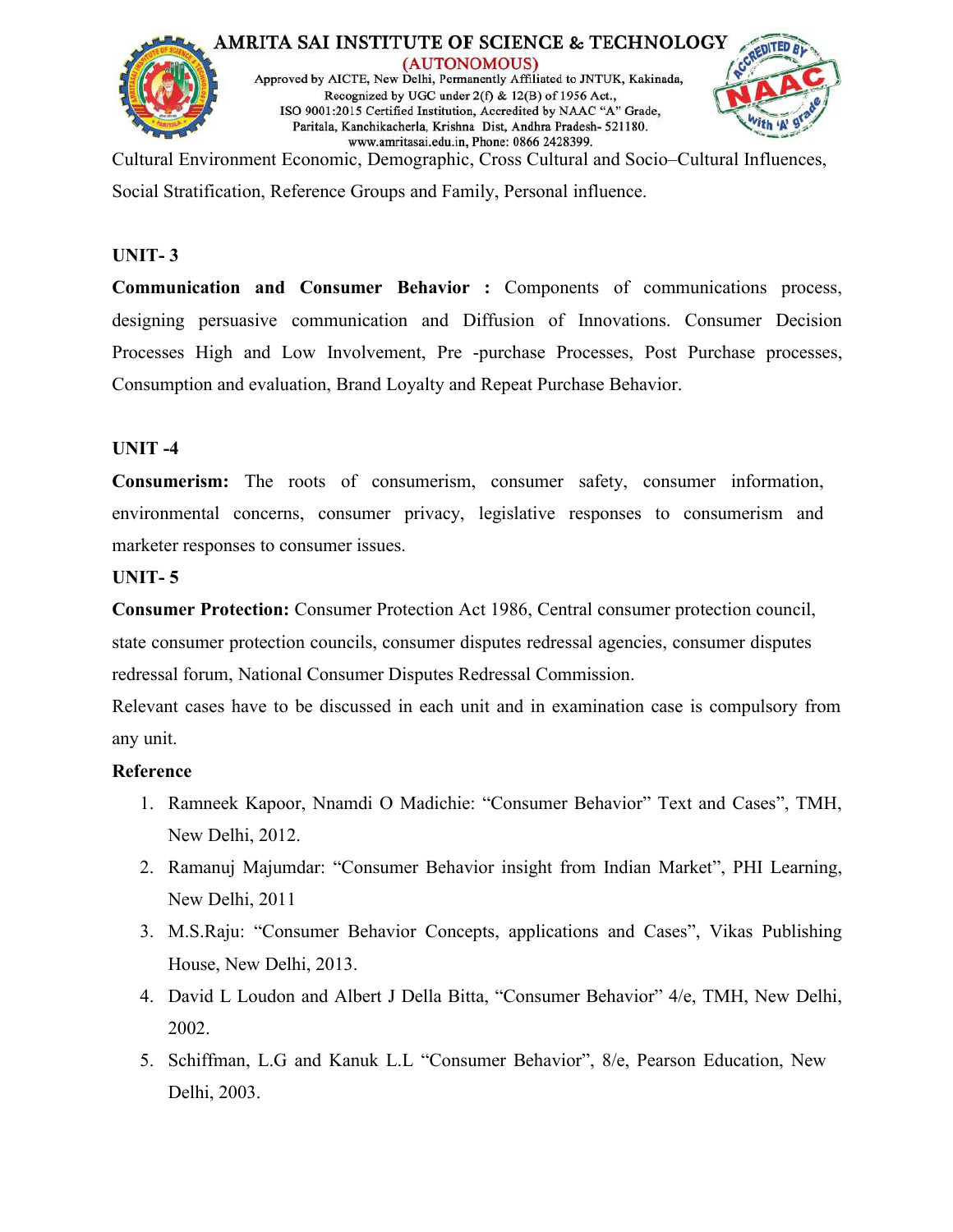



## **RETAIL MANAGEMENT**

| Lecture        | : 4 hrs / week   | <b>Internal Marks</b> | :40        |  |
|----------------|------------------|-----------------------|------------|--|
| Year/Semester  | : II Year/ I Sem | <b>External Marks</b> | $\cdot 60$ |  |
| <b>Credits</b> |                  | <b>Subject Code</b>   | :18MB3T5M  |  |

#### **Course Objectives**:

Upon successful completion of this course, the student will have reliably demonstrated the ability to:

- $\checkmark$  Evaluate current retailing trends based on consumer, legal and competitive environments.
- $\checkmark$  Identify various retail opportunities and evaluate the strategies associated with each type ofopportunity.
- $\checkmark$  Distinguish and characterize the factors and management tools that retailers consider and use when developing their merchandise mix.

## **Course outcomes:**

Upon successful completion of the Retail Management, the learner will be able to:

- $\checkmark$  Identify and understand basic theories, principles, practices and terminology related to each functional area of business
- $\checkmark$  Perform basic functions appropriate to each functional area of business
- $\checkmark$  Communicate effectively using oral, written and non-verbal techniques, to include the use of technology, in the gathering and presentation of information

#### **UNIT 1**

**Basic concept of retailing:** Retail development – types and functions of retailers – multi channel retailing – organized retailing in India – special characteristics of retailing services retailing- legislation for retailing in India.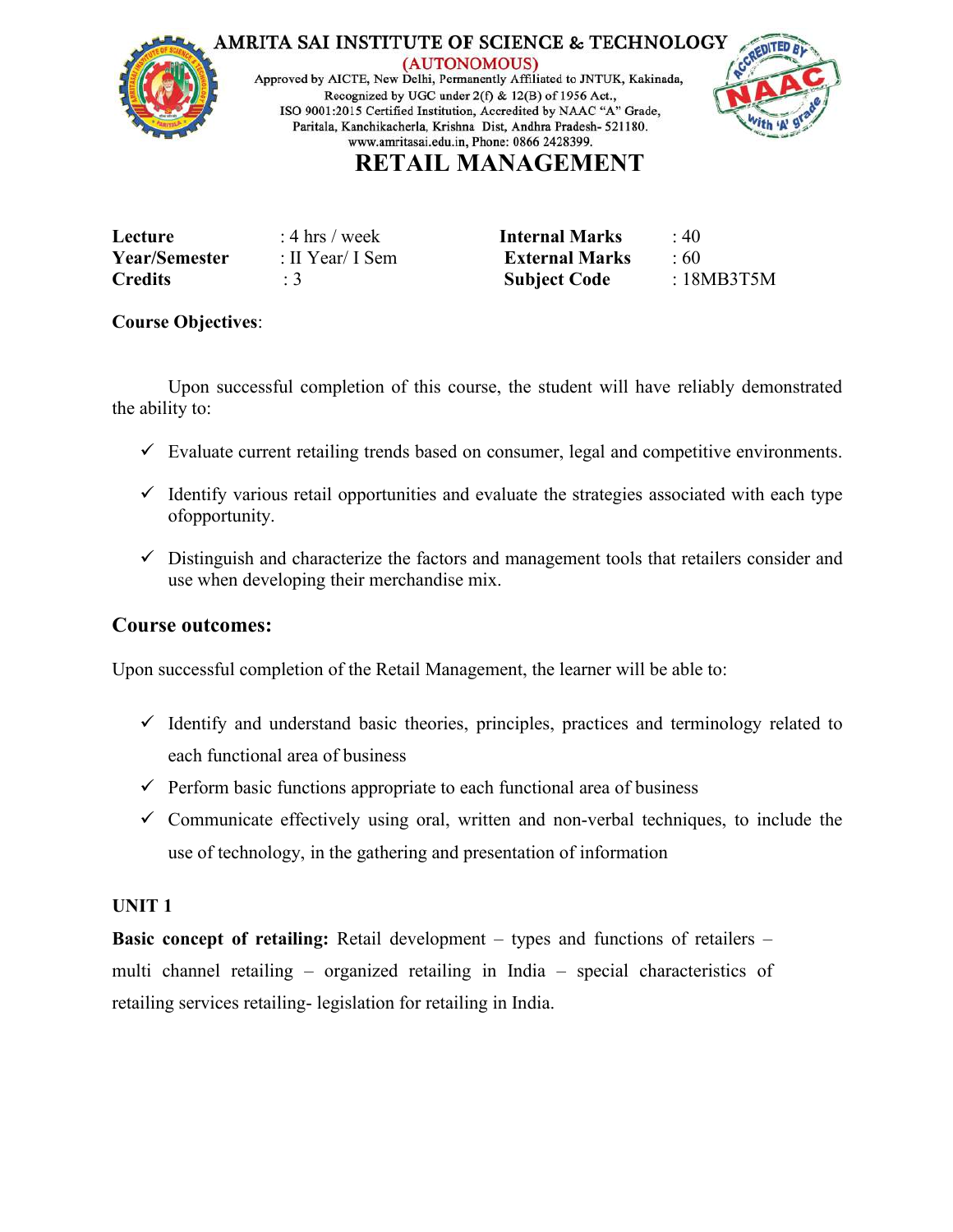



#### **UNIT 2**

**Retail strategy:** market strategy – retail format and target market – building sustainable competitive advantage – growth strategies – strategic retail planning process.

**UNIT 3**

**Retail location** – Types, location opportunities – selection of location and Site analysis financial strategy – strategic profit model – setting and measuring performance objectives.

## **UNIT 4**

**Store layout and design:** Store operations and inventory management- Merchandise

planning and control - Buying merchandise – Developing Assortment plan,

## **Managing Stores Space**

**UNIT 5**

**Retail Pricing Strategy:**, Category Management, Customer services – Retail branding - International retailing – Promotional strategies – advertising, sales promotion, Store atmosphere,

## **Recent Retailing Practices In India**

**Relevant cases have to be discussed in each unit and in examination caseiscompulsory from any unit.**

## **References**

- 1. Sheikh and Kaneez Fatima, "Retail [Management",](http://amritasai.org/1.html) Himalaya Publishing House, Mumbai, 2012
- 2. A.J. Lamba:"The Art of Retailing", Tata McGraw Hill Education Pvt. Ltd. New Delhi.2011
- 3. Sivakumar, A, "Retail Marketing", Excel Books, New Delhi, 2007
- 4. Swapna Pradhan, "Retail management", Tata McGraw Hill Education Pvt. Ltd. New Delhi, 2012
- 5. Berman Barry, Joel R. Evans and Mini Mathur, "Retail Management-A Strategic Approach", Pearson Education, New Delhi, 2011.
- 6. Chetan Bajaj RajnishTuli, Nidhivarma Srivastava:"Retail Management", Oxford University Press, New Delhi, 2012.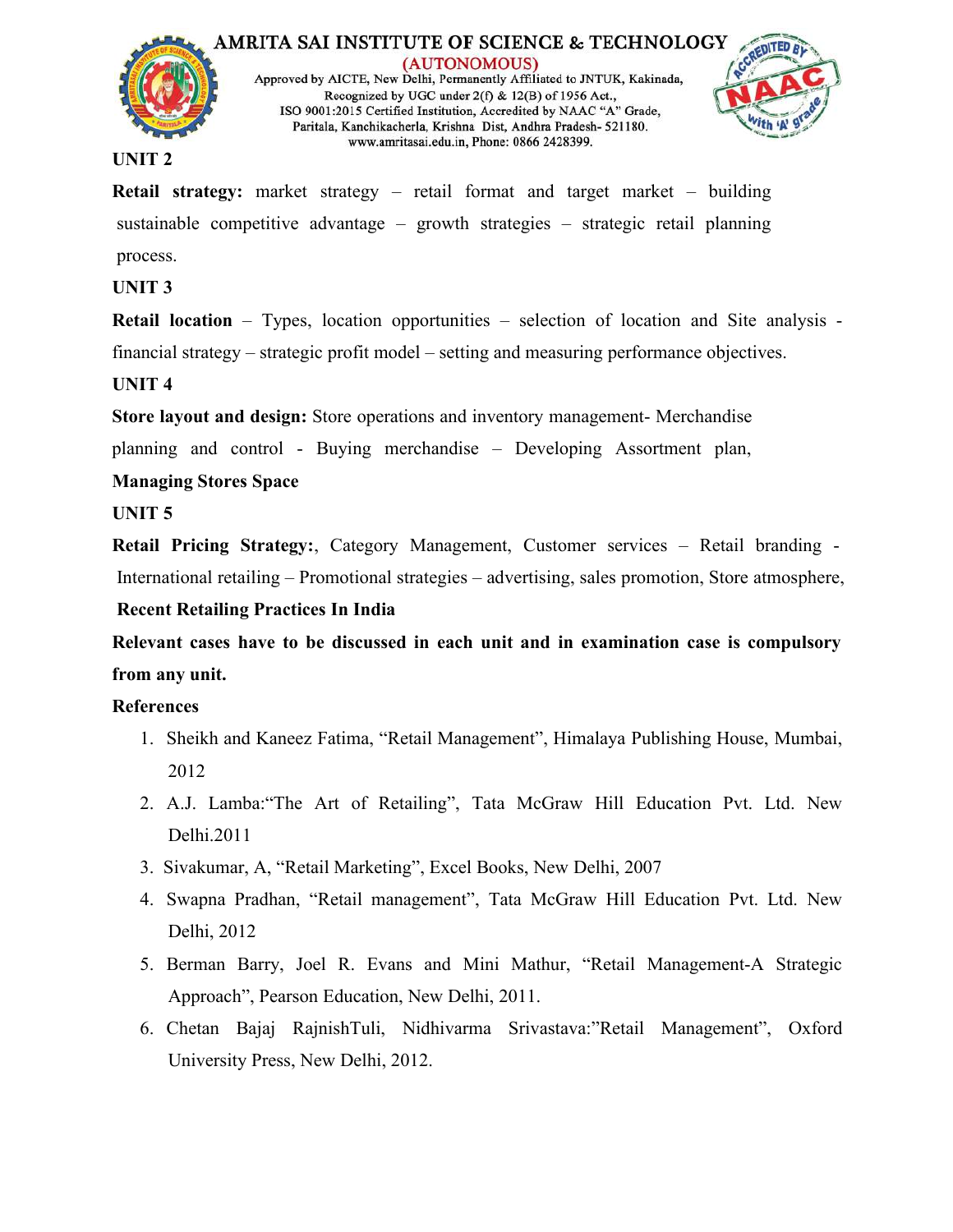



## **CUSTOMER RELATIONSHIP MANAGEMENT**

| Lecture        | : 4 hrs / week   | <b>Internal Marks</b> | : 40      |  |
|----------------|------------------|-----------------------|-----------|--|
| Year/Semester  | : II Year/ I Sem | <b>External Marks</b> | : 60      |  |
| <b>Credits</b> |                  | <b>Subject Code</b>   | :18MB3T6M |  |

## **Course Objectives:**

- $\checkmark$  To create insight and new learning in the area of customer relationship management.
- $\checkmark$  To equip students with both a conceptual understanding and the knowledge pertaining to practical application of critical skills necessary for building and managing partnering relationships with customers and suppliers.
- $\checkmark$  To discuss the conceptual foundations of relationship marketing and its implications for further knowledge development in the field of business.

## **Course outcomes:**

Having completed this course student will be able to:

- $\checkmark$  Explain variations in demand relative to capacity;
- $\checkmark$  Explain different types of waiting lines and how they operate;
- $\checkmark$  Describe consumer behavior and managing services;
- $\checkmark$  Describe managing customer perceptions of risk;
- $\checkmark$  Describe Self-Service Technologies (SSTs) and their use;

#### **UNIT 1**

**Introduction:** Definition of CRM –Elements of CRM – CRM Processes and systems, Importance of CRM, Critical success factors for a winning CRM program – Advantages of CRM– Integrated CRM system –Planning and Managing CRM Programme - Application areas.

## **UNIT 2**

**CRM as an integrated business strategy:** Nature of CRM strategy – Contents of CRM Strategy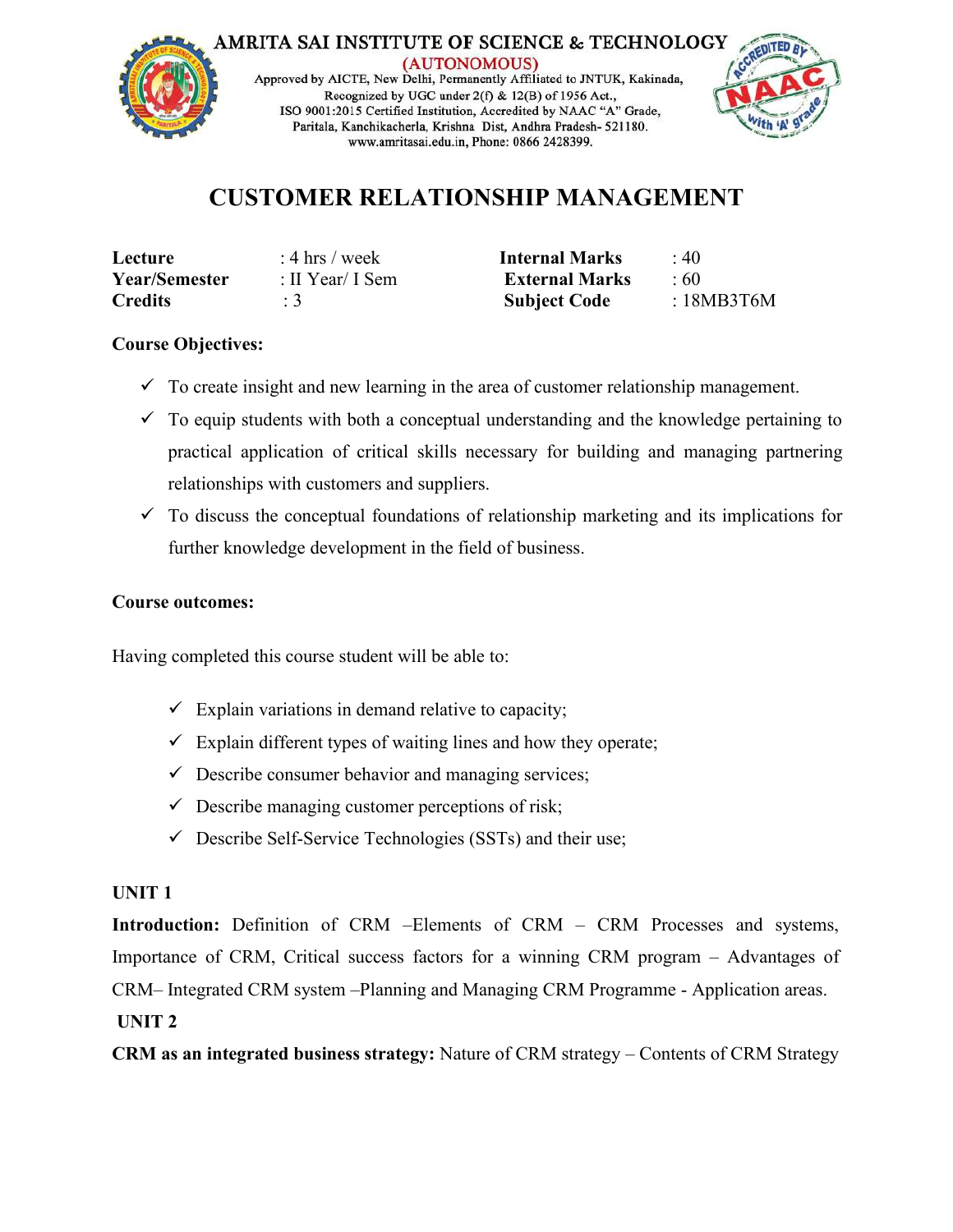

– Description of Customer – Supplier Relationships, The dynamics of Relationships, The relationship oriented organization.

#### **UNIT 3**

**CRM marketing aspects:** Customer knowledge, value of customer knowledge, utilization of data as an asset, multi-channels and communication- Influence of the channels on pricing and the formation of relationships – The relationship policy to improve size, quality and relationship with the customer base.

#### **UNIT 4**

**Analytical CRM:** Relationship data management – Expanding the size of customer database - Data analysis and data mining – Concept of customer loyalty – customer value assessment – Customer Retention strategies – Retention and Cross – sell analyses – effect of marketing activities – Reporting the results

#### **UNIT 5**

**Operational CRM and CRM [implementation:](http://amritasai.org/1.html)** Call center Management – internet and the websites – traffic building – Providing quality during the visit to the website – Process of developing, producing, sending and following – up direct mailings. Causes for disappointing CRM results – The best CRM implementation strategies –Privacy and ethics Consideration in CRM implementation.

Relevant cases have to be discussed in each unit and in examination case is compulsory from any unit.

References:

- 1. Ed Peelen: "Customer Relationship Management" Pearson, Education
- 2. Roger J Baran, Robert J Galka and Daniel P Strunk: "Customer Relationship Management" Cengage learning
- 3. S.Shanmuga sundaram: "Customer Relationship Management" Prentice Hall of India.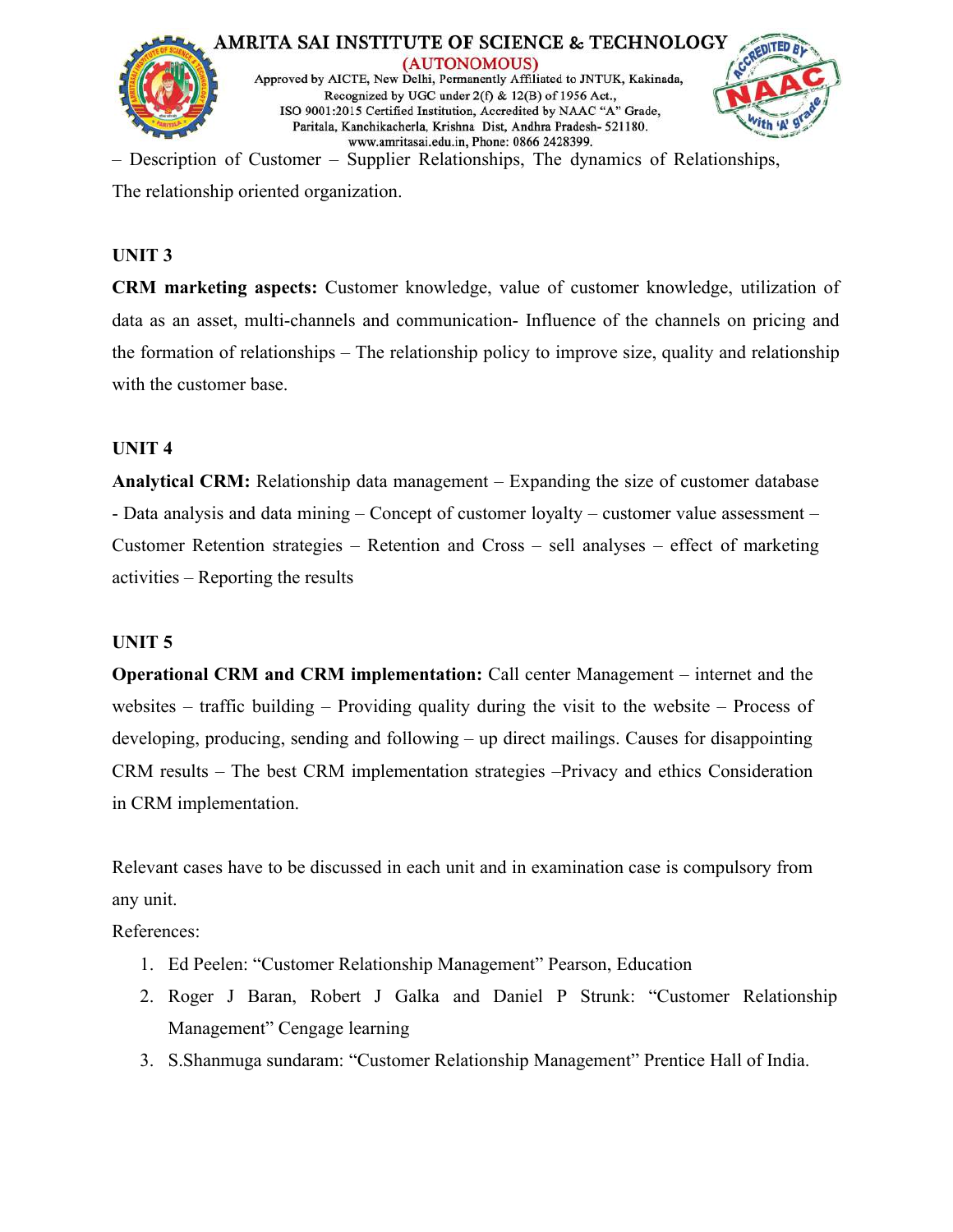

## **STRATEGIC MARKETING MANAGEMENT**

| Lecture              | : 4 hrs / week   | <b>Internal Marks</b> | : 40     |
|----------------------|------------------|-----------------------|----------|
| <b>Year/Semester</b> | : II Year/ I Sem | <b>External Marks</b> | : 60     |
| <b>Credits</b>       |                  | <b>Subject Code</b>   | 18MB3T7M |

#### **Course Objectives:**

- $\checkmark$  The primary objective of the course is to develop knowledge and understanding of the marketing function of an organization
- $\checkmark$  The aim of this course is to develop understanding and analyze the relationship between consumer behaviors and strategic marketing practices, analyze strategic marketing concepts, and analyze the factors that make marketing a key strategic element in organizational performance.
- $\checkmark$  Students will develop their strategic thinking skills while still appreciating the operational role marketing has in terms of meeting corporate objectives.

#### **Course Outcomes:**

- $\checkmark$  This course is focused on helping students become a strategic marketer, so that they can create, gain support for and execute marketing plans thatwill build strong and enduring businesses.
- $\checkmark$  The aim of Strategic Marketing is to provide students as executive level managers with the necessary skills to adopt a strategic approach to the planning and control of the marketing function within your [organisation,](http://amritasai.org/1.html) with the aim of developing a sustainable competitive advantage.

## $UNIT - 1$

**Introduction :** Role of Strategic Marketing - Key Definitions of Strategic Marketing - Role and Importance and concepts- Systematic approach - sequencing and scheduling of activities and integration of activities - Resource Requirements – Time scaling - Processes: Strategic Marketing Planning Process - Strategic Marketing Analysis - marketing strategy objective setting- perceptual mapping - factor analysis, Option Evaluation, Choice – Formulation and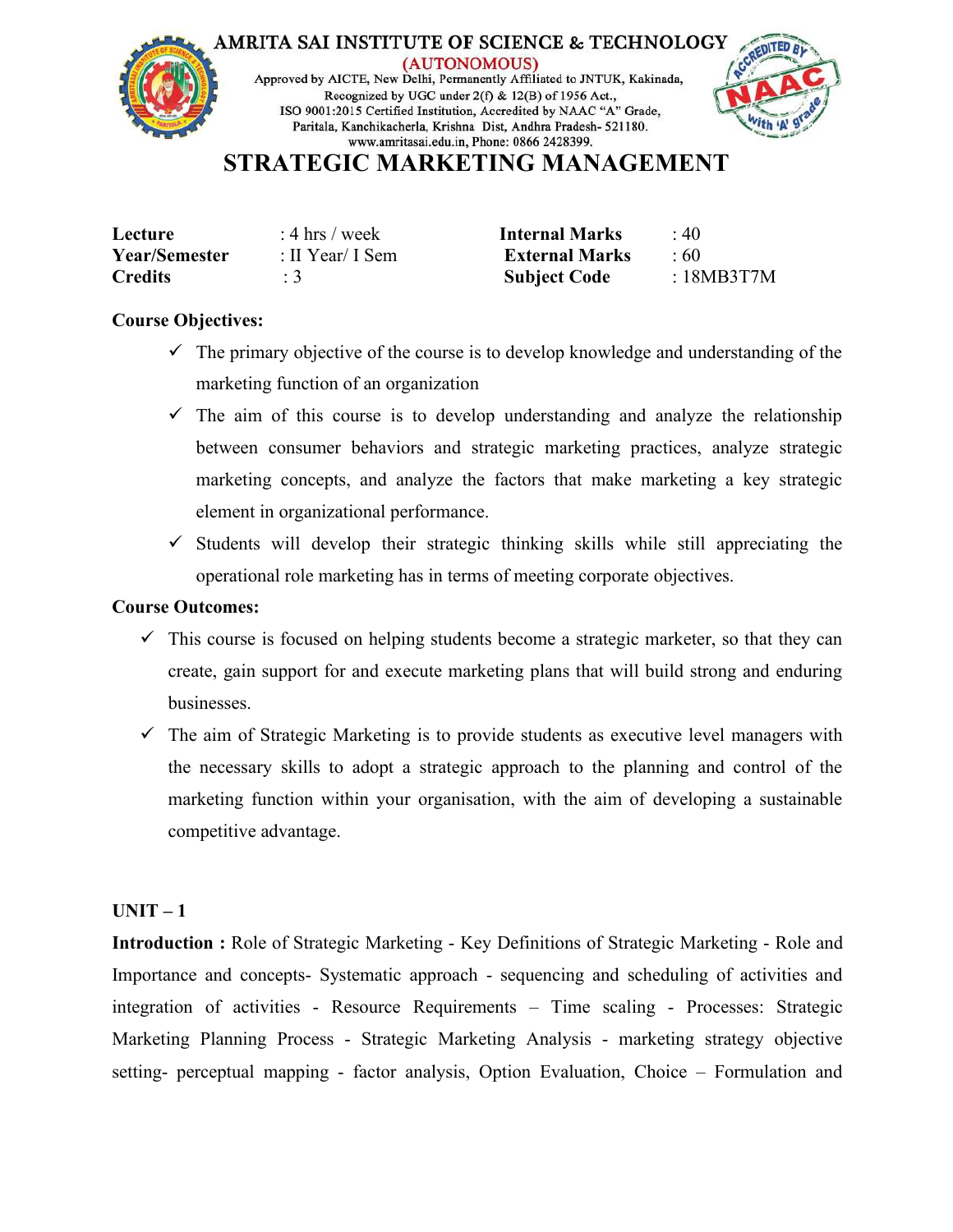



Implementation and Control Links to corporate strategy: Mission statement, organisational structure and corporate responsibility and ethics - dynamic strategy

#### **UNIT -2**

**Strategic Marketing Strategy:** Models - Organisation, Industry and market environment situation analysis; Porter's Five Forces model - Structure, Conduct and Performance; - Marketing Audit - portfolio analysis techniques -strategic positioning, defining the future position - Marketing Tactics - Product tactics -Price tactics- Promotion tactics - Place tactics- Direct response marketing strategies - Defensive strategies - Customer retention strategies- Personalised marketing; Payne and Ballantyne's Six markets model,

#### **UNIT -3**

**Strategic Marketing Techniques :** Setting marketing objectives and marketing strategy - Targeting markets - Segmenting markets - Profiling markets- Positioning segmented markets, Direct or Indirect sales Strategy options - core [competences](http://amritasai.org/1.html) - Competitive advantage - Investment opportunity evaluation - market leadership - Innovation strategies - Market pioneer close followers, late followers; offensive, defensive and value-based marketing strategies Strategic marketing objectives: marketing  $mix - 7$  Ps.

#### **UNIT -4**

**Strategic marketing environment :** Changes in the external environment: shift from supply to demand environment; fashionisation of markets; micro-markets; rising expectations; technological change; competition; globalisation; importance of customer service; commoditisation; erosion of brands; new constraints Strengths and weaknesses: focus of marketing objectives, links to corporate strategy.

#### **UNIT - 5**

**New Product Developments:** Ability to customize - Ability to handle information to gain competitive advantage - e-marketing position - core focus - target markets, nature and potential of key market segments, partnerships with customers and other stakeholders - Innovation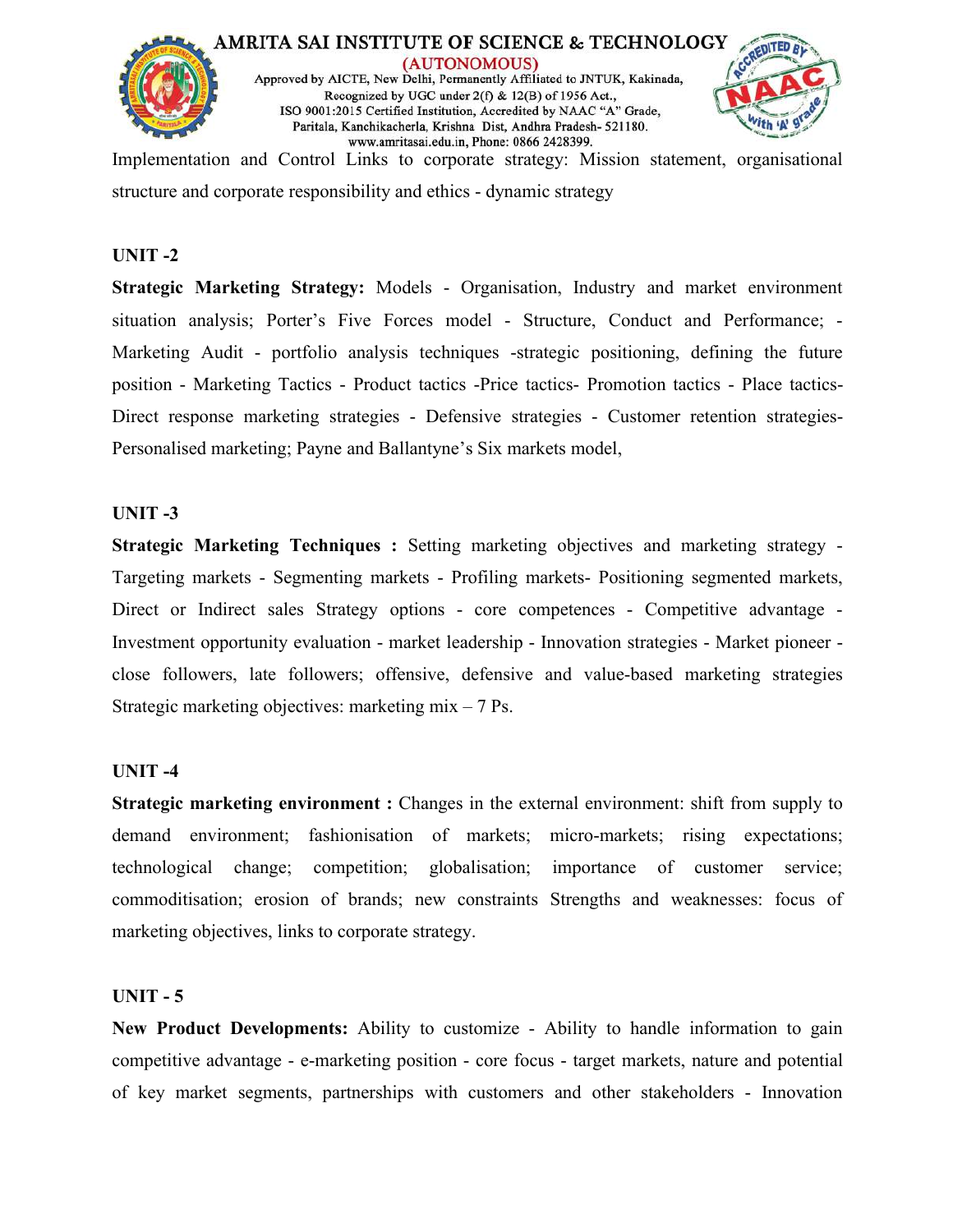

strategies, timescales, resource requirements, budgets, monitoring, review and control mechanisms Strategic marketing responses: emerging themes eg impact of globalisation, the strength or weakness of competitors, importance of environmental factors, changes in the political environment, the state of the economy, the exchange rate, health and safety factors

## **Relevant cases have to be discussed in each unit and in examination caseiscompulsory from any unit.**

## **References:**

1. Devid A Aaker and Damien Mc Loughlior: "Strategic Marketing Management"-Global Perspective" Wiley Publications.

2. Jean –Jacques Lambin : "Strategic Marketing Management", McGraw –Hill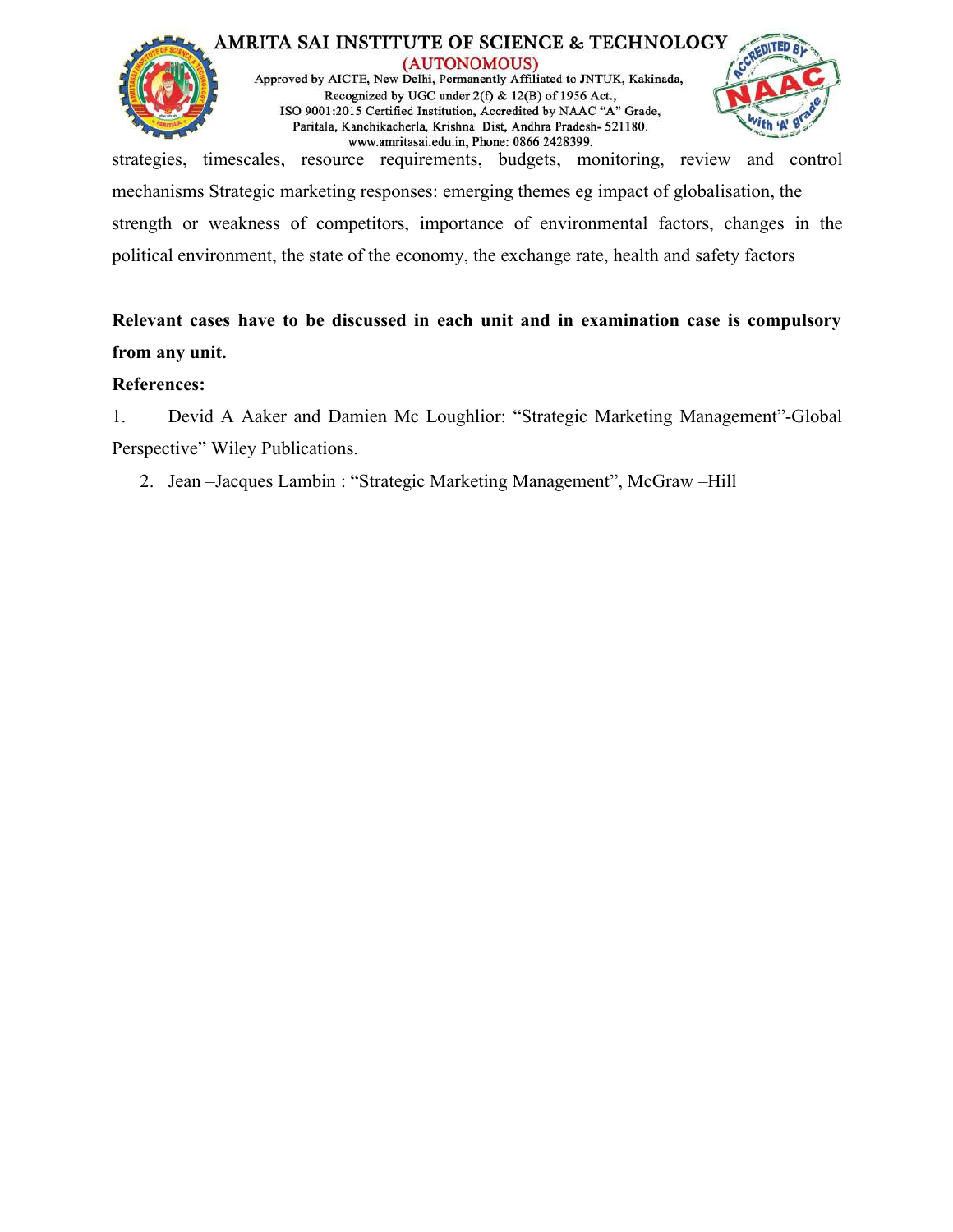



# **MBA IV SEMESTER SYLLABUS**

# **LOGISTICS AND SUPPLY CHAIN MANAGEMENT**

| Lecture<br>$\ddot{\phantom{1}}$ |                             | 4Hrs/week             | <b>Internal Marks</b>     | 40      |
|---------------------------------|-----------------------------|-----------------------|---------------------------|---------|
| Year/Sem :                      |                             | <b>II Year/II Sem</b> | <b>External Marks : :</b> | 60      |
| Credits                         | $\sim$ $\sim$ $\sim$ $\sim$ |                       | <b>Subject Code :</b>     | 18MB4T1 |

## **Course objectives:**

- $\checkmark$  Ability to address LSCM in a holistic approach by taking into account general management concepts, human resources environmental concerns and quality and technological and economic aspects.
- $\checkmark$  Ability to select and apply suitable methodologies and strategies to design solution for an LSCM Problem
- $\checkmark$  Ability to analyze structure and discuss situations to identify problem in the field of LSCM and evaluate the complexity
- $\checkmark$  Ability to evaluate different [alternatives](http://amritasai.org/1.html) and solutions to be implemented

## **Course Outcomes:**

- $\checkmark$  Describe major logistics functions and activities
- $\checkmark$  Critically evaluate supply chain design and potential improvements,
- $\checkmark$  Use qualitative and quantitative techniques to model complex supply chain phenomena.
- $\checkmark$  Deliver meaningful analyses and solutions that can be understood easily by a variety of audiences.

## **UNIT 1**

**Logistics and Competitive strategy**: Competitive advantage – Gaining Competitive advantage through logistics-Integrated supply chains– Competitive performance - Models in Logistics Management - Logistics to Supply Chain Management – Focus areas in Supply Chain Management - Customer service and retention- Basic service capability Value added services

## **UNIT 2**

**Measuring logistics costs and performance**: The concept of Total Cost analysis – Principles of logistics costing – Logistics and the bottom-line – Impact of Logistics on shareholder value -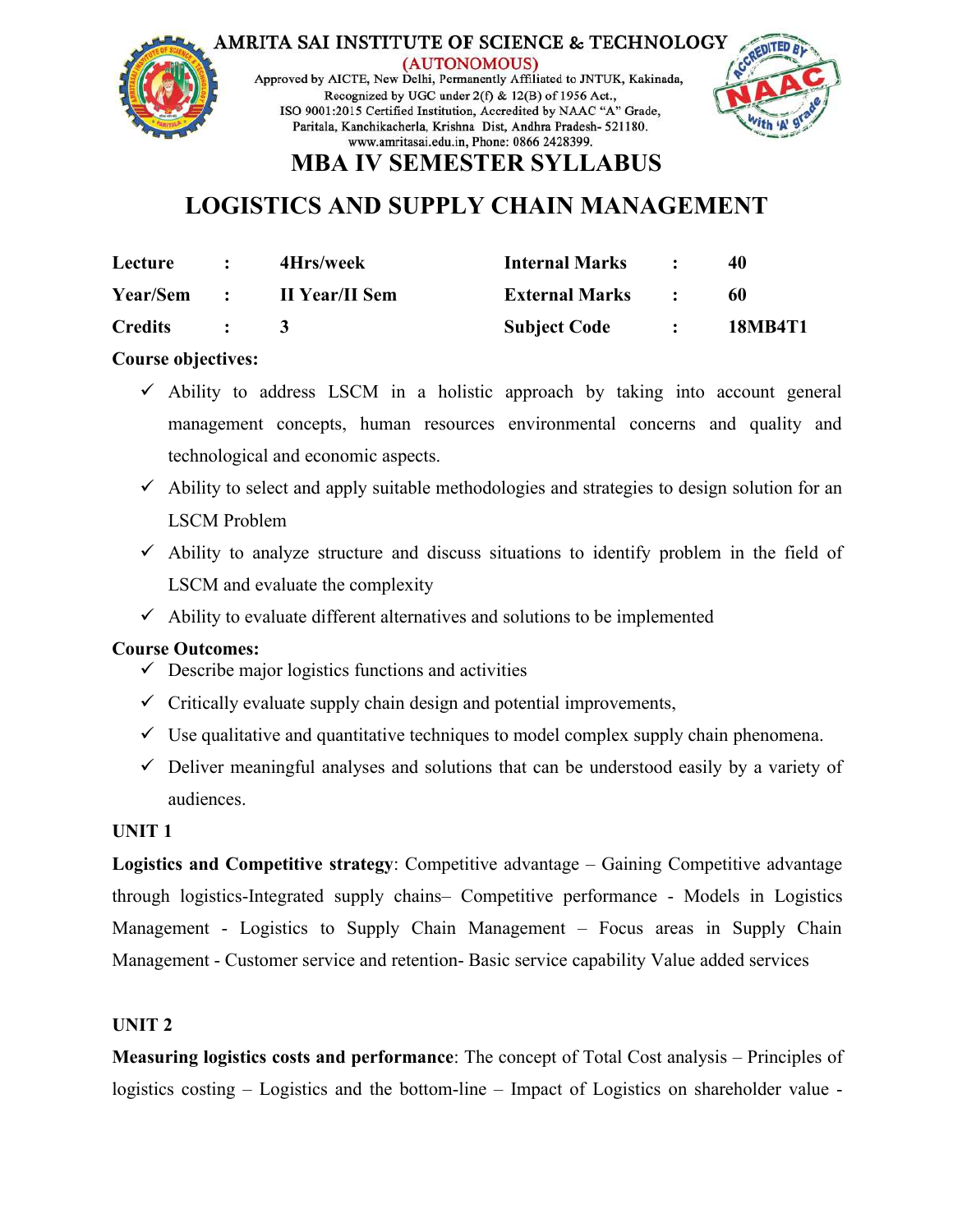



customer profitability analysis –direct product profitability – cost drivers and activity-based costing.

## **UNIT 3**

**Logistics and Supply chain relationships**: Benchmarking the logistics process and SCM operations –Mapping the supply chain processes – Supplier and distributor benchmarking – setting benchmarking priorities –identifying logistics performance indicators –Channel structure **–** Economies ofdistribution –channel relationships.

## **UNIT 4**

**Sourcing, Transporting and Pricing Products**: sourcing decisions and transportation in supply chain – infrastructure suppliers of transport services – transportation economics and pricing – documentation - pricing and revenue management Lack of coordination and Bullwhip Effect - Impact of lack of coordination.

## **UNIT 5**

**Managing global Logistics and Relation to ERP** : Logistics in a global economy – views of global logistics- global operating levels – [interlinked](http://amritasai.org/1.html) global economy – Global strategy –Global purchasing – Global logistics – Channels in Global logistics –Global alliances.

**Relevant cases have to be discussed in each unit and in examination case iscompulsory from any unit.**

## *References*

- *1.* Donald J.Bowersox and David J.Closs: "Logistical Management" The Integrated Supply Chain Process, TMH, 2011.
- *2.* Edward J Bradi, John J Coyle: " A Logistics Approch to Supply Chain Management, Cengage Learning, New Delhi, 2012.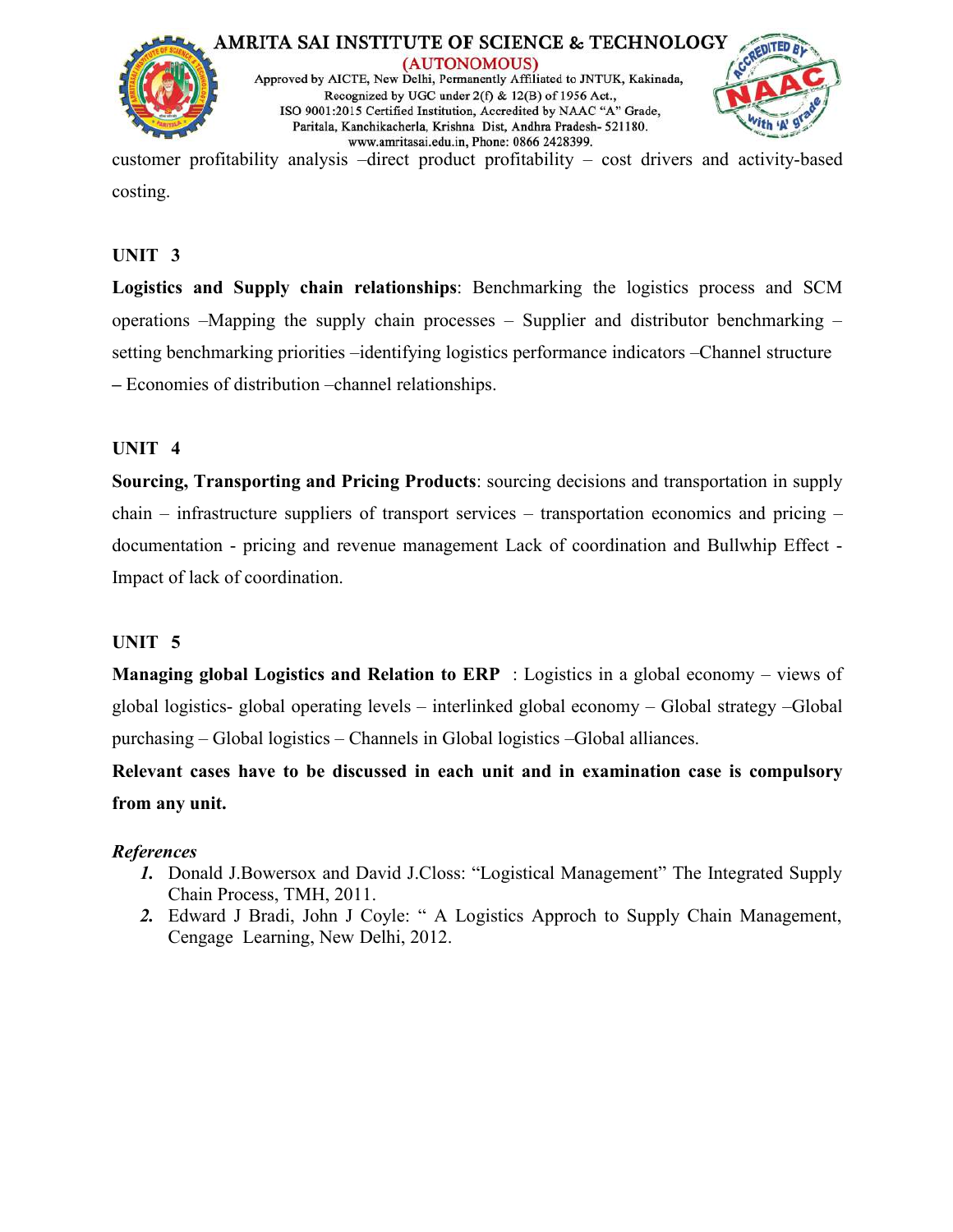



## **ENTREPRENEURSHIP DEVELOPMENT**

| Lecture        |                                         | 4Hrs/week        | <b>Internal Marks</b>                                            | 40      |
|----------------|-----------------------------------------|------------------|------------------------------------------------------------------|---------|
| Year/Semester: |                                         | II Year / II Sem | <b>External Marks</b><br>$\mathcal{L} = \mathcal{L} \mathcal{L}$ | -60     |
| <b>Credits</b> | $\mathcal{L} = \mathcal{L} \mathcal{L}$ |                  | <b>Subject Code : :</b>                                          | 18MB4T2 |

## **Course Objectives:**

- $\checkmark$  The global skills required to understand what corporate entrepreneurship is and how it can be accomplished;
- $\checkmark$  The tools necessary to evaluate a firm's internal and external environment from an entrepreneurial perspective;
- $\checkmark$  An understanding of basic business- and corporate-level entrepreneurial factors;
- $\checkmark$  Developed interpersonal skills required in today's business atmosphere. The main objective of this course is to focus on developing the individual entrepreneur.

## **Course Outcomes**

- $\checkmark$  Develop a basic knowledge of what is corporate entrepreneurship and how entrepreneurship within a corporation is similar to or different from start-up entrepreneurship.
- $\checkmark$  Be able to assess the degree to which the environment within an established company supports or constrains e[ntrepreneurship.](http://amritasai.org/1.html)
- $\checkmark$  Develop an appreciation for how to apply the entrepreneurial process to the operations of a department or a functional area within a large established organization.

## **UNIT 1**

**Entrepreneurship:** Importance and growth - Characteristics and Qualities of Entrepreneur- Role of Entrepreneurship, Ethics and Social Responsibilities. Women Entrepreneurship: Role & Importance, Problems of Women Entrepreneurs – corporate entrepreneurship – mobility of entrepreneur – entrepreneurial motivation.

**UNIT 2: Training**: Designing Appropriate Training Programme to inculcate Entrepreneurial Spirit - Training for New and Existing Entrepreneurs, Feedback and Performance of Trainees.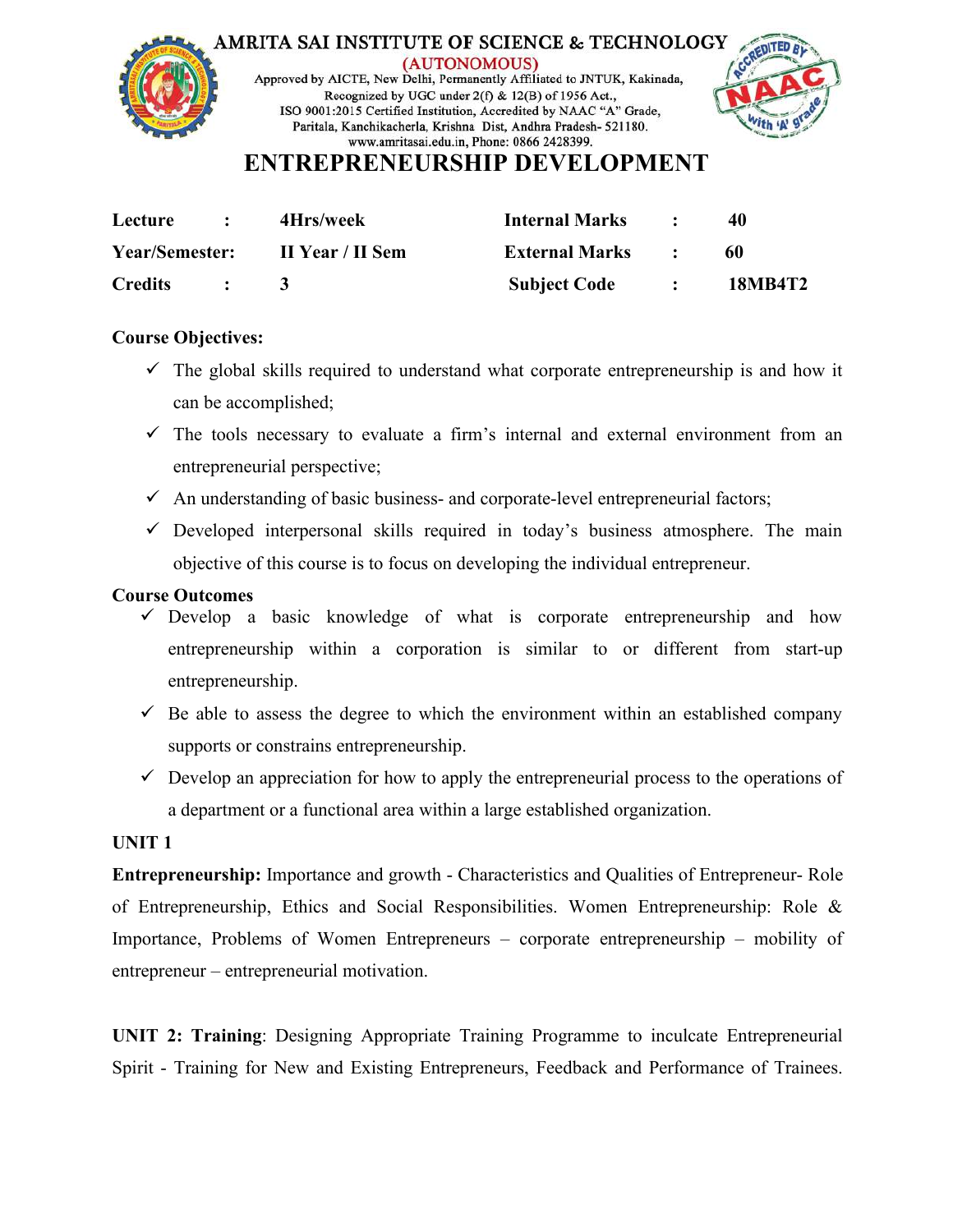



Creativity and Entrepreneurship: Sources and Methods of Ideas Planning and Development of Programmes

## **UNIT 3**

**Planning and Evaluation of Projects:** Growth of Firm – Project identification and selection -Factors inducing growth- - Project Feasibility Study - Post Planning of Project-Project Planning and Control.

## **UNIT 4**

**Small and Micro Enterprises**: Importance, definitions – policies and their support to MSMEs growth and growth strategies – sickness in small business and remedies – small entrepreneurs in International business.

## **UNIT 5**

**Institutional Support to Entrepreneur and MSMEs**: Role of Government - Role of IDBI, NIESBUD, SISI, DIC - Financial [Institutions-Commercial](http://amritasai.org/1.html) Banks, Entrepreneurial Development Institutes, Universities and other Educational Institutions offering Entrepreneurial Development Programme.

**Relevant cases have to be discussed in each unit and in examination case iscompulsory from any unit.**

## *References*

- 1. Arya Kumar: "Entrepreneurship", Pearson, Publishing House, New Delhi, 2012.
- 2. VSP Rao, Kuratko: "Entrepreneurship', Cengage Learning, New Delhi,
- 3. K.Ramachandran: "Entrepreneurship Development", TMH, New Delhi, 2012
- 4. B.Janakiram, M Rizwana: "Entrepreneurship Development" Excel Books, New Delhi, 2011
- 5. Rajeev Roy: "Entrepreneurship", Oxford University Press, New Delhi,2012
- 6. P.C.Shejwalkar: "Entrepreneurship Development", Everest Publishing House, New Delhi, 2011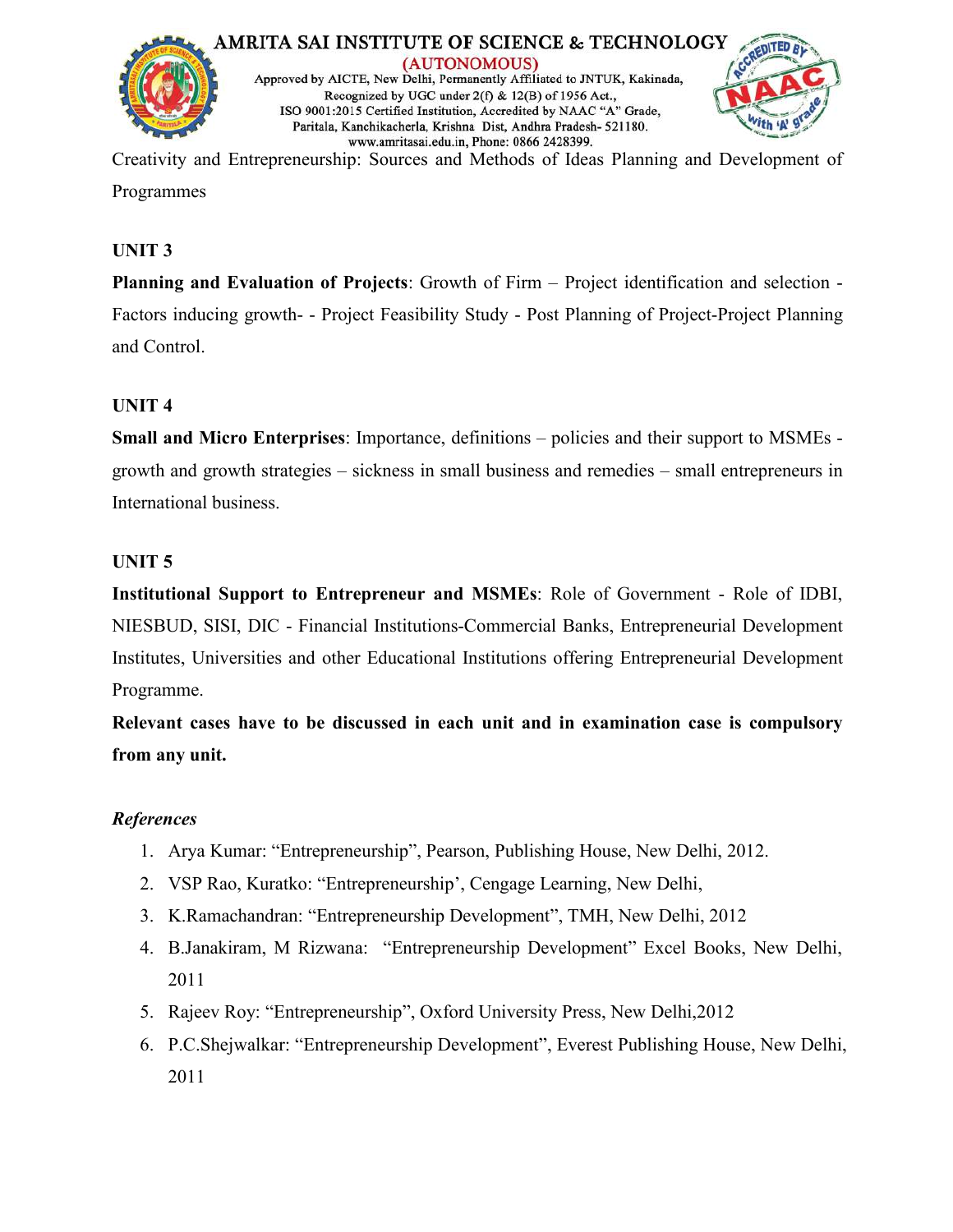

## **ORGANIZATIONAL DEVELOPMENT & CHANGE MANAGEMENT**

| Lecture               |               | 4Hrs/week           | <b>Internal Marks</b> |                | 40              |
|-----------------------|---------------|---------------------|-----------------------|----------------|-----------------|
| <b>Year/Semester:</b> |               | <b>IIYear/IISem</b> | <b>External Marks</b> | <b>Service</b> | -60             |
| <b>Credits</b>        | $\mathcal{L}$ |                     | <b>Subject Code</b>   |                | <b>18MB4T3H</b> |

## **Course Objectives:**

- $\checkmark$  The objectives of this course are to help the students to gain knowledge about the concepts of change management and to acquire the skills required to manage any change effectively
- $\checkmark$  To understand the various components and constraints involved in Change management
- $\checkmark$  To give the knowledge of various tools & techniques for Organization Development to students
- $\checkmark$  To understand different OD [interventions](http://amritasai.org/1.html) and help students explore the different approaches and techniques involved in OD

## **Course Outcomes:**

- $\checkmark$  Understand and diagnose forces for change to improve organizational effectiveness in the context of their social, political and cultural environment
- $\checkmark$  Apply strategies and models of change management and organization development
- $\checkmark$  Explain the process of organizational change and appropriate organization development interventions
- $\checkmark$  Understand and apply consultancy approaches to the management of change including the role of the charge agent/consultant
- $\checkmark$  Critically evaluate the effectiveness, limitations and other issues of change management and organizational development interventions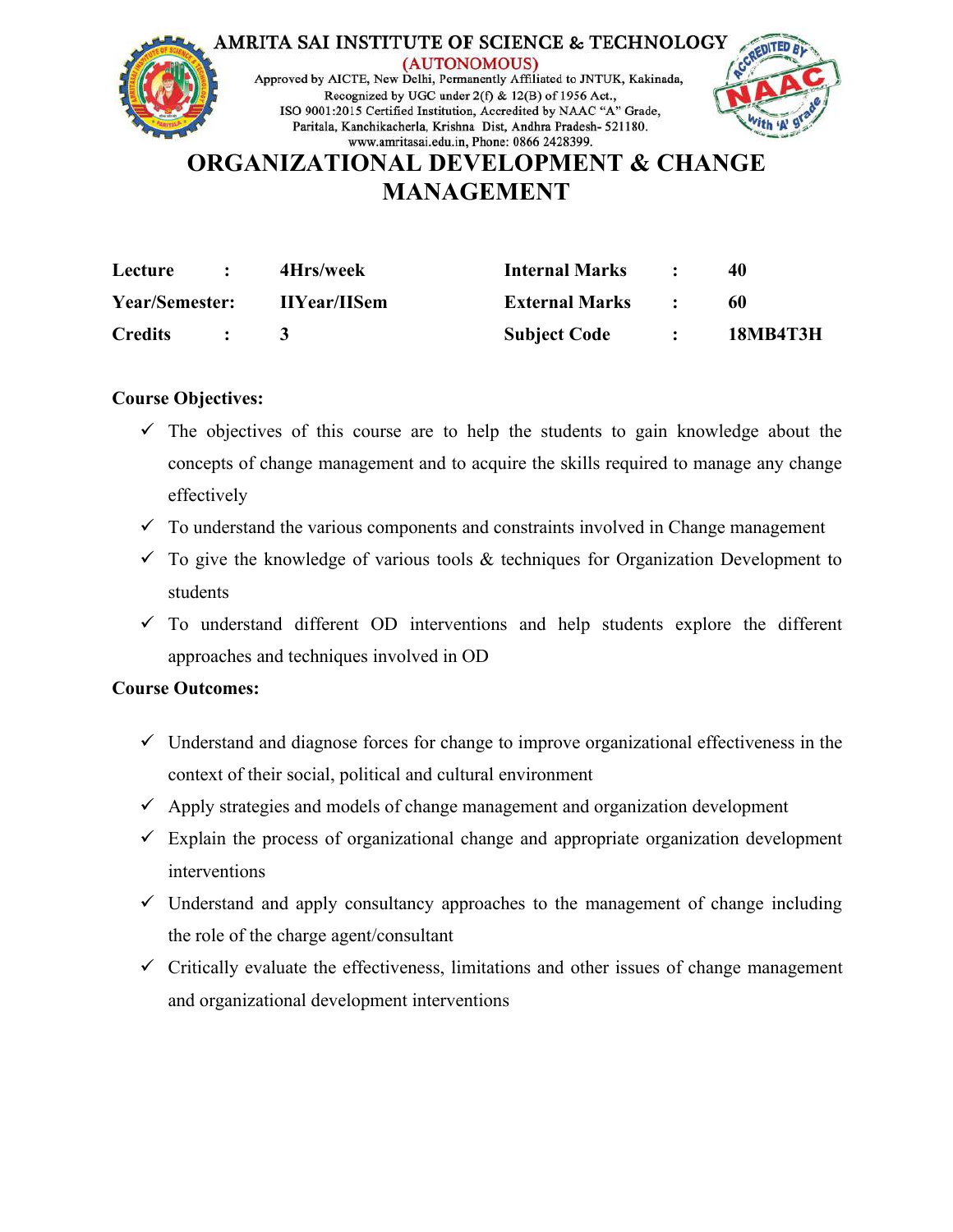

#### **UNIT 1**

**Basics of Change Management:** Meaning, nature and Types of Change – change programmes – change levers – change astransformation – change as turnaround – value based change.

#### **UNIT 2**

**Mapping change**: The role of diagramming in system investigation – A review of basic flow diagramming techniques –systems relationships – systems diagramming and mapping, influence charts, multiple cause diagrams- a multidisciplinary approach -Systems approach to change: systems autonomy and behavior – the intervention strategy model – total project management model (TPMM). Learning organization: The relevance of a learning organization - strategies to build a learning organization

#### **UNIT 3**

**Organization Development (OD)**: Meaning, Nature and scope of OD **-** Dynamics of planned change – Person-focused and role-focused OD [interventions](http://amritasai.org/1.html) –Planning OD Strategy – OD interventions in Indian Organizations – Challenges to OD Practioners.

#### **UNIT 4**

**Negotiated Change**: Change in the labour - management relations in the post-liberalized India – collective bargaining strategy to the challenges of Globalization and the restructuring of enterprises in India - Changes in the legal frame work of collective bargaining - Negotiated flexibility, productivity bargaining, improved work relations, public sector bargaining and social security.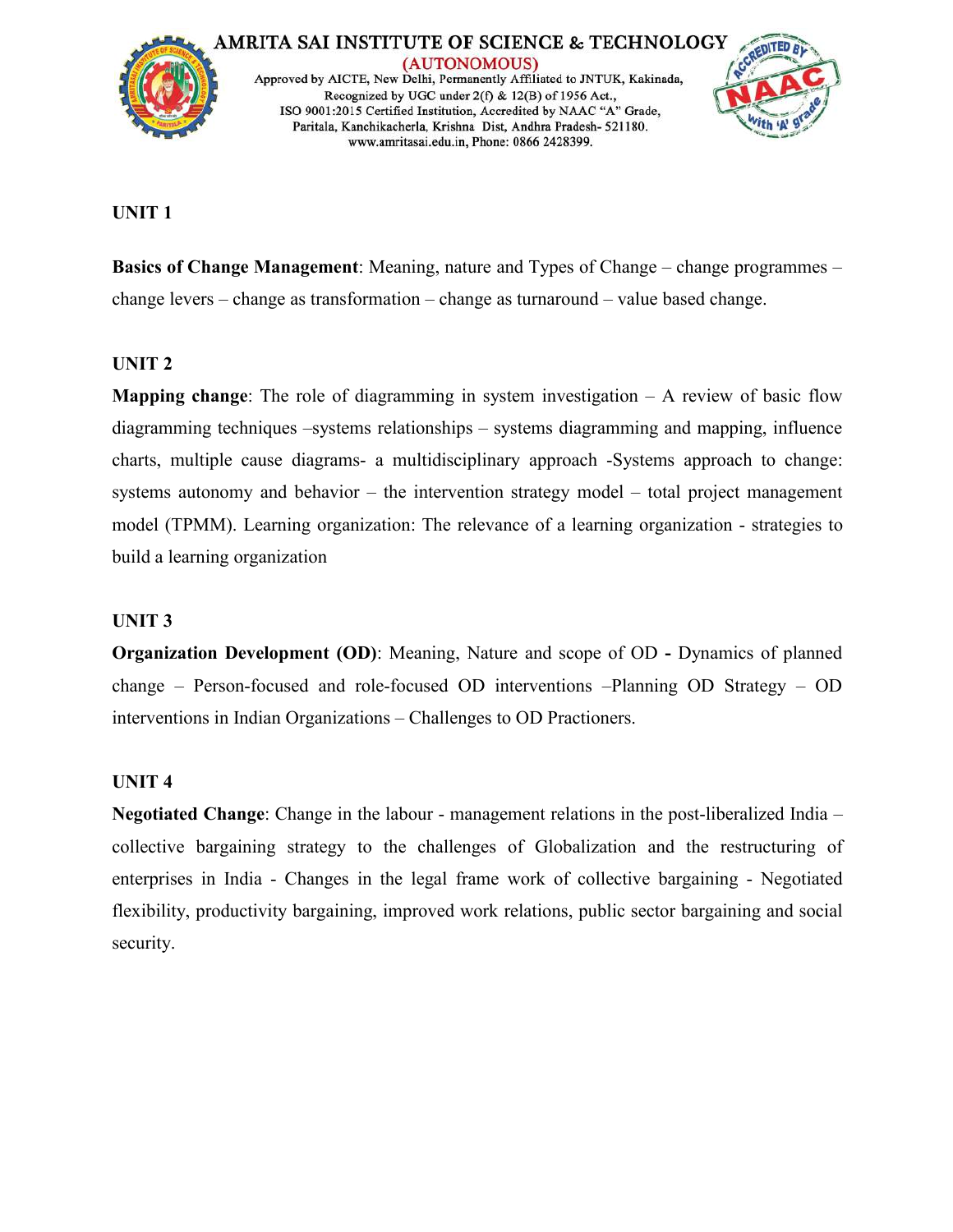



#### **UNIT 5**

**Team Building**: Nature and Importance of Teams – Team Vs Groups – Types of teams – Characteristics of Virtual teams – Team building life cycle – Team building skills – Virtual team High performance teams – self managing teams – Building team relationships – empowered teams – leadership on teams – Managing cross –cultural diversity in teams – Group think as a decision making process – effective decision making techniques for teams and groups – role of change consultant-– contemporary issues in managing teams.

## **Relevant cases have to be discussed in each unit and in examination case iscompulsory from any unit.**

## *References*

- *1.* Cummings: "Theory of Organisation Development and Change", Cengage Learning,New Delhi, 2013.
- 2. Robert A Paton: Change Management, Sage Publications, New Delhi, 2011.
- 3. NilanjanSengupta: Managing Changing [Organisations,](http://amritasai.org/1.html) PHI Learning, New Delhi, 2009
- 4. Adrian Thornhill: Managing Change, Pearson Education, New Delhi, 2012.
- 5. Radha R Sharma: Change Management, TMH, New Delhi, 2012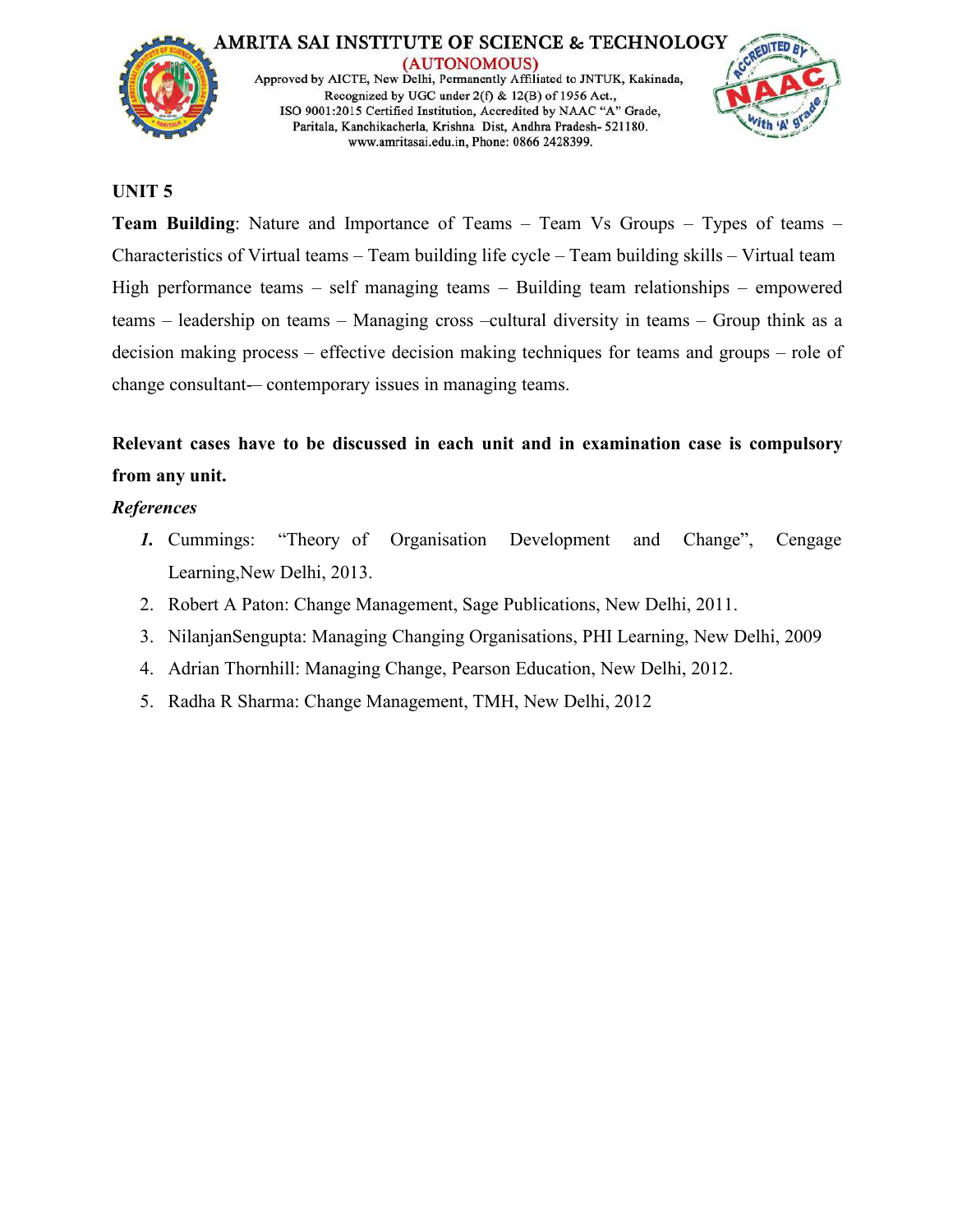

## **GLOBAL HUMAN RESOURCE MANAGEMENT**

| Lecture               | 4Hrs/week           | <b>Internal Marks</b> | $\bullet$ | 40              |
|-----------------------|---------------------|-----------------------|-----------|-----------------|
| <b>Year/Semester:</b> | <b>IIYear/IISem</b> | <b>External Marks</b> |           | -60             |
| <b>Credits</b>        |                     | <b>Subject Code</b>   |           | <b>18MB4T4H</b> |

#### **Course Objective:**

To understand the growing significance of international Human Relations management in the context of Global workforce.

#### **Course Outcomes:**

Students will be to understand

- $\checkmark$  Cultural aspects of IHRM
- $\checkmark$  Role of IHRM in Successful MNC
- $\checkmark$  Global human Resource Planning
- $\checkmark$  Training and development of Global employees
- $\checkmark$  Performance Management of Global employees.

#### **UNIT 1**

**Introduction:** A Global HR Perspective in New [Economy-Cha](http://amritasai.org/1.html)llenges of Globalization - Implications of Managing People and Leveraging Human Resource- - Conflicts – Global HR Planning – Staffing policy – Training and development – performance appraisal –International Labour relations **-** Talent crunch – Indian MNCs and Challenges - Legal content of Global HRM.

## **UNIT 2**

**Managing International Assignments:** Significance – Selection methods - Positioning Expatriate – Repatriate – factors of consideration - Strategies - International assignments for Women - Problems.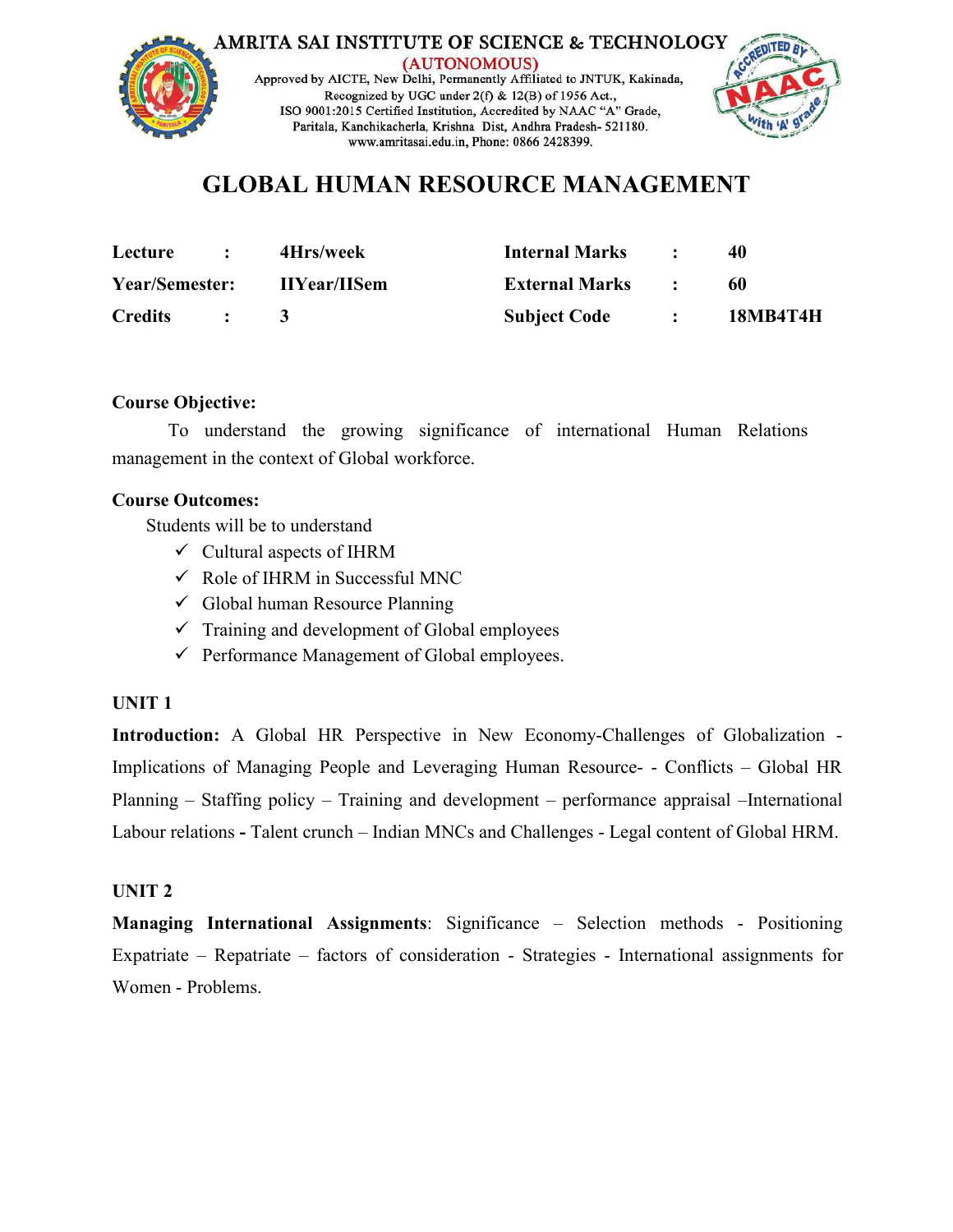

#### **UNIT 3**

**Cross Culture Management**: Importance – Concepts and issues – theories- considerations - Problems – Skill building methods – Cross Culture Communication and Negotiation – Cross Culture Teams.

## **UNIT 4**

**Compensation Management**: Importance – Concepts- Trends - Issues – Methods – Factors of Consideration – Models – incentive methods – global compensation implications on Indian systems - Performance Management.

#### **UNIT 5**

**Global Strategic Advantages through HRD**: Measures for creating global HRD Climate – Strategic Frame Work of HRD and Challenges - Globalization and Quality of Working Life and Productivity – Challenges in Creation of New Jobs through Globalization- New Corporate **Culture** 

## **Relevant cases have to be [discussed](http://amritasai.org/1.html) in each unitand in examination case iscompulsory from any unit.**

#### *References:*

- *1.* Subba Rao P: "International Human Resource Management", Himalaya Publishing House, Hyderabad, 2011
- 2. NilanjanSen Gupta: "International Human Resource Management Text and cases"Excel Books, New Delhi.
- 3. Tony Edwards :"International Human Resource Management", Pearson Education, New Delhi, 2012
- 4. Aswathappa K, Sadhana Dash: "International Human Resource Management, TMH,New Delhi,
- 5. Monir H Tayeb: "International Human Resource Management", Oxford Universities Press,Hyderabad, 2012.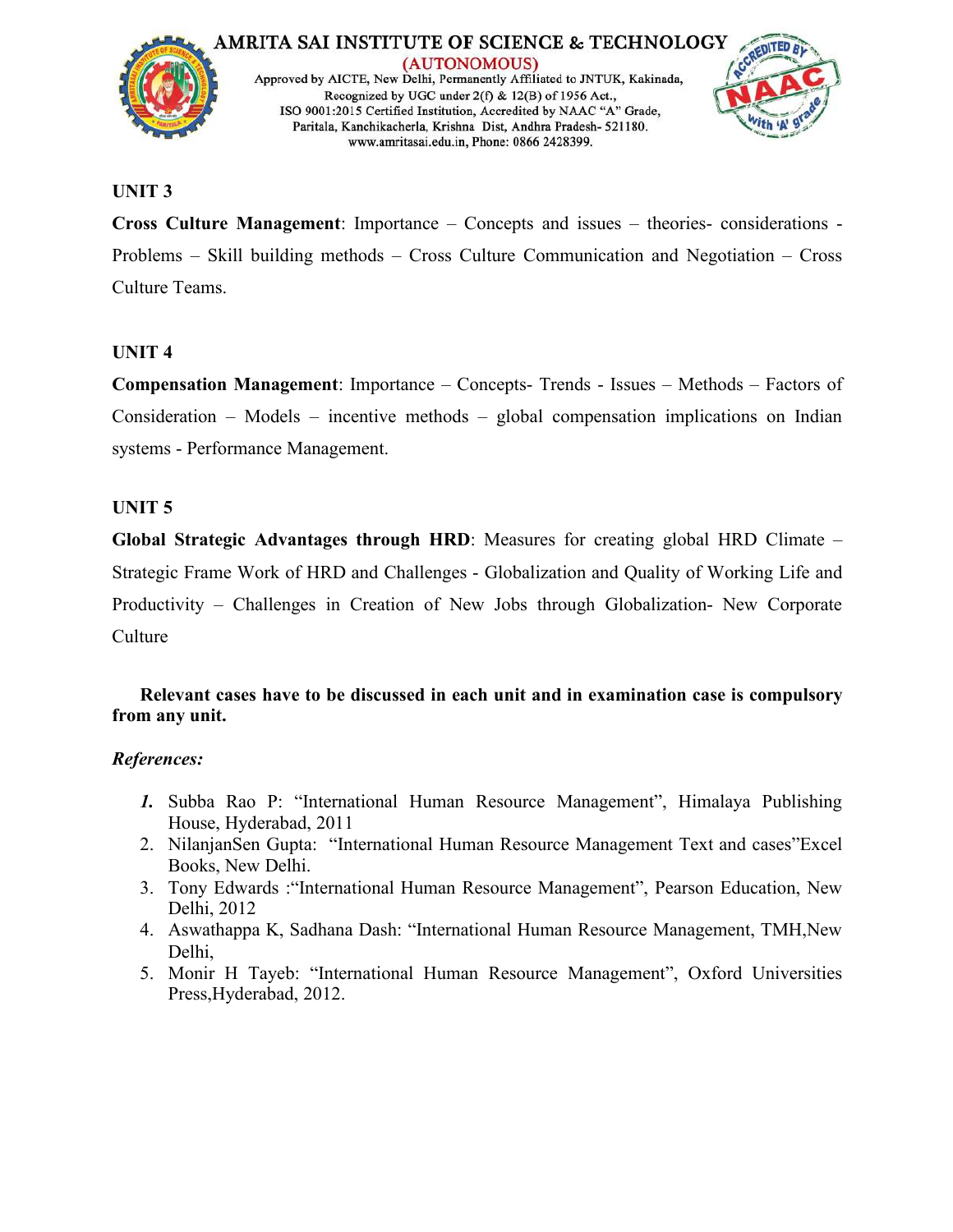



# **LABOR WELFARE & LEGISLATION**

| Lecture        | 4Hrs/week           | <b>Internal Marks</b> | 40              |
|----------------|---------------------|-----------------------|-----------------|
| Year/Semester: | <b>IIYear/IISem</b> | <b>External Marks</b> | 60              |
| <b>Credits</b> |                     | <b>Subject Code</b>   | <b>18MB4T5H</b> |

## **Course objectives:**

- $\checkmark$  To study constitutional provisions regarding labour.
- $\checkmark$  To study labour legislations pertaining to Industrial Relations

## **Course Outcomes:**

- $\checkmark$  After going through various labor laws, students will be conversant regarding conflict
- $\checkmark$  Management in legal perspective and judicial system pertaining to labor management relations.

## **UNIT 1**

**Welfare Legislation**: Factories Act 1948, Mines Act 1952, Plantation Labour Act 1951, Contract Labour (Regulation and [Abolition\)](http://amritasai.org/1.html) Act 1970 and A.P.Shops and Establishments Act.

## **UNIT 2**

**Industrial Relations Legislation:** Industrial Disputes Act 1947; Industrial Employment (standing orders) Act 1946 and Trade Unions Act 1926.

## **UNIT 3**

**Wage and Social Security Legislation:** Payment of wages Act 1936 - Minimum wages Act 1948 - Payment of Bonus Act 1966 -. Payment of Gratuity Act 1972 - Workmen's Compensation Act 1923 - Employees State Insurance Act 1948 - Maternity Benefit Act 1961 and Employees Provident Fund and Miscellaneous Provisions Act 1952.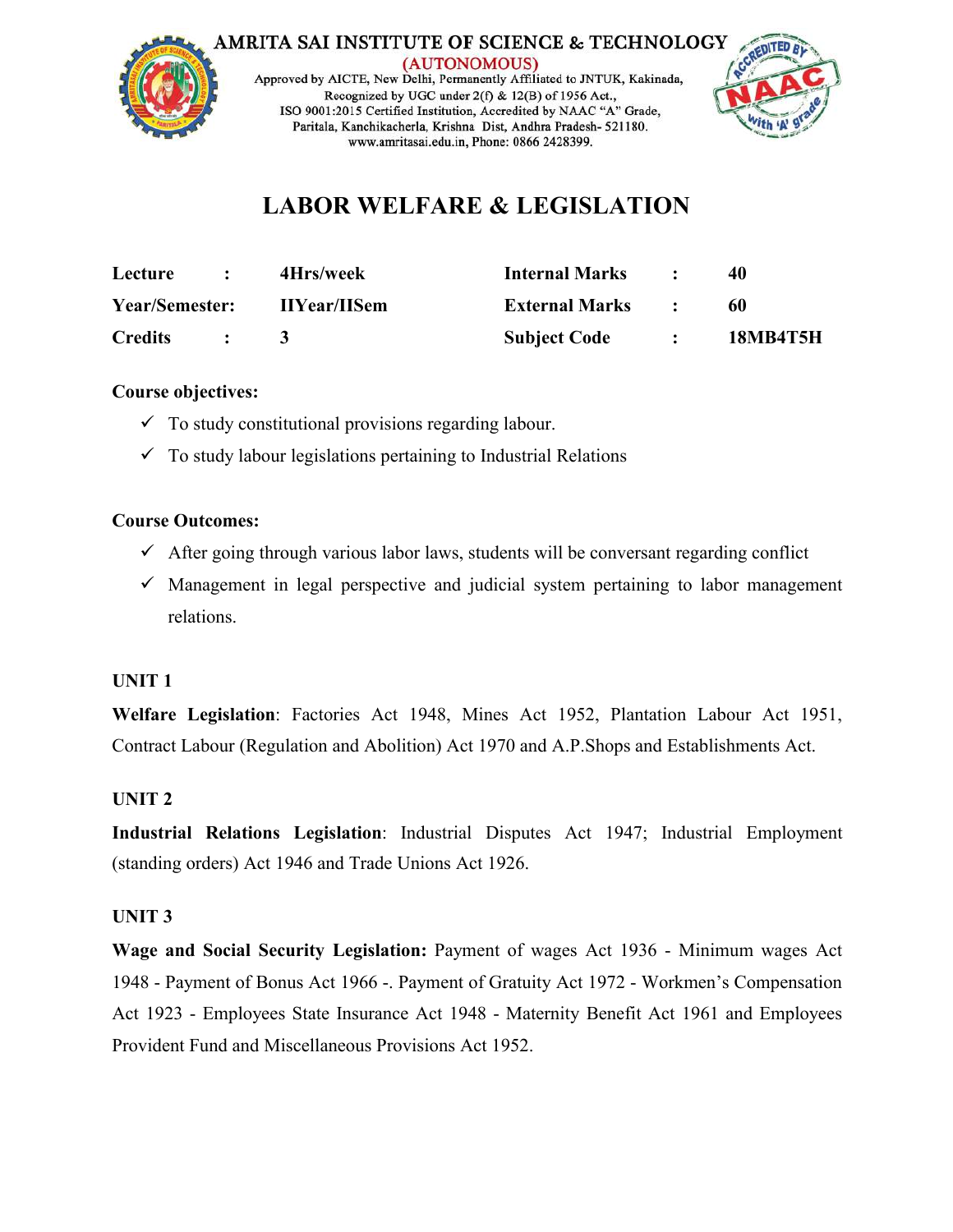



## **UNIT 4**

**Labour Welfare**: Concept, scope and philosophy, principles of labour welfare, Indian constitution on labour, Agencies of labour welfare and their role. Impact of ILO on labour welfare in India. Labour problems – Indebtedness, Absenteeism, Alcoholism, Personal and Family Counselling.

## **UNIT 5**

**Labour welfare programmes:** Statutory and non-statutory, extra mural and intra mural, Central Board of Workers' Education; Workers' Cooperatives; Welfare Centers, Welfare Officers' Role, Status and Functions.

**Relevant cases have to be discussed in each unit and in examination case iscompulsory from any unit.**

## **References:**

- 1. Govt. of India (Ministry of Labour, 1969). Report of the Commission on Labour Welfare, New Delhi: Author.
- 2. Govt. of India (Ministry of Labour, 1983). Report on Royal Commission on Labour in India, New Delhi: Author.
- 3. Malik, P.L: "Industrial Law", Eastern Book Company. Laknow,1977
- 4. Moorthy, M.V: "Principles of Labour Welfare", Oxford University Press, New Delhi.
- 5. Pant, S.C: "Indian Labour Problems", Chaitanya Pub. House. Allahabad.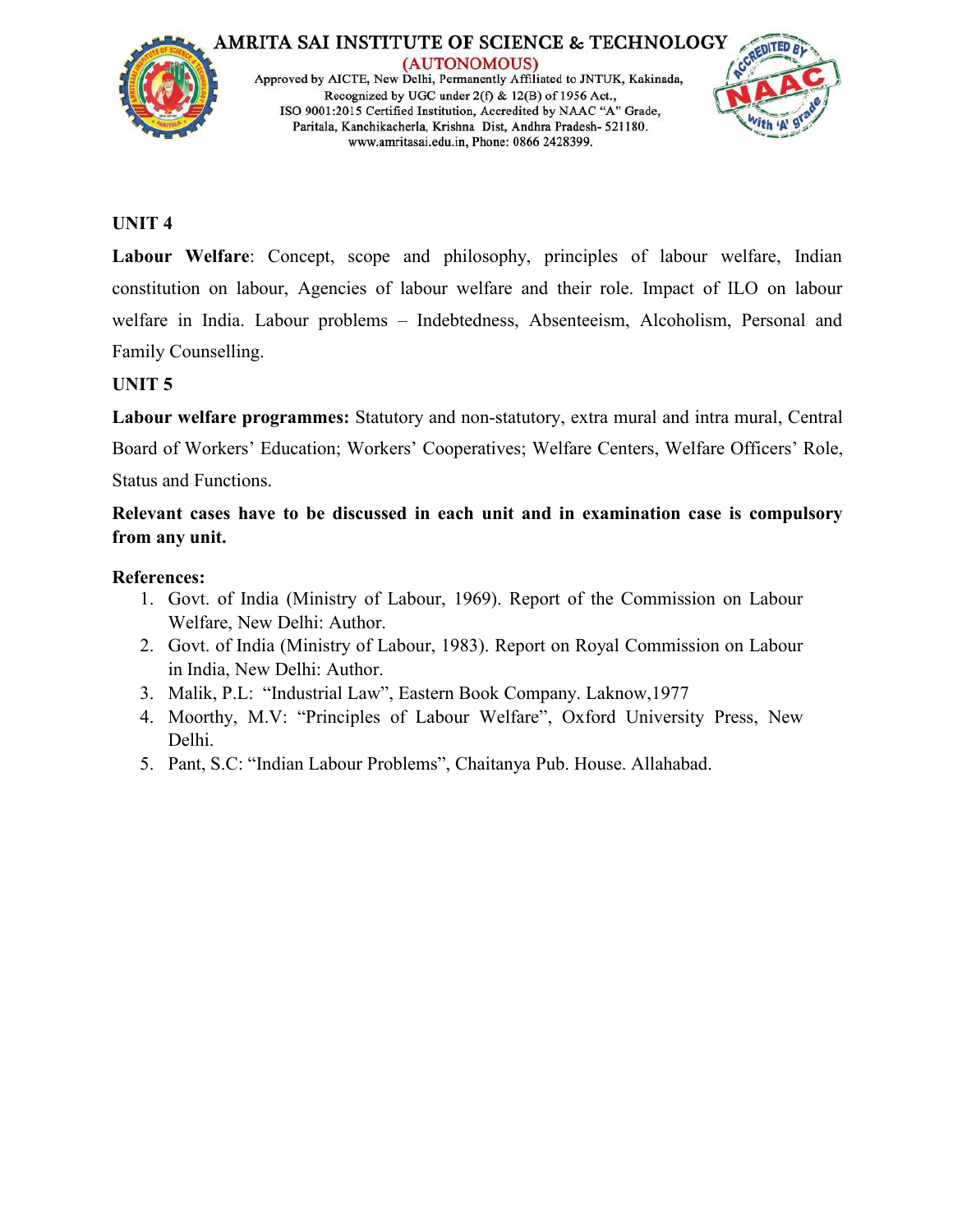



## **MANAGEMENT OF INDUSTRIAL RELATIONS**

| Lecture               | 4Hrs/week           | <b>Internal Marks</b> | 40              |
|-----------------------|---------------------|-----------------------|-----------------|
| <b>Year/Semester:</b> | <b>IIYear/IISem</b> | <b>External Marks</b> | -60             |
| <b>Credits</b>        |                     | <b>Subject Code</b>   | <b>18MB4T6H</b> |

## **Course objective:**

 $\checkmark$  To understand of dynamics of Industrial Relations against the backdrop of monitoring and regulatory environment in India.

## **Course Outcomes:**

Students will be able to understand

- $\checkmark$  Importance of Industrial Relations
- $\checkmark$  Collective Bargaining Mechanism
- $\checkmark$  Parties and role in Industrial Relations
- $\checkmark$  Labour Legislation aspects.

## **UNIT 1**

**Industrial Relations Management**: Concept- [Evaluation](http://amritasai.org/1.html) –Background of industrial Relations in India- Influencing factors of IR in enterprise and the consequences. Economic, Social and Political environments- Employment Structure –Social Partnership-Wider approaches to industrial relations- Labour Market.

## **UNIT 2**

**Trade Unions:** Introduction-Definition and objectives-growth of Trade Unions in India-trade Unions Act, 1926 and Legal framework-Union recognition-Union Problems-Employees Association-introduction ,Objective Membership, Financial Status**.**

## **UNIT 3**

**Quality of Work Life**: Workers' Participation in Management - Worker's Participation in India, shop floor, Plant Level, Board Level- Workers' Welfare in Indian scenario- Collective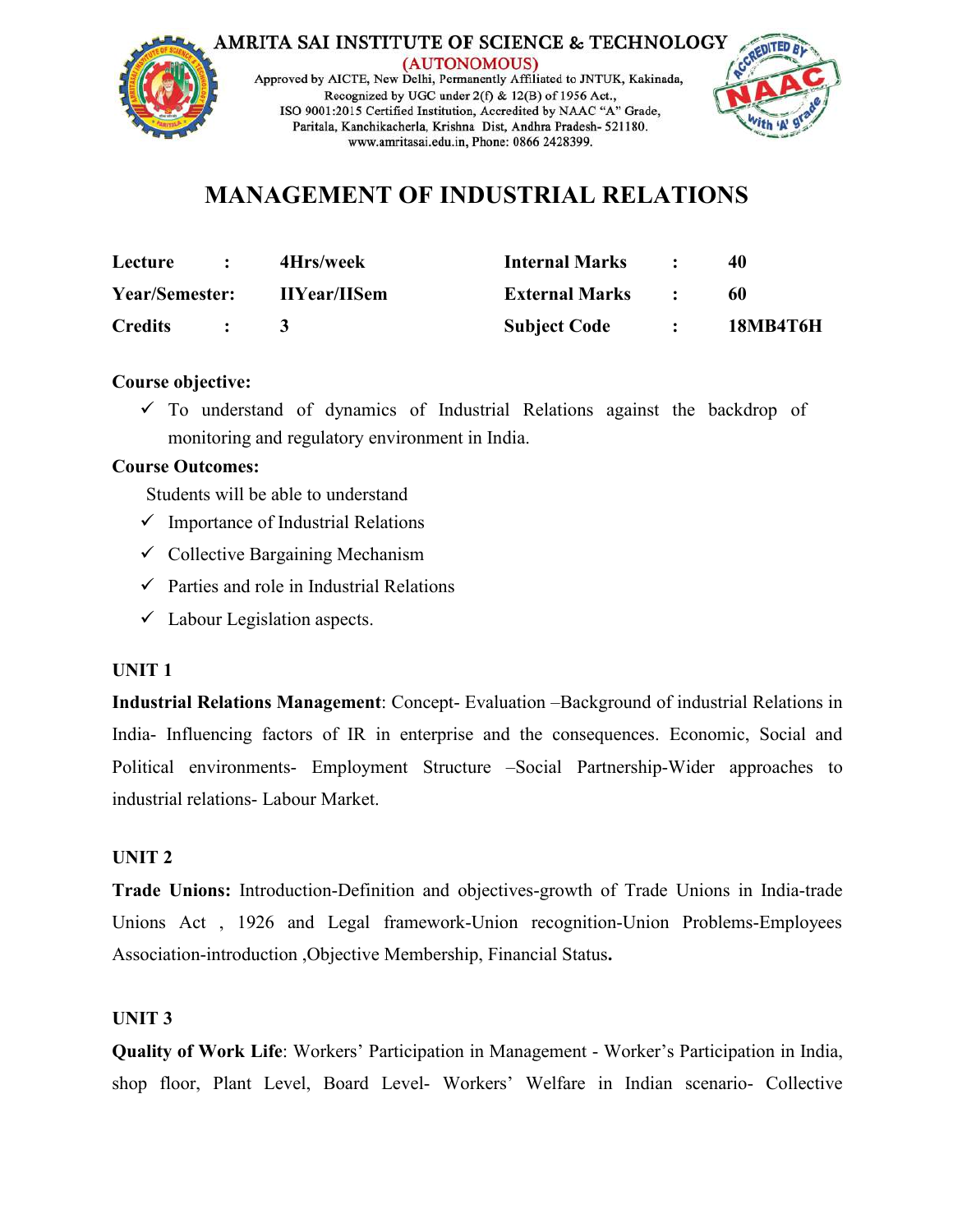



bargaining concepts & Characteristics –Promoting peace.Wage and Salary administration: Nature & Significance of wage, salary administration, essentials- Minimum wage- Fair wage, Real wage, Incentives & fringe benefits. Issues and Constraints in Wage Determination in India.

## **UNIT 4**

**Social Security**: Introduction and types –Social Security in India, Health and Occupational safety programs- Salient features of Workmen Compensation Act and Employees' State Insurance Act relating to social security – Workers' education objectives -Rewarding.

## **UNIT 5**

**Employee Grievances:** Causes of Grievances –Conciliation, Arbitration and Adjudication procedural aspects for Settlement of Grievances –Standing Orders- Code Discipline. Industrial Disputes: Meaning, nature and scope of industrial disputes - Cases and Consequences of Industrial Disputes –Prevention and [Settlement](http://amritasai.org/1.html) of industrial disputes in India.

**Relevant cases have to be discussed in each unit and in examination case iscompulsory from any unit.**

- 1. C.S Venkataratnam: "**Industrial Relations**", Oxford University Press, New Delhi, 2011
- 2. Sinha: "**Industrial Relations, Trade Unions and Labour Legislation**", Pearson Education, New Delhi, 2013
- 3. Mamoria: "**Dynamics of Industrial Relations**", Himalaya Publishing House, New Delhi, 2010
- 4. B.D.Singh: "**Industrial Relations**" Excel Books, New Delhi, 2010
- 5. Arun Monappa:"**Industrial Relations**", TMH, New Delhi. 2012
- 6. Prof. N.Sambasiva Rao and Dr. Nirmal Kumar: "**Human Resource Management and Industrial Relations**", Himalaya Publishing House, Mumbai
- 7. Ratna Sen: "**Industrial Relations**", MacMillon Publishers, New Delhi, 2011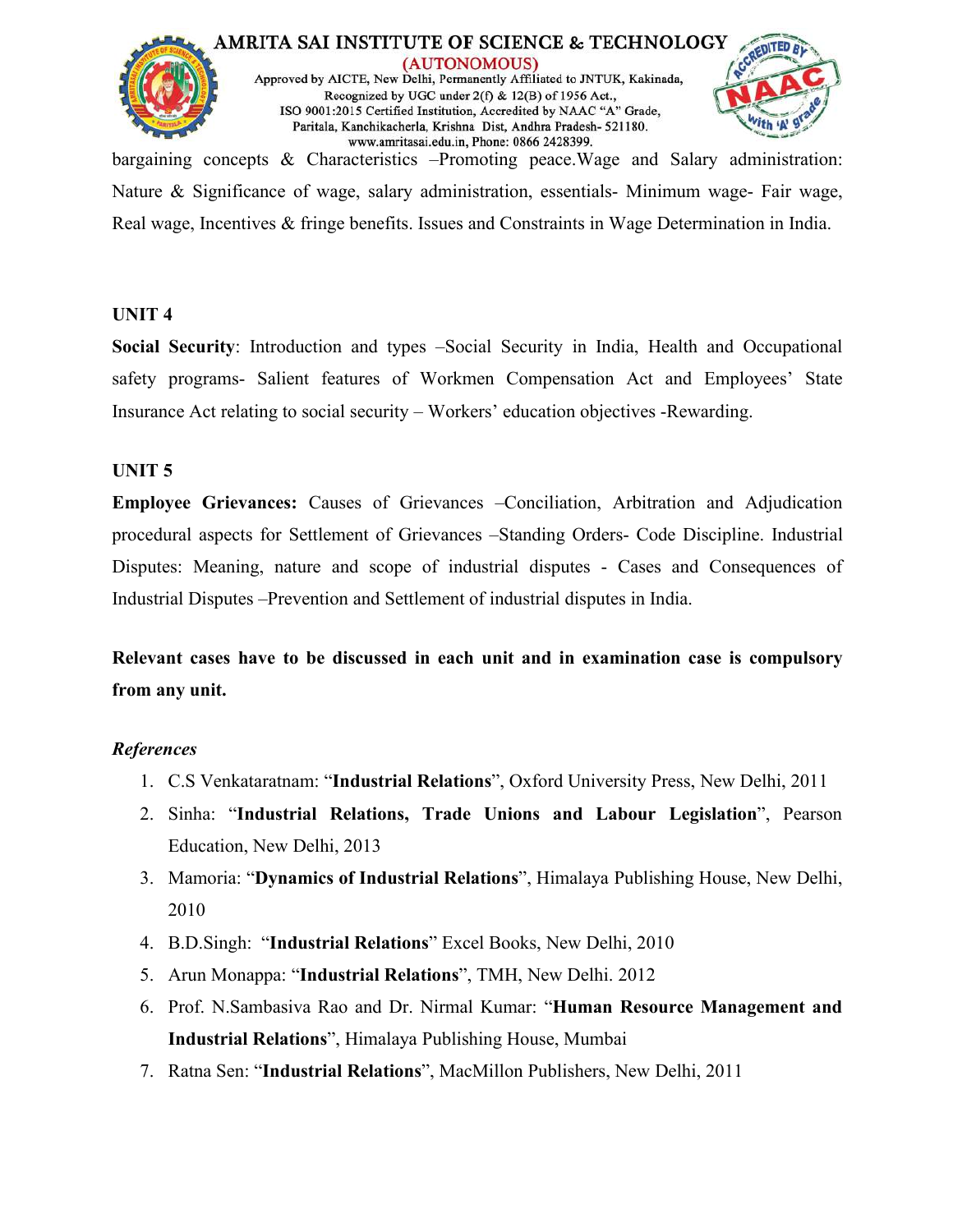



## **FINANCIAL MARKETS AND SERVICES**

| Lecture        | $\mathbf{r}$                              | 4Hrs/week           | <b>Internal Marks</b>   | $\mathcal{L} = \mathcal{L} \times \mathcal{L}$ |                 |
|----------------|-------------------------------------------|---------------------|-------------------------|------------------------------------------------|-----------------|
| Year/Semester: |                                           | <b>IIYear/IISem</b> | <b>External Marks</b>   | and the state of the state                     | 60              |
| <b>Credits</b> | $\sim$ $\sim$ $\sim$ $\sim$ $\sim$ $\sim$ |                     | <b>Subject Code : :</b> |                                                | <b>18MB4T3F</b> |

## **Course Objectives:**

The objective of the course is to help the students to understand commonly used financial instruments and how they work, and to appreciate how financial markets and institutions operate.

#### **Course Outcomes (Cos):**

By the end of the course, students should be able to:

- $\checkmark$  Explain key concepts such as financial claim, financial intermediation and financial market;
- $\checkmark$  Discuss theories on financial markets and [institutions](http://amritasai.org/1.html) that help explain phenomena such as diverse selection and moral hazard.
- $\checkmark$  Describe the role and structure of the financial system.

## **UNIT 1**

**Structure of Financial System**: Role of Financial System in Economic Development – Financial Markets and Financial Instruments – Capital Markets – Money Markets – Primary Market Operations – Role of SEBI – Secondary Market Operations – Regulation – Functions of Stock Exchanges – Listing – Formalities – Financial Services Sector Problems and Reforms.

## **UNIT 2**

**Financial Services**: Concept, Nature and Scope of Financial Services – Regulatory Frame Work of Financial Services – Growth of Financial Services in India – Merchant Banking – Meaning- Types – Responsibilities of Merchant Bankers – Role of Merchant Bankers in Issue Management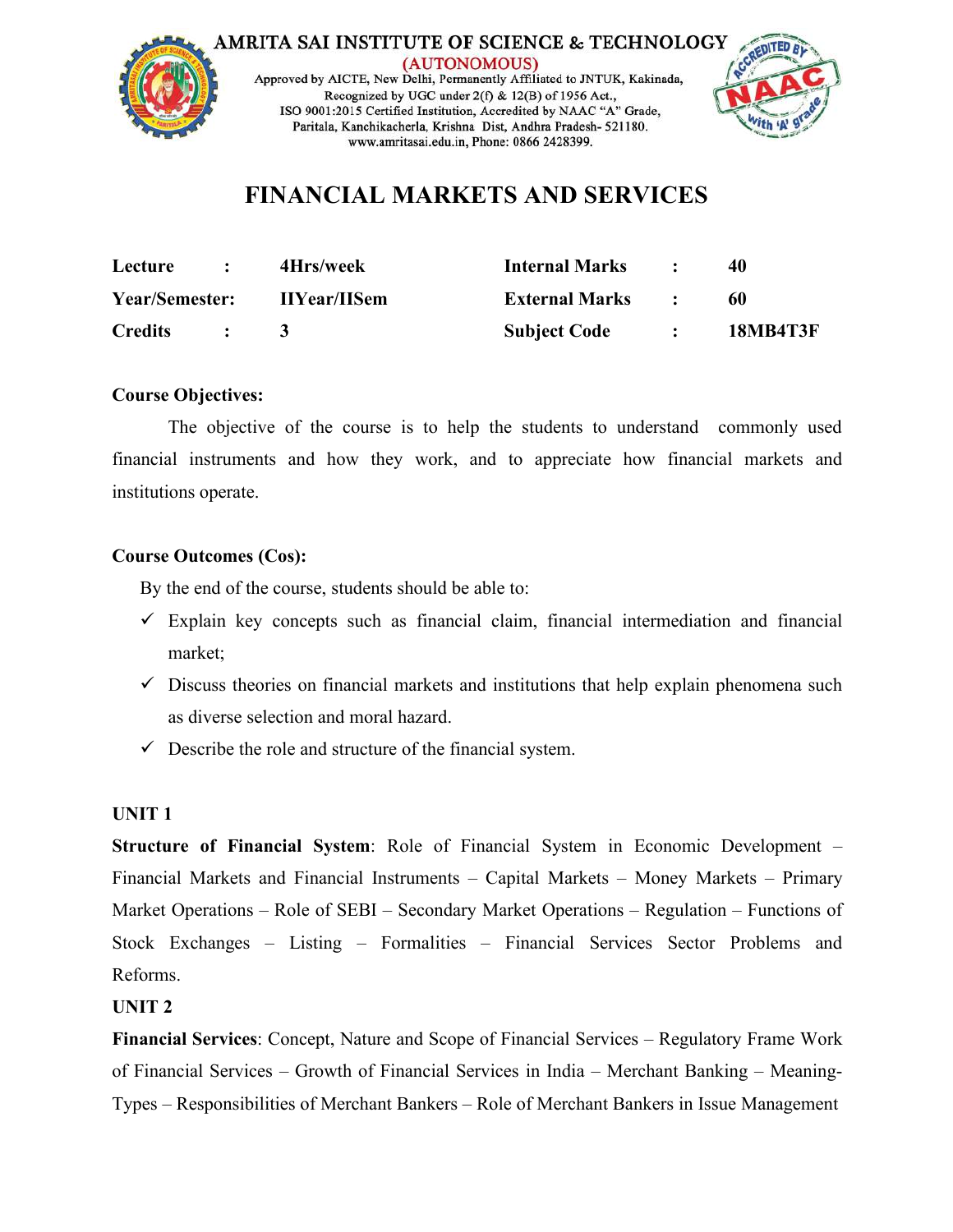

– Regulation of Merchant Banking in India, Capital Market and Money Market Services (A).

## **UNIT 3**

**Venture Capital**: Growth of Venture Capital in India – Financing Pattern under Venture Capital<br>– Legal Aspects and Guidelines for Venture Capital, Leasing – types of Leases – Evaluation of Leasing Option Vs. Borrowing.

## **UNIT 4**

**Credit Rating:** Meaning, Functions – Debt Rating System of CRISIL, ICRA and CARE. Factoring, Forfeiting and Bill Discounting – Types of Factoring Arrangements – Factoring in the Indian Context;

## **UNIT 5**

**Mutual Funds**: Concept and Objectives, Functions and Portfolio Classification, Organization and Mangement, Guidelines for Mutual Funds, Working of Public and Private Mutual Funds in India. Debt Securitisation – Concept and [Application](http://amritasai.org/1.html) – De-mat Services-need and Operations-Role of NSDL and CSDL, Laws governing non banking financial corporations (A).

**Relevant cases have to be discussed in each unit and in examination case iscompulsory from any unit.**

- 1. Bhole & Mahakud, Financial Institutions and Market, TMH, New Delhi
- 2. DK Murthy, and Venugopal, Indian Financial System, IK Int Pub House
- 3. Anthony Saunders and MM Cornett, Fin Markets & Institutions,TMH, ND
- 4 Edminister R.D., Financial Institution, Markets and Management:
- 5. Punithavathy Pandian, Financial Markets and Services, Vikas, New Delhi
- 6. Vasanth Desai, Financial Markets & Financial Services, Himalaya, Mumbai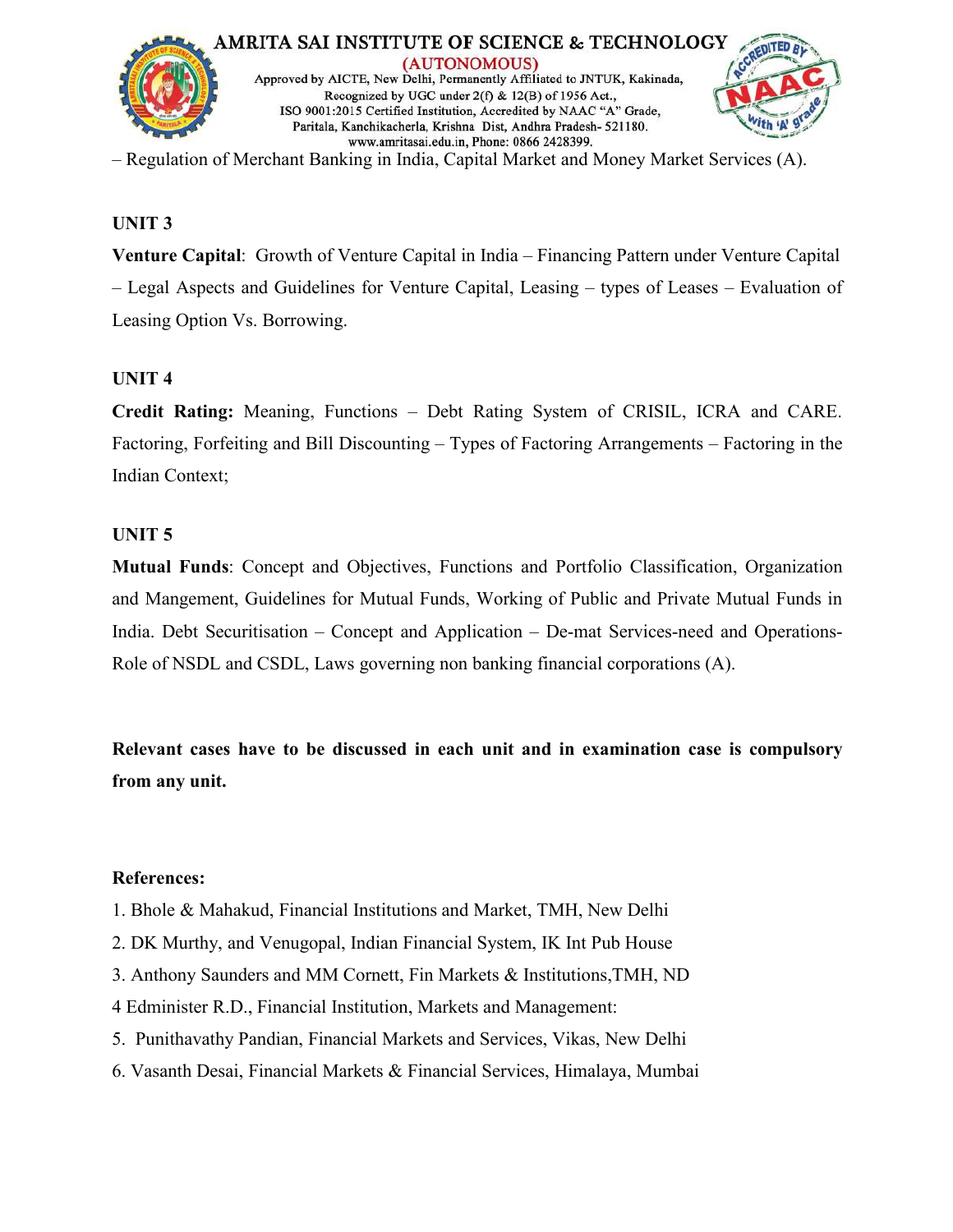

| Lecture               | $\mathbf{r}$   | 4Hrs/week           | <b>Internal Marks</b>                                                                  | $\mathbb{R}^n$                                                    | 40              |
|-----------------------|----------------|---------------------|----------------------------------------------------------------------------------------|-------------------------------------------------------------------|-----------------|
| <b>Year/Semester:</b> |                | <b>IIYear/IISem</b> | <b>External Marks</b>                                                                  | $\mathcal{L} = \mathcal{L} \mathcal{L} = \mathcal{L} \mathcal{L}$ | -60             |
| <b>Credits</b>        | $\therefore$ 3 |                     | <b>Subject Code</b><br>$\mathbf{r}$ and $\mathbf{r}$ and $\mathbf{r}$ and $\mathbf{r}$ |                                                                   | <b>18MB4T4F</b> |

## **Course Objectives:**

This course is directed at students interested in global markets and operations, foreign exchange, multinational corporations and their activities, and concepts of global financial management

## **Course Outcomes (Cos):**

Upon successful completion of this course, the student will be able to:

- $\checkmark$  Understand the analysis of modern theory and practice in global financial management.
- $\checkmark$  Apply the processes and applications outlined in the course description.

## **UNIT 1**

**Introduction to Global Financial Management:** Globalization and MNCs- Global Winds of Change- New Challenges and [Opportunities-](http://amritasai.org/1.html) Importance of Global Factors- Regulatory and Legal Frame Work- Global Organizational Restructuring- International Monitory System- Exchange Rates and Par Values- International Monitory Reforms- Special Drawing Rights (SDR) –SDR Allocation.

## **UNIT 2**

**Management of Exchange and Interest Rates Exposure**: Determination of Exchange Rates- Balance of Payments (Equilibrium vs Disequilibrium - International Trade Flow- Time factor in International Risks- Hedging in Swap Market- Measurement of Politico Economics Risk- Management of International Transactions Exposure.

## **UNIT 3**

**Management of Global Business Operations and Practices**: Operational Strategies of MNCs- Management of Global Business Practices- Sources of funds for MNCs- Operations in International Financial Markets- Inter-Corporate Funds Flow- Market for Currency Futures and Currency Options.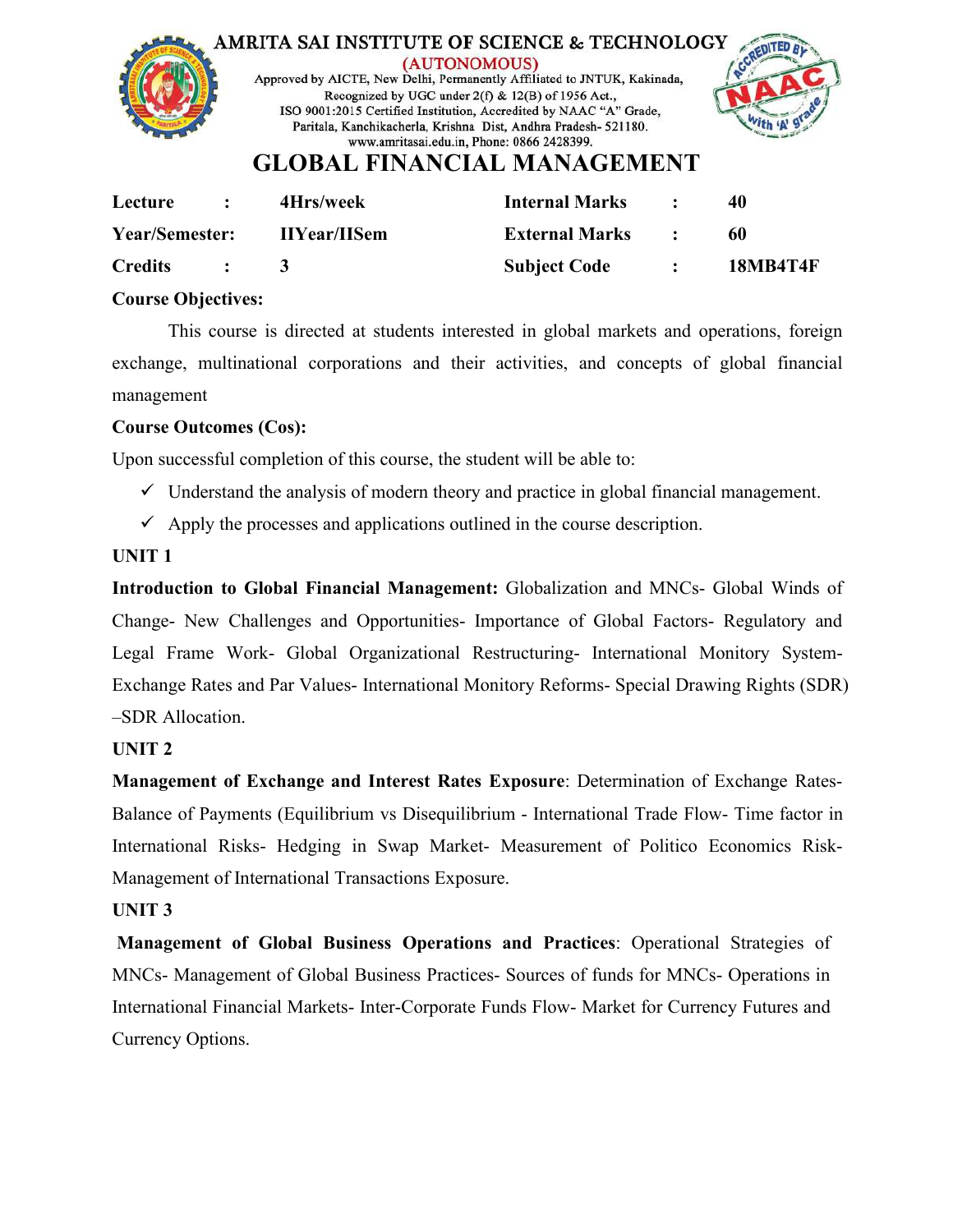



#### **UNIT 4**

**International Investment Decision** : Foreign Direct Investment- International Capital Budgeting- Evaluation and Management of Political Risk- Global Portfolio Investment-International Global Financial Decisions- Role of Multi Lateral Development Banks- Global Financial Market Instruments- Management of Interest Rate Risk- Shorter Asset and Liability Management.

#### **UNIT 5**

**Global Indebtedness**: External Resources and Development- Nature and Magnitudes of External Debt- Factors influencing Debt Crisis- Management of external Indebtedness and Challenges- Short -Term Financing- Internal Financing by MNCs.

**Relevant cases have to be discussed in each unit and in examination case iscompulsory from any unit.**

- 1. Jeff Madura, " International Financial [Management"](http://amritasai.org/1.html) Cengage Learning Limited, 2008.
- 2. PG Apte, "International Financial Management" Tata McGraw Hill Limited, 2009.
- 3. Vyuptakesh Sharan, "International Financial Management" PHI, 2012.
- 4. V.A. Avadhani, "International Financial Management" Himalaya Publishing House,2009.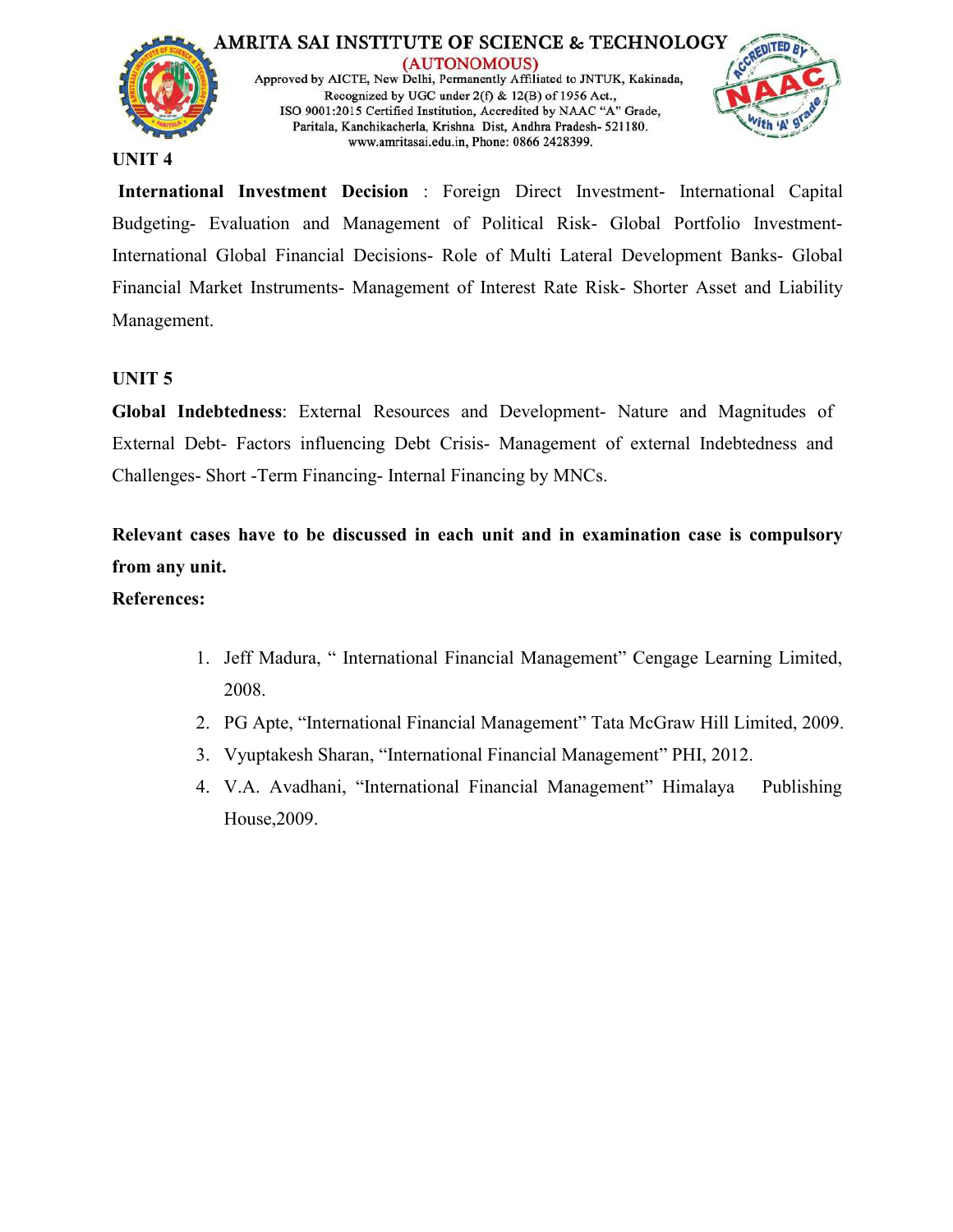



## **RISK MANAGEMENT**

| Lecture        | $\sim$ 1.000 $\sim$                                                                                                   | 4Hrs/week           | <b>Internal Marks</b>     |               | 40              |
|----------------|-----------------------------------------------------------------------------------------------------------------------|---------------------|---------------------------|---------------|-----------------|
| Year/Semester: |                                                                                                                       | <b>IIYear/IISem</b> | <b>External Marks : :</b> |               | -60             |
| <b>Credits</b> | $\mathbf{L} = \mathbf{L} \mathbf{L} \mathbf{L} + \mathbf{L} \mathbf{L} \mathbf{L} + \mathbf{L} \mathbf{L} \mathbf{L}$ |                     | <b>Subject Code</b>       | $\mathcal{L}$ | <b>18MB4T5F</b> |

## **Course Objectives :**

- $\checkmark$  To provide in-depth knowledge about various types of risks
- $\checkmark$  To inject risk analysis techniques for measuring the risk.

## **Course Outcomes:**

Upon successful completion of this course, the student will be able to:

- $\checkmark$  Identify and discuss various types of risks
- $\checkmark$  Perform quantitative risk analysis using risk measurement techniques to assess the severity and consequences of a given risk as well as its over all threat.

## **UNIT1**

**Introduction to Risk Management: Meaning of Risk and Types (A),** Role of Financial Institutions- Future Trends and Global Issues- Financial Services provided by Intermediaries- Need of Risk Management- What is [Risk-Sources](http://amritasai.org/1.html) of various Risk- Risk Management frame work in Organization- Identification of Risks like Liquidity Risk, Market Risk, Foreign Exchange Risk, Operational Risk etc., Methods and Process of Risk Management **(A).** 

## **UNIT 2**

**Measurement of Risks:** Measurement of Interest Rate Risk and Market Rate Risk-Measurement of Credit Risk- Measurement of operational and Technology Risk- Measurement of Foreign Exchange and Sovereign Risk- Measurement of Liquidity Risk- Measurement of Off Balance Sheet Risks.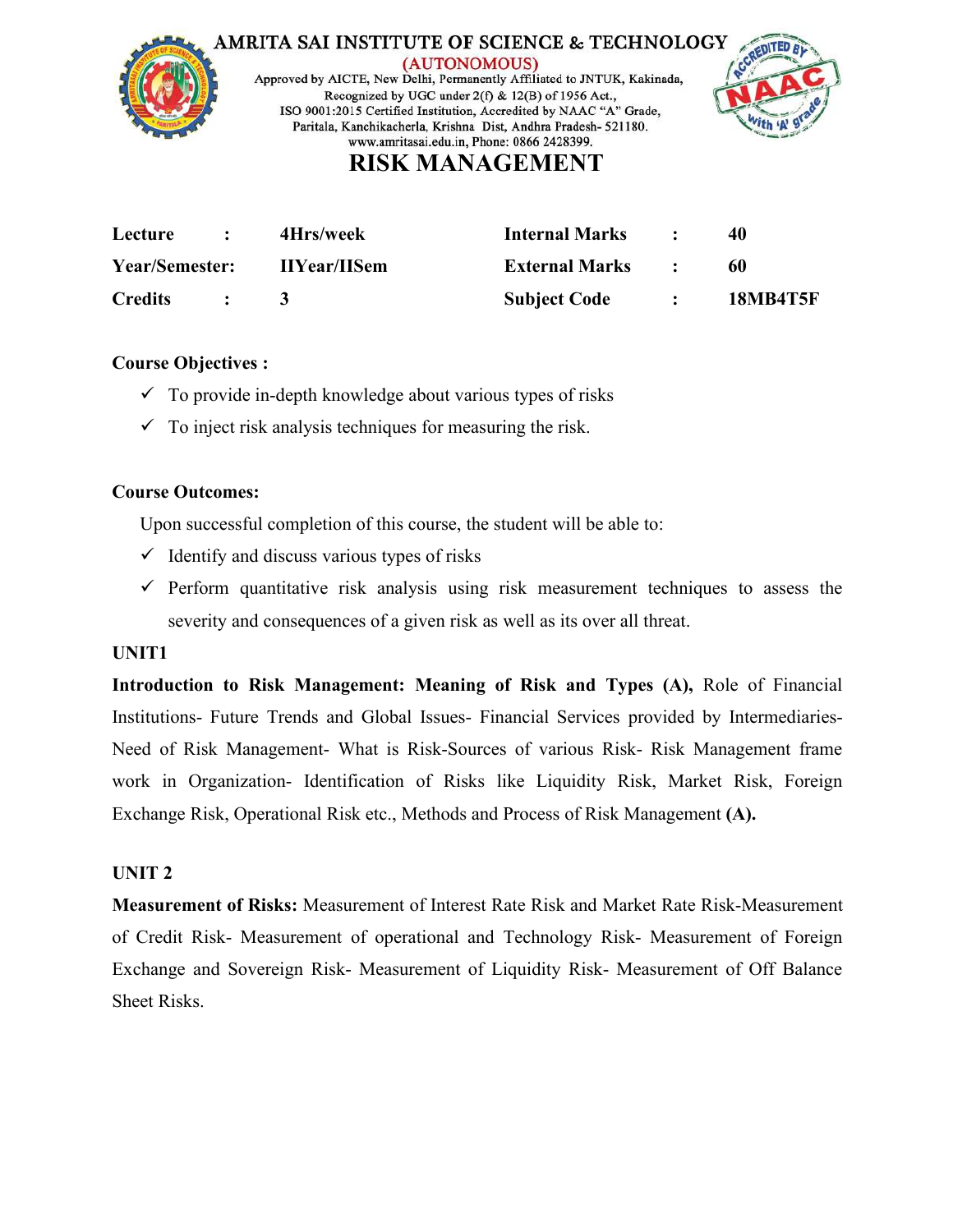

#### **UNIT3**

**Management of Risks:** Risk Management Tools- Interest Rate Risk Management- Market Risk Management- Credit Risk Management- Operational Risk Management- Foreign Exchange and Sovereign Risk Management- Liquidity Risk Management- Management of Capital Adequacy- Risk Reporting

#### **UNIT 4**

**Regulatory and Other Issues in Risk Management:** Regulatory Frame Work- Revised RBI Risk Management Norms to Banks-Organizational Structure for Market and Credit Risk- SEBI, NHB- Bank for International Settlement- BASEL Committee on Banking Supervision- BASEL Settlement I, II & III- Calculation of Minimum Capital Requirements.

#### **UNIT 5**

**Important Concepts of Risk Management:** Time Value of Money- Advance Bond Concepts- Calculation of VaR- Black-Scholes Model- Moody's KMV Portfolio Manager- Probability Distribution and Fundamentals of Statistics- [Derivative](http://amritasai.org/1.html) Products and its Markets- Margin and Mark-to-Market, Volatility Modeling **(A)**.

**Relevant cases have to be discussed in each unit and in examination case iscompulsory from any unit.**

- 1. Dr. G. Kotreshwar: "Risk Management", Himalaya Publishing House, Delhi. 2012
- 2. Trieschmann, Hoyt, Sommer: "Risk Management and Insurance", Cengage Learning. 2005,
- 3. Dhanesh Kumar Khatri: "Derivatives and Risk Management", Mac Millan, 2012
- 4. Vivek, P.N. Asthana:"Financial Risk Management", Himalaya Publishing House, Delhi. 2012
- 5. Rene M. Stulz. "Risk Management & Derivatives" Cengage Learning. 2003.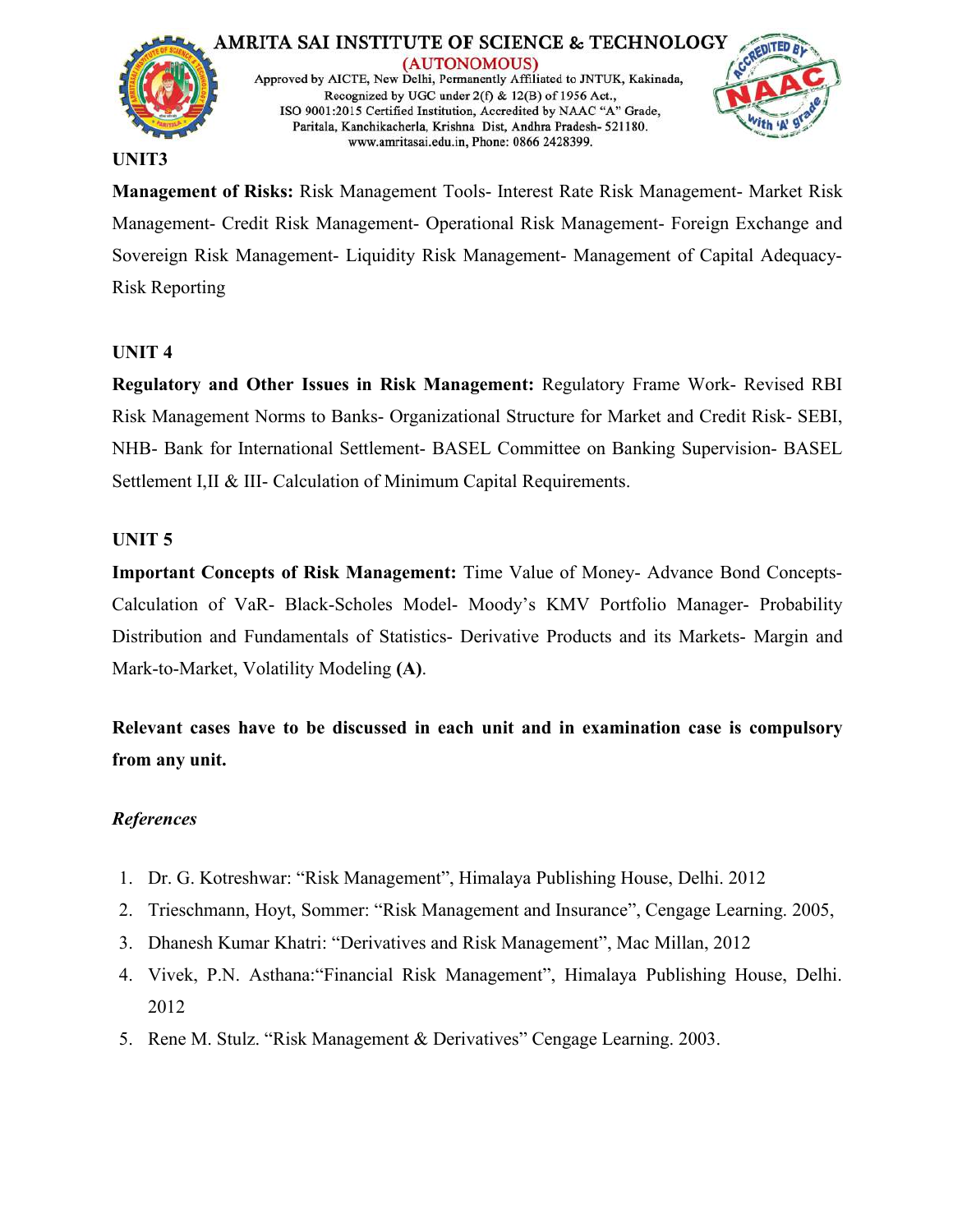



## **TAX MANAGEMENT**

| Lecture               | $\sim$ 1.000 $\sim$                                               | 4Hrs/week           | <b>Internal Marks</b>                              | $\mathbb{R}^n$ | 40              |
|-----------------------|-------------------------------------------------------------------|---------------------|----------------------------------------------------|----------------|-----------------|
| <b>Year/Semester:</b> |                                                                   | <b>IIYear/IISem</b> | <b>External Marks : :</b>                          |                | 60              |
| <b>Credits</b>        | $\mathcal{L} = \mathcal{L} \mathcal{L} = \mathcal{L} \mathcal{L}$ |                     | <b>Subject Code</b><br>$\sim$ $\sim$ $\sim$ $\sim$ |                | <b>18MB4T6F</b> |

## **Course Objectives**

- $\checkmark$  To expose the students to the latest provisions of income tax act
- $\checkmark$  To identify the tax planning and assessment procedures for individuals, firms and companies.

#### **Course Outcomes**

- $\checkmark$  Students will get working knowledge regarding legitimate way of tax planning under different financial/managerial decisions after taking into consideration the impact of Direct Tax Laws.
- $\checkmark$  Students will get awareness about the objective of introducing GST for including most of the goods and services under GST regime.

#### **UNIT 1**

**Direct and Indirect Taxes:** Income Tax Act 1961 – Basic concepts – Income – Agricultural Income – Residential Status – Income [exemption](http://amritasai.org/1.html) from tax – Income from House Property – Computation of Salary Income – Income from Business and Profession – CapitalGain from other sources – computation of Total Income. Indirect Taxes – Excise Duty – Introduction – Nature – Basic Concepts – Types and Taxable Event for Excise Duty.

## **UNIT 2**

**CENVAT** : Input Goods and Services for CENVAT – Capital Goods for CENVAT – Exempted Final Products / Output Services – Customs Duty – Introduction – Basic Concepts – Scope and Converge of Customs Duty – Nature of Customs Duty – Classification for Customs – Types of Custom Duties – Exemptions from Customs Duty – Valuation for Customs Duty.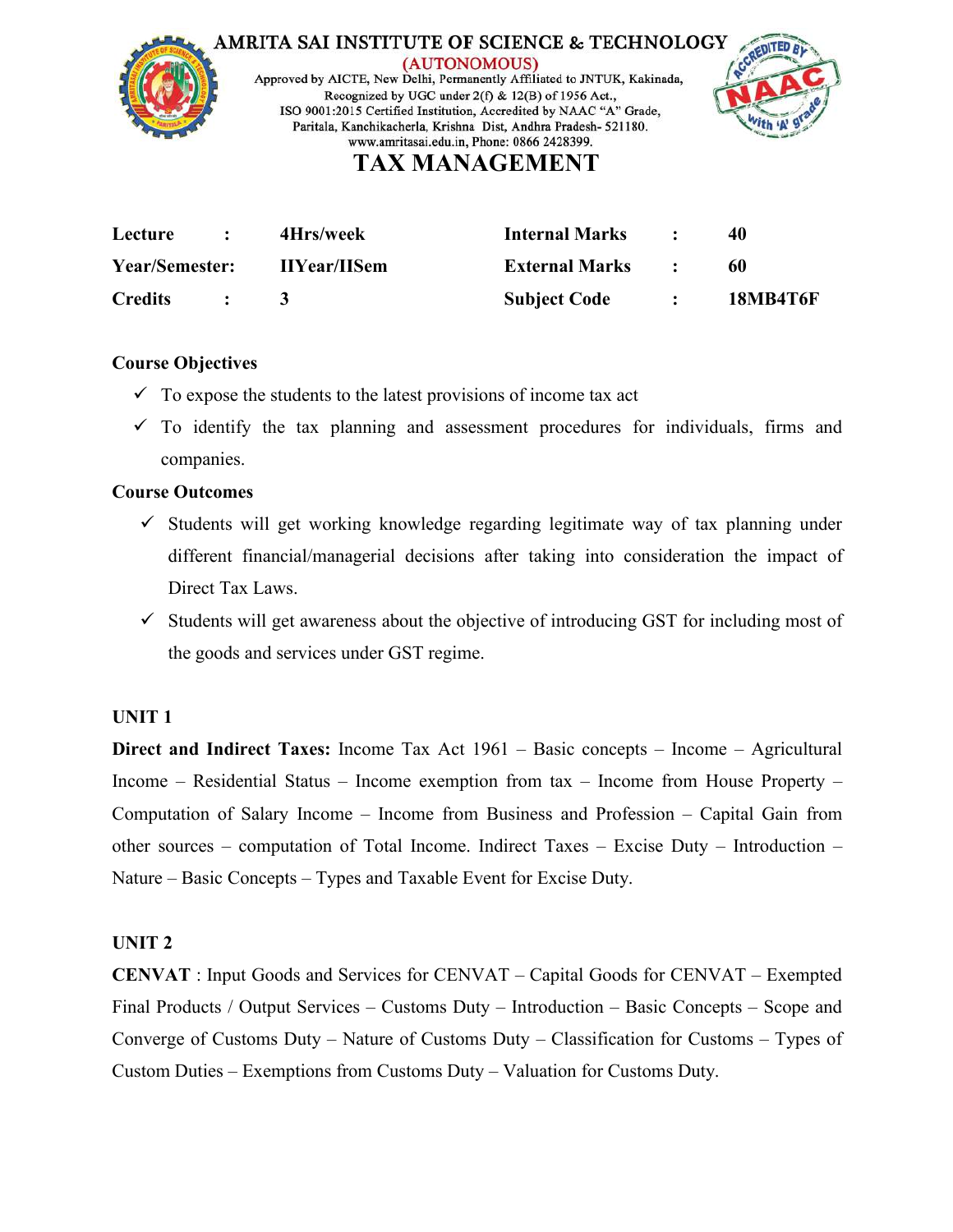

#### **UNIT 3**

**Introduction to Tax Planning:** Nature of Tax – Essential components in levy of tax – Legal Principles of taxation laws – Five basic Rules of interpretation of statues – Law Lexicon and Legal Maxims – Concepts of Tax Avoidance, Tax Evasion – Tax Planning and Tax Management.

#### **UNIT 4**

**Tax Management Decisions**: Tax considerations - Management Decisions, such as make / buy own/lease - export/local sale - Guidelines to Tax planning – Relief's – Concessions – Rebates – Deductions – Incentives (Payment of Advance Tax) – Filing of Returns – Refunds – Penalties for non-compliance, GST – Introduction (A).

#### **UNIT 5**

**Multi National Taxation:** Bilateral Tax Treaties- Transfer Pricing for Tax Planning – Uses of Inter Company Loans- Tax Intensives Organizational Setup of MNCs- Tax Reliefs and Rebates in India- Tax Credits- Tax Havens- Investment Decision on Tax Planning- Global Investment and Tax Incentives- Transfer Pricing Methods- Measures to Plug Tax Loopholes.

**Relevant cases have to be discussed in each unit and in examination case iscompulsory from any unit.**

1. Vinod K.Singhania and Mounica singhnia, Corporate Tax Planning and business Management, Taxmann [Publications.](http://amritasai.org/1.html)

2. Vinod K.Singhania and Kapil Singhania, Direct Taxes – Law and Practice, Taxmann Publications

3. R.N.Lakhotia, Corporate Tax Planning, vision publications.

4. V.A. Avadhani, "International Financial Managment" Himalaya Publishing House, 2009

5. PG Apte, "International Financial Management" Tata Mc Graw Hill, 2009.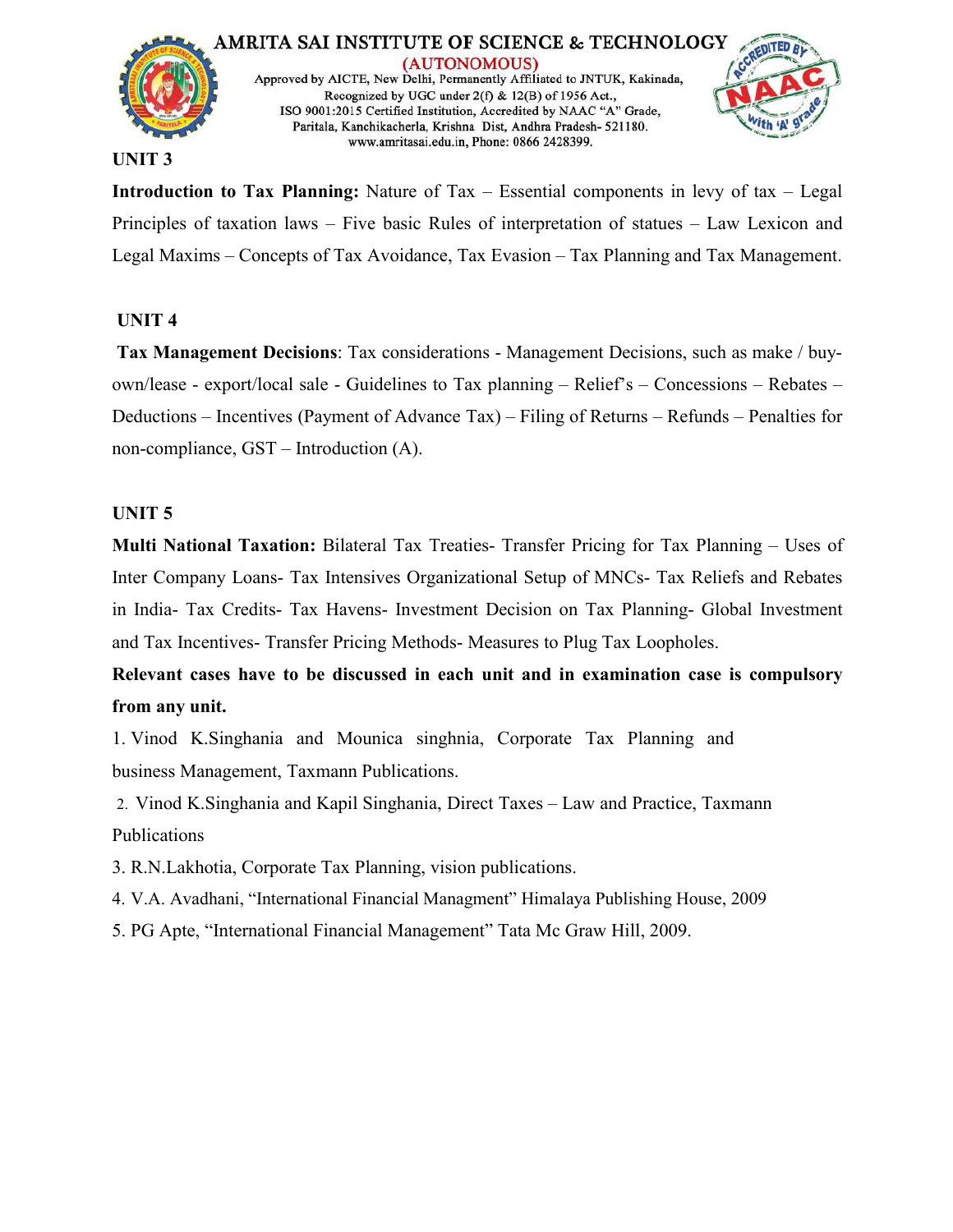



## **SERVICES MARKETING**

| Lecture               | 4Hrs/week           | <b>Internal Marks</b> | 40              |
|-----------------------|---------------------|-----------------------|-----------------|
| <b>Year/Semester:</b> | <b>IIYear/IISem</b> | <b>External Marks</b> | 60              |
| <b>Credits</b>        |                     | <b>Subject Code</b>   | <b>18MB4T3M</b> |

## **Course Objectives:**

- $\checkmark$  Explain the unique challenges of services marketing, including the elements of product, price, place, promotion, processes, physical evidence, and people.
- $\checkmark$  Describe how customer relationship marketing (CRM), including retention strategies, creates an environment that achieves excellence in customer service.
- $\checkmark$  Design service quality measurements to build customer loyalty and evaluate the effectiveness and efficiency of customer service offerings.
- $\checkmark$  Explain service blueprinting, the integration of new technologies, and other key issues facing today's customer service providers and service managers.

#### **Course outcomes:**

- $\checkmark$  Understand and explain the nature and scope of services marketing;
- $\checkmark$  Develop a better appreciation of the necessary [ingredients](http://amritasai.org/1.html) to create service excellence;
- $\checkmark$  Provide a theoretical and practical basis for assessing service performance;
- $\checkmark$  Understand the characteristics and challenges of managing service firms;

#### **UNIT 1**

**Introduction to Services Marketing**: Scope and Definition- Services Marketing Environment- Definition- Goods and Services- Components of Service- Characteristics- Service Delivery as a System- Service Facility Design and Layout- -Building Services Aspirations- Tracking Customer Behavior-.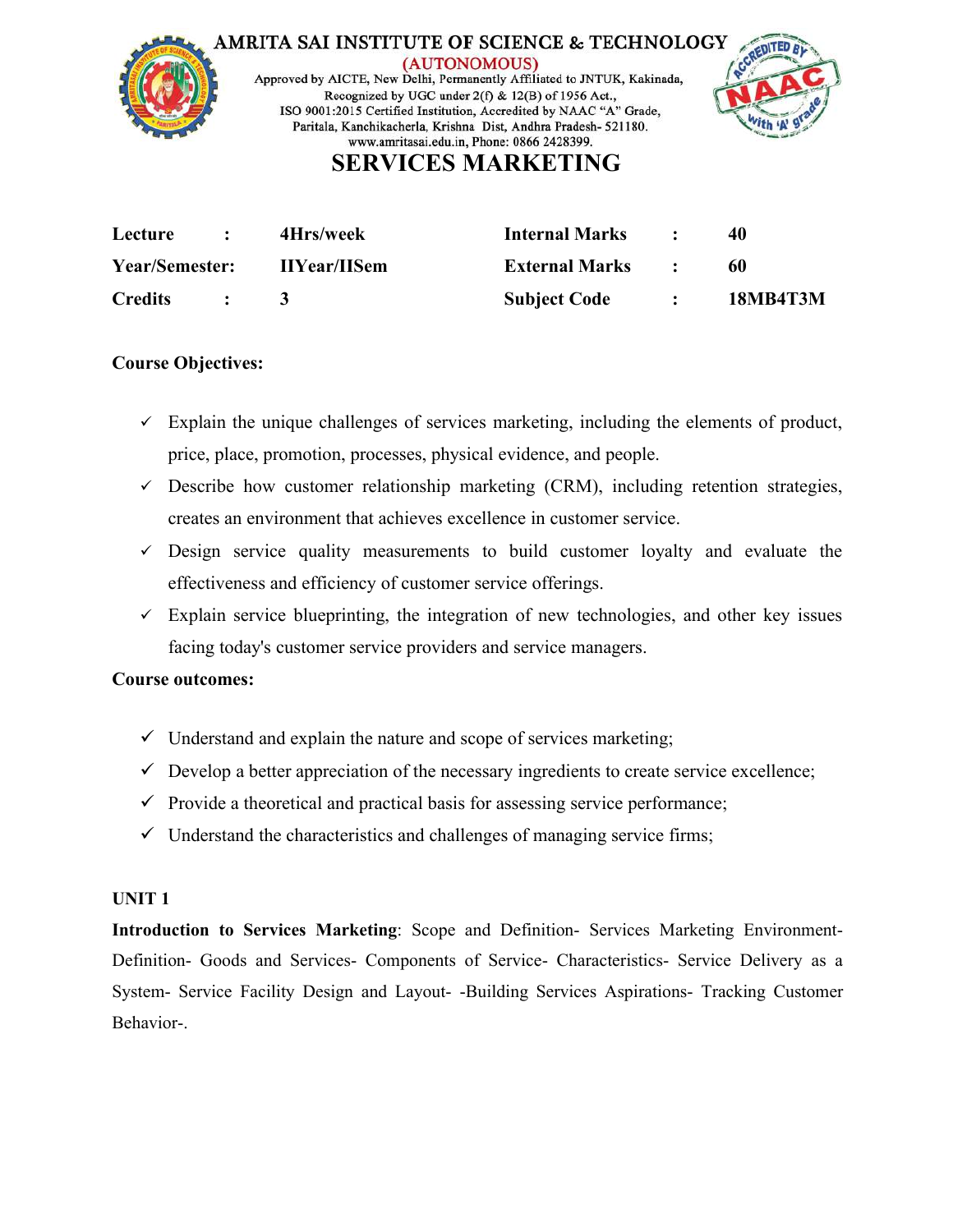



#### **UNIT 2**

**Key Dimensions of Services Marketing: Introduction- Service Environment- Service Blue Printing-**Service Encounter- Customer Expectations- Demand- Supply Management- Service Quality- Service Quality Gap- Service Quality Audit-Delivering Quality Services- Communication Strategies- Bench Marking-TQM-Customer Satisfaction Measurement Techniques- MPQ-ROQ- Service Guarantees.

#### **UNIT 3**

**Management of Services Marketing**: Introduction- Marketing Mix- Developing a Package- Product Attractiveness- Components of Promotion Mix- Strategic Services Marketing- Service Target Segments- Positioning the Services- Creating and Maintaining Value Relationship- Market Leadership Strategies.

#### **UNIT 4**

**Service Marketing Practices I**: Marketing of Financial and Insurance Services- Major Characteristics- Technological [Innovations-](http://amritasai.org/1.html) Regulatory Mechanism- Marketing of Hospitality, Travel and Tourism Products- Marketing for Travel and Tourism- Segmentation- Tourism Marketing Strategies- Yield Management- Services Delivery- Global Service Quality- Marketing of Educational, Software and other Professional Services.

#### **UNIT 5**

**Service Marketing Practices II:** Marketing of Health Care, Celluar and Entertainment Services- Health Care Marketing Strategy- Major Hospital Products- Cellular Promotion Mix- Entertainment Marketing Mix- Emerging Influence of Retailing and Shopping Malls-Internationalization of Services- Liberization of Services- Off shoring – ITES- Industry Structure- Business Models

**Relevant cases have to be discussed in each unit and in examination caseiscompulsory from any unit.**

- 1. Dr. S. Shajahan: Services Marketing, Himalaya Publishing House, New Delhi 2009.
- 2. Rajendra Nargundkar: "Services Marketing", Tata McGraw Hill, New Delhi, 2011.
- 3. S.M. Jha: Service Management and Marketing, Himalaya Publishing House, New Delhi,2011
- 4. C. Bhattacharjee: Services Marketing, Excel Books, New Delhi, 2010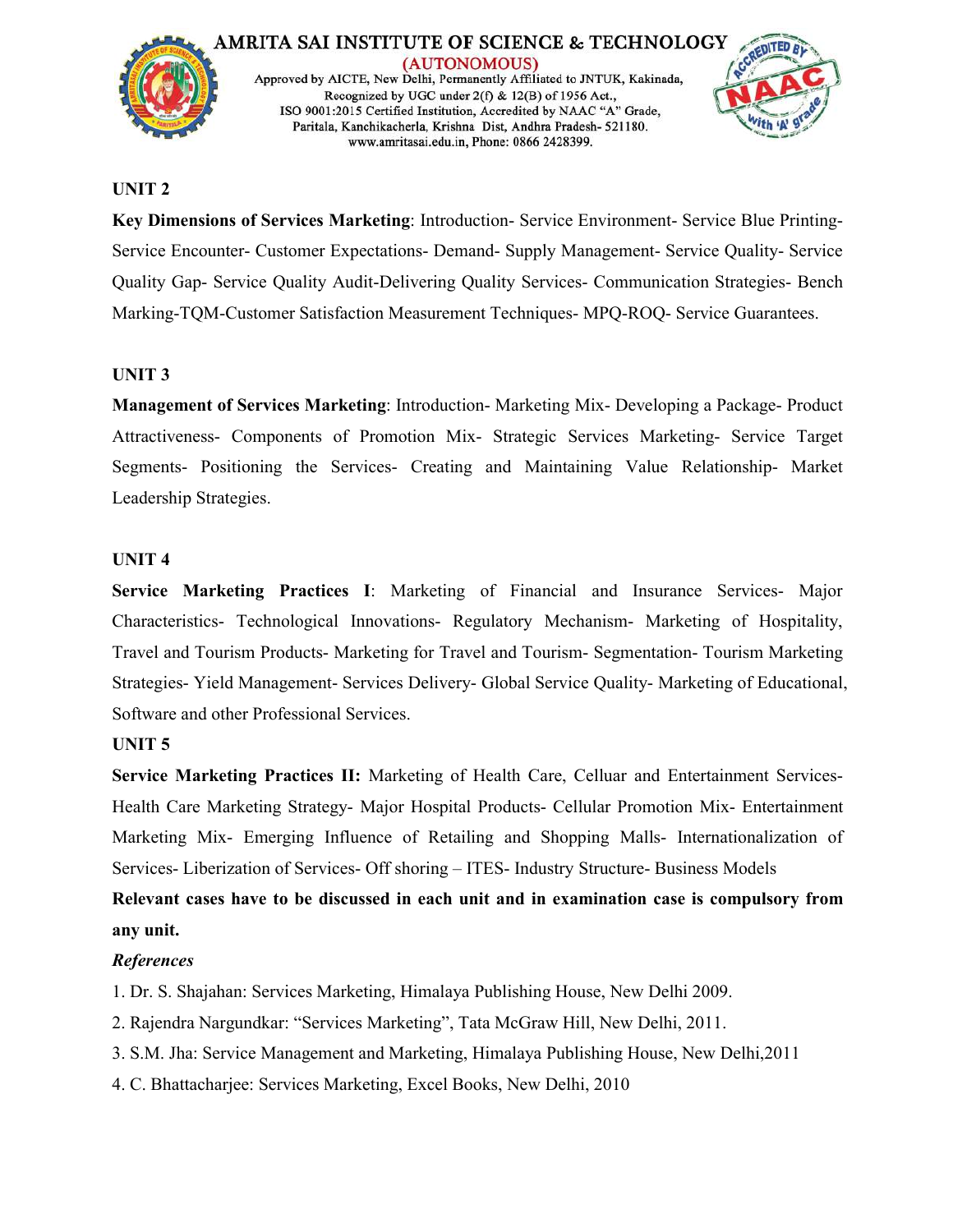

## **PROMOTIONAL AND DISTRIBUTION MANAGEMENT**

| Lecture        | 4Hrs/week           | <b>Internal Marks</b> | 40              |
|----------------|---------------------|-----------------------|-----------------|
| Year/Semester: | <b>IIYear/IISem</b> | <b>External Marks</b> | 60              |
| <b>Credits</b> |                     | <b>Subject Code</b>   | <b>18MB4T4M</b> |

## **Course Objectives**:

- $\checkmark$  The course includes the familiarization of concepts, approaches and the practical aspects of the key decision making variables in sales force and distribution channel management.
- $\checkmark$  It provides an understanding of the concepts, attitudes, techniques and approaches required for effective decision making in the areas of Sales and Distribution.
- $\checkmark$  Further, the course aimed to develop skills critical for generating, evaluating and selecting sales and distribution strategies.

## **Course Outcomes**:

- $\checkmark$  Explain role and responsibility of sales personal, and essential selling skills
- $\checkmark$  Understand the concept and effect of sales [organization](http://amritasai.org/1.html) and sales effort
- $\checkmark$  Explain the skills and methods required for sales force management
- $\checkmark$  Understand the Management of Marketing Channels

#### **UNIT 1**

**Introduction to Promotional Management:** Sales Display and Sales Promotion- Sales Promotion Objectives- Types of Sales Displays- Factors Influencing Sales Promotion- Tools of Sales Promotion- Sales Promotion Strategies- Sales Promotion and Consumer Behavior- Consumers Price Perceptions- Perceived Risk and Attitudes- Types of Promotion.

#### **UNIT 2**

**Introduction to Distribution Management**: Physical Distribution Management- The Concepts of Total Distribution Costs and Cost Trade-offs- Customer Service Standards- Strategic Issues in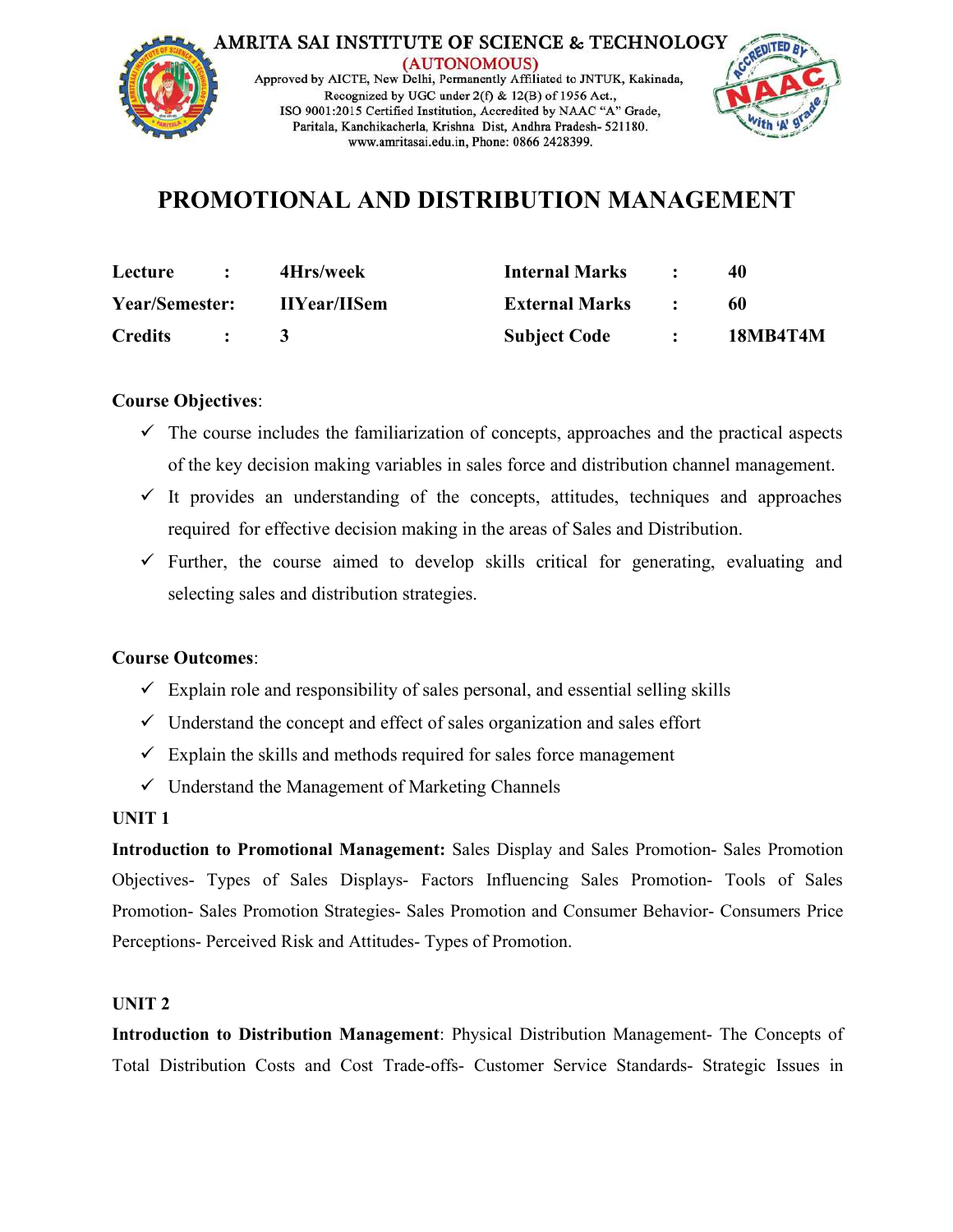



Physical Distribution- Challenges and Opportunities- From Physical Distribution to Marketing Logistics- Major Logistics Functions

## **UNIT 3**

**Marketing Channels**: Nature and Importance of Marketing Channels- Emergence of Marketing Channel Structures- Types of Marketing Channels- Direct Marketing Channels vs Indirect Marketing Channels- Problems in Distribution- Selection of Distribution Channels- Channel Decisions

## **UNIT 4**

**Channel Institutions and Designing Channel System**: Wholesaling- Agent Wholesaling Middle Man- Patterns in Wholesaling- Wholesaler Marketing Decision- Changing Patterns- Channel Design Decisions- Channel Design Comparison Factors- Ideal Channel Structure- Types of Channels-Implementation and Integration of Channel Design

## **UNIT 5**

**Ethical and Social Issues in Distribution [Management:](http://amritasai.org/1.html)** Business Ethics and Sales Management- Ethical Issues facing Sales Managers- Managing Sales Ethics- Modeling Ethical Behavior- Making Decisions on Ethical Problems- Building a Sales Ethics Programme- International Distribution- Challenges in Managing an International Distribution Strategy.

**Relevant cases have to be discussed in each unit and in examination caseiscompulsory from any unit.**

- 1. K. Shridhara Bhat: "**Sales and Distribution Management**", Himalaya Publishing House, 2011.
- 2. Dr. Matin Khan: "**Sales and Distribution Management**", Excel Books, New Delhi, 2005
- 3. Pingali Venugopal: "**Sales and Distribution Managment**", Sage Publications, New Delhi,2008.
- 4. Dr. S. L. Gupta: "**Sales and Distribution Management**", Excel Books, 2010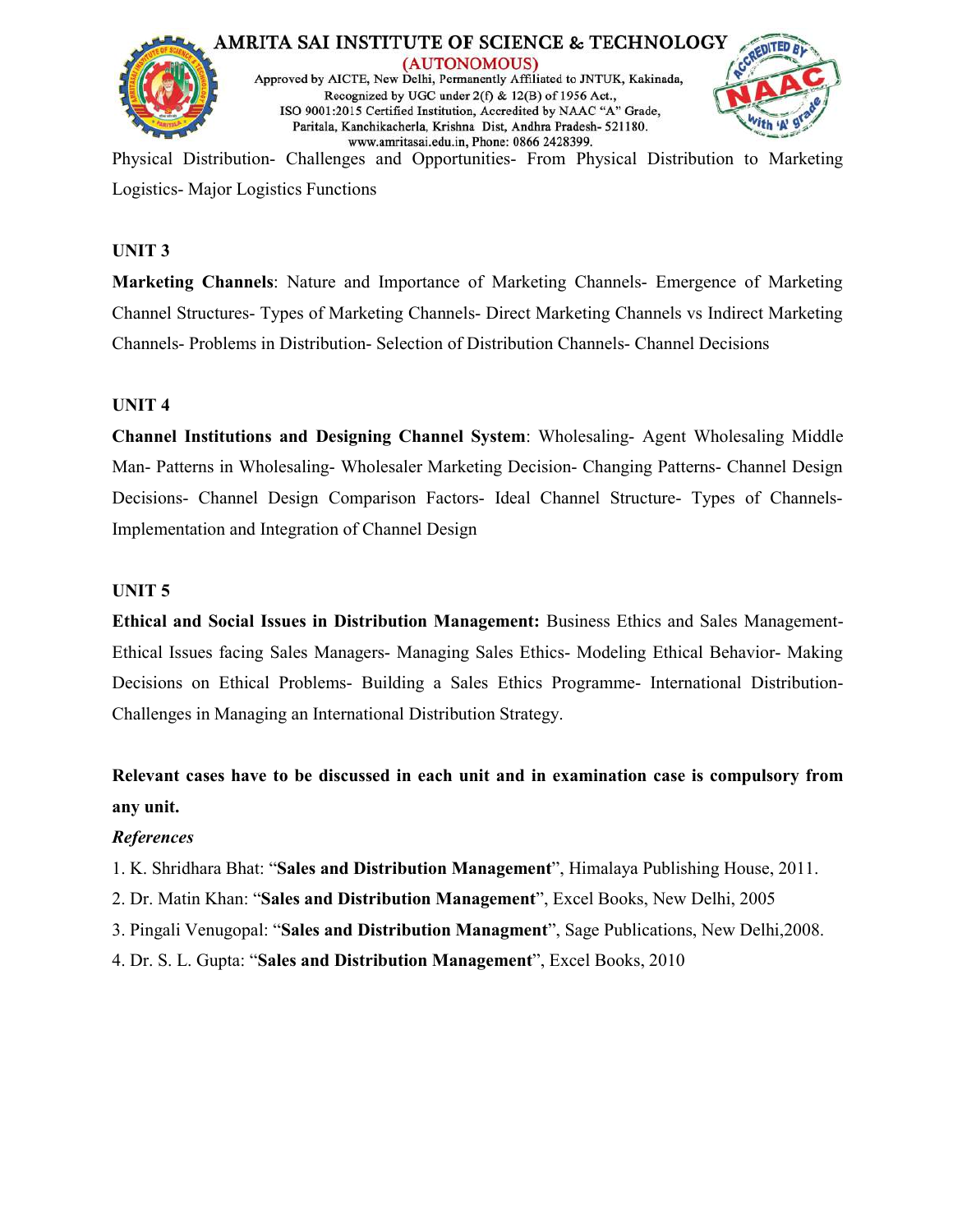



## **GLOBAL MARKETING MANAGEMENT**

| Lecture        | 4Hrs/week           | <b>Internal Marks</b> | 40              |
|----------------|---------------------|-----------------------|-----------------|
| Year/Semester: | <b>IIYear/IISem</b> | <b>External Marks</b> | 60              |
| <b>Credits</b> |                     | <b>Subject Code</b>   | <b>18MB4T5M</b> |

## **Course Objectives**

This course is primarily intended for those who are either currently engaged in international business activity or see their future career roles as professionals, managers, or entrepreneurs involved in some aspect of global marketing. The purpose of this course is to provide a pragmatic perspective on global marketing

#### **Course outcomes:**

After completion of this course, the student will be able to

- $\checkmark$  Assess various foreign markets
- $\checkmark$  Analyze the impact of cultural, social, political and economic factors on marketing strategies
- $\checkmark$  Determine when to use [different](http://amritasai.org/1.html) market entry and penetration strategies
- $\checkmark$  Examine the different skills and systems required to implement marketing strategies across country borders

#### **UNIT 1:**

**Introduction to Global Marketing:** Scope and Significance of global Marketing, - Difference between global and domestic marketing  $-$  The growing attractiveness of developing country market  $-$ International orientations, Stages of internationalization, Driving and restraining forces of global markets, Participants in international marketing.

#### **UNIT 2:**

**International marketing strategy**: Entry strategies in Global markets – modes of entries in global markets – global market segmentation – international targeting – criteria for targeting, selecting a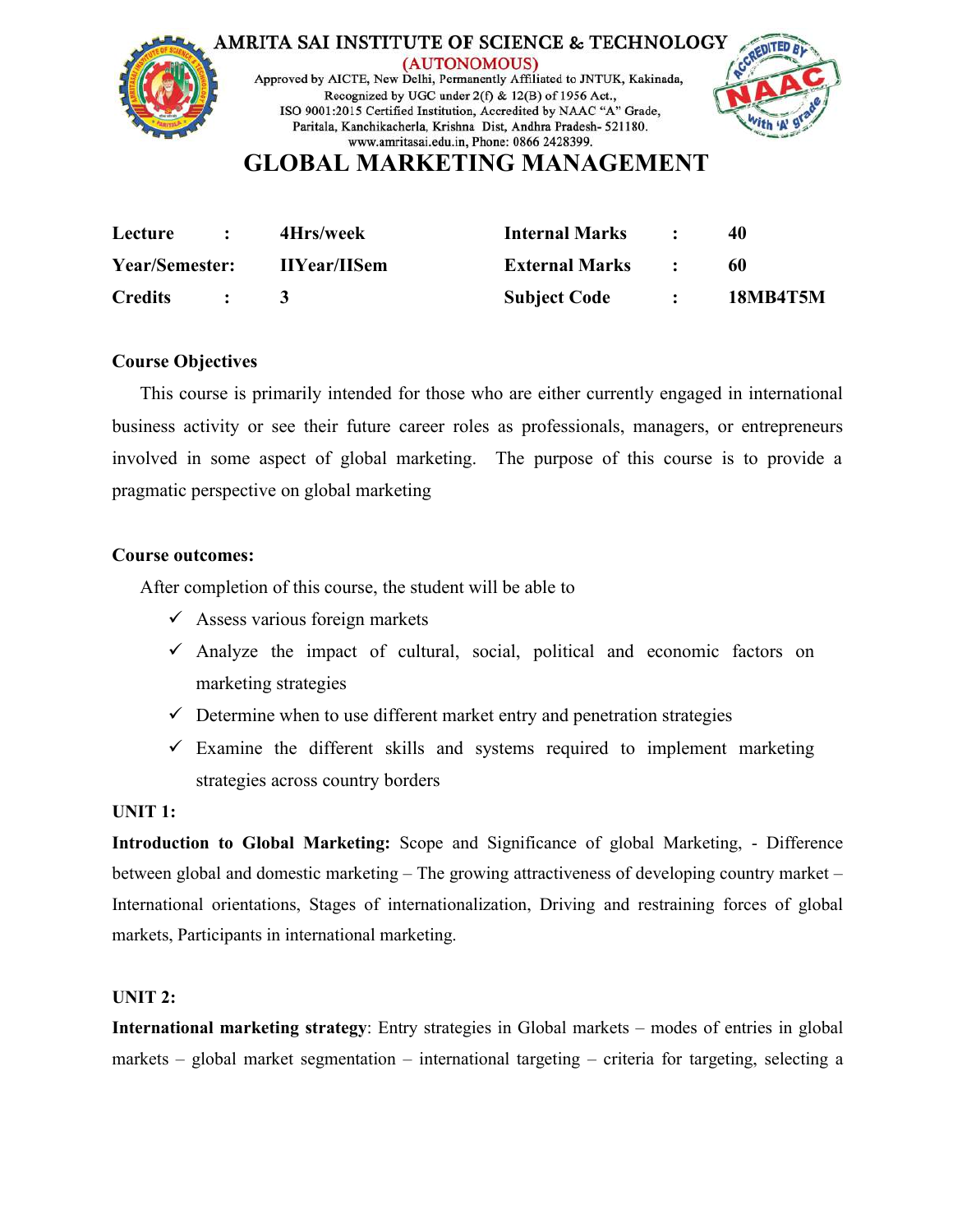



global target market – Global product positioning strategy. Business Customs in global Market – strategies for FDI and FIIs - Entry Strategies of Indian Firms

#### **UNIT 3:**

**Global Product & Price management**: International product mix – Managing Global Research and Development for product management– Product diffusion and adoption in global markets – International Product Life Cycle – Product and culture – Global brand leadership – : Environmental influences on Pricing Decisions – Grey Market goods – Transfer pricing – Global Pricing – Policy Alternatives – Constraints on global pricing

#### **UNIT 4:**

**Global Marketing Channels and Promotion for global markets**: channels – Innovations in global channels – Channel strategy for new market entry – Distribution Structures – Global Distribution Patterns - Challenges in Managing An Global Distribution Strategy – Selecting Foreign Country Market intermediaries - Global Advertising and branding - Export Policy Decisions of a firm - Export costing and pricing – EXIM policy of India.

#### **UNIT 5:**

**Export procedures and documents:** [Preliminaries:](http://amritasai.org/1.html) inquiry and offer – confirmation of offer – export license – finance – production /procurement of goods – shipping space – packing and marketing – quality control and pre – shipment inspection – excise clearance – customs formalities – negotiation and documents – standardization and aligned pre-shipment documents – documents related to goods – documents related to shipments. Linear shipping in insurance

## **Relevant cases have to be discussed in each unit and in examination caseiscompulsory from any unit.**

#### **References**

1. Francis Cherunilam: International marketing, 11th Edition, Himalaya Publication House,2010

2. Warren J Keegan: Global Marketing Management, 5th Edition, Prentice Hall of India Private Limited.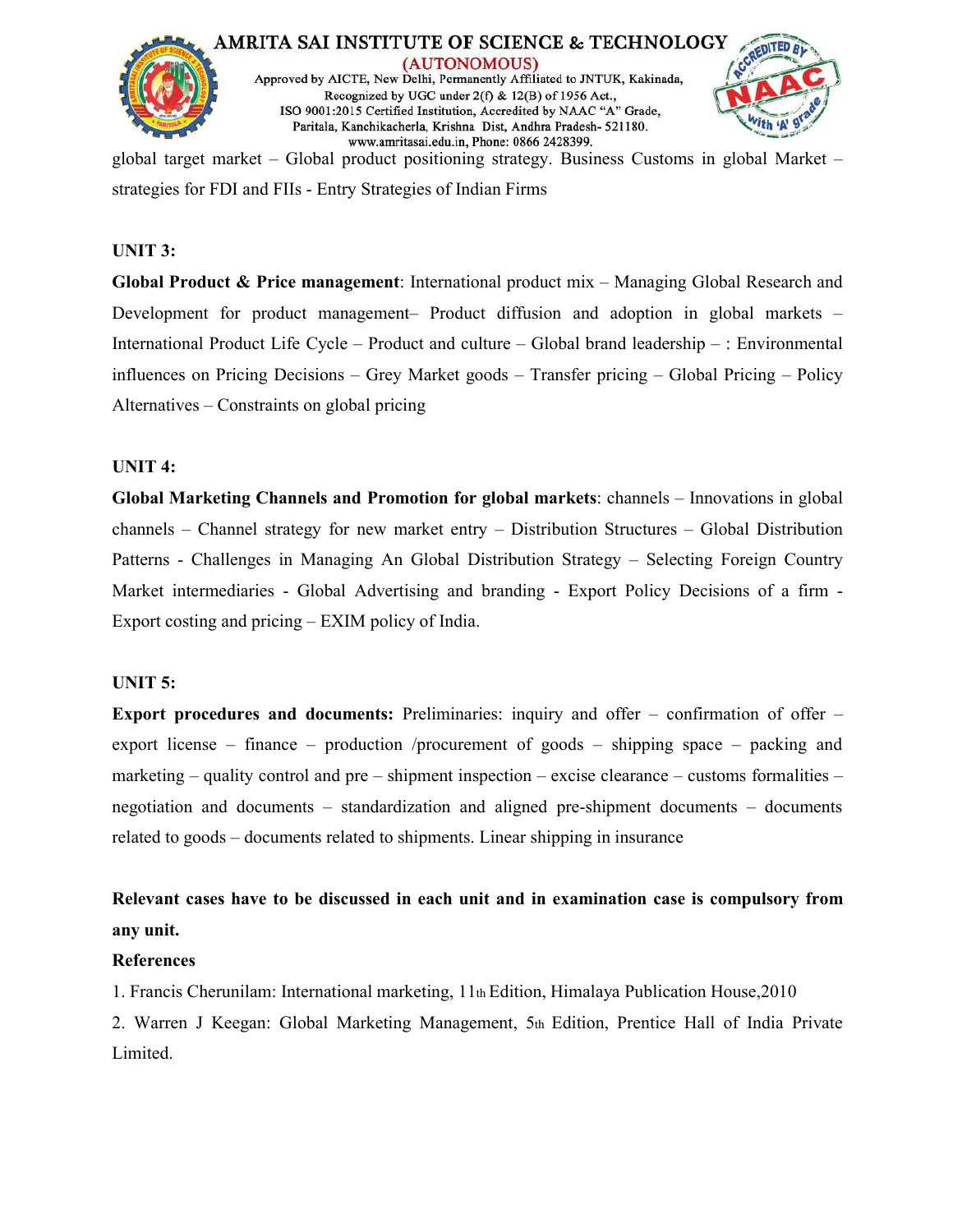



# **SUPPLY CHAIN MANAGEMENT**

| Lecture        | 4Hrs/week           | <b>Internal Marks</b> | 40              |
|----------------|---------------------|-----------------------|-----------------|
| Year/Semester: | <b>IIYear/IISem</b> | <b>External Marks</b> | 60              |
| <b>Credits</b> |                     | <b>Subject Code</b>   | <b>18MB4T6M</b> |

## **Course Objective:**

 $\checkmark$  This paper aims for understanding the concept of supply chain, significance of supply chain management in business organizations and the recent trends in SCM.

## **Course Outcomes:**

- $\checkmark$  Critically evaluate supply chain design and potential improvements,
- $\checkmark$  Use qualitative and quantitative techniques to model complex supply chain phenomena.
- $\checkmark$  Deliver meaningful analyses and solutions that can be understood easily by a variety of audiences.
- $\checkmark$  Recognize global practices and identify regional differences, as well as understand the interconnectedness and i[nterdependencies](http://amritasai.org/1.html) of global supply chain management.
- $\checkmark$  Make socially conscious supply chain decisions that consider the global availability of resources.

## **UNIT 1:**

**Introduction to Supply Chain Management**: Definition – Types of Supply Chain Management- Objectives of Supply Chain Management- Analysis of Supply Chain Management and their Constituents- Supply Chain Activities- Supply Chain Organization- Managing Technical Challenges of Supply Chain.

## **UNIT 2:**

**Supply Chain Management: An Overview:** Purchasing Issues in Supply Chain Management- Operations and Distribution issues in Supply Chain Management- Facility Location Decisions- Domestic and International Transportation Management- Process Management.